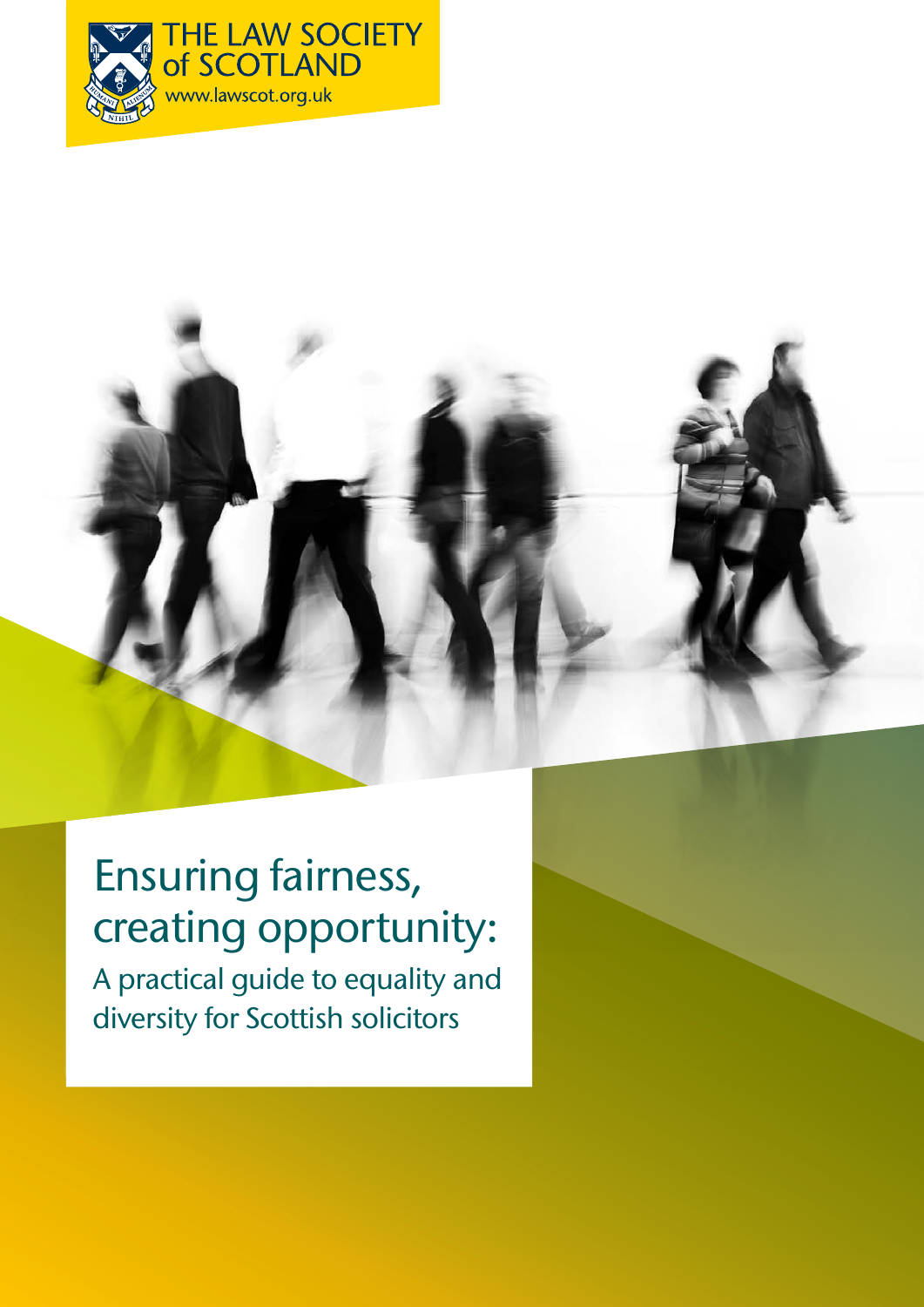# **Contents**

| Introduction                                                | 04  |
|-------------------------------------------------------------|-----|
| Part 1: Issues, patterns and experiences                    | 05  |
| Introduction                                                | 05  |
| Race and ethnicity                                          | 06  |
| Gender                                                      | 10  |
| Disability                                                  | 14  |
| Sexual orientation                                          | 18  |
| Religion or belief                                          | 20  |
| Age: older people                                           | 22  |
| Age: younger people                                         | 24  |
| Social class or deprivation                                 | 26  |
| Part 2: Employment and training                             | 28  |
| Introduction                                                | 28  |
| How discrimination operates in the workplace                | 29  |
| Attracting applicants                                       | 30  |
| Selecting the best candidates                               | 36  |
| Managing induction                                          | 42  |
| Progression and promotion                                   | 46  |
| Managing performance through training and development       | 49  |
| Rewards and benefits                                        | 54  |
| Changing circumstances                                      | 58  |
| Preventing and tackling bullying & harassment               | 62  |
| Ending employment                                           | 66  |
| Part 3: Delivering an equal and accessible service          | 69  |
| Introduction                                                | 69  |
| Access                                                      | 70  |
| How do clients find out about you?                          | 71  |
| How do clients get to you?                                  | 73  |
| • Are clients able to access the services you offer?        | 76  |
| Communication and client experience                         | 78  |
| Hearing and assessing clients' needs                        | 79  |
| Communicating legal information and advice                  | 82  |
| Customer satisfaction: gathering and responding to feedback | 84  |
| Procurement                                                 | 86  |
| Partnerships                                                | 88  |
| A summary of practical steps                                | 89  |
| Glossary                                                    | 93  |
| <b>Practical resources</b>                                  | 98  |
| References                                                  | 103 |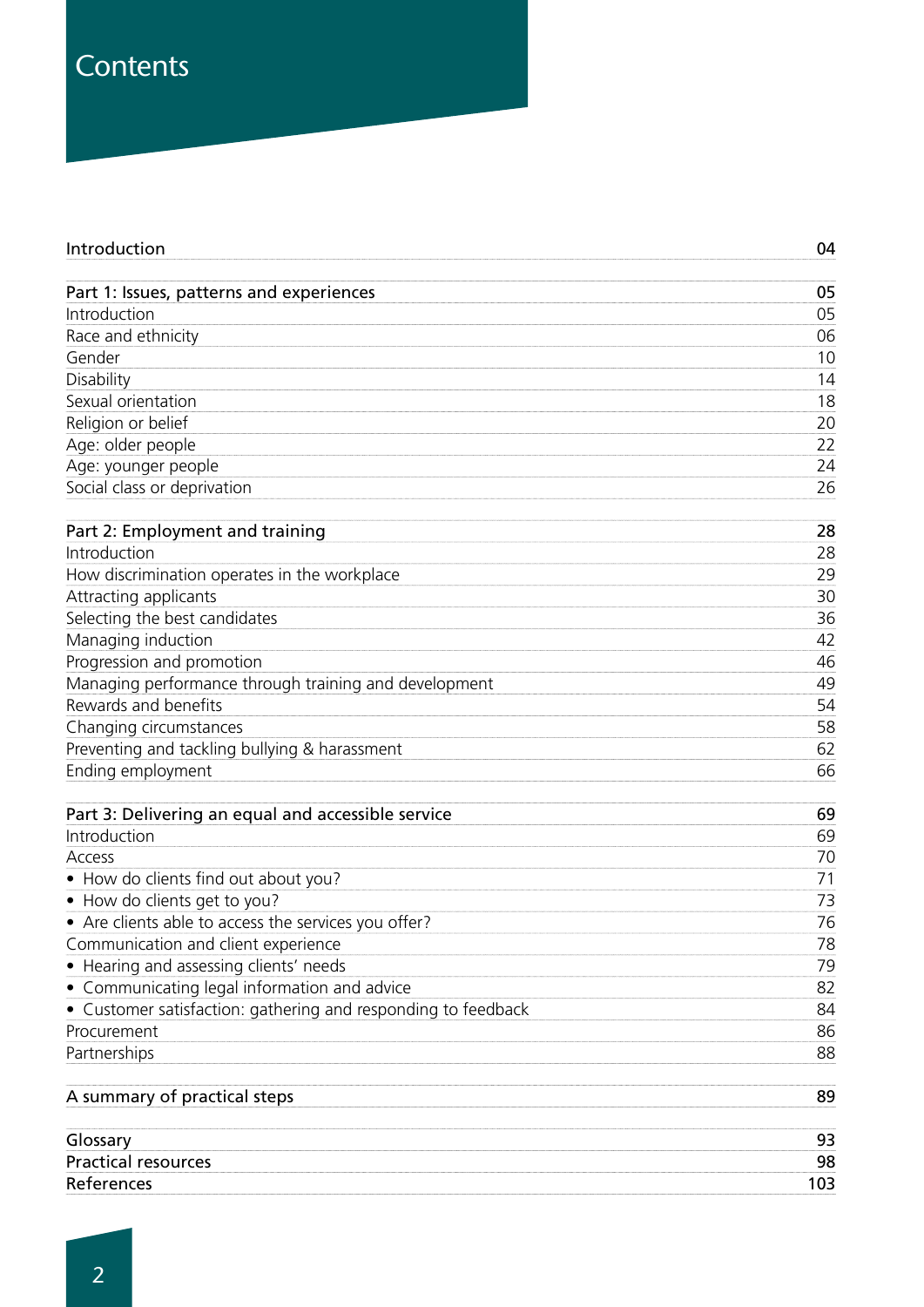The solicitors' profession in Scotland plays a vital role in the lives of individuals, businesses and government, and lawyers work to safeguard the fair legal framework and access to justice that underpin private lives and trade and commerce.

To maintain that position, it is vital that the profession is recognised for its high standards, is regulated in the public interest, and is open and accessible. A diverse and vibrant community of lawyers will better represent the public's views, draw on wider strengths to develop innovative business models and legal solutions, and offer better services to the people and organisations of Scotland.

A key part of maintaining the profession's position in Scotland is ensuring equality for those considering a career in law, or working within the profession and in the provision of services. This is not about political correctness, box ticking, or legal compliance. The Law Society of Scotland sees the promotion of diversity as absolutely central to the development of a 21st century profession.

At the heart of our profession is a shared set of standards to which every solicitor subscribes. All the stated standards are based on principles of trust, respect and integrity, which are central to delivering equality. A specific statement on diversity is included. In past research, 80% of members believed the Society should go further and issue more detailed advice and information on these issues.

This guidance, now in its second edition, is designed to support solicitors in understanding why diversity is important, and a central element of building a sustainable and profitable business, whatever area of law you work in. We would encourage all solicitors to read this guidance and discuss it as a firm or in-house legal team, considering what actions you may need to take to ensure your firm meets the requirements of equality and gain the benefits of diversity.

Berwer

Bruce Beveridge President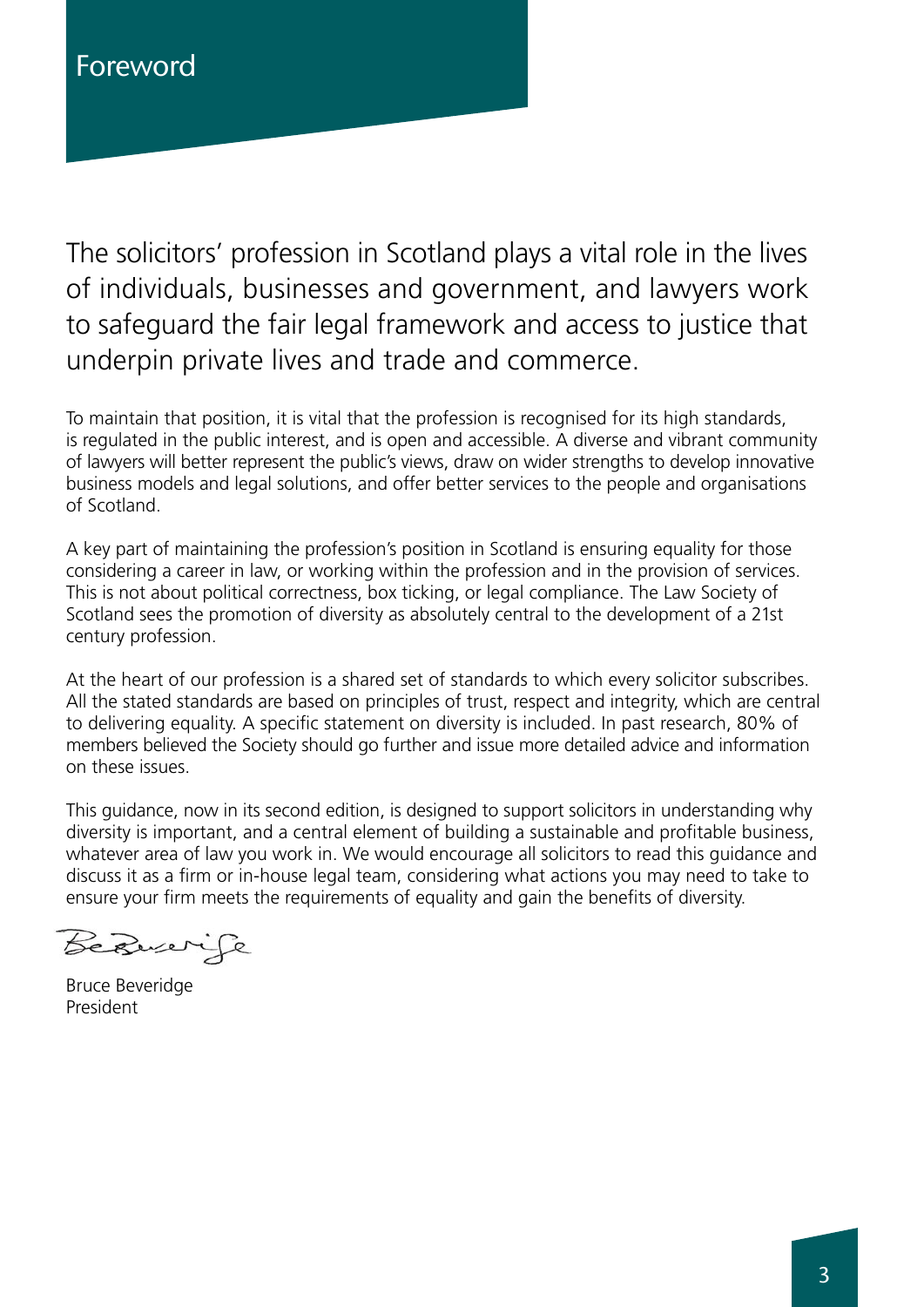This guide was commissioned by the Law Society of Scotland in order to provide a practical dimension to the high value that we place on equality and diversity, and to demonstrate our proactive determination to lead and support the profession in this area. After a successful first edition, the guidance has been fully revised and updated.

The guide is designed to support all solicitors, working in firms of all sizes, engaged in all kinds of practice, to be top class performers in this area. It fits well with the Society's adoption of best practice in equality and diversity work, taking our inspiration mostly from the public sector, where activities such as the development of equality objectives, consultation, monitoring and equality analyses (or equality impact assessments) are now normal practice.

The guide is in three parts:

- Part 1: Issues, patterns and experiences
- Part 2: Employment and training for solicitors and other staff working in law firms
- Part 3: Delivering an equal and accessible service to clients all over Scotland

Whilst we have tried to keep jargon to a minimum, we have included a short glossary: in the online version, you can see the definition of those words highlighted in green by hovering over them. In the paper version, these words are defined in the glossary at the end. We also include a list of references and useful resources.

It is not meant to be a complete statement of the law and your legal responsibilities, which firms must comply with, but is meant to be a simple and accessible guide to assist firms in starting to improve their practice.

The guide was commissioned by the Society and produced for us by EW Group (formerly Equality Works), who spoke to many practising solicitors and other staff in firms up and down the country, to collect and share examples of good practice. We are very grateful for all these contributions.

We welcome any comments on the guide, and would be delighted to hear from readers with comments about useful additions and possible amendments.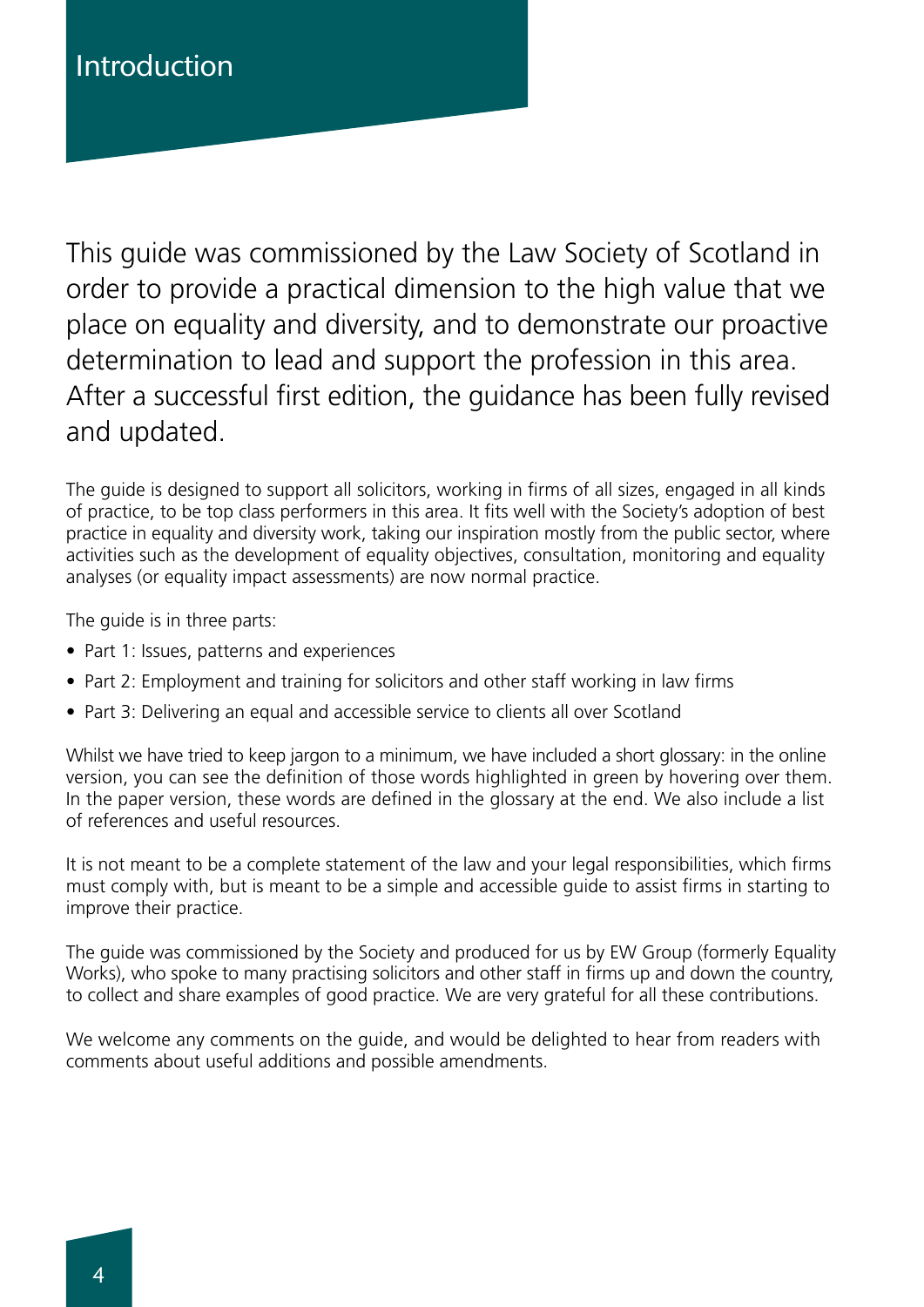# Part 1



In this section of the guidance, we focus on the protected characteristics<sup>1</sup> of race and ethnicity, gender, disability, sexual orientation, religion and belief, and age (including older and younger people), along with social class or deprivation. For each of these, we will:

- Present facts and figures about the context in Scotland
- Identify some of the patterns and experiences of these groups within the legal profession, drawing in particular on the Society's own research (which can be found at *www.lawscot.org.uk/about-us/equality--diversity*)
- Highlight some of specific legal needs these groups may have
- Identify some of the potential issues they may encounter in accessing legal services
- Present some information about different outcomes these groups receive from the legal system

In order to get appropriate services from solicitors, people need to be able to access an appropriate solicitor; they need to be treated with dignity and enjoy effective two-way communication; and they need accurate and affordable advice and representation, which helps them to receive a fair outcome from the legal system.

When considering potential barriers to receiving good service provision, we will, where possible, present these under the headings of access, treatment and communication, and outcome.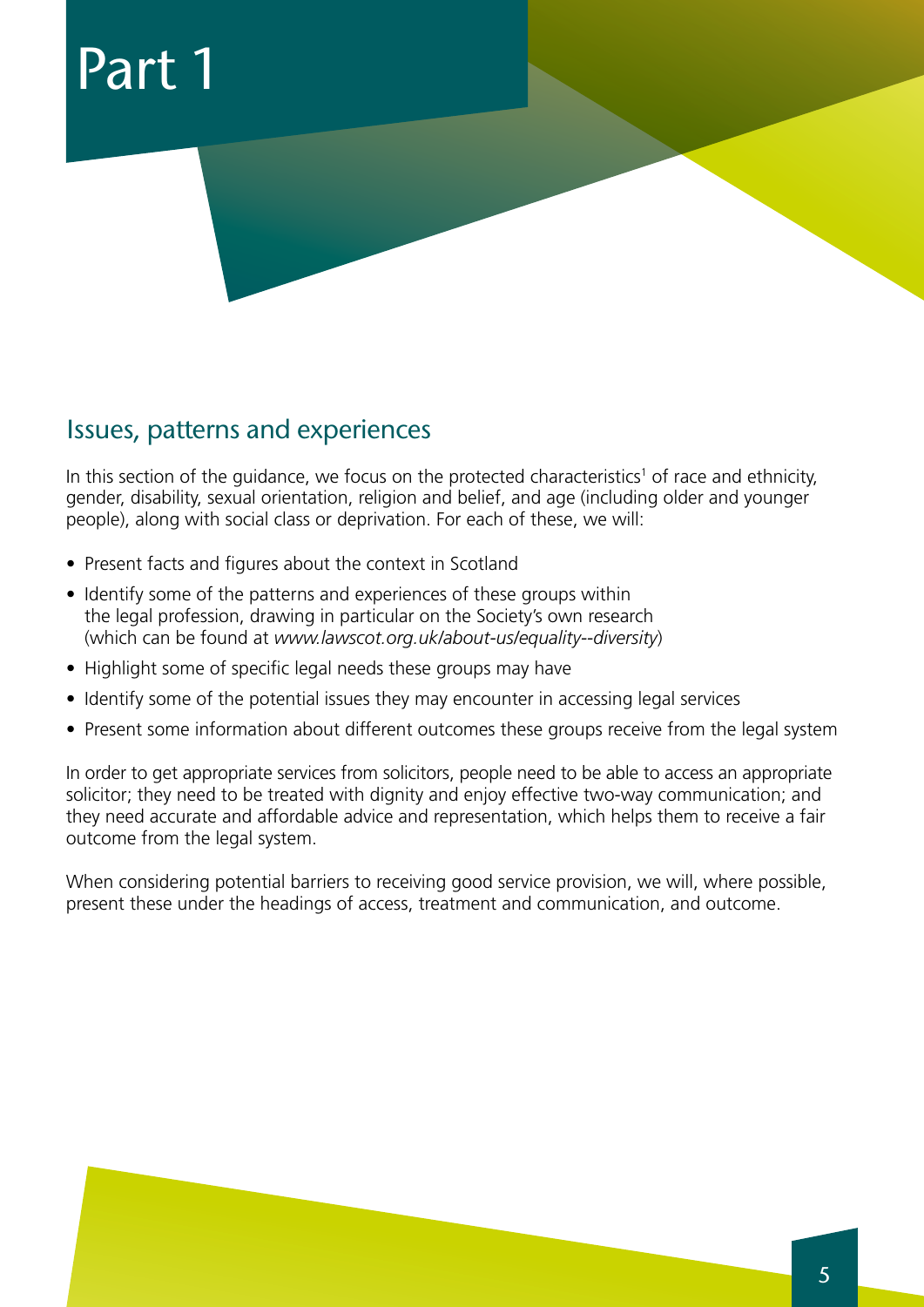# Some facts and figures about race and ethnicity in Scotland

In the 2001 census, 2% or 100,000, of Scotland's population was from a minority ethnic background. The most current estimate based on Scotland's Annual Population Survey 2011 is 3.7%, or 192,900.<sup>2</sup> The largest minority ethnic groups were Asian or Asian Scottish/British at 2.1% of the population of Scotland, followed by mixed/multiple ethnic groups (0.5%), other ethnic groups (0.5%), African (0.4%), Arab (0.1%), and those of Caribbean or black ethnicity (0.1%).

The larger cities have greater ethnic diversity: 5.5% of Glasgow city's population and 4.1% of Edinburgh's were from minority ethnic backgrounds in 2001. Half of Scottish council areas had minority populations of less than 1%.<sup>3</sup>

It is likely that the minority ethnic population in Scotland has grown significantly since 2001. In the year to 30 June 2007, there were net population gains of around 8,800 from the rest of the UK and 16,800 from the rest of the world.<sup>4</sup>

Minority ethnic groups have a younger age distribution than white ethnic groups and are overrepresented in higher education. In 2011, 18.5% of all students studying in Scotland were classed as international (Europe and overseas).<sup>5</sup> This is an increase from the 2006/7 figure of 6.6% of all students studying in Scotland.<sup>6</sup> All minority ethnic groups in Scotland are at least as likely or more likely to have degrees (or equivalent qualifications) as white Scottish people yet minority ethnic groups have higher unemployment rates than all of the white ethnic groups.7

Over 5,300 racist incidents were recorded in Scotland in 2011/12, 10% more than in 2010/11, and a similar number to that recorded in 2007/8. There was also an increase in the number of racially motivated crimes and offences, with over 6,600 recorded being 8% more than in 2010/11.8

Estimates of the numbers of Scottish Gypsies/Travellers in Scotland vary from around 2,500 to 15,000.9 Higher estimates generally recognise that many Gypsies/Travellers live for part or all of the year in houses but retain a strong commitment to the maintenance of their identity, culture and lifestyle.

In an employment tribunal in October 2008, Judge Hosie arrived at the view "that Scottish Gypsy-Travellers have 'ethnic origins', with reference in particular to Section 3(1) of the 1976 [Race Relations] Act and that they therefore enjoy the protection of the Act".

### **Race and ethnicity in the legal profession – issues and experiences**

An estimated 1.7% of Scottish lawyers are from minority ethnic backgrounds.<sup>10</sup> Approximately 7.5% of Scottish law students starting their degrees in 2011 were from minority ethnic backgrounds.<sup>11</sup>

Minority ethnic lawyers are significantly less likely to be equity partners than their white colleagues; though this may be at least partly explained by the fact that minority ethnic lawyers, as a group, are younger and have shorter periods of post-qualifying experience.<sup>12</sup> The Law Society of Scotland commissioned a recent study specifically on the experiences of Scottish solicitors from minority ethnic backgrounds.13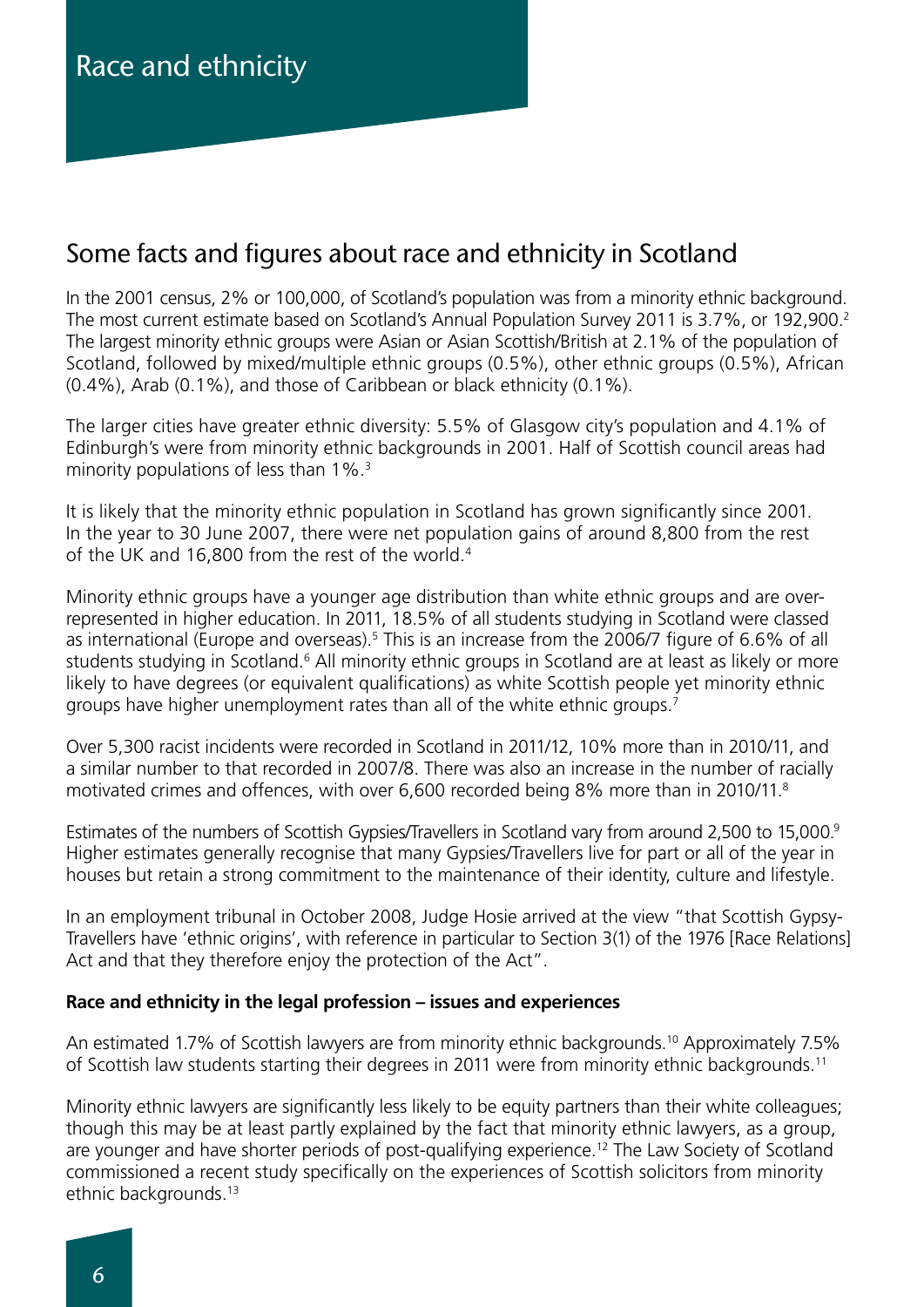The desire to tackle discrimination may be a motivating factor for some minority ethnic people to join the profession:

### "My mother and what she experienced, the discrimination, I wanted to make a change from within, so I chose law."

However, there is a danger that minority ethnic lawyers become pigeon-holed in less lucrative areas of law:

### "At university, lecturers encouraged black students to do human rights or European law and not, say, property law or commercial law; they suggested that they would do better in those fields."

Quotes from Johnson et al/EOC Scotland (2006)14

Concerns about, or problems with, fitting into the culture of legal firms and workplaces can act as a barrier to minority ethnic people entering or progressing within the legal profession.<sup>15</sup>

"We have some very able young Asian lawyers, particularly young women, coming in to the profession now and it will be a worthwhile challenge to integrate them into the profession. Issues around alcohol, religious absence and sexual segregation will need sensitive handling and a balance will need to be struck between diverging values."

Male lawyer, aged 41-45, quoted in The Grange Group/LSS (2006)

### **Needs and issues for minority ethnic people accessing legal services**

Research has found that, although minority ethnic people are more likely to have a 'justiciable' problem than white people, their take-up of legal services tends to be lower.<sup>16</sup> They are more likely to turn to family, friends, the internet, community groups or non-legal professionals than solicitors.<sup>17 18</sup>

Minority ethnic people may need legal advice on any area, though specialist issues include:

- Racial discrimination in employment and service provision
- Harassment and racially motivated attack
- Immigration and asylum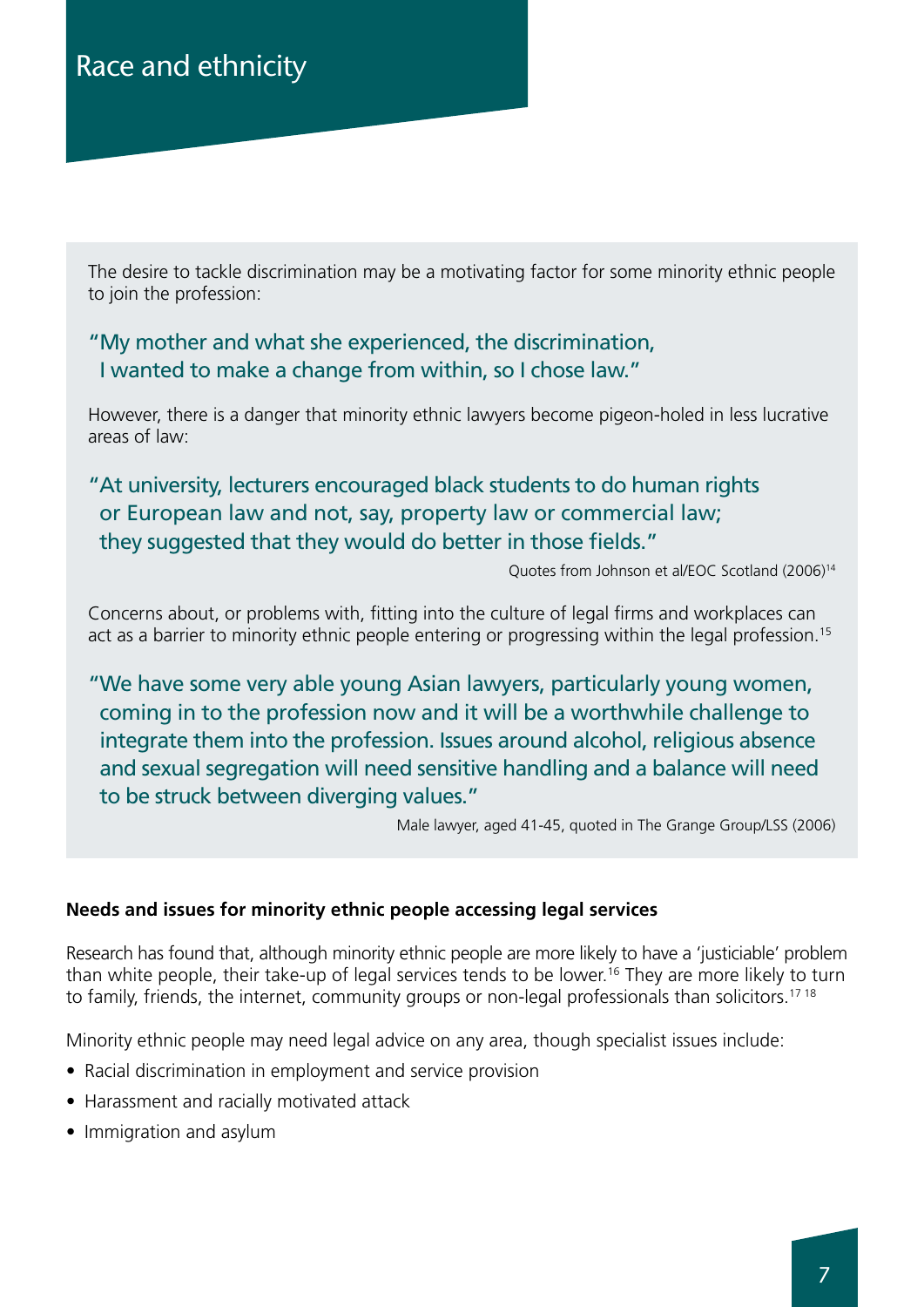In addition to their widespread experiences of harassment and discrimination, Gypsies/Travellers tend to have particular legal issues in the following areas:

- Access to suitable sites, fair access to planning law, and the use of powers of eviction
- Access to education, primary health care and other services

Issues relating to access, treatment and outcome may include:

#### *Access*

- Not knowing where or how to find a suitable solicitor
- The presumed cost of legal representation and a lower awareness of legal aid, especially for civil problems<sup>19</sup>
- A lack of knowledge and/or confidence regarding legal rights and fear of discrimination within the legal system<sup>20</sup>

"The educated people know all about the benefits, social workers, where to go, advice centres where they can go for help. For the majority of uneducated people like us, it is very difficult for us to know where to go for help, who to go to for the right advice."

Pakistani female, aged 41-65, quoted in Genn (2006) p.73

• Gypsies/Travellers report particular problems finding solicitors to represent them on a range of legal matters, including family, civil, welfare benefits and criminal law. Solicitors refusing services have said that they do not have expertise in Gypsies'/Travellers' issues, that they could not take on cases due to a conflict of interest, or that they simply do not work with Gypsies/Travellers

"They [solicitors] said, 'We don't have expertise in Travellers.' I replied, 'You don't need expertise in Travellers; I am a human being and I am protected under the law the same as anyone else – all you need expertise in is the law."

Roseanna T McPhee 21

#### *Treatment and communication*

- Language and problems accessing interpreters and information leaflets
- Cultural and legal differences between the UK and originating countries<sup>22</sup>
- Perceptions that going to a solicitor's office will be a formal and intimidating experience<sup>23</sup>
- A lack of feedback on the progress and outcome of cases for victims of racist crime<sup>24</sup>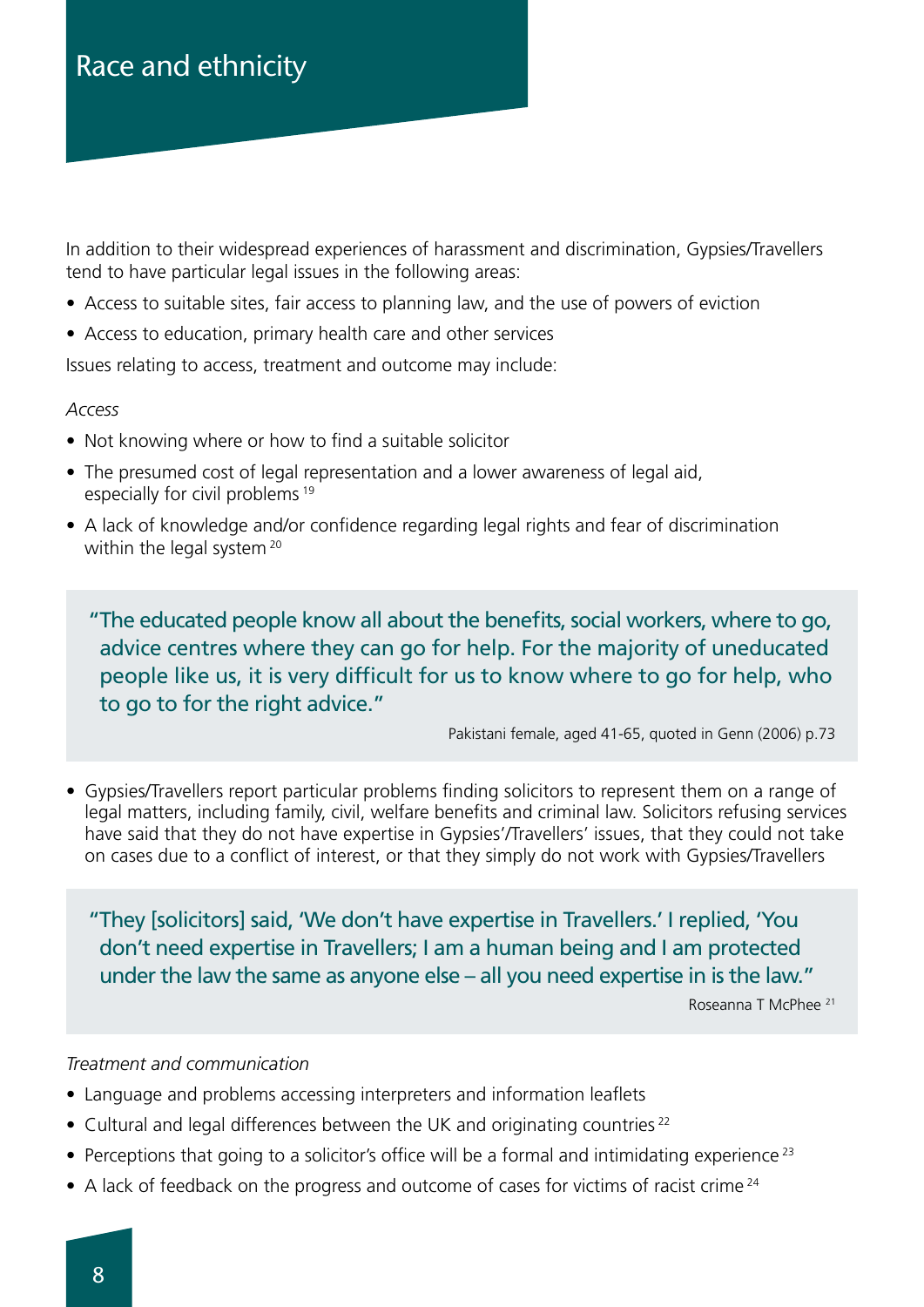### *Outcome*

- Where research studies have sought feedback from minority ethnic people who have accessed solicitors, most have been very positive about the service they have received<sup>25</sup>
- A shortage of solicitors specialising in immigration and discrimination
- The loss of anonymity for victims and witnesses of racist crime during trials <sup>26</sup>
- From 1999 to 2000, 450 cases involving racist offences were disposed of in Scottish courts. Of 480 people accused, 73% were convicted of one or more racist charges; 44% of all such convictions resulted in a fine. Of acquittals, 40% were due to not guilty pleas being accepted. Examination of court and prosecution papers in 69 such cases showed pleas were accepted when key witnesses were absent, charges were incorrect, or there was insufficient evidence to prove the charge. In 45 of the 69 cases, the accused had previous convictions<sup>27</sup>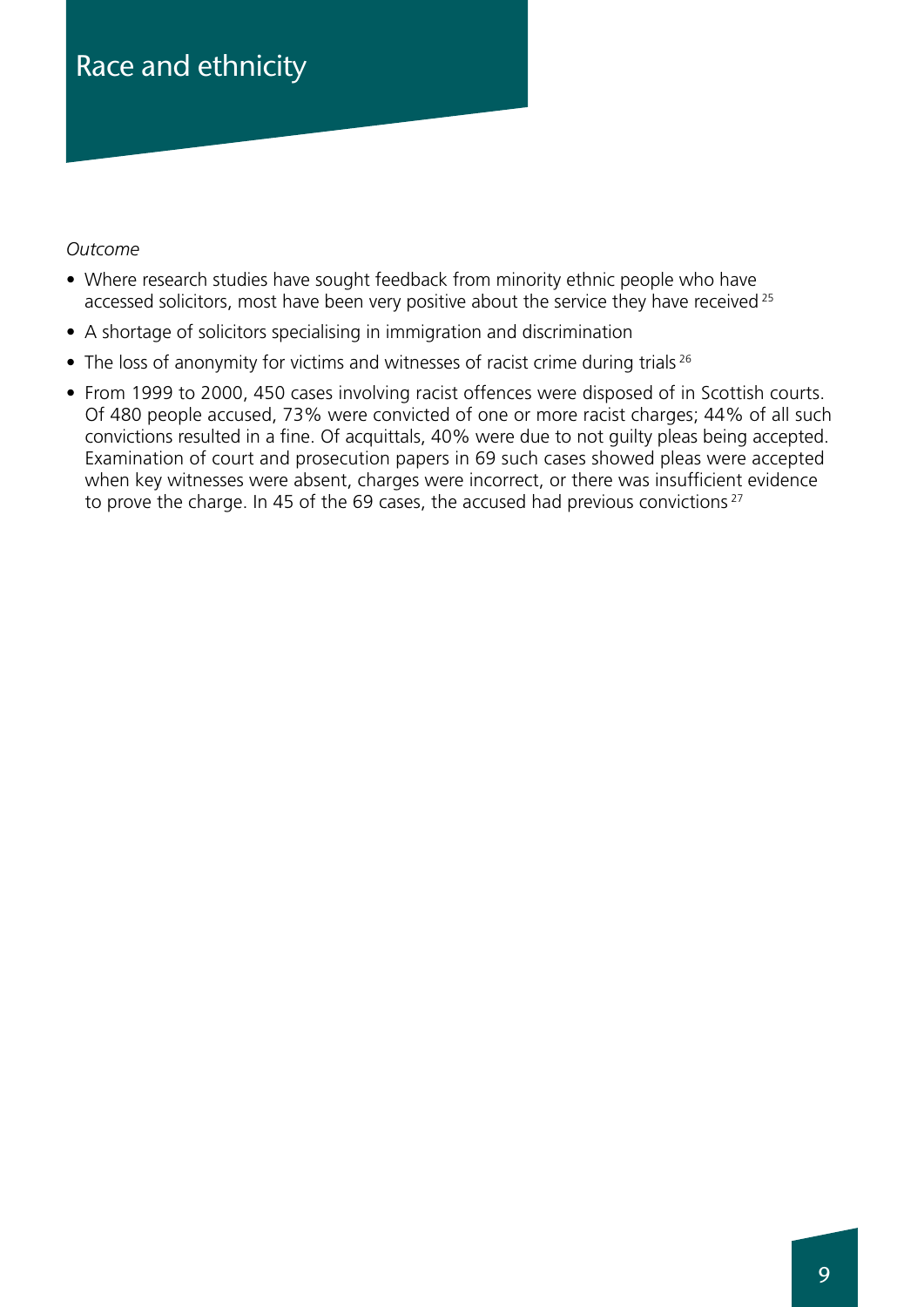# Gender

# Some facts and figures about gender in Scotland

In Scotland, women make up:

- 51.5% of the population  $28$
- $\bullet$  63% of law undergraduates<sup>29</sup>
- 35% of solicitors in private practice
- 20% of partners  $30$
- $\bullet$  11.8% of senior judges  $31$

In Scotland, 40% of women employees and 9% of men employees work part-time.<sup>32</sup>

Over half of pregnant women in Scotland (54%) have experienced some form of pregnancy discrimination at work. This is more than women in England (50%) and Wales (38%). Women in workplaces with fewer than ten people are more likely to have lost their jobs because of pregnancy and maternity discrimination (11%) than women in larger workplaces (7%).<sup>33</sup>

By 2009, a total of 154 people had entered themselves on the Gender Recognition Register in Scotland since the Gender Recognition Act 2004 came into force. There are, on average, a further 40 new entries each year.<sup>34</sup>

A total of 62% of trans people surveyed in Scotland had experienced discriminatory abuse from strangers in public places and 53% of trans people known to be transgender by their work colleagues have experienced discrimination or harassment at work, linked to their gender identity.35 As a consequence of harassment and bullying, a quarter of trans people will feel obliged to change their jobs.36

# Gender in the legal profession – issues and experiences

#### *Gender pay gap*

After the first five years in practice, a significant gap emerges between male and female solicitors' salaries. Between six and ten years after admission, men in private practice are earning £14,000 more on average than their female peers. The gap increases steadily and, between 21 and 25 years after admission, men are earning £42,000 more than women. Even when those working part-time are excluded, there is still a significant gender pay gap in private practice.

#### *Work/life balance and caring responsibilities*

Around half of Scottish solicitors surveyed in 2005 felt that their organisation equated long hours with commitment. Most social networking takes place outside of working hours.<sup>37</sup>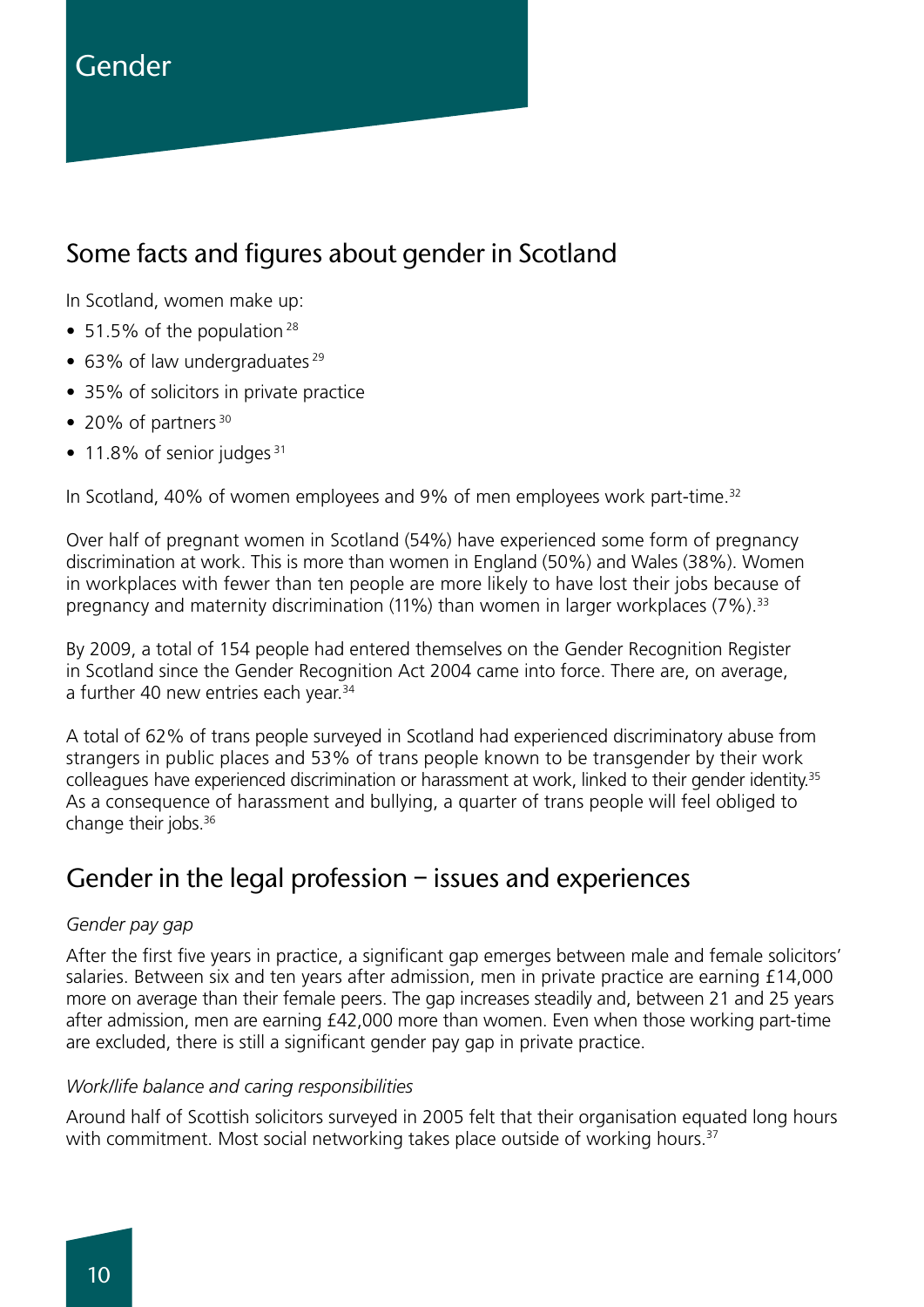# Gender

"Everybody, regardless of gender, should be entitled to promotion without the need to work very long hours, which interfere with family. I think society is changing and dads want to spend time with the children too."

Female, 25-30, assistant in private practice, LSS/Grange Group (2006)

At equity partner level, three-quarters of men and half of women have dependants.<sup>38</sup> Part-time lawyers and those who have had one or more career breaks are much more likely to report that they have been discriminated against.<sup>39</sup>

"If you go part-time you can wave goodbye to any progression."

### "Women lawyers can break through the glass ceiling but they may need to make some difficult personal choices in order to do so."

Women lawyers consulted for this guidance

#### *Gender segregation*

There is significant gender segregation in different areas of law: women form a clear majority working in residential conveyancing, civil litigation, family/matrimonial and employment law – those areas regarded as being the least well-paid.<sup>40</sup>

#### *Trans lawyers*

In the 2005 survey of the Scottish legal profession, seven lawyers identified themselves as trans.<sup>41</sup> Although we do not know much about the specific issues facing this group, recent research on trans people in Scotland gives us some insight into the employment experiences of this group:

- 8% said they had been sacked at least once due to their transgender background or identity
- 13% had quit their job at least once due to fear of possible future discrimination or harassment
- 15% said their employer had failed to protect their privacy relating to their transgender background or identity and as a result was responsible for causing them to suffer transphobic workplace discrimination and harassment <sup>42</sup>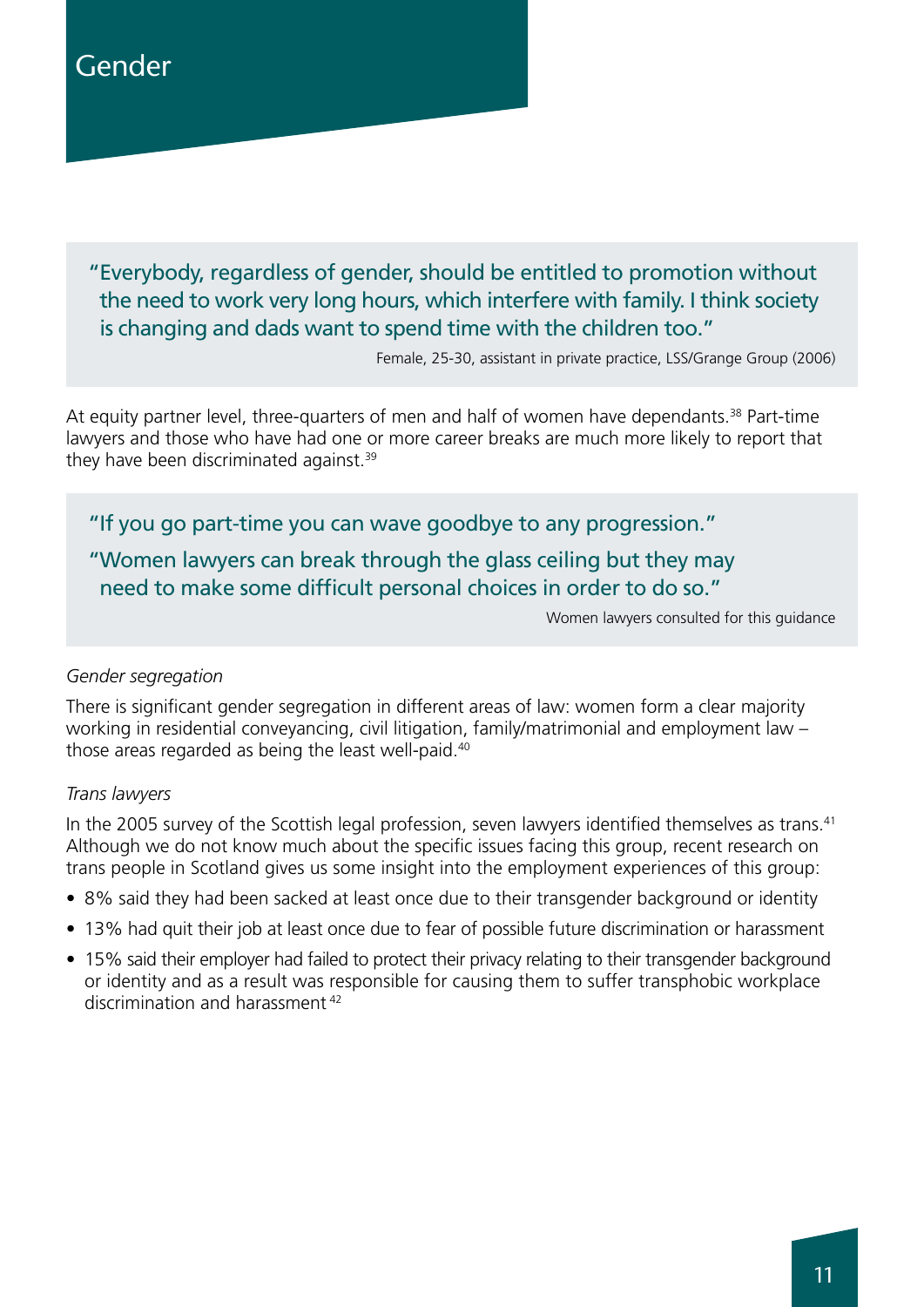# Issues for women, men and trans people accessing legal services

Men, women and trans people may need legal advice on any area, though legal issues that may be more likely to arise for people of different genders include:

- **Domestic violence:** Scottish Women's Aid estimates that one in five women in Scotland experiences domestic abuse at some stage in her life.<sup>43</sup> 87% of those incidents recorded by the police involve a male perpetrator and a female victim<sup>44</sup>
- **Rape and sexual assault/harassment**
- **Other violent crimes:** Where women are more likely to be attacked by people they know, men aged 16-24 are nearly twice as likely as any other group to be a victim of violent crime. This group of men is also much more likely to be perpetrators of violent crime<sup>45</sup>
- **Discrimination in employment:** There is a lack of awareness of employer responsibilities and confusion about statutory maternity entitlements. A fifth of employers could not cite a statutory entitlement when asked to do so. 11% stated that paid time off to attend antenatal appointments was an additional benefit and 2% stated that maternity pay was additional rather than a statutory benefit<sup>46</sup>

Trans people also report negative experiences where employers and human resources departments do not understand the law in relation to trans discrimination. 40% of trans survey respondents who have used a HR/personnel department as a transgender employee rated the quality of service they received as "extremely poor".

"I had to leave this employment due to employers giving out personal information that only human resources should have known about. I was then subjected to abuse by colleagues."47

#### • **Trans people registering name changes**

• **Relationship breakdown and parenting:** Scotland has the highest percentage of lone parent families in the UK, with nearly one in four children living in lone parent households and roughly 151,450 lone parents, of whom 91% are women and 55% are 35-44 years old.<sup>48</sup> Women and men therefore may have different legal needs around divorce, financial maintenance, property rights, parental rights, and child contact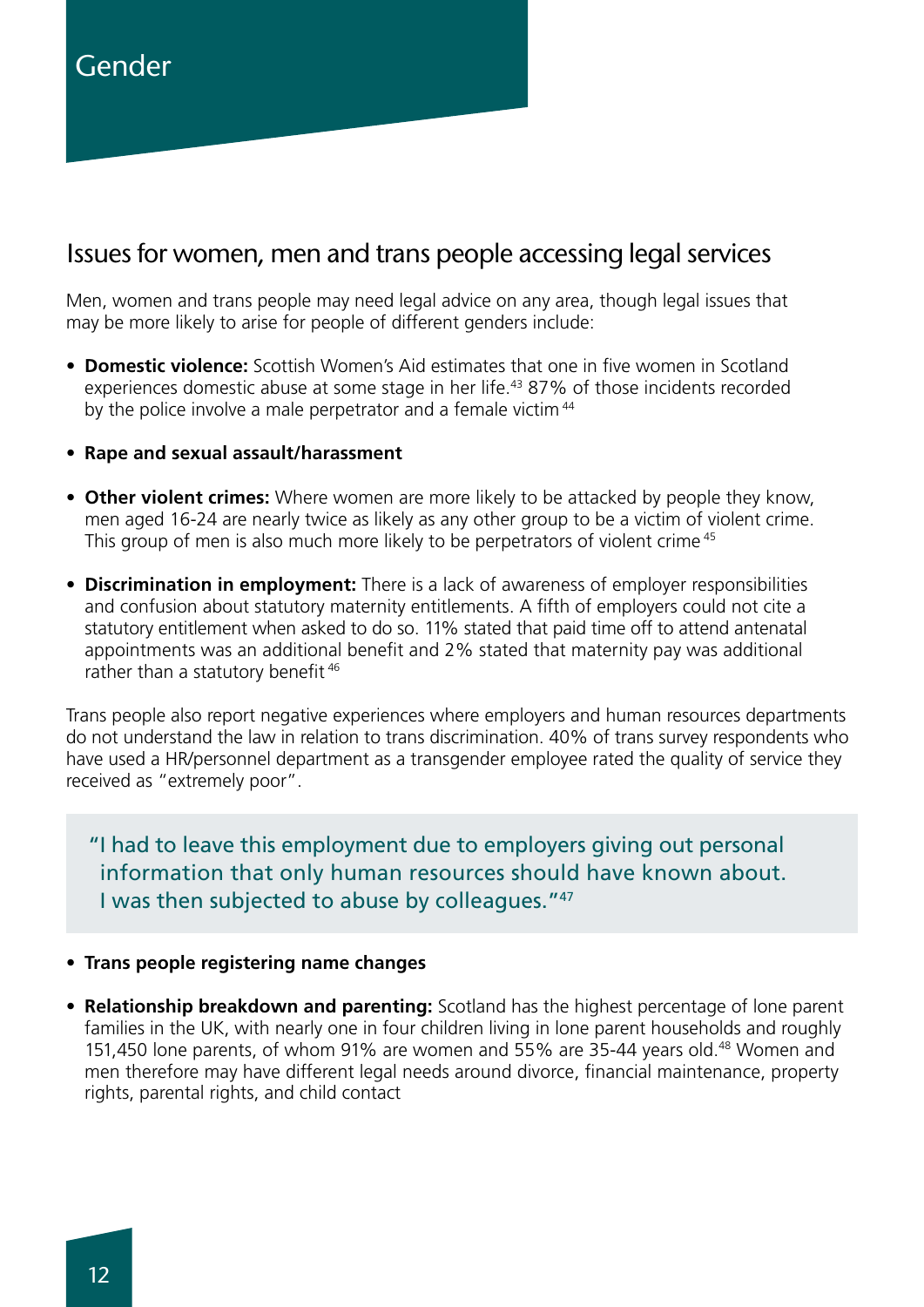Issues relating to access, treatment and outcome may include:

#### *Access*

- Childcare issues can create a barrier for parents (in particular, women) accessing services  $49$ considering how waiting and interview rooms can be made more child-friendly or whether home visits can be offered might help to reduce these barriers
- Some men and women will have preferences about whether they speak to a male or female solicitor, so having a choice may increase business

### *Treatment*

- Survivors of domestic violence and/or sexual assault are likely to need particular reassurance that their case will be dealt with confidentially, that their choices will be respected and that they will be treated empathetically and non-judgmentally
- Solicitors need to be alert to the often inter-linked nature of women's social problems and their victimisation and/or offending. For example, women with histories of violence and abuse are over-represented in the criminal justice system. Relationship problems, coercion by men and drug addiction all feature very strongly in women's patterns of offending, which are much more likely to focus on acquisitive crimes.<sup>50</sup> The incidence of mental health problems and reliance on alcohol or prescription drugs is particularly high amongst women living with domestic violence

### *Outcome*

- 59,847 incidents of domestic abuse were recorded by the police in Scotland in 2011/12 54% of these led to the recording of a crime or offence <sup>51</sup>
- The Scottish Government reported that rape rose by 19% in 2011/12 and, collectively with attempted rapes, there was a rise of 13% in reported incidents of these crimes. Rape Crisis Scotland points out that only 25% of rapes are currently prosecuted <sup>52</sup>
- While males accounted for 84% of all convictions in 2010/11, they represented 91% of custodial convictions. Females accounted for 16% of all convictions and were given 26% of other sentences (mainly admonition) <sup>53</sup>
- In 2011/12, women made up 6% of the average daily prison population.<sup>54</sup> Yet, statistics highlight an increasing rate of imprisonment for women despite the fact that their offending patterns are less serious <sup>55</sup>

"Women's participation in virtually all forms of criminal activity is far lower than their male counterparts, and this, in turn, renders them less visible in our system of criminal justice. Women are less likely than men to be in prison for violent offences and more likely to be in prison for dishonesty offences."

Scottish Courts Service Gender Equality Scheme<sup>56</sup>

• Most of the women in prison are mothers; some are pregnant. 30% will lose their accommodation while they are in custody <sup>57</sup>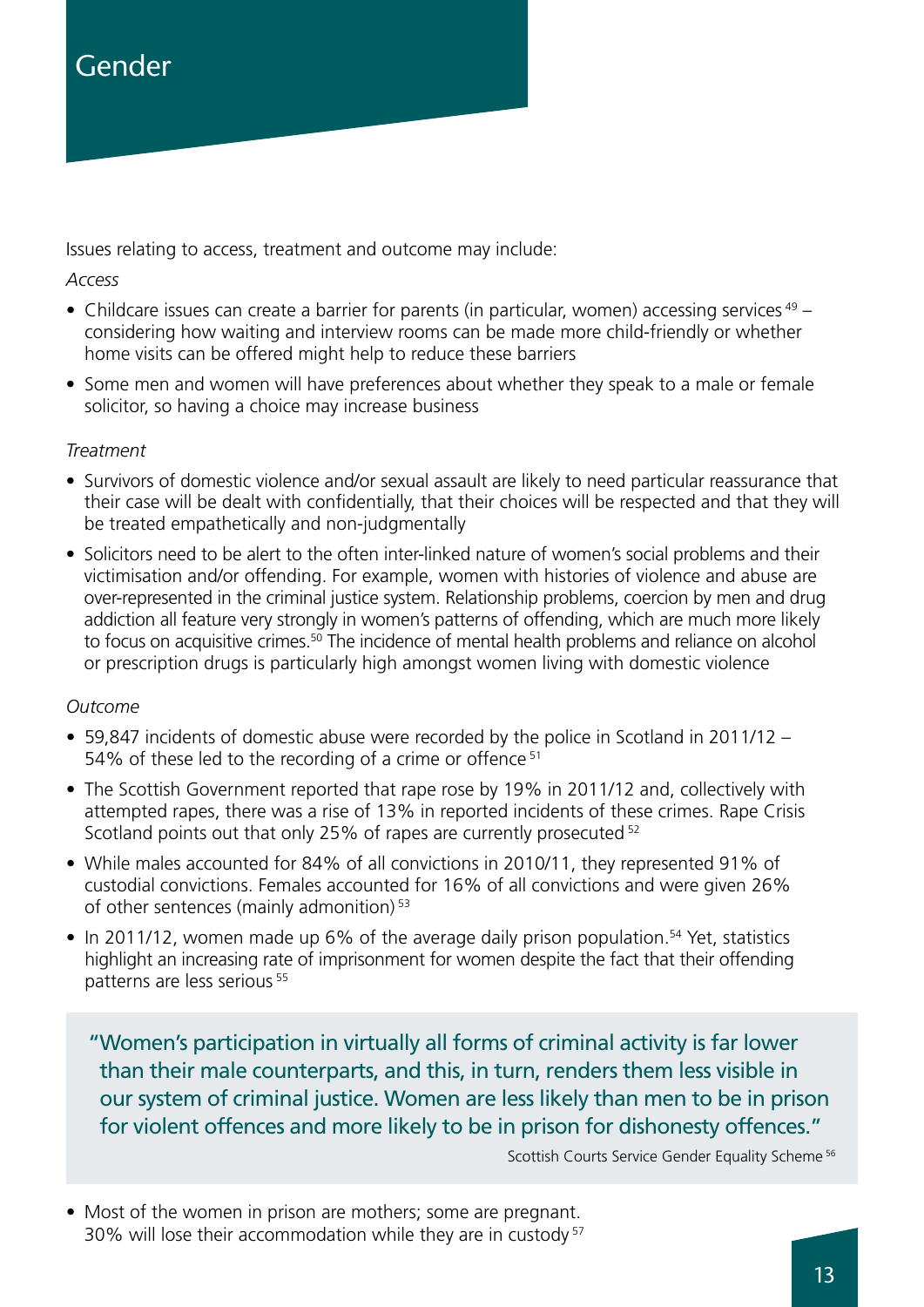# Some facts and figures about disability in Scotland

Around a third of households in Scotland (34%) contain at least one person with a long-standing illness, health problem or disability. Households comprised of older people are more likely to contain someone with a long-standing health problem or disability, with over half of 'older smaller' (53%) and 'single pensioner' households (56%) doing so compared with only 18% of small family households.<sup>58</sup>

The Mental Health Foundation has estimated that one in four of us will experience problems with our mental health at some stage in our lives.<sup>59</sup>

There are an estimated 120,000 people in Scotland with learning disabilities, ie who "have a significant, lifelong condition that started before adulthood that affected their development and which means they need help to understand information, learn skills and cope independently". It is estimated that only 30,000 of this group are in regular contact with local authorities or the health service in Scotland, though some of the others will have occasional contact.<sup>60</sup>

The employment rate for disabled people was 46.3% compared with an overall employment rate of 70.7%. A total of 47.8% of people with a disability were economically inactive. This is more than 2.5 times higher than that of non-disabled people.<sup>61</sup> Disabled men experience a pay gap of 11% compared with non-disabled men, while the gap between disabled women and non-disabled women is double this at  $22\%$ <sup>62</sup>

# Disability in the legal profession – issues and experiences

In the 2006 Law Society survey, only 2% of respondents (n=70) considered themselves to have a disability. This proportion changed little in the 2009 survey, where only 3% of respondents (n=51) indicated that they considered themselves to have a disability.63

Problems with access – both in terms of mobility and communication – can present a significant barrier to disabled people wishing to enter the profession and those already in it. University buildings, solicitors' offices, courts, meeting venues and places where solicitors socialise and entertain need to be fully accessible and lawyers with sensory impairments may need to receive documents electronically or in large print, use loop systems, or use dogs or interpreters.

"The disabled facilities in many of the university buildings I have seen are appalling, especially in terms of access. If I were in the position of a prospective student who had a disability, I would be put off studying law for that reason alone. It's no wonder I didn't see a single disabled student in any of my classes throughout university."

Grange Group/LSS (2006)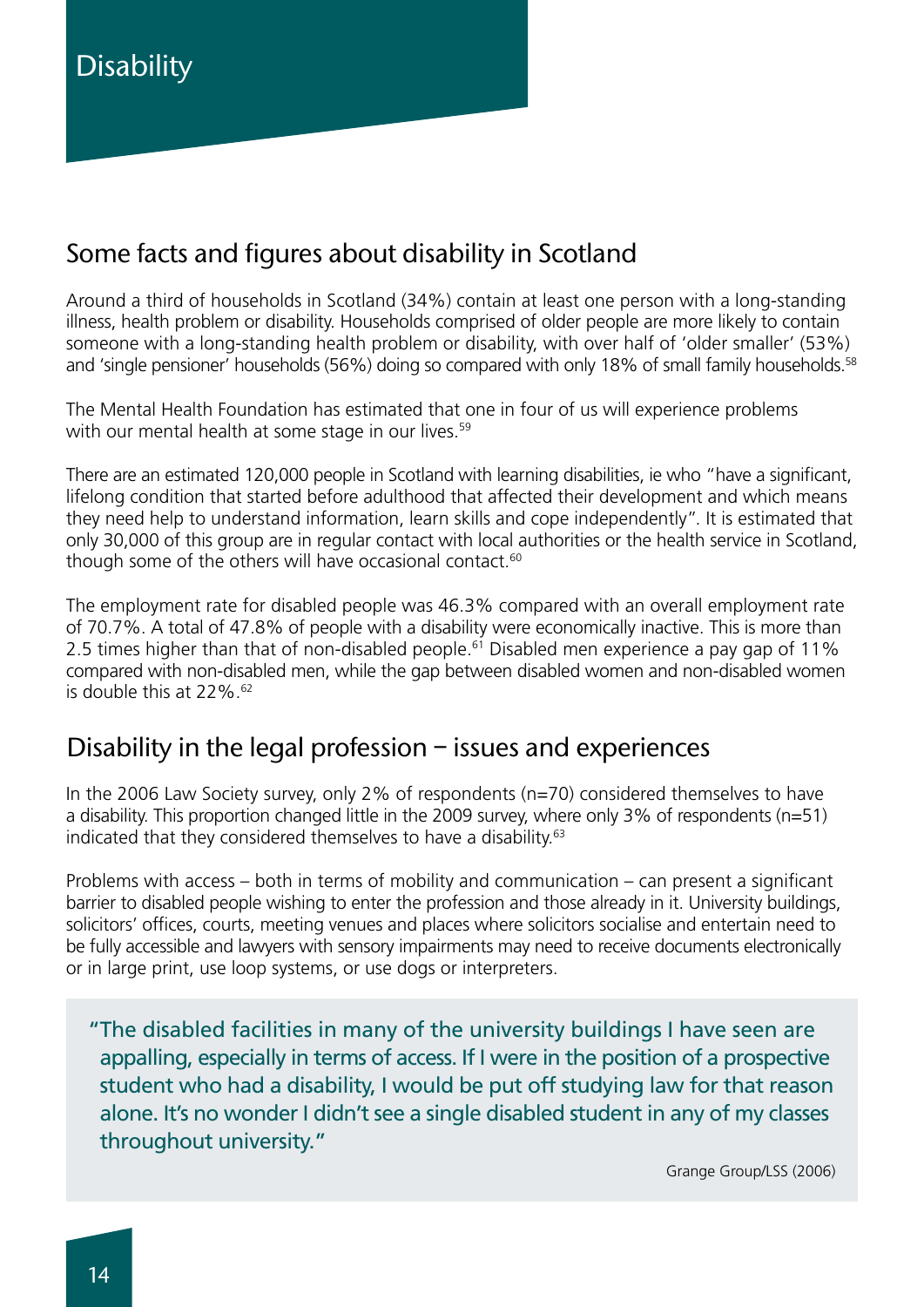In a commercial setting where solicitors' services are charged out by the hour, prospective employers may fear the cost and time implications of making reasonable adjustments. Where competition is fierce, it may be even more difficult for disabled lawyers to find suitable traineeships and jobs than their non-disabled peers. Some of those who are successful may find that the culture of long work hours is not sustainable alongside a medical condition.<sup>64</sup>

Those with 'hidden' disabilities may decide not to disclose their additional support needs through fear of the impact this may have on their career prospects.<sup>65</sup> Mental health problems can attract particular stigma and, even when these have come out of workplace problems, LawCare reports that solicitors are often unwilling to consult their GP in case this ends up on their medical records and has a negative impact on subsequent job applications.

### "If you say you have 'mental health issues' everyone assumes you are untrustworthy, or a psychopath! It is about time these barriers were broken down!"

Solicitor in England, completing GDS (2006) survey

Those solicitors who have taken a career break are much more likely to report that they have been discriminated against in their employment than those who have not and the incidence of discrimination appears to increase with the number of breaks that are taken.<sup>66</sup> For some disabled solicitors, career breaks may be the only way to manage their health conditions in a culture of long work hours, in which flexible working arrangements can be difficult to negotiate and sustain.

# Needs and issues for disabled people accessing legal services

Disabled people may need legal advice on any area, though particular issues may include:

- Accident, injury, medical negligence and compensation
- Employment discrimination, including failure to make reasonable adjustments and unfair dismissal
- Inaccessible services
- Problems accessing health, social care, and benefits
- Compulsory treatment or detention under the Mental Health Act
- Power of attorney
- Hate crime

A survey of disabled people by the Disability Rights Commission and Capability Scotland<sup>67</sup> found that 47% of respondents had been attacked or frightened by someone because of their disability. One in five had suffered an attack at least once a week. Those with learning difficulties were most likely to be targeted (although those with mental health conditions and visual impairment were also frequent victims). Of those who were attacked, 35% were physically assaulted, 15% were spat at and 18% had something stolen. Hate crime had a particular impact on the victims. A third avoided certain places and a quarter had moved house as a result of an attack.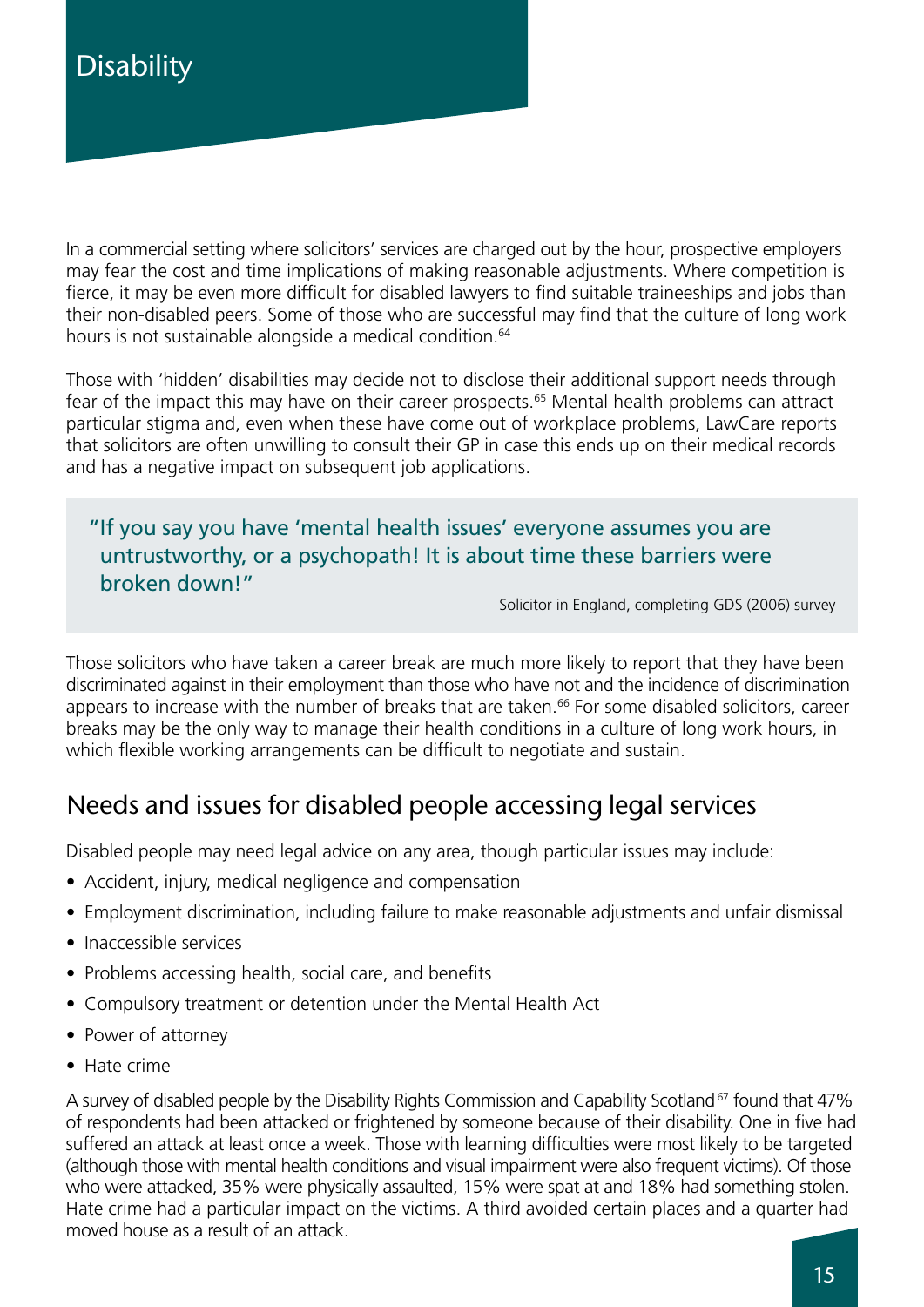# **Disability**

Some of the potential barriers relating to access, treatment and outcome include:

*Access*

- Accessibility of solicitors' offices (or use of home visits/alternative venues where offices are inaccessible)
- Finding out which solicitors are accessible
- Accessing interpreters or advocates, where necessary

"I am a wheelchair user and was unable to gain access to the meeting room at my solicitor's office, so when I went to visit I was admitted to the broom cupboard where my solicitor spoke to me. The conversations were of a very personal nature [about my divorce] and were subsequently carried out in full view and hearing of anyone coming through the front door because the cupboard was too small to accommodate me, thus the door remained open."

Workshop participant in LSS (2006) Service Accessibility Review

### *Treatment and communication*

- Attitudes and awareness of support staff and solicitors
- Availability of documents, information and advice in plain English and/or alternative formats
- Sufficient time to ensure effective communication and understanding
- Awareness of the impact of language and stereotyping on disabled people within the legal system. For example, attacks against disabled people are often described as "senseless" or "motiveless", which can mask the fact that they are effectively hate crimes. Disabled victims are labelled as inherently "vulnerable", which supports the perception that their victimisation is inevitable<sup>68</sup>

### *Outcome*

- Access to specialist legal advice and representation
	- "…a key barrier to disabled people exercising their rights is advice agency advisers' lack of knowledge of legal issues relating to disability, coupled with a lack of in-depth advice and support for representation on areas of law which particularly affect disabled people."

Kaliani Lyle, Chief Executive of Citizens Advice Scotland, 2006<sup>69</sup>

• Criminal justice professionals may be reluctant to prosecute cases with disabled witnesses, who may require extra support or whom they believe will be seen as unreliable by the court<sup>70</sup>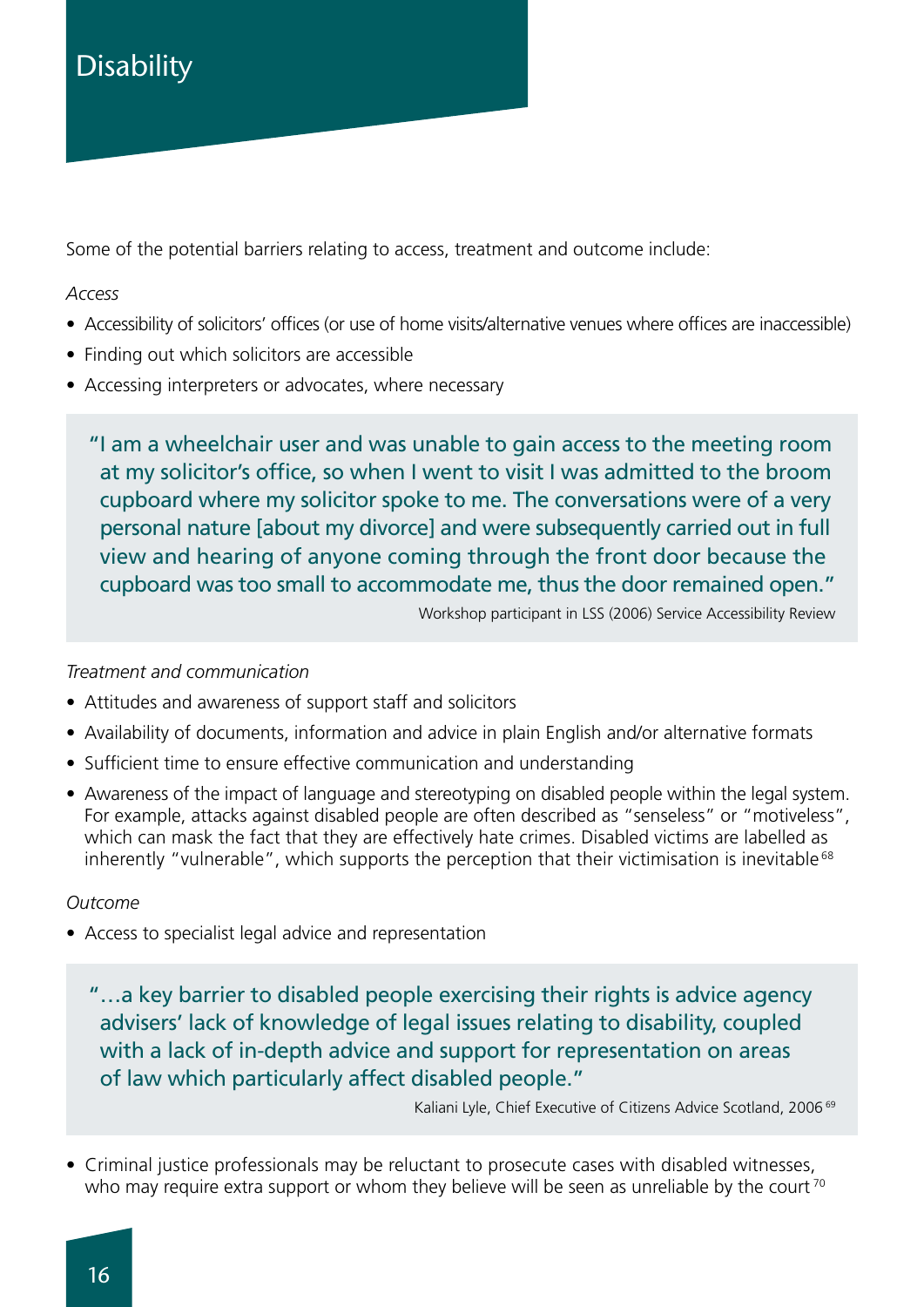# Disability

- Poor communication between health, social services and criminal justice professionals can mean that 'vulnerable adults', in particular those with learning disabilities, do not get proper access to justice <sup>71</sup>
- More than 70% of prisoners are known to have mental ill health and 20-50% of male prisoners have a specific learning disability<sup>72</sup>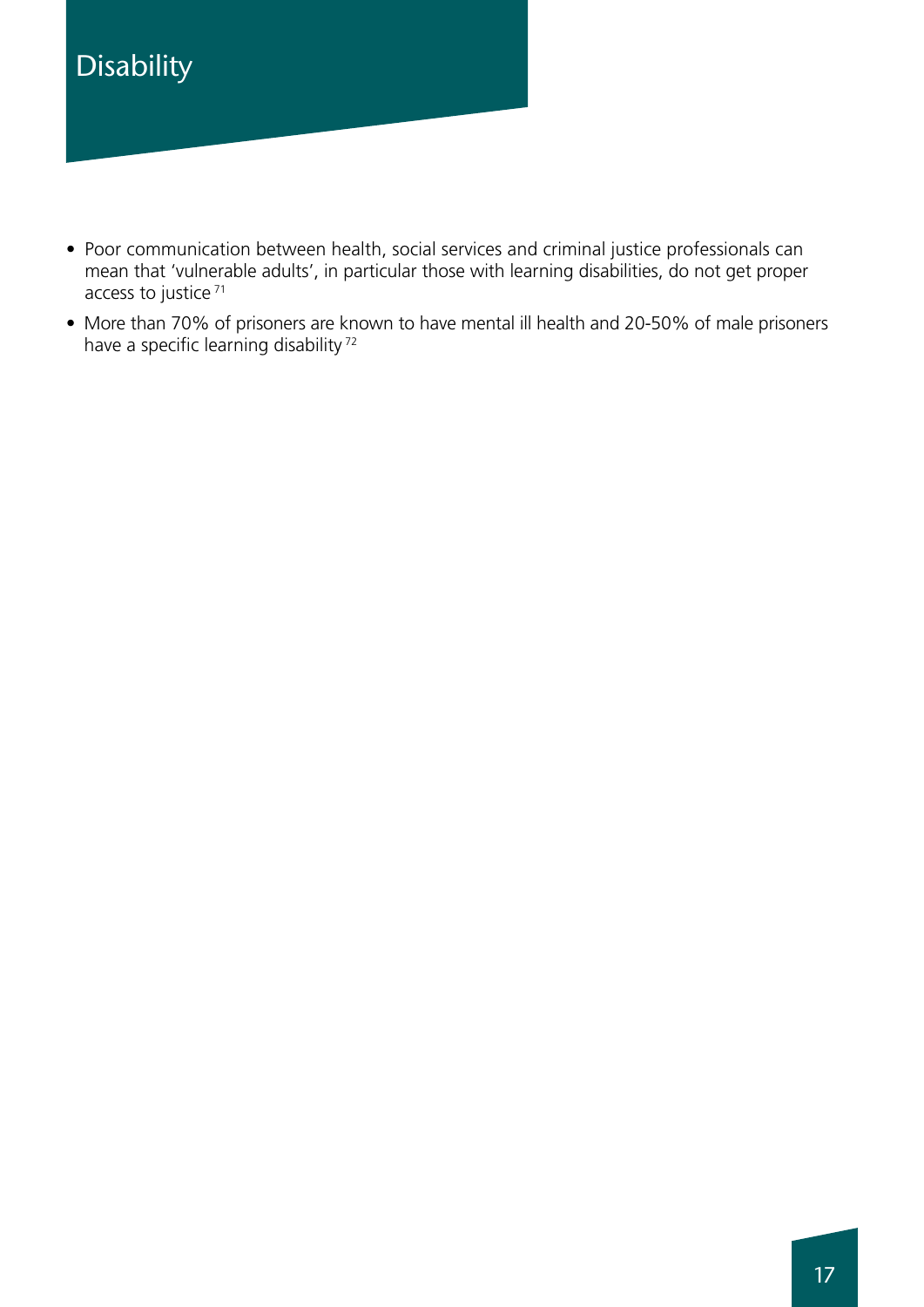# Some facts and figures about sexual orientation in Scotland

It is estimated that there are approximately 300,000 gay men, lesbians and bisexual (LGB) people in Scotland, constituting 6% of the population.

The 'pink pound' is worth £7 billion a year to the Scottish economy.

A total of 94% of Scots say they would be comfortable if they had a gay colleague; 64% of LGB people are 'out' (ie have disclosed their sexual orientation) to their employers; those who feel safe enough to be out at work earn, on average, 50% more than those who do not.<sup>73</sup>

By the end of 2010, a total of 3,307 partnerships were registered in Scotland after the implementation of the Civil Partnership Act 2004.74 It is estimated that 31% of lesbian women and 13% of gay men have children.75

# Lesbians, gay men and bisexual people in the legal profession – issues and experiences

Research on English LGB solicitors' careers and experiences<sup>76</sup> found that:

- Although few examples of direct discrimination were reported, perceptions and fears of discrimination can exert considerable influence over the career decisions and experiences of LGB solicitors
- Many solicitors only really decided to be out at work once they had progressed a reasonable way along their career, or were in an environment that fostered diversity amongst staff
- Those working in large cities were more likely to be out than solicitors in provincial or rural locations where there was little in the way of local networks
- Deciding not to reveal their sexuality at work puts additional strain on LGB solicitors in what is already an intensive work environment – this is an even more difficult balancing act in 'macho' work cultures

"When you're still moving up the slippery slope you have a feeling, and it might be unjustified, that if you've got ten people going for a job you might lose out because you've come out. So while I was still doing the career progression thing I didn't come out, but once I'd reached the level I wanted to be at, further progression would be very nice but it wasn't what I was looking for, that made it far more relaxed. In a sense I couldn't care less what people think about me now."

Gay solicitor in his 50s, quoted in Chittenden, T. (2006)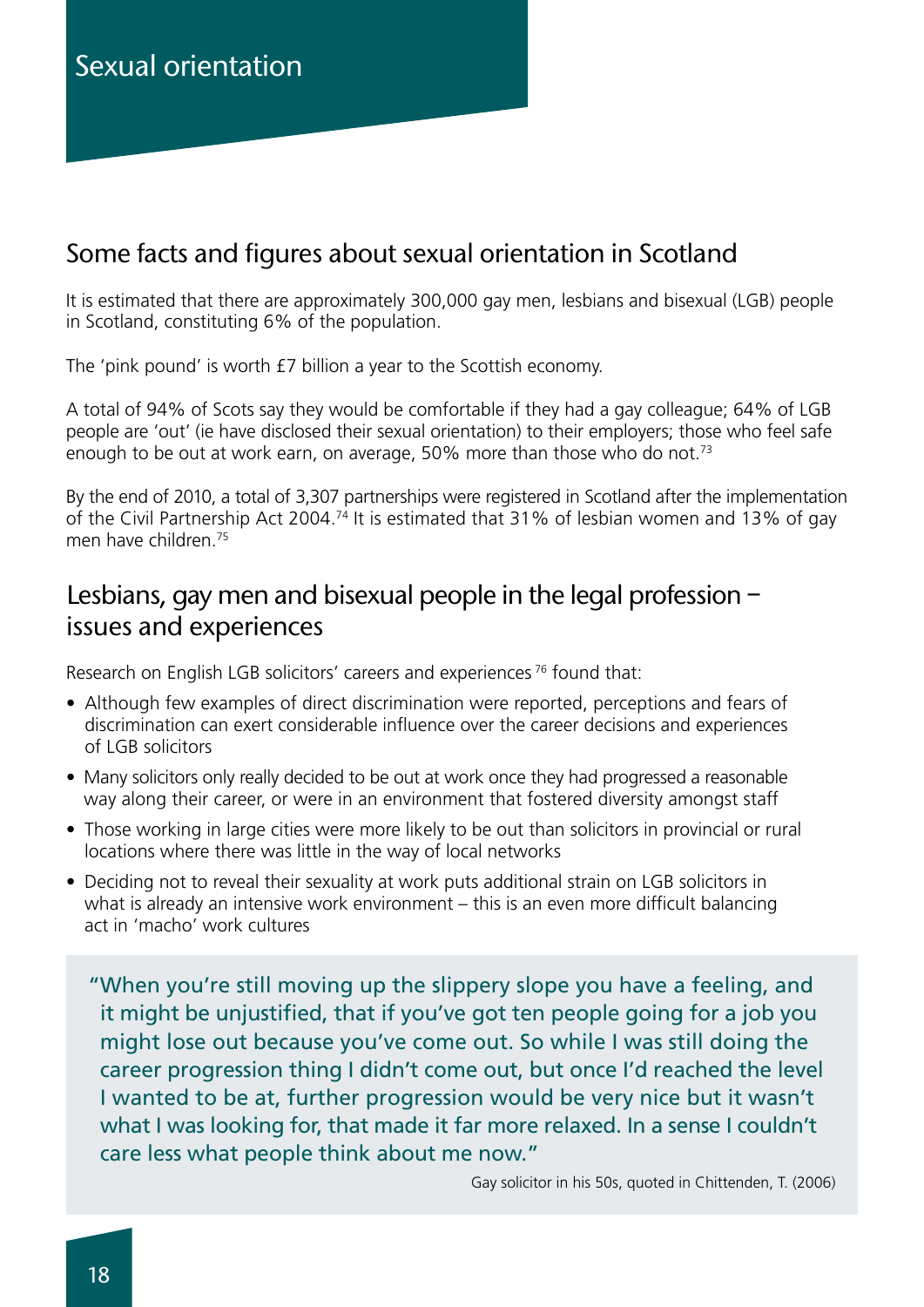# Sexual orientation

# Needs and issues for LGB people accessing legal services

Some of the specific legal issues that may arise for LGB people include:

- Discrimination and harassment, both in employment and accessing services, and hate crime
- Adoption and fostering
- Recognising same sex partners in medical consent, wills, tenancy rights, financial products, etc
- Ending a civil partnership

Some of the potential barriers relating to access, treatment and outcome include:

### *Access*

• Very few law firms in Scotland have promoted themselves as being 'gay-friendly'

### *Treatment*

### "The experience of LGB people is that they often derive less benefit from seeking professional help because they have to mask their identity – unless you can be honest about all aspects of yourself, you won't get the right advice that you need."

Chief Executive of Stonewall Scotland, guidance consultation

### *Outcome*

Seven in ten victims of homophobic incidents reported them to no one. Frequent reasons for not reporting incidents include:

- Not believing the police could or would do anything about it
- Not believing what they experienced was serious enough to report
- Incidents happening too frequently to report
- Victims not wishing to out themselves and/or being concerned about a homophobic reaction

"I have in the past had windows broken and been assaulted, although these were not random acts but were carried out by people who I have worked with and still work with."

Tom, 43, Scotland<sup>77</sup>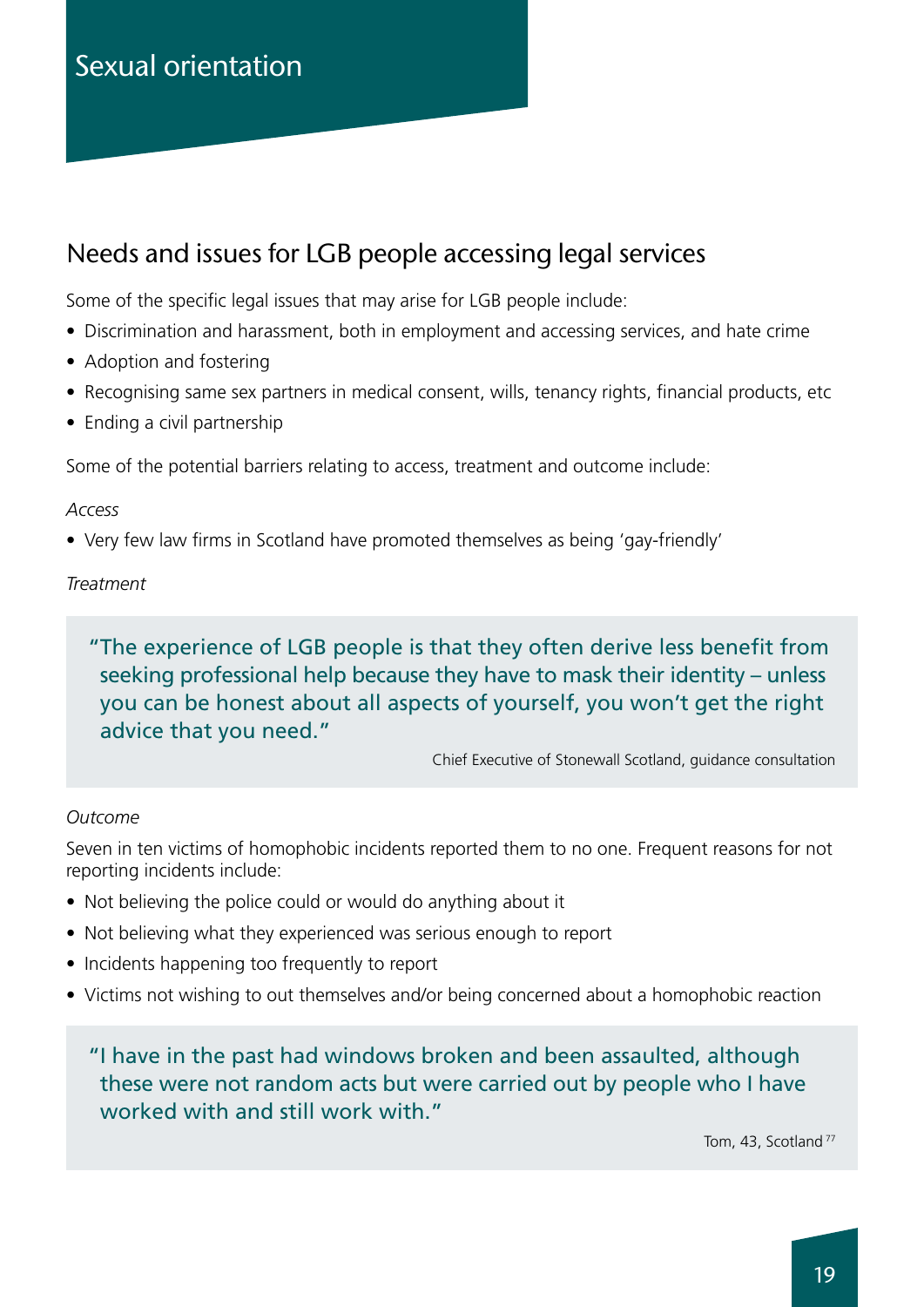At the 2001 census, just over two-thirds of the people of Scotland reported having a religion. The most popular religions were:

| <b>Church of Scotland</b> | 42%   |
|---------------------------|-------|
| <b>Roman Catholic</b>     | 16%   |
| <b>Other Christian</b>    | 7%    |
| <b>Muslim</b>             | 0.84% |

As detailed data from the 2011 Census is not available until late 2013, more recent population estimates by religion are available through the Scottish Household Survey. The 2009/10 data shows a higher number of the Scottish population reporting no religion at 40.9%; one third (33.4%) of people reported their religion to be Church of Scotland, 14.7% Roman Catholic and 7.6% other Christian. After Christianity, Islam was the most common faith with 1.3% describing their religion as Muslim.<sup>78</sup>

# Religion and belief in the legal profession – issues and experiences

A total of 35% of solicitors responding to the 2010 membership profile survey<sup>79</sup> identified themselves as Church of Scotland; 14% identified themselves as Roman Catholic and 7% as other Christian; 39% said they did not have a religion and less than 3% had other faiths. This breakdown closely reflects that given by the Scottish population as a whole in the 2001 Census.

Some of the issues and potential barriers for solicitors and trainees from religious minorities may include:

- Social events in the profession often involve alcohol and/or are held in venues where alcohol is served. Although attending and/or drinking are not compulsory, these events are often a vital way of networking within firms and generating new business
- Access to prayer facilities and time to use them
- Dietary requirements
- Taking leave to celebrate festivals of religions other than Christianity
- Working during periods of religious fasting
- Religious dress

"What a lot of people don't realise is that you can often be awake in the middle of the night… but you don't feel like you can change your working hours. It would make life much easier if things like that were taken into account… I have to take my annual leave during the fasting period, rather than come into work exhausted."

Quote from our consultation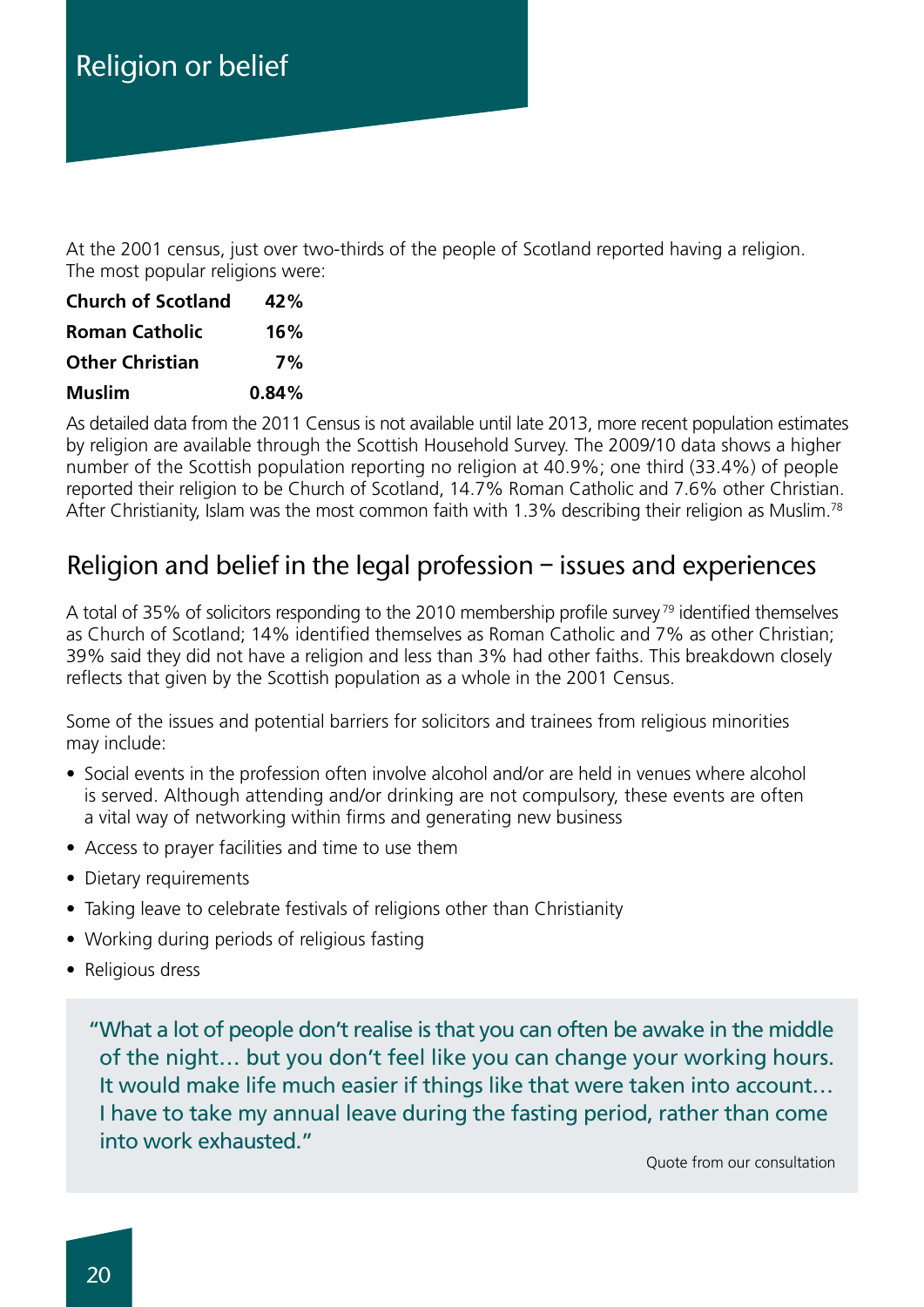"I believe that I was not given the opportunity to progress at work or considered for promotion because of the way I look and that I choose to wear the veil." <sup>80</sup>

# Needs and issues for people of different religions and beliefs accessing legal services

In 2012/13, 687 charges were reported with a religious aggravation. This is a 24% decrease compared to 2011/12, with 901 charges reported. The figures for the preceding five years were relatively stable, with between 600 and 700 charges reported each year.

Similar to previous years, a substantial proportion (40.9%) of all charges were in Glasgow, 91% were male and 48.6% of all accused were between the ages of 16 and 30. The accused was described by the police as being under the influence of alcohol in 48.5% of charges.

As with 2011/12 and 2012/13, Roman Catholicism and Protestantism were most often the religions that were the subject of abuse (56.5% and 29.3% respectively). There has been an increase in charges where conduct was derogatory towards Islam, from 2.2% of the total in 2011/12 to 11.6% in 2012/13.81

Some of the specific legal issues that may arise in connection with religion or belief include:

- Religious discrimination, both in employment and access to services
- Sectarian incidents, especially at sports events, pubs and workplaces
- Harassment or assault motivated by religious hatred
- Access to faith or secular schools
- Compatibility of legal system and decisions with those from non-Christian religions (eg with sharia law)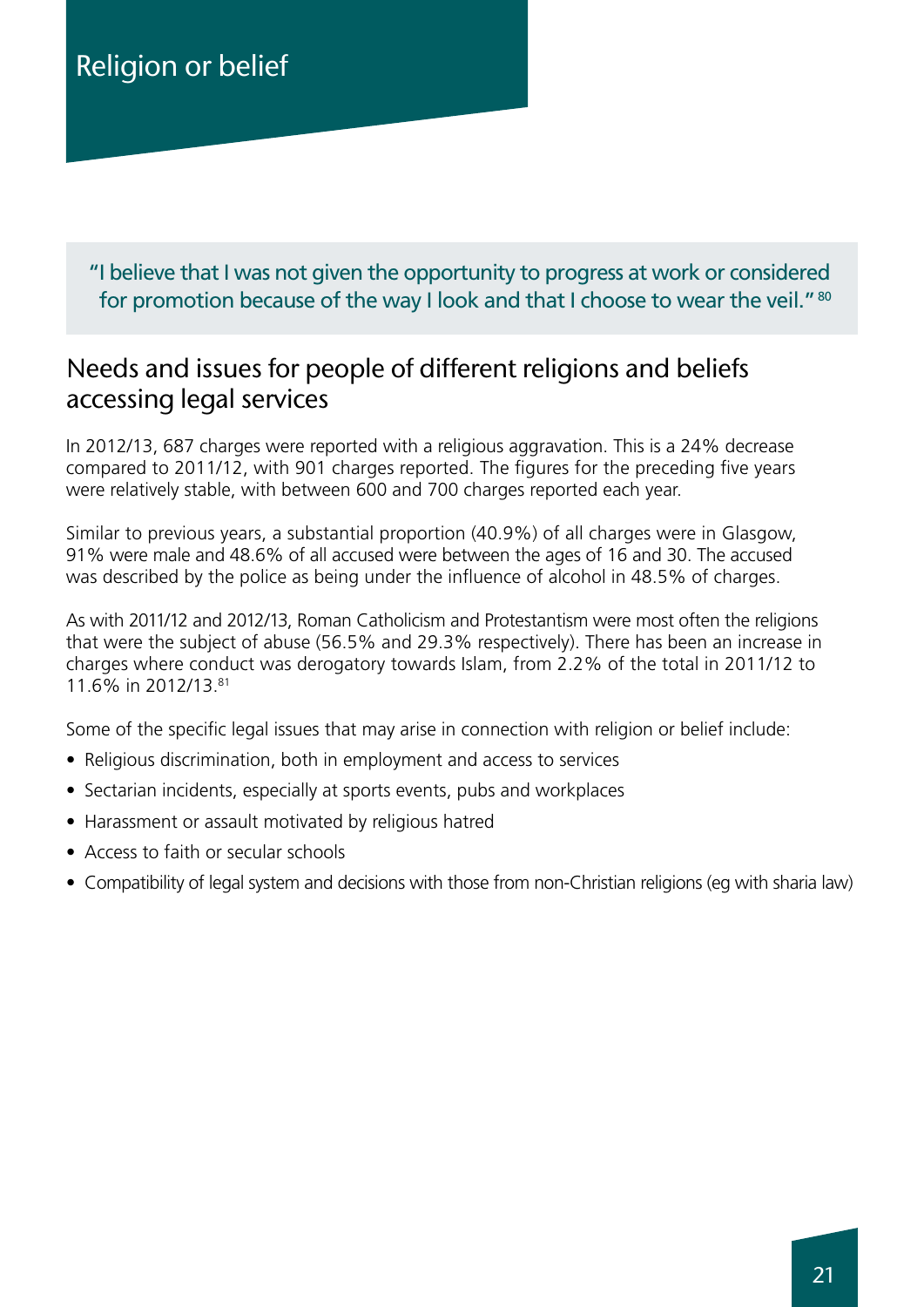# Some facts and figures about older people in Scotland

In mid-2011, 17% of Scotland's population was 65 years and over. The 75-plus age group has increased by 15% in the decade from 2001 to 2011. The ageing of the population is also evident in the rise of 13% in the 45-59 age group, and of 15% in the 60-74 age group.<sup>82</sup> The number of children in Scotland aged under 16 is projected to decrease by 1.5% by 2033 from a 2008 baseline, while the number of people aged 75 and over is projected to increase by 84% over the same period.<sup>83</sup>

Between 2008/9 and 2009/10, the proportion of pensioners in relative poverty was 17%. In 2009/10, 8% of pensioners in Scotland lived in absolute poverty. According to indicators, 10% of over 65's in Scotland are "materially deprived".

Up to £5 billion of means-tested benefits that should rightfully go to older people in the UK is unclaimed each year, equivalent to a total of £13.9 million a day.<sup>84</sup>

# Older people in the legal profession – issues and experiences

Of the 3,017 solicitors responding to the Equality and Diversity in the Legal Profession in Scotland survey, 4% were aged 61 and over. A slight increase was noted in the 2010 membership profile survey.

Older people in the profession are, as a group, advantaged in terms of salary and power. A total of 24% of those aged 46 and over (compared to 14% of all solicitors) earn more than £100,000 per annum; 44% of those aged 46 and over are equity partners (compared to 24% of all respondents) and 9% of this age group act as sole practitioners.<sup>85</sup>

Traditionally there has been a strong link between career progression and age within the legal profession. The introduction of legislation to protect current and prospective employees from age discrimination means that these links may be challenged. The profession needs to ensure that younger lawyers seeking promotion are not discriminated against due to age and that any barriers for mature entrants are removed.

"As a latecomer to study and the legal profession, in recent years I have still been asked in interview about how I will manage my childcare whilst at work; I have not been interviewed, when on paper I was an appropriate candidate, except for being 15 years older than all the other applicants; I have been unable to apply for certain bursaries as I was outside the upper age limit, and so on."86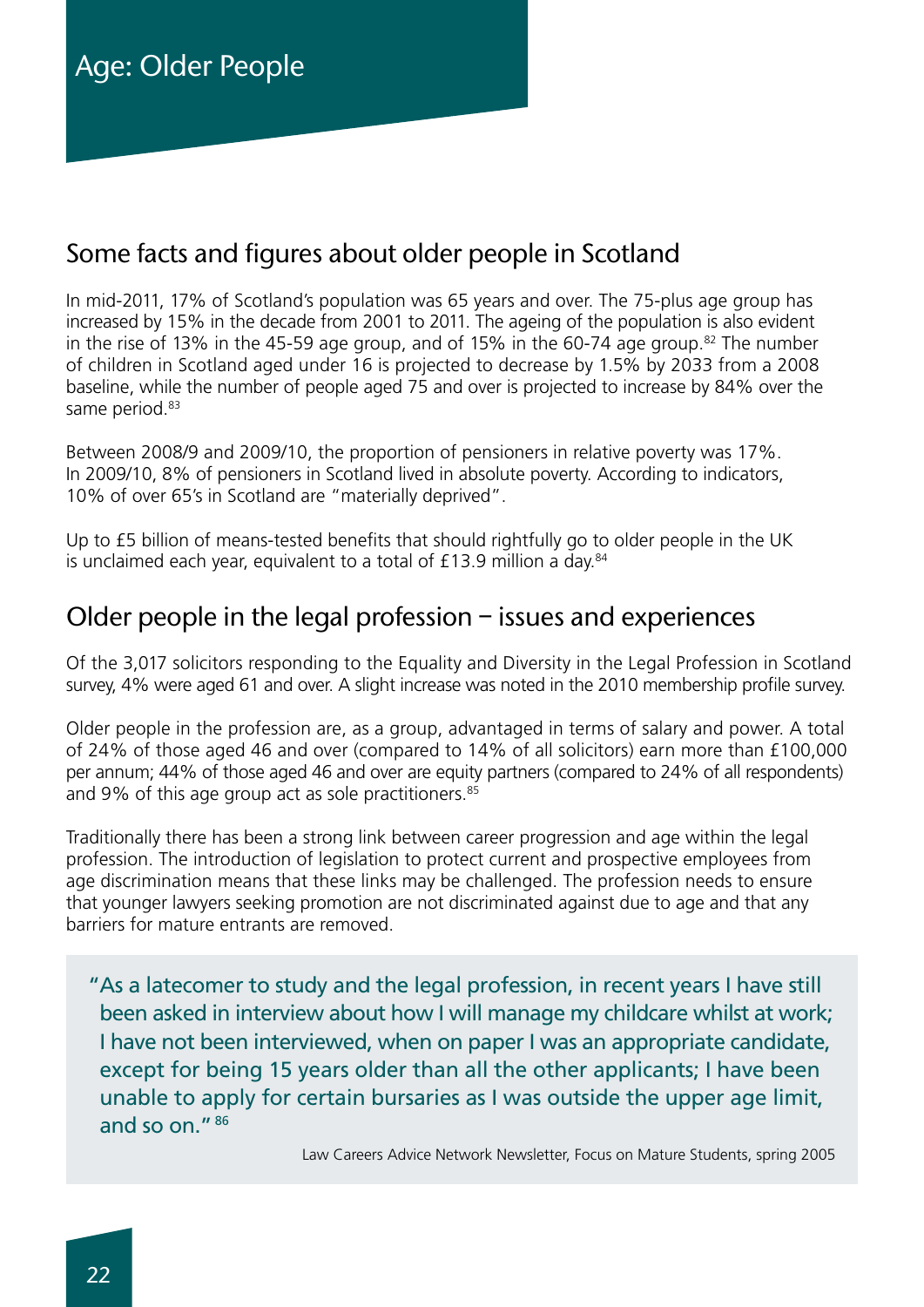Universities offering graduate and part-time LLB programmes attract much higher numbers of mature entrants.87

"I think I would have found a law degree too dry and abstract at 18. Studying as a mature student brought law alive because the students brought their own stories, and histories, to class."

Julie Hines, quoted in The Birkbeck School of Law Alumni Newsletter, 2005<sup>88</sup>

# Needs and issues for older people accessing legal services

Research conducted by the Scottish Legal Aid Board found that older people are more likely to seek advice on legal aid from a solicitor than younger people: 67% of those over 55 said they would go to a lawyer for advice on legal aid.<sup>89</sup>

Particular legal issues for older people may include:

- Wills and powers of attorney
- Elder abuse (including financial abuse by relatives and strangers; and abuse by care staff)
- Housing issues, including moving to accessible/affordable homes; accessing suitable sheltered or residential places; equity release; harassment and rights in the private rented sector; neighbour nuisance; and loss of housing tied to employment
- Access to medical treatment and/or health and social care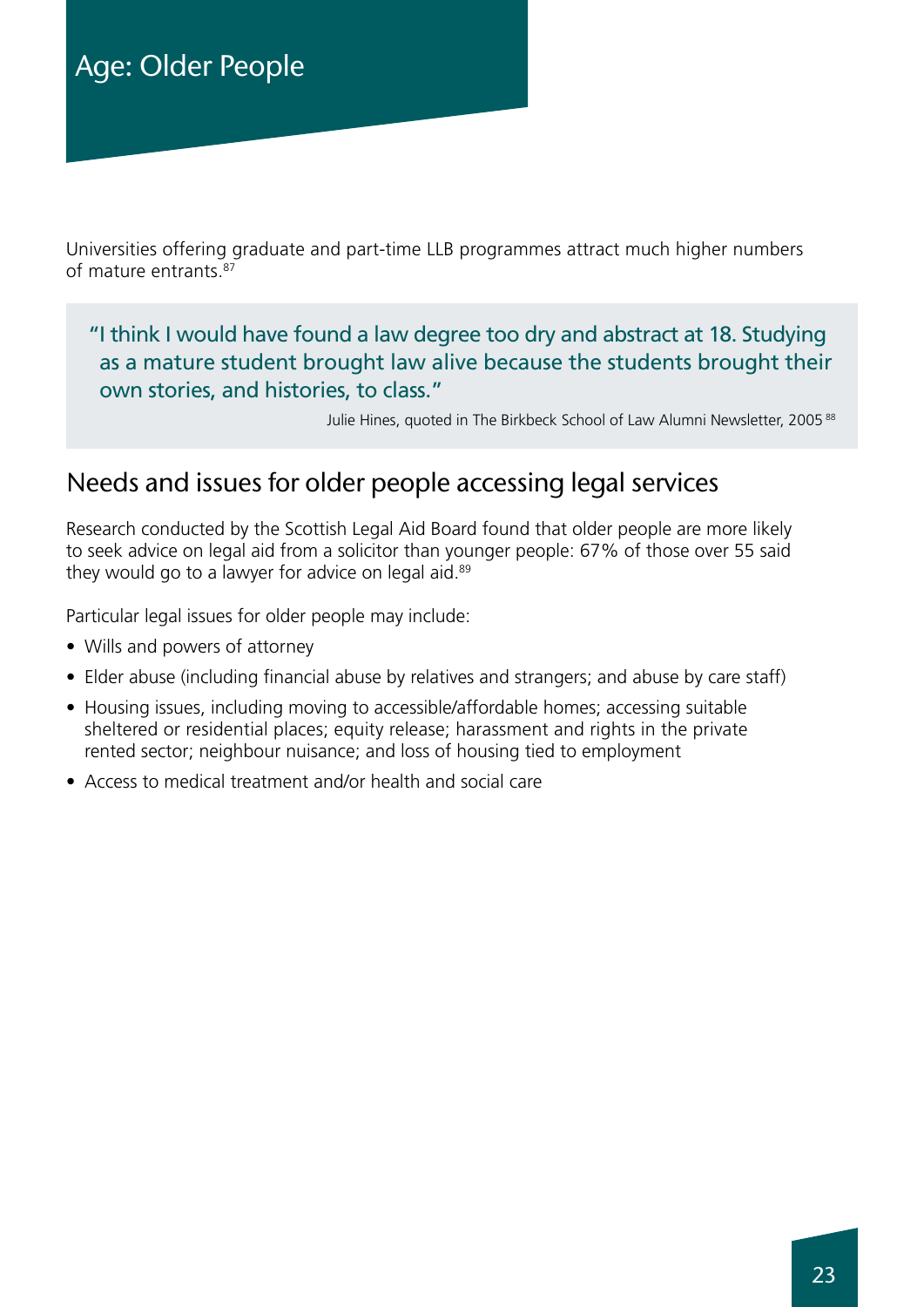# Some facts and figures about younger people in Scotland

In 2011, 17% of Scotland's population was aged under 16 and there are approximately 1.3 million children (under 18 year olds).<sup>90</sup>

An estimated 100,000 Scottish children are living with domestic violence and, in any one year, approximately 8,000 children under the age of 16 are living in families where parents are divorcing.<sup>91</sup>

Over the last decade, the number of children on the child protection register has fluctuated but overall increased from around 2,000 children in 2002 to 2,700 children in 2012. More than half of children on the child protection register are aged under five. On average, three children per 1,000 are on the child protection register.<sup>92</sup>

At 31 July 2012, there were 16,248 children looked after by local authorities. The number of children looked after has increased every year since 2001, and is at its highest since 1981.<sup>93</sup>

There were 237 admissions in secure care accommodation during 2011/12; 42% of young people in secure care accommodation were aged 16 years and over.<sup>94</sup>

An average of 80 children under the age of 16 become homeless every day. One in four of all homeless applications are made by young people aged between 16 and 24 years old.

Around half of all 13 to 16 year olds undertake some kind of paid work. It is estimated that around one in five of these children will have an accident at work.<sup>95</sup>

# Younger people in the legal profession – issues and experiences

Over a third of solicitors who reported suffering discrimination in the Equality and Diversity in the Legal Profession in Scotland survey were under 35. The survey also found that this age group was more likely to work full-time than other groups.<sup>96</sup>

Scotland has a young law student population; 65% of those starting a law degree in 2011 were either 17 or 18 years old.<sup>97</sup> The majority of lawyers have completed their training by age 30.

A total of 81.3% of law students graduating in 2005 were carrying debts as they embarked on their final practical stage of training; 60.5% of students owed more than £5,000 at this point.<sup>98</sup> The average annual income of trainees responding to the 2006 Equality and Diversity in the Legal Profession in Scotland survey was £16,380. The Law Society has a recommended minimum pay for trainees. Newly qualified solicitors may be particularly vulnerable to the increasing threat of redundancy in the profession.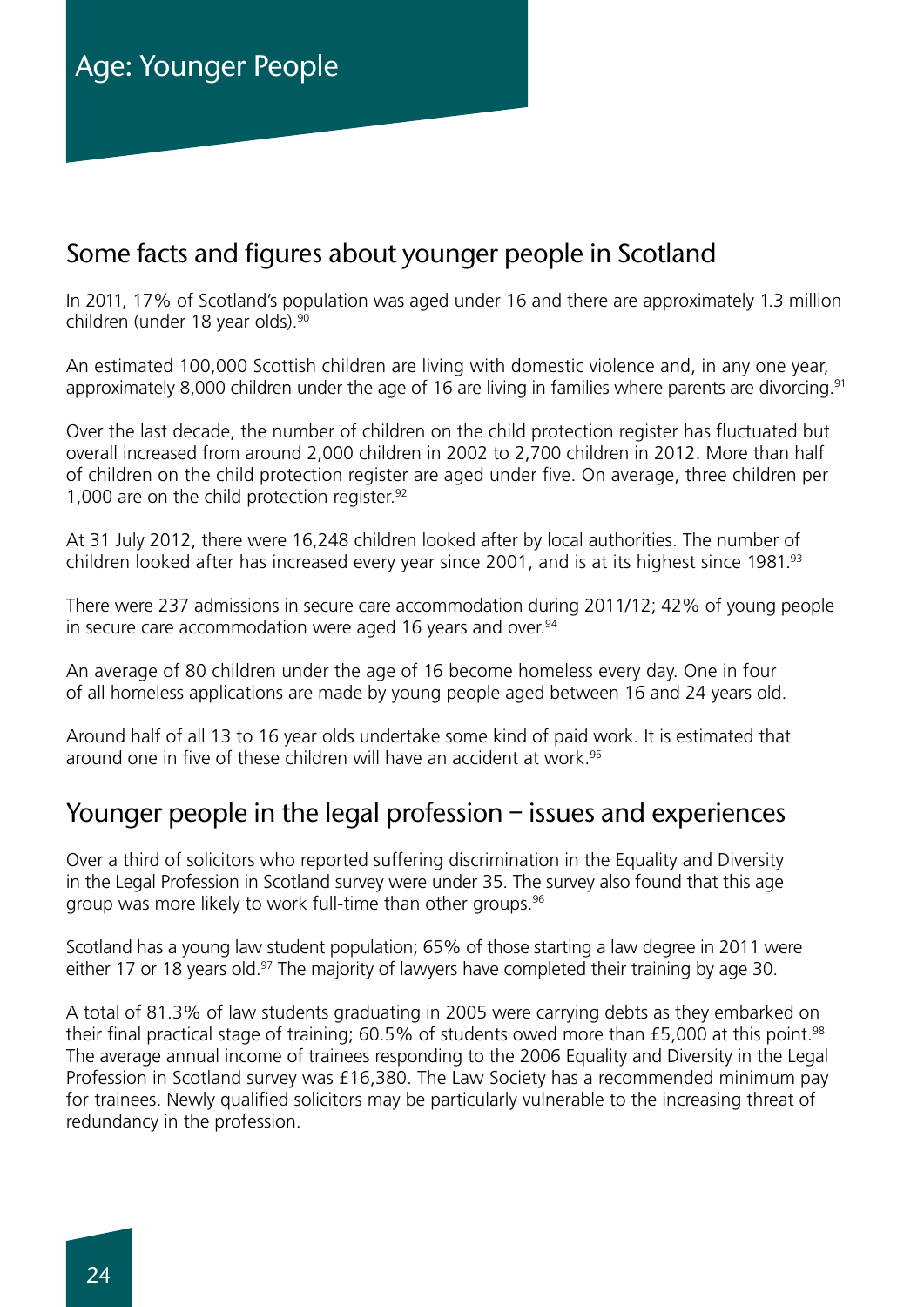### "In the legal profession people expect trainees to earn their place in the hierarchy (ie at the bottom) with low salaries and sometimes minimal training."

Torrance, C (2008) writing in The Firm <sup>99</sup>

Competition for traineeships and newly qualified posts can be fierce in some sectors, though Torrance (2008) argues that there can be scaremongering around the scarcity of placements. Our consultation identified a particular shortage of traineeships in criminal law, resulting from cuts in legal aid. Commercial and high street firms are the most popular preferences for traineeships, with legal aid and rural practices the least popular.<sup>100</sup>

The Firm launched a campaign in spring 2008 to raise awareness about the negative experiences of some young lawyers. Whilst some young lawyers reported overt bullying and harassment, some of the more common problems derive from traineeships which are not providing people with appropriate support and development opportunities.<sup>101</sup>

### "Bullying is very much alive in the profession… This is particularly evident between partners and trainees. Younger members of staff are often the less senior party and cannot do anything as the firm in question will always back the partner."

Male 25-30, quoted in Law Society Scotland/The Grange Group (2006)

# Needs and issues for younger people accessing legal services

In 2006/07, the Scottish Children's Reporter Administration received more than 100,000 referrals involving 55,000 children, and 42,000 hearings were held.<sup>102</sup>

Scottish children have stronger legal rights and acquire legal rights and responsibilities at a younger age than their English peers. However, it can be difficult to get information to children – especially those who are the most disadvantaged – about their rights and how they can exercise them. Furthermore, it can be challenging to get a child's voice heard and paid attention to, especially where it does not coincide with the views of his or her parents.

Particular legal issues for children and young people include:

- Abuse
- Parental separation
- Contact with abusive parents and/or parents who have problems with alcohol, drugs or mental health
- Accessing additional support for learning and education
- Issues facing children who are in local authority care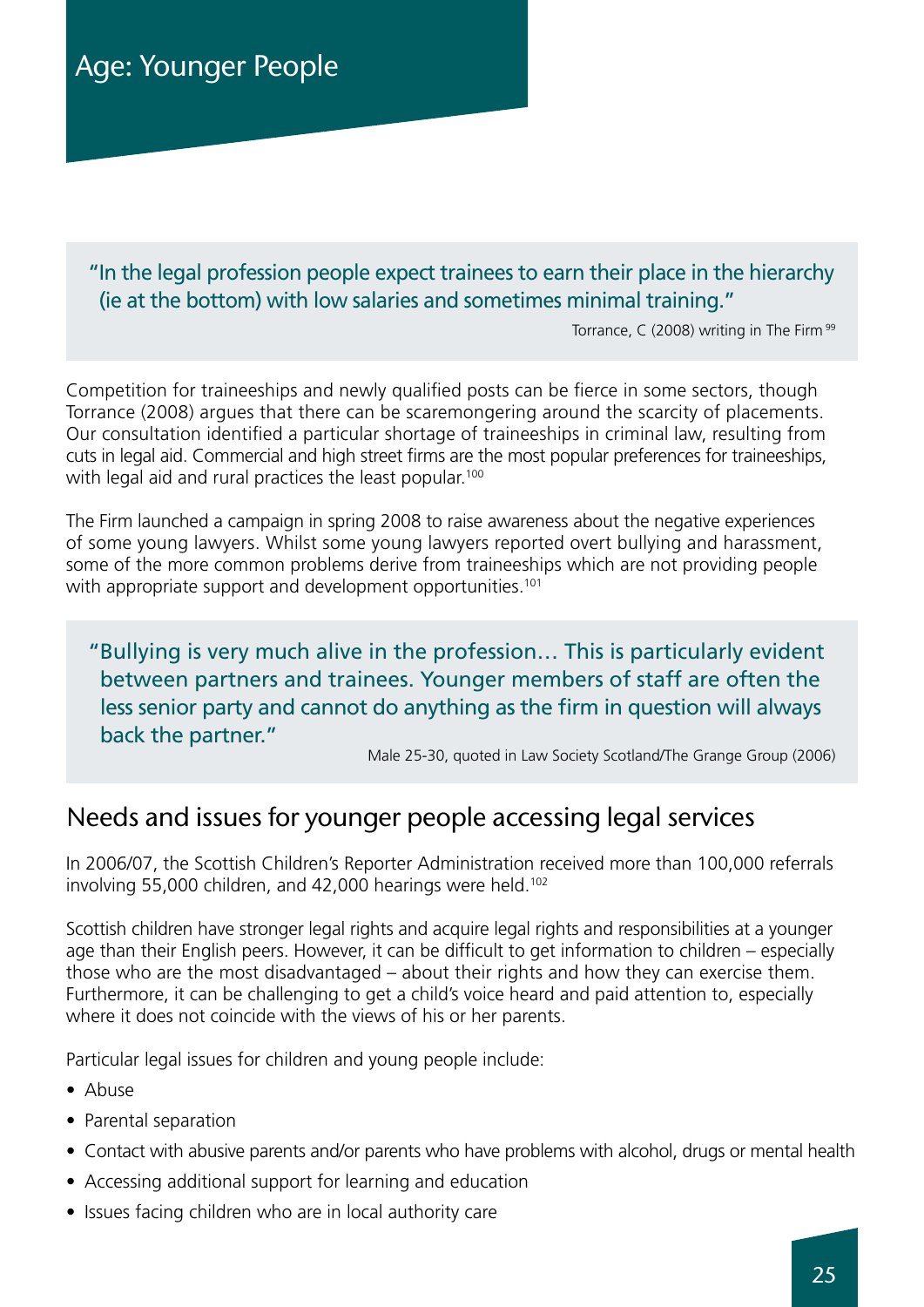# Some facts and figures about class and deprivation in Scotland

In 2011/12, there were 710,000 individuals living in relative low income poverty before housing costs. This represents 14% of the Scottish population.<sup>103</sup> Low pay is most prevalent in Dumfries & Galloway, Clackmannanshire and Moray. This is very different from the picture for worklessness which is most prevalent in west central Scotland (Glasgow, Inverclyde and West Dunbartonshire).<sup>104</sup>

A total of 20% of the Scottish population lives in rural areas; 6% of the total population lives in areas that are defined as "remote rural". These people have a greater than 30-minute drive time to the nearest settlement with a population of 10,000 or more. Although access to services can be an issue for many living in rural areas, the rural population as a whole does better than the rest of Scotland on a number of measures, such as economic activity, destination of school leavers, proportion of those earning £20,000 a year and more; and access to the internet from home.<sup>105</sup>

People in the least deprived areas of Scotland are about twice as likely as people from the most deprived areas to be participating in higher education. Where those from the most deprived areas do study higher education, they are much more likely to do so at an further education college or newer university/Open University and in subjects where graduates tend to earn the least.<sup>106</sup>

# Social class in the legal profession – issues and experiences

The image of the legal profession amongst many school leavers is that it is dominated by white, privately educated, middle class people. Pupils from less affluent backgrounds are most likely to have a misconception that you need higher grades to study law than is actually the case and that you need to be 'very brainy', articulate, confident, good at arguing and able to think on your feet'.<sup>107</sup>

Analysis of UCAS data for Scotland suggests that, relative to all other subjects, law performs slightly worse in terms of proportions of students from lower socio-economic groups. There is a risk that those from lower socio-economic groups may be discriminated against by use of non-academic criteria such as extra-curricular activities to decide between borderline applicants, both for courses and traineeships.108

Today, fewer younger solicitors report that their father was in the legal profession than was the case in the past; however, there is an increasing trend towards fathers and mothers of those becoming lawyers having a professional job of some description.<sup>109</sup> Those whose parents work in the legal profession are significantly less likely to be concerned about possible victimisation if they complain about discrimination<sup>110</sup>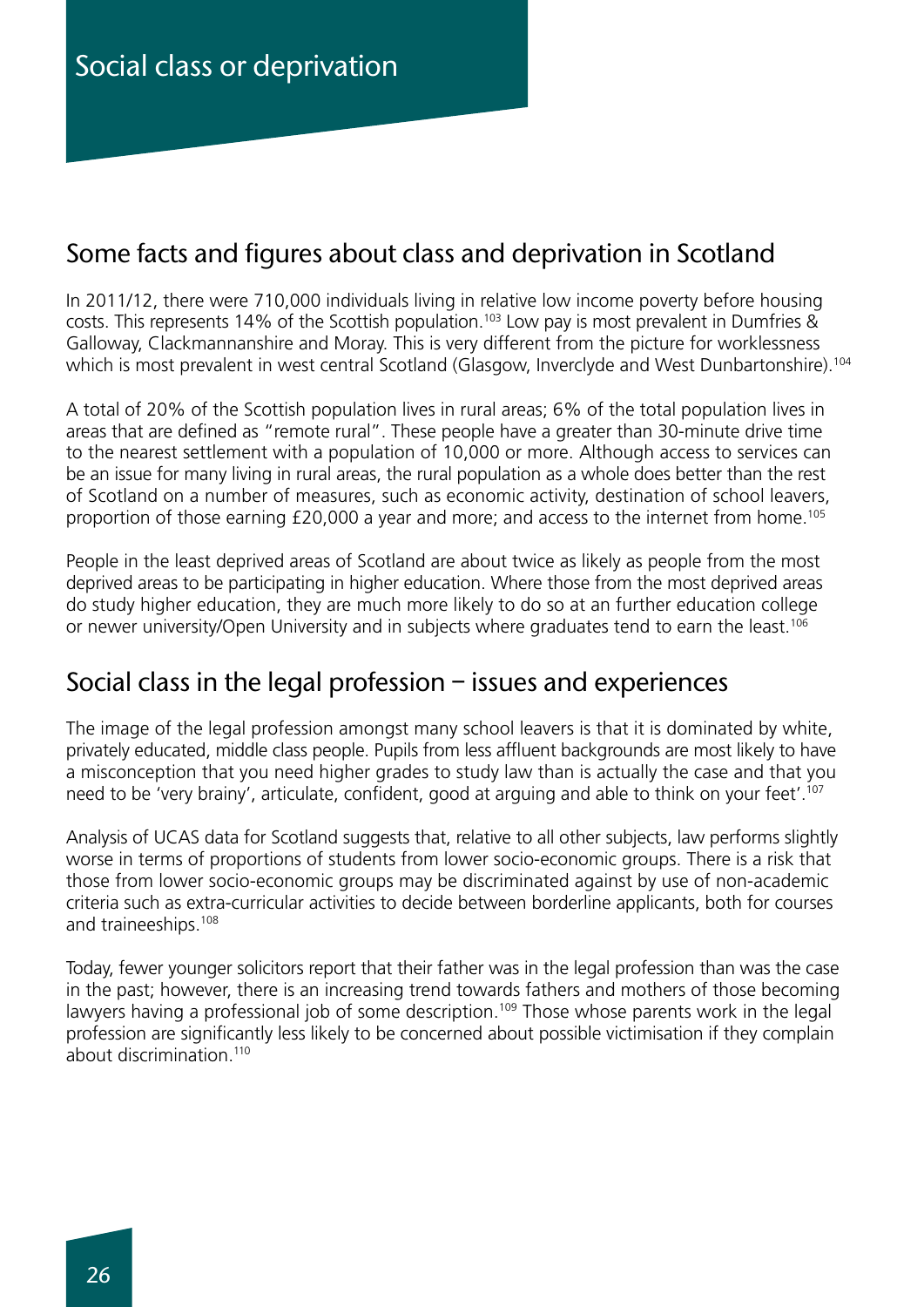"Due to the introduction of student fees, I think that the salary level of trainees has to be reconsidered. The time taken to obtain a degree, undertake the Diploma and the traineeship is seven years, far longer than it takes most graduates to reach a professional's salary. Even then, most salaries for newly qualified staff are in the mid-£20,000, far less than the equivalent surveyor or doctor would be on three years after graduating. This is making the legal profession a far less attractive option to those who are financially stretched."

"Applying for traineeships is a nightmare. It's all about who you know and it doesn't matter what courses you take or how well you do."

# Needs and issues for people from different socio-economic backgrounds accessing legal services

Respondents who were living in rented accommodation, in receipt of housing benefit and/or unemployed were more likely to have a justiciable problem (ie which raised a legal issue, whether or not they recognised it as such or had taken action).<sup>111</sup>

Professional people are more likely to consider using a lawyer for information on legal aid than other groups.112 Those in the middle income brackets tend to use solicitors less than either those on lower incomes or those who are better off, due to assumptions (rightly or wrongly) that they will not qualify for legal aid. Many people are put off accessing the legal profession through fear of prohibitive expense.<sup>113</sup>

Unison reports that Scottish workers face significant difficulties gaining access to justice through courts and tribunals. They point out that Citizens Advice Bureaux and law centres are usually under-funded and over-stretched; that the proportion of civil cases securing full legal aid is diminishing; and that legal aid spending on discrimination, employment and housing cases makes up a tiny proportion of these cases.<sup>114</sup>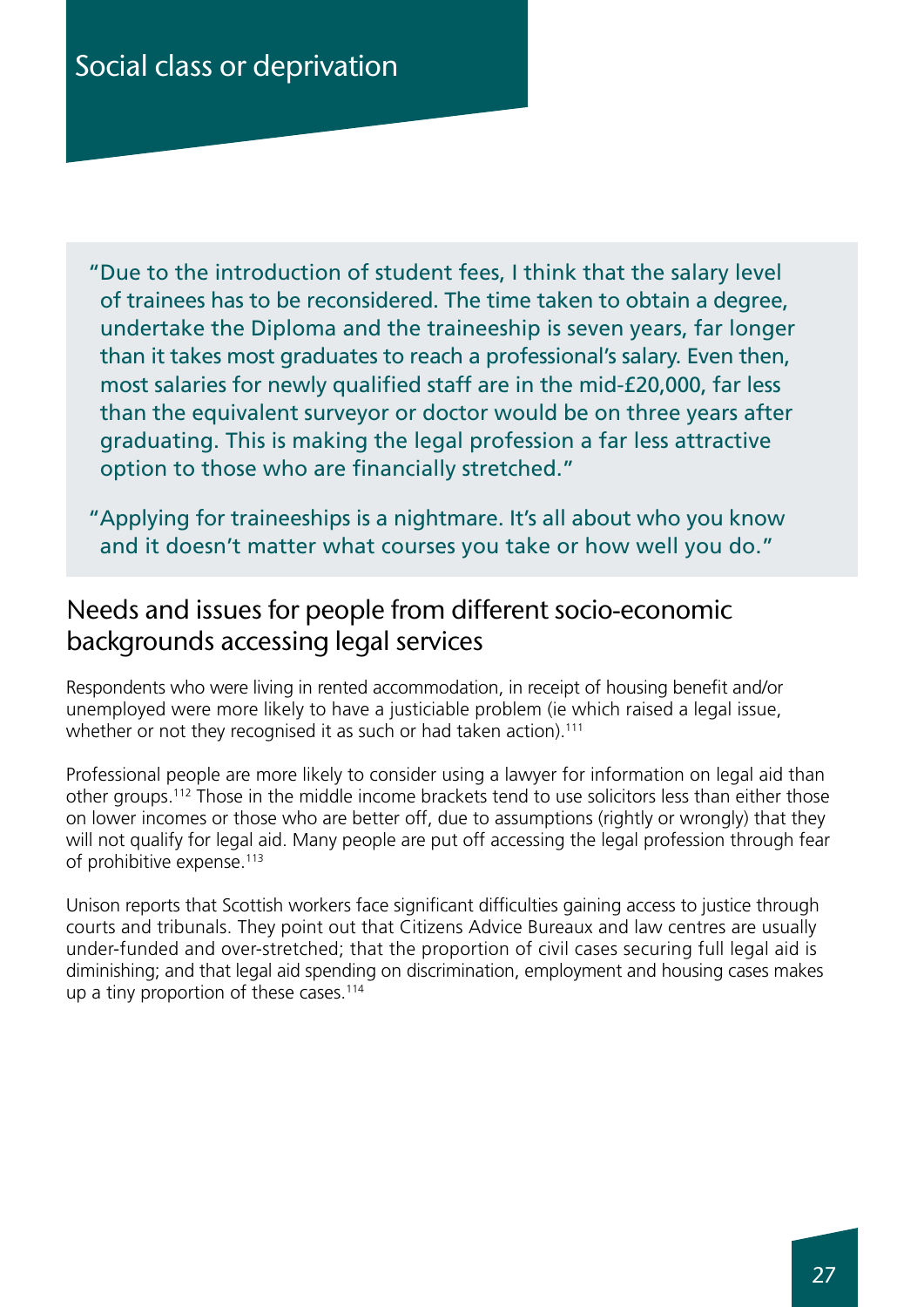

# Employment and training

This section of the guide takes readers through the life cycle of an employee in a law firm – from seeing the vacancy advertised, right through to the moment when they leave the organisation.

For each stage of the life cycle, we have explained the business case for considering the issue, and highlighted risks for equality and steps that can be taken to mitigate those risks.

In all cases, we provide examples of good practice and practical tips that can be considered and adapted by all firms.

Some themes are clear as the life cycle unfolds:

- Clear policies can promote consistency and fairness, and prevent problems from arising later
- Formal arrangements (for example, for supervision, training and development, pay and reward, induction) are better than informal ones that rely on discretion or goodwill (which are therefore possibly inconsistent or even discriminatory)
- Clear expectations for people joining organisations about the quality and volume of work, about how supervision is done, about unofficial 'rules' that govern the culture of the workplace – can make all the difference. This clarity at the outset also makes it much easier to give early and constructive feedback later on. Research suggests that this is a powerful equality issue – people who are in a minority in the workplace are less likely to receive this vital help
- Arrangements at key stages of the life cycle can be reviewed and monitored, to show up possible patterns. For example, you can monitor whether pay and rewards are equal for women and men, or for people from white or minority ethnic backgrounds. You can monitor whether the expected candidates apply for jobs, and are successful; you can review whether some people leave jobs before you expect them to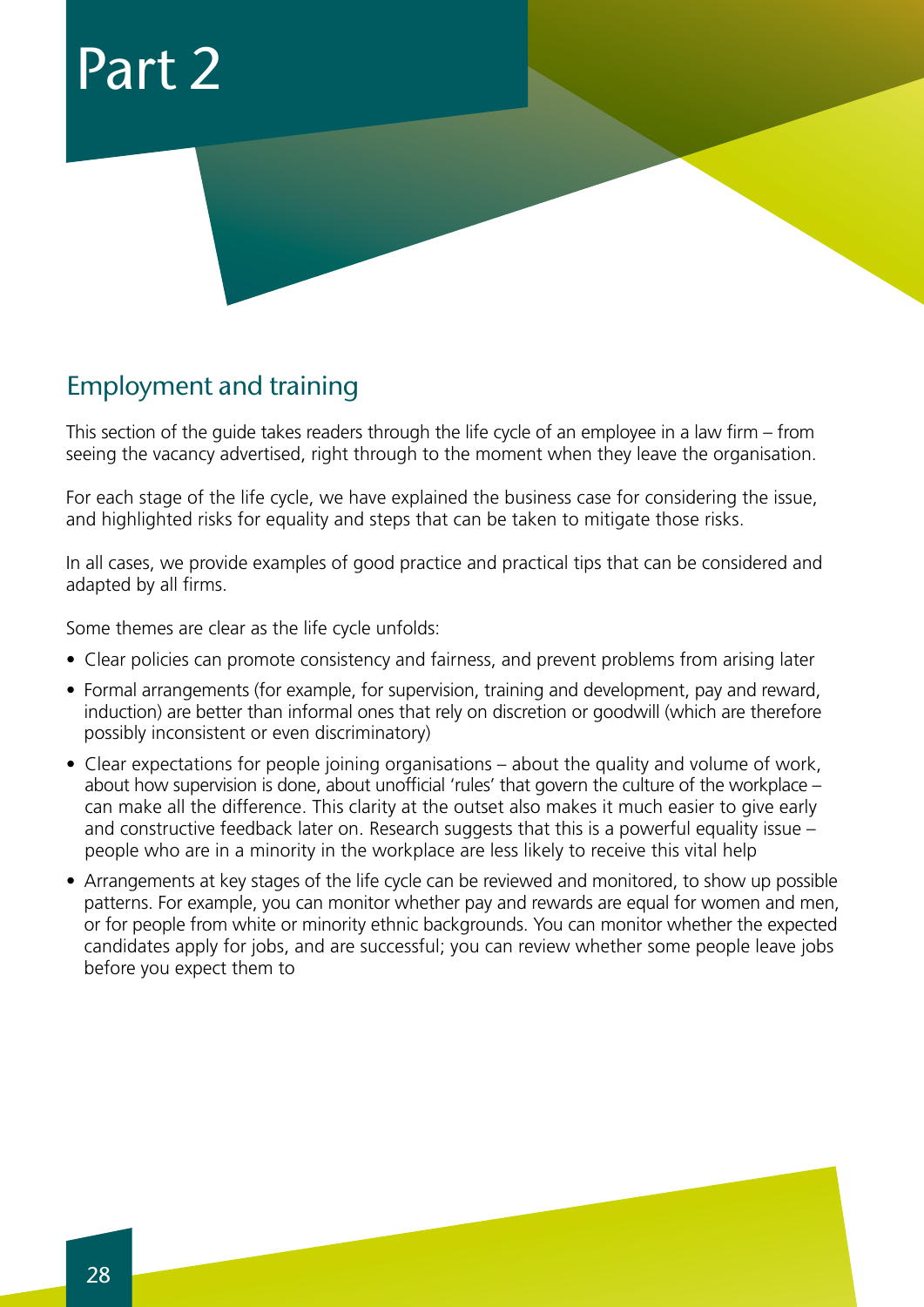Discrimination and inequality work in complex ways in the legal profession and in law firms, using a variety of 'mechanisms'. Many of these are illustrated in this guide, and a few general examples are given below.

| Mechanism                                                                                          | Example                                                                                                                                                                                                                                                                                                                                                                                                                    |
|----------------------------------------------------------------------------------------------------|----------------------------------------------------------------------------------------------------------------------------------------------------------------------------------------------------------------------------------------------------------------------------------------------------------------------------------------------------------------------------------------------------------------------------|
| Exclusion                                                                                          | Many people, especially those with caring responsibilities,<br>some people with religious beliefs, and some disabled<br>people, will be excluded if induction happens in the pub,<br>or after work.                                                                                                                                                                                                                        |
| Stereotyping                                                                                       | Remarks are made about people that indicate stereotyped<br>attitudes towards older people, lesbian and gay people,<br>people from minority ethnic backgrounds, etc.                                                                                                                                                                                                                                                        |
| Making people invisible                                                                            | Routine questions about an emergency contact, or even<br>friendly questions about the weekend, can be difficult to<br>answer for people who have a same sex partner.                                                                                                                                                                                                                                                       |
| Taking credit for the work of others                                                               | Less senior or administrative staff are sometimes not given<br>credit for their contributions.                                                                                                                                                                                                                                                                                                                             |
| Blaming the victim                                                                                 | Those who complain of harassment can find that they<br>(and not the harasser) are moved from one location<br>to another or that their harassment is blamed on their<br>behaviour or personality.                                                                                                                                                                                                                           |
| Using discretion                                                                                   | Research indicates that we all make easier connections with<br>people who have similar backgrounds: if promotion systems<br>are based on discretion, they are likely to favour those most<br>like the people making the decisions.                                                                                                                                                                                         |
| Bullying and harassment <sup>115</sup><br>(see Law Society research<br>and guidance on this topic) | Bullying is often described as the process whereby an employee<br>is intimidated, mistreated or humiliated. It can be characterised<br>by offensive, malicious or insulting behaviour which is designed<br>to undermine the confidence and capability of the victim.<br>Harassment can be described as unwanted behaviour which<br>affects the dignity of people at work. It may be persistent or<br>an isolated incident. |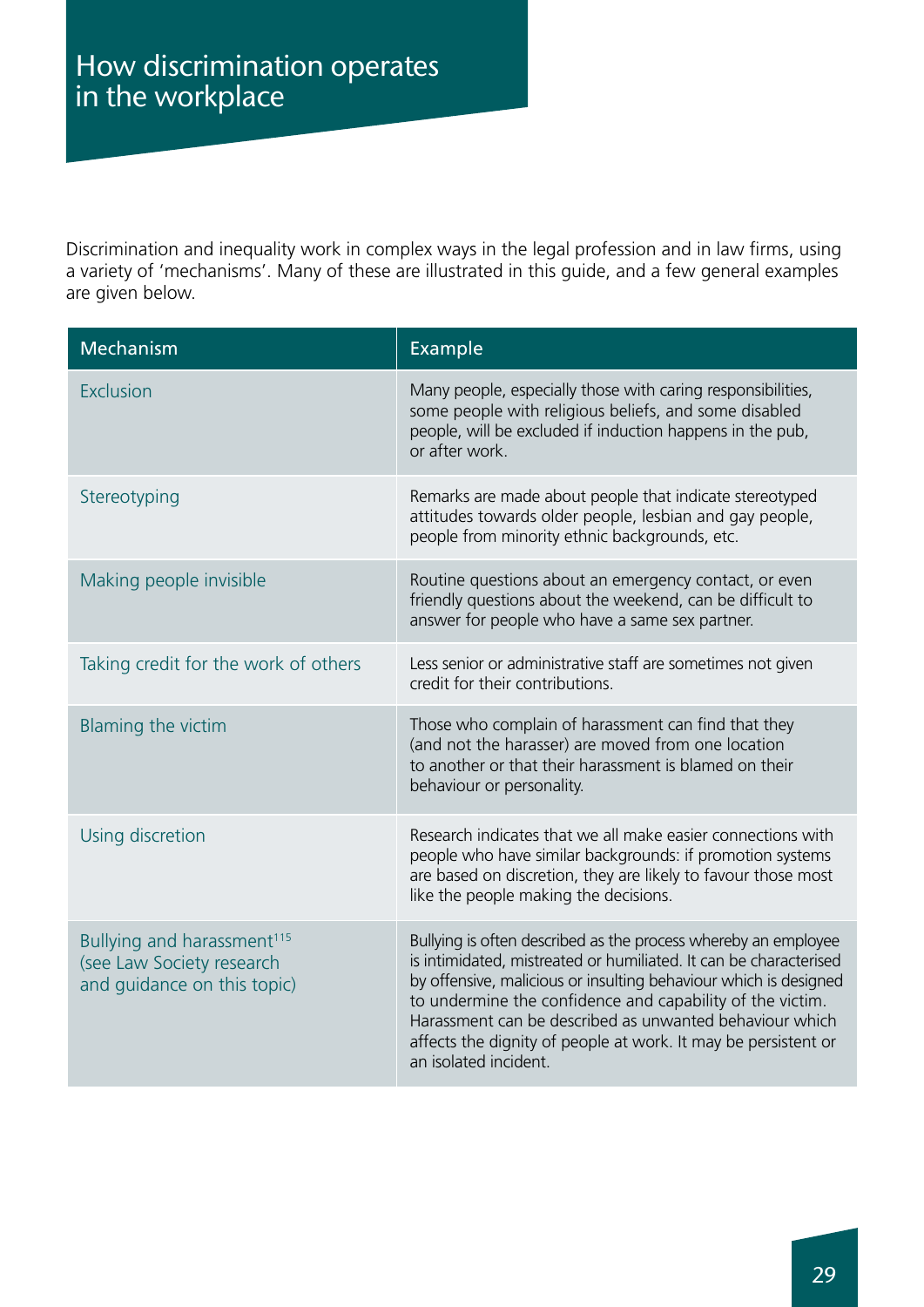# The business case

Recruiting the best people is essential to the success of a firm. Job adverts and trainee programmes that appeal to a diverse audience, increase choice and maximise the opportunities to attract a broader range of skills, experience and talent to the business. This can prove invaluable both in improving client care and in exploring new customer markets.

One senior partner we spoke to explained that the diversity of ethnicity, religion and sexual orientation amongst those employed at her firm:

"…brings a breadth and depth you need to educate people in the office and it also helps in your business development, both in terms of different thinking, broader knowledge and a fresh approach to marketing."

Senior partner

Promoting a commitment to equality and diversity through recruitment is good for attracting and retaining both employees and clients. It enhances the reputation of the business, by demonstrating it is a responsible, reasonable and fair employer and a business that has integrity and quality assurance at the heart of its operations.

Client organisations, especially those in the public sector, are increasingly requiring evidence of good practice in promoting equality in recruitment and selection (see Procurement for further discussion).

Employers have a legal, moral and ethical duty to ensure that they uphold the principles of equal opportunities and anti-discriminatory practice. It is therefore crucial to ensure that the recruitment process is compliant with both the spirit and the letter of the Equality Act 2010 and that each stage of the process is fair and objective. This reduces the risk of being subject to accusations of discrimination and also promotes well-informed decision-making.

This section provides information relevant for the employment of all staff, but the Society has a particular interest in ensuring trainee recruitment meets required standards, as this is part of the regulatory process of becoming a solicitor, and so affects the Society and the profession as a whole, as well as the individual employer.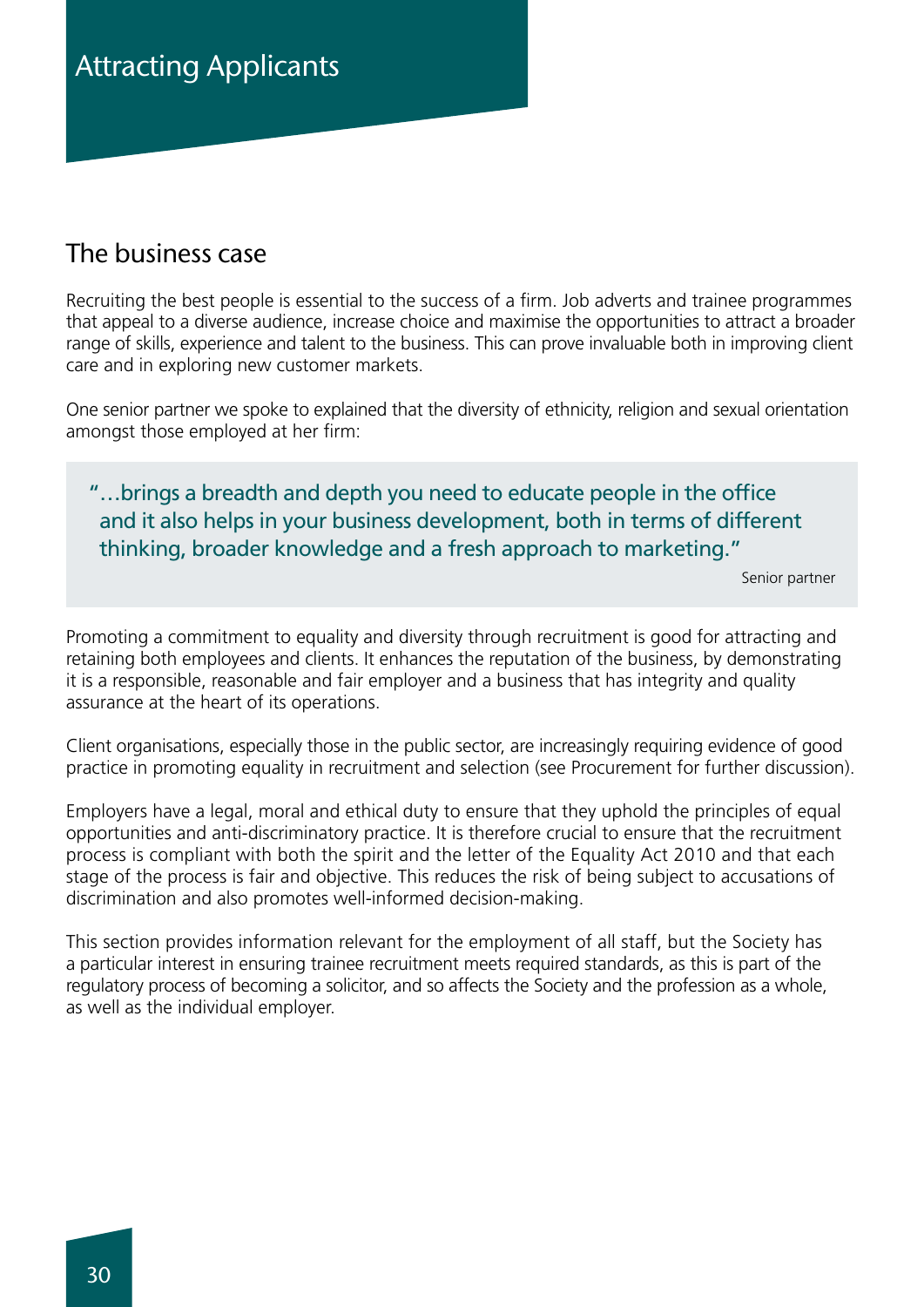| Possible risks to equality                                                                                                                                                                                                     | Top performing firms will want to take action to:                                                                                                                                                                                    |
|--------------------------------------------------------------------------------------------------------------------------------------------------------------------------------------------------------------------------------|--------------------------------------------------------------------------------------------------------------------------------------------------------------------------------------------------------------------------------------|
| There is a risk of direct or indirect discrimination<br>against one or more groups if the requirements<br>for the job are not relevant, essential and<br>justifiable in relation to the role and the needs<br>of the business. | Take steps to remove unnecessary barriers for potential<br>applicants from diverse backgrounds, eg by showing their<br>willingness to make reasonable adjustments or<br>to offer flexible working arrangements.                      |
| Narrow advertising of jobs (for example,<br>through word of mouth alone) can limit<br>choice and flexibility for recruiters.                                                                                                   | Consider different ways to promote their firm to diverse<br>applicants. For example, more firms are advertising online<br>and through social media to increase access.                                                               |
| Hosting or attending recruitment events<br>that are not accessible or that revolve<br>around alcohol may limit the pool of<br>applicants you attract.                                                                          | Assess what capacity there is to accommodate disabled<br>applicants and be clear in their recruitment literature that<br>support and resources can be provided to assist people<br>with accessing the application packs and process. |
| There is a risk that recruitment agencies may<br>discriminate on your behalf (you can be liable<br>for this under the Equality Act 2010) by<br>selecting only the candidates they think<br>you will want.                      | Provide a clear brief to recruitment agencies about their<br>requirements and expectations around equal opportunities.<br>Check their credentials in this respect and look at examples<br>of their work.                             |
| Failing to supply clear information, helpful<br>guidance and good quality forms in<br>recruitment packs may deter people from<br>applying for the position and damage the<br>image of the business.                            | Give prospective applicants an opportunity to get a sense<br>of their firm's culture and values through written materials,<br>testimonials from previous trainees, short placements,<br>open days or other events.                   |
| Every year the Society receives a number<br>of complaints from people about the<br>recruitment processes followed in firms,<br>and these could develop into a formal<br>complaint against the firm.                            | Have a clear equal opportunities statement in their adverts<br>and materials aimed at prospective trainees and ensure<br>their recruitment processes are rigorous and transparent.                                                   |

"We maintain a constant relationship with (a handful of recruitment) consultants, keeping them informed as to what's happening at DLA. We invite them to presentations and conferences – they are like a partner to the firm."

Bruce Westbrook, Managing Partner, DLA Piper Rudnick, Edinburgh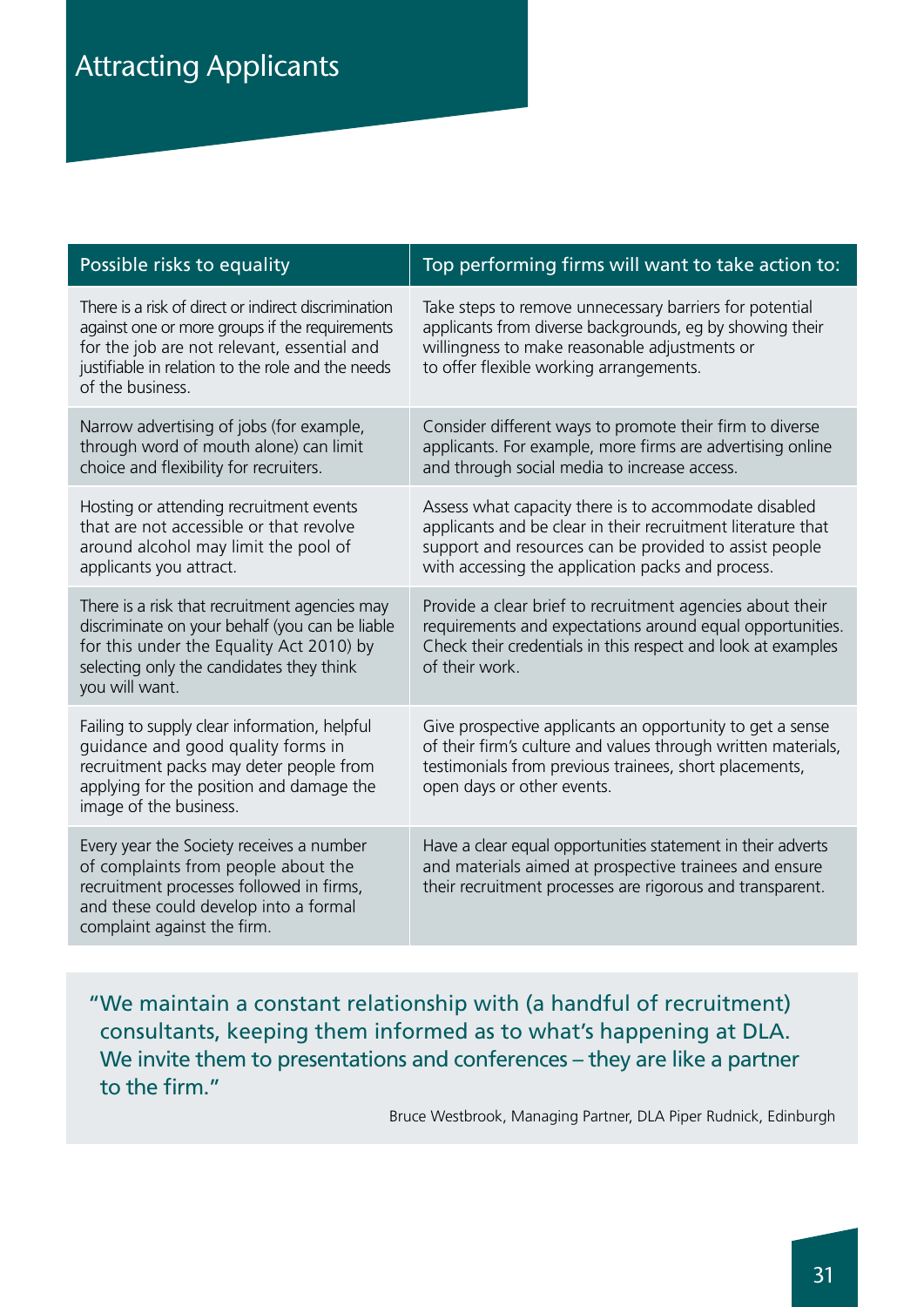# Specific risk: the use of PQEs (post qualification experience)

(Excerpted from Journal of the Law Society of Scotland, August 2010, Gavin Ward, author). The article provides examples of managing the risk of PQEs and getting the best candidates. The article can be found at *www.journalonline.co.uk/Magazine/55-8/1008509.aspx*

- "A challenge for employers is that relying too heavily on PQE as a guide to suitability and competence can be problematic, both in terms of getting the best candidates and staying on the right side of the law. Indeed, using it exclusively, for example to shortlist candidates or make final selection of a candidate, could amount to unlawful, indirect age discrimination."
- "Many job advertisements typically ask for minimum or, sometimes, maximum 'X years PQE'. Take, for instance, an advertisement specifying '3-4 years PQE'. If you leave school at, say, 17 years of age and train to be a solicitor in Scotland, then you cannot have achieved three years' PQE until you are 27 years old, at the very earliest. Potentially, such an advertisement discriminates indirectly against those under the age of 27."
- "At the other end of the spectrum, it discourages older applicants, who may have many more years of useful experience pre- or post-qualification,gained in the legal profession or elsewhere, perhaps in business or academia. However, under the legislation, age should not be a barrier for entering the employment market."
- "The Equality Act 2010 serves as an important reminder to those in the profession to be vigilant and to focus on competence and experience in its broadest sense, rather than relying on crude 'rules of thumb' that no longer reflect best practice."

Guidance Note: PQEs, particularly when rigidly applied, may also discriminate indirectly based on gender. For example, a female candidate may be deemed to have less PQEs if she has taken time off to raise a child.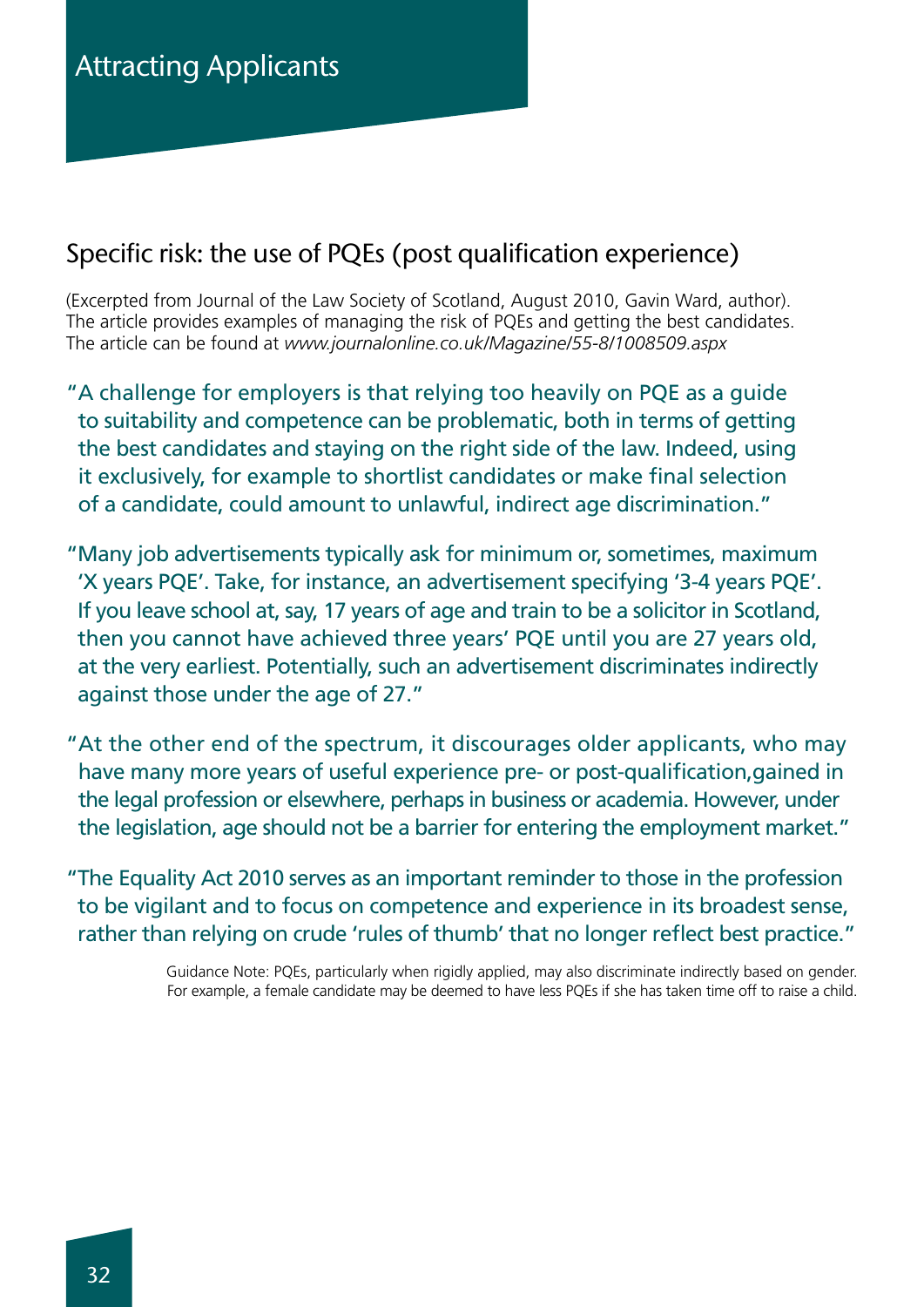# Recruitment and reasonable adjustments

The Equality Act imposes a duty to make "reasonable adjustments" for disabled persons. Reasonable adjustments are changes needed to prevent a disabled employee or candidate from being at a disadvantage. Adjustments can be necessary at every stage, from job design, interview and assessment, through to making an offer and decisions over the retention of existing employees.

Selection processes must be capable of responding to changes either requested by or required for applicants with disabilities. An employer only has to make these changes where it knows, or could reasonably be expected to know, that a job applicant is disabled within the meaning of the Equality Act. This means the employer needs to do everything it can reasonably be expected to do to find out.

Reasonable adjustments are designed to remove barriers, not to lower the bar or change the criteria. The focus remains on getting the best person for the role. A failure to make reasonable adjustments amounts to unlawful discrimination.

What is reasonable is not clearly defined by the law, so the employer needs to consider whether it is confident that something is reasonable in the particular circumstances. Elements to be considered include:

- Whether the adjustment will be effective in reducing or eliminating that particular person's disadvantage
- Whether it is practical. The simpler it is to put in place, the more likely it is to be considered reasonable. However, there are times when it can prove more difficult to put the adjustment in place. In those circumstances, the potential adjustment needs to be weighed against other factors and not simply discounted without careful consideration
- Whether the associated costs and resources required to implement the adjustment are reasonable

Some things employers should do include:

- 1. Always start at the point of job analysis and be certain the criteria and the assessment process can be justified.
- 2. Check in advance if the recruitment process is accessible, including any online processes.
- 3. Have a clear process in place to work out the adjustments required and to implement them.
- 4. Provide a helpline and/or email address for people to contact for support or information on reasonable adjustments throughout the selection process.
- 5. When using assessments, check with the test provider if they present any barriers for disabled applicants. It is recommended to only use a test provider who can provide advice and support on reasonable adjustments.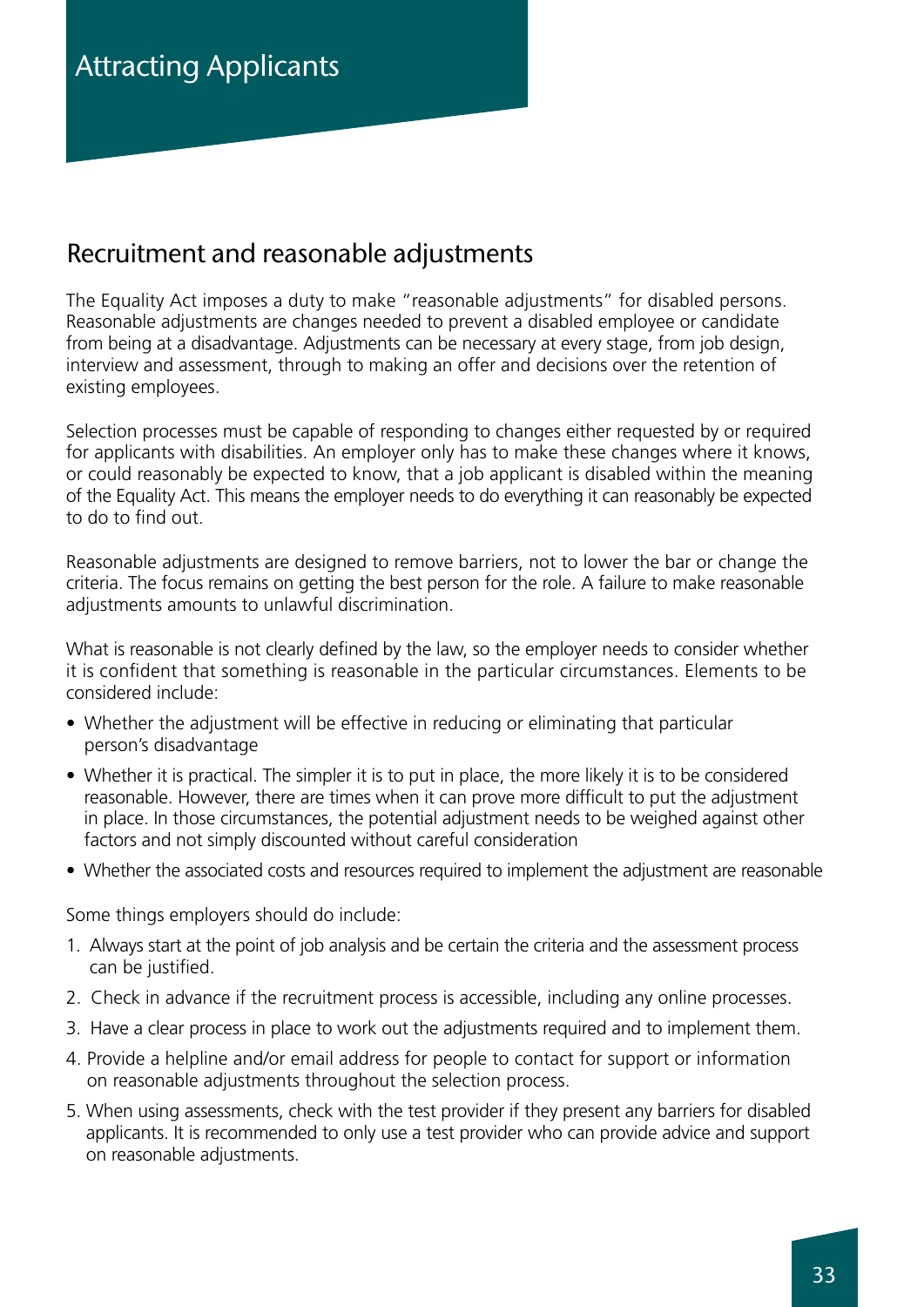# More top tips on implementing good practice

Law firms are increasingly recognising the power of the internet to attract potential applicants<sup>116</sup> and good firms recognise that their recruitment website is one of the most potent expressions of their 'employer brand',117 enabling potential applicants, clients and their own people to see their values in action.

# Good practice example: Burness Paull & Williamsons: attracting diverse applicants

The firm's website is a vital tool for getting across messages about the firm's stance on equality and diversity since all trainees apply online through it. Burness Paull & Williamsons has taken these steps to promote an inclusive image and to ensure that the widest pool of people applies to work with them:

- Including a brief diversity statement on the website
- Offering six-week summer placement as well as traineeships
- Using audio podcasts, typical diaries, images and profiles of visibly diverse trainees and summer placement students talking about their experiences at the firm
- Providing clear information about what the firm is looking for in its people
- Giving advice and answers to frequently asked questions about the recruitment process
- Putting an advert for the firm in Equality Britain magazine

### **See** *www.burnesspaull.com* **for further information**

- When planning any direct recruitment advertising, look at a cross section of adverts to get useful examples of layout, language, tone and key messaging around equal opportunities and diversity
- Use a positive action statement in your adverts, when you are clear that you are under-represented in your workplace and/or you want to try to attract applicants from particular parts of the labour market/community to help develop and improve the business

### Sample positive action statement:

"We are particularly keen to attract applications from women and minority ethnic people, who are currently under-represented in the legal profession."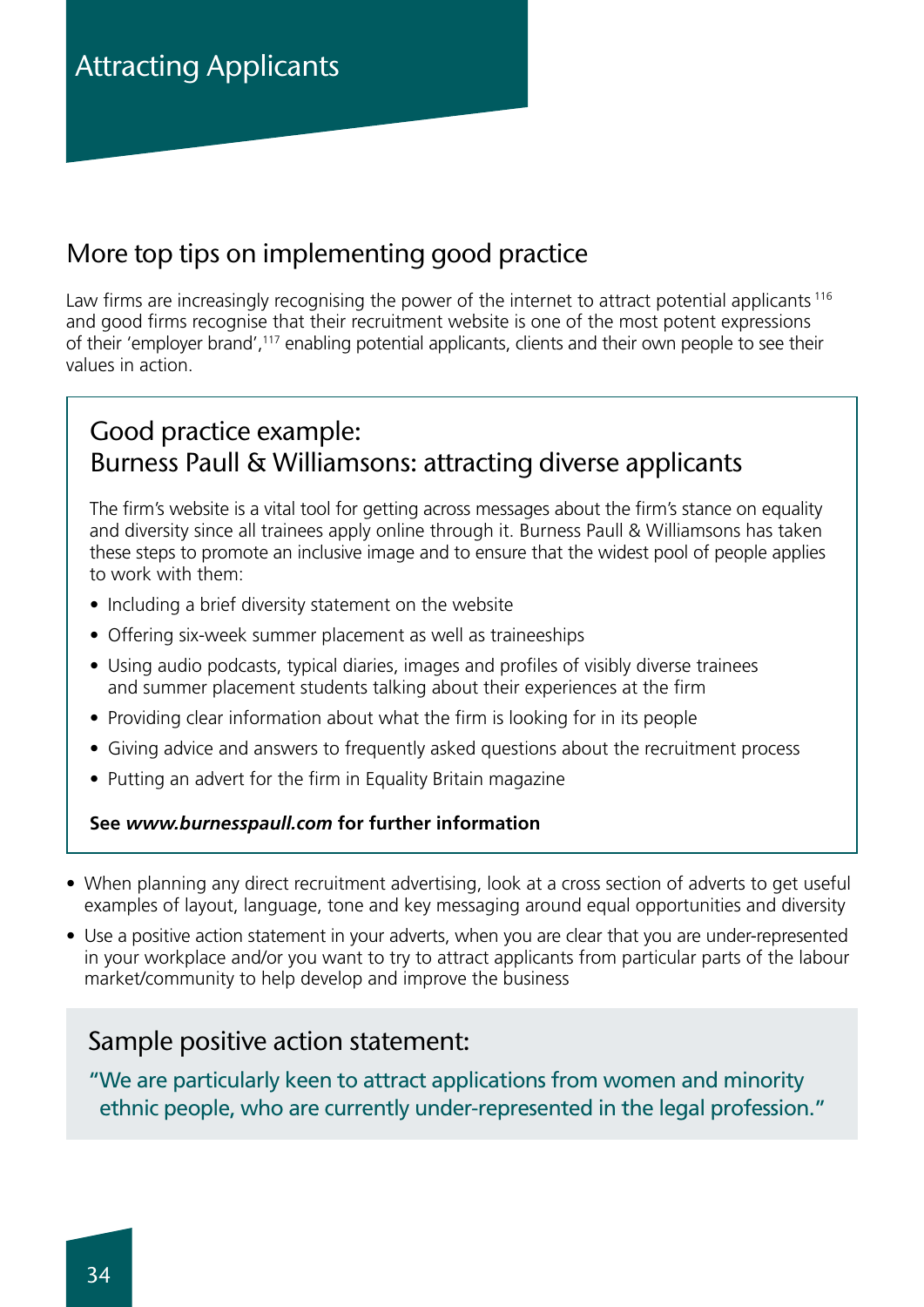# Attracting Applicants

- Update knowledge and information on good practice in recruitment through signing up to specialist websites/newsletters; attending training/conferences. The law in this area is now highly complex and frequently changes, so unless you work in the field of employment it is likely you will need to actively work to keep your knowledge up to date
- Consider working with a human resources expert to check that your recruitment packs and processes are clear and barrier-free
- Try to ensure that recruitment panels have at least three people on them and are diverse (e.g. gender, knowledge, ethnicity, role, etc). This helps to create a positive image of the business and brings different perspectives to decision-making
- Think about how you can make recruitment packs available, if necessary, in a variety of formats for disabled people. For example, a large number of people may be helped simply by having all materials in a word processing package and document layout which easily allows text to be made larger

# Good practice example on positive action schemes: the Legal Gateway

The Legal Gateway scheme is an initiative set up by the Black Lawyers Directory to attract and support more black and minority ethnic people into the profession. The scheme is targeted at ethnic minority lawyers, trainees, paralegals, students as well as school children and adults considering a career in law. It provides access to an array of career development opportunities such as mentoring, workshops, work placements and events.

One of the programmes within the scheme is the Legal Launch Pad which is primarily targeted at ethnic minorities in their first or second year at university, whether law or non-law students, but other undergraduates and postgraduates are not precluded from applying.

DLA Piper, who won the 2008 National Graduate Recruitment Awards Diversity Recruitment Award, is a primary sponsor of the scheme:

"As an organisation, DLA Piper believe our greatest asset is our people and we are truly committed to widening access to students from all backgrounds. We believe it is essential that those entering the firm and profession reflect the society in which we live."

For more details, see: *www.onlinebld.com/the\_legal\_gateway/the\_legal\_launch\_pad\_LLP.html*

The current scheme applies to England and Wales, but demonstrates how firms and representative groups of solicitors can work together to increase the strength and diversity of the profession.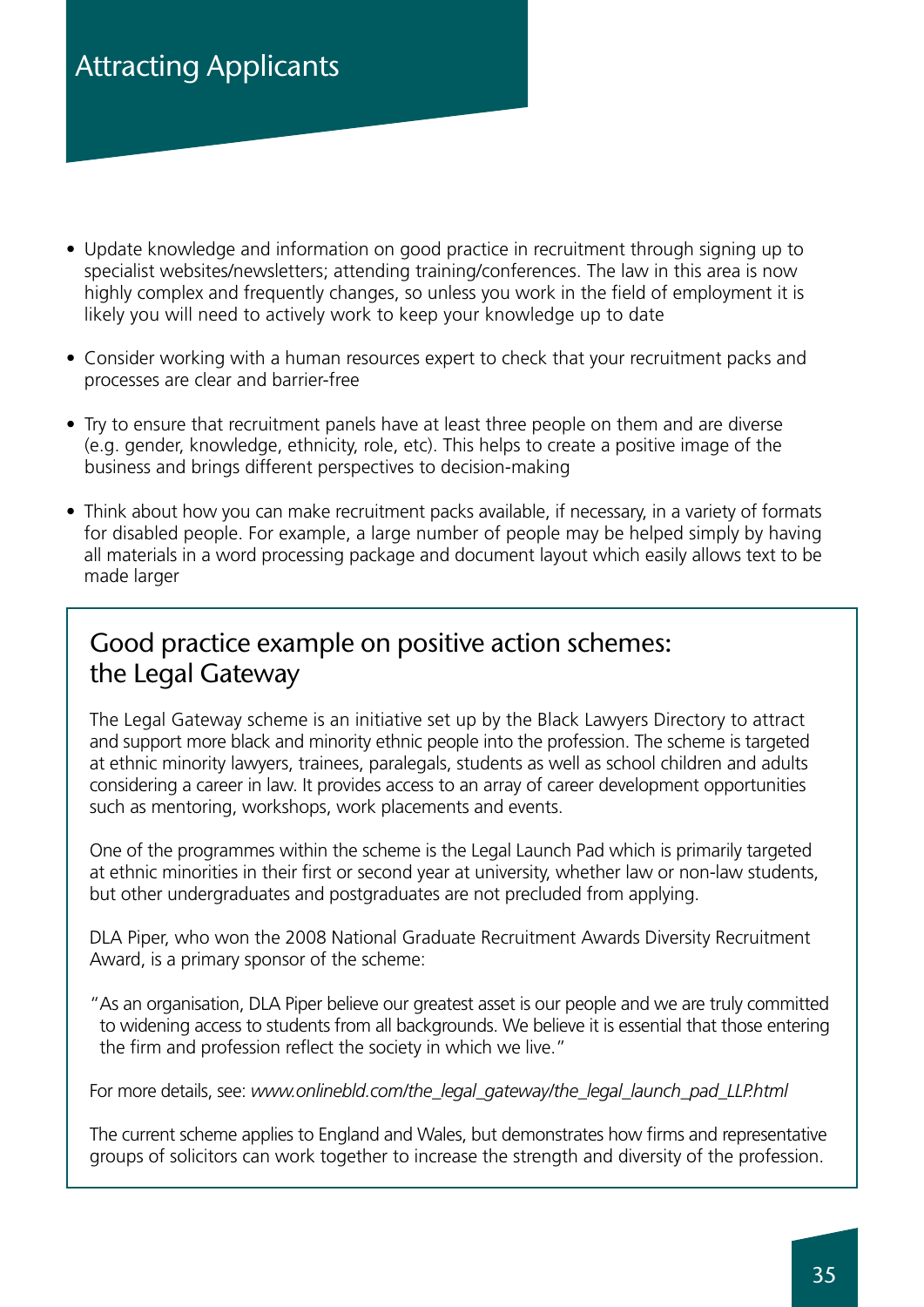# The business case

One of the key ways of ensuring there is a good return on the investment made in the recruitment process is to devise a short-listing and interview process that maximises the opportunities to surface and capture those applicants who may have the most to offer to the business in terms of skills, experience and talent.

The ability to demonstrate that the selection process is objective, fair and accessible to applicants is a fundamental principle of equal opportunities in recruitment and delivers the business benefits of providing a higher degree of choice, flexibility and quality assurance in employment practice. It also increases the confidence of employees, applicants and clients that trainees, lawyers and support staff are being appointed on their merit.

| Possible risks to equality                                                                                                                                                                                                   | Top performing firms will want to take action to:                                                                                                                                              |
|------------------------------------------------------------------------------------------------------------------------------------------------------------------------------------------------------------------------------|------------------------------------------------------------------------------------------------------------------------------------------------------------------------------------------------|
| Failing to ensure that the process for selecting<br>candidates is based on objective, fair and<br>relevant criteria may lead to (accusations of)<br>discrimination by one or more candidates.                                | Devise a clear and focused form for panels that highlights<br>the selection criteria and the most relevant and important<br>qualifying factors related to the role and tasks.                  |
| A recruitment panel which has had little or<br>no recruitment experience or training may<br>find it difficult to remain objective and could<br>overlook key qualities and attributes necessary<br>and pertinent to the role. | Ensure there is a panel with a good range of skills,<br>knowledge and insight - this will put them in a<br>stronger position to identify the best applications<br>and performers at interview. |
| Overlooking candidates' specific needs around<br>disability, transport and caring responsibilities<br>may create unnecessary barriers for people who<br>have been selected for an interview.                                 | Ask relevant questions on application forms and at<br>pre- interview stages to help ensure that any barriers<br>to attendance are reduced or removed.                                          |
| All assessment tools used at interviews,<br>including tests and presentations, will need to<br>take account of any specific requirements that<br>candidates may have linked to a disability.                                 | Devise a well thought-out set of assessment techniques<br>that take account of the needs of disabled people.                                                                                   |
| Methods used to assess performance<br>at interview may introduce bias or reinforce<br>stereotypes in relation to ethnicity, gender,<br>gender identity, sexual orientation, religion/<br>belief, disability or age.          | Review all interview questions and other assessment<br>tools to remove any irrelevant, prejudicial or discriminatory<br>tone and content.                                                      |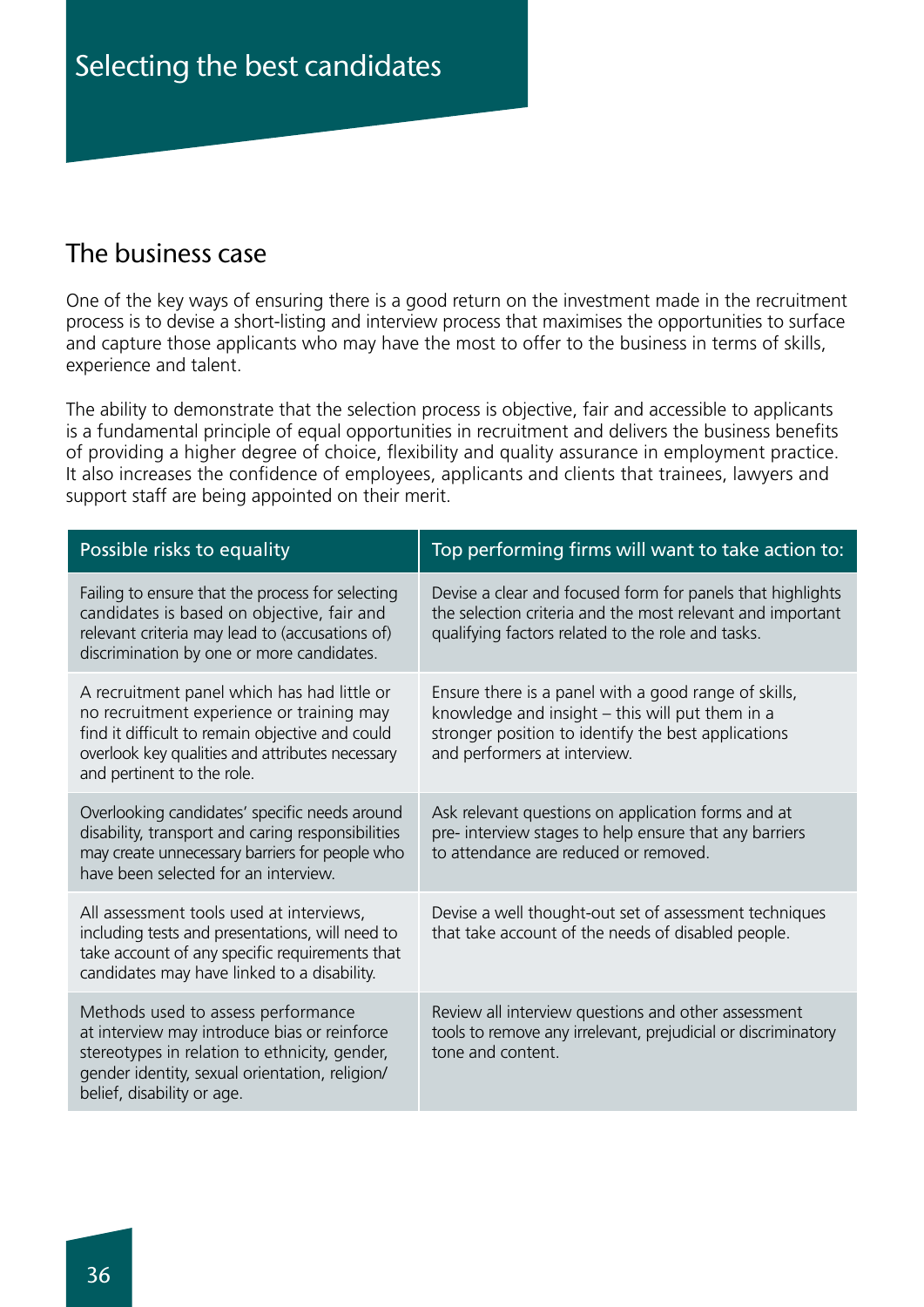### Good practice example on selecting the best candidates: Matrix Chambers

This London-based chamber has taken a number of practical steps to ensure that its recruitment processes reflect and evidence its values of fairness and equality, and help it to select the best people.

- Job descriptions and person specifications are carefully drafted to ensure that only requirements that are relevant to the role are included
- Interview questions are checked so that they do not ask candidates for information which is not relevant to the role requirements
- Application forms are anonymised on receipt. Short-listing panels do not see any personal information about applicants so they only judge potential candidates on information relevant to the role
- Interviewers are trained in equal opportunities law and the interviewing process. This means that they are able to conduct a high quality professional interview focused on the candidates' skills and knowledge
- Job applications are monitored on gender and race throughout the end-to-end recruitment process and data is analysed against a) the applicants; b) those short-listed; and c) those appointed

Matrix has sought to extend this good practice beyond the chambers by using its buying power to influence others. When tendering for an external recruitment agency, Matrix required organisations to include details of their own equal opportunity arrangements in their responses.

**For further details, see Diversity Works for London at:**  *www.diversityworksforlondon.com/server/show/ConWebDoc.220*

### More practical steps firms can take

- Design an application form in which applicants' personal and equalities monitoring information can be easily detached. Where numbers of applicants are relatively low, firms will need to monitor the performance of applicants by gender, ethnicity, etc over time
- Offer recruitment training to as many employees as possible, so there is a good and balanced mix of people available at all times to support recruitment. It may be worth checking with the Society's Update team when courses on this are being run, or suggest to your local faculty that it may be worth organising something for firms in the area. The Society's head of equality can provide advice on trainers and content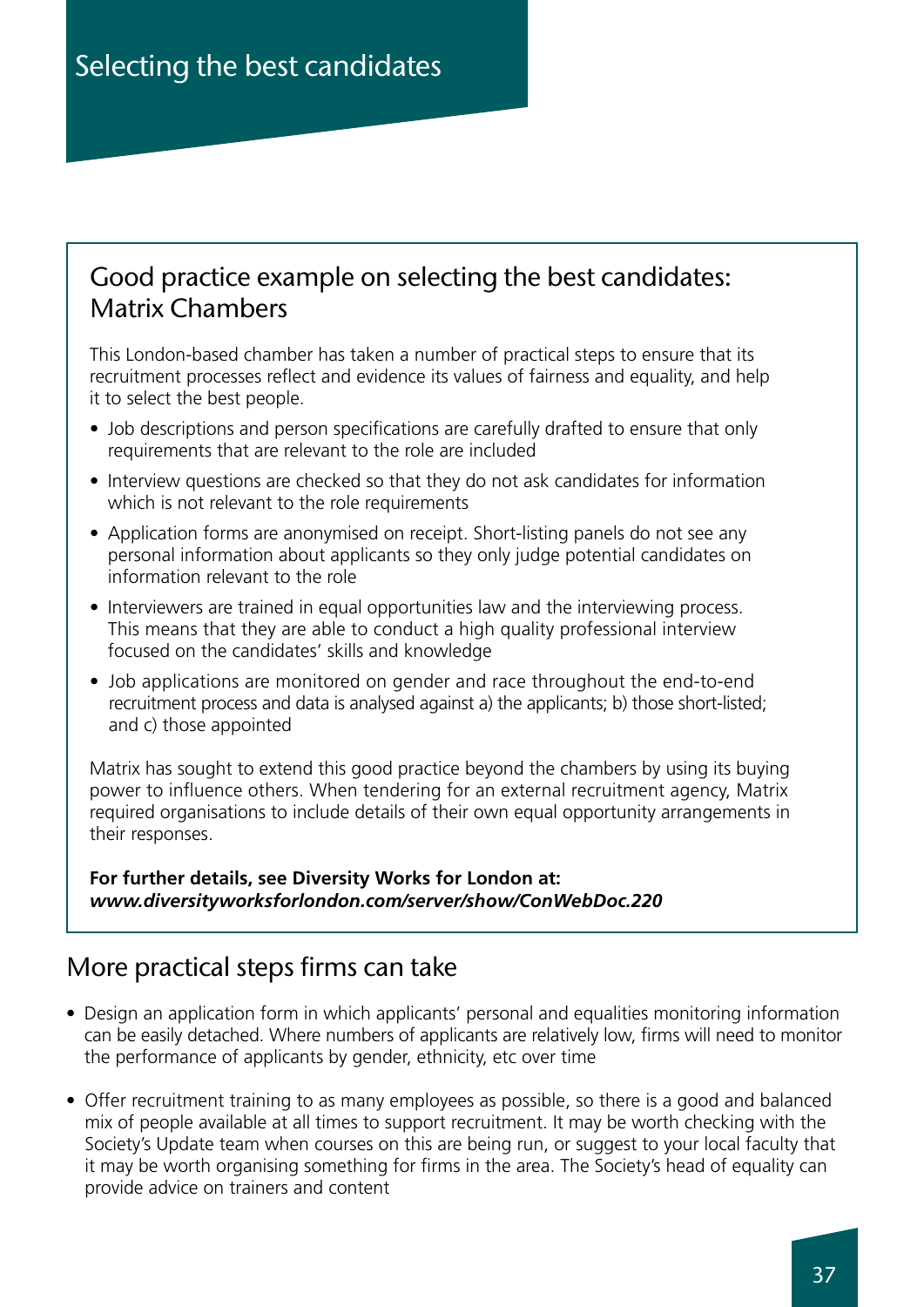- Consider working with an HR expert to oversee the process and ensure that it is in line with equality opportunities good practice
- Devise a standard short-listing pack, with all the necessary guidance and forms for recruitment panels
- Create a bank of questions that can be used at interviews that will enable the panel to explore understanding of and commitment to equality and diversity. Put these into a variety of contexts for each role so they are relevant and meaningful. For example, a receptionist may be asked about their actual experience dealing with clients with a range of communication impairments, whereas a trainee might be asked about their understanding of what types of access issues may arise for a firm with its clients
- Do not use any case-related scenarios at interviews that reinforce assumptions or stereotypes about groups related to issues such as age, gender, race, ethnicity, sexuality, or disability

### Sample Job Description – A.N. Other Law Firm LL.P.

| <b>Job Title:</b>          | Administrator            |
|----------------------------|--------------------------|
| <b>Department/Section:</b> | <b>Private Client</b>    |
| Responsible to:            | Manager - Private Client |
| <b>Responsible for:</b>    | N/A                      |
| Grade:                     | R                        |

#### **Job purpose:**

To provide varied administrative and secretarial support to the Private Client Department.

#### **Specific duties and responsibilities:**

- 1. To deal with telephone, mail and email enquires in order to answer questions and provide information, passing queries on to other members of staff where appropriate.
- 2. To provide clerical support for the department to ensure items are prepared, copied and distributed as necessary.
- 3. To assist with the organisation of meetings, events and travel arrangements.
- 4. To process invoices and payments received according to procedures.
- 5. To assist with the maintenance of computer records and files.
- 6. To provide cover as required for other staff in the department.
- 7. To carry out any other reasonable duties that may be expected by the senior staff of the department.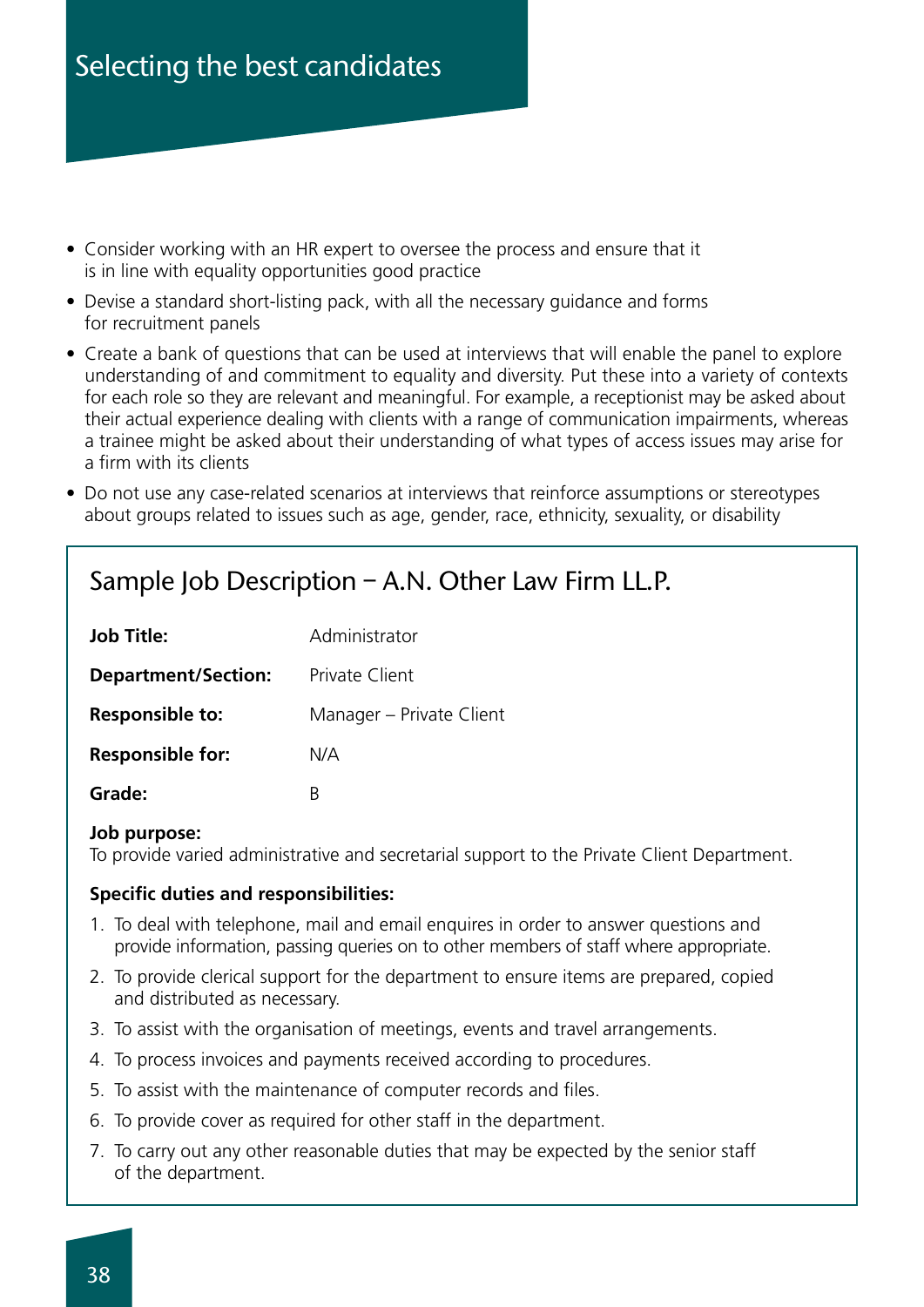# Employee Specification

| Factor                             | <b>Essential</b>                                                                                                                                      | <b>Desirable</b>                                                                                                                                                                           |
|------------------------------------|-------------------------------------------------------------------------------------------------------------------------------------------------------|--------------------------------------------------------------------------------------------------------------------------------------------------------------------------------------------|
| <b>Qualifications and Training</b> | Standard Grade English<br>or equivalent<br><b>Standard Grade Maths</b><br>or equivalent                                                               | Higher Grade English<br>or equivalent<br>Formal Administration<br>or Secretarial qualification                                                                                             |
| <b>Work Experience</b>             | Previous office experience                                                                                                                            | Experience in a legal office<br>Experience of working in a<br>small business environment<br>Dealing with purchase orders<br>and expenses<br>Experience in a customer<br>facing environment |
| Knowledge and Skills               | Competence in MS Word<br>Competence in email<br>Telephone skills<br>Able to read, understand and<br>act on complex sets of data<br>Database operation | Mail merge on MS Word<br>Ability to use Excel<br>Arranging meetings<br>Arranging travel<br>Arranging larger events<br>Diary management                                                     |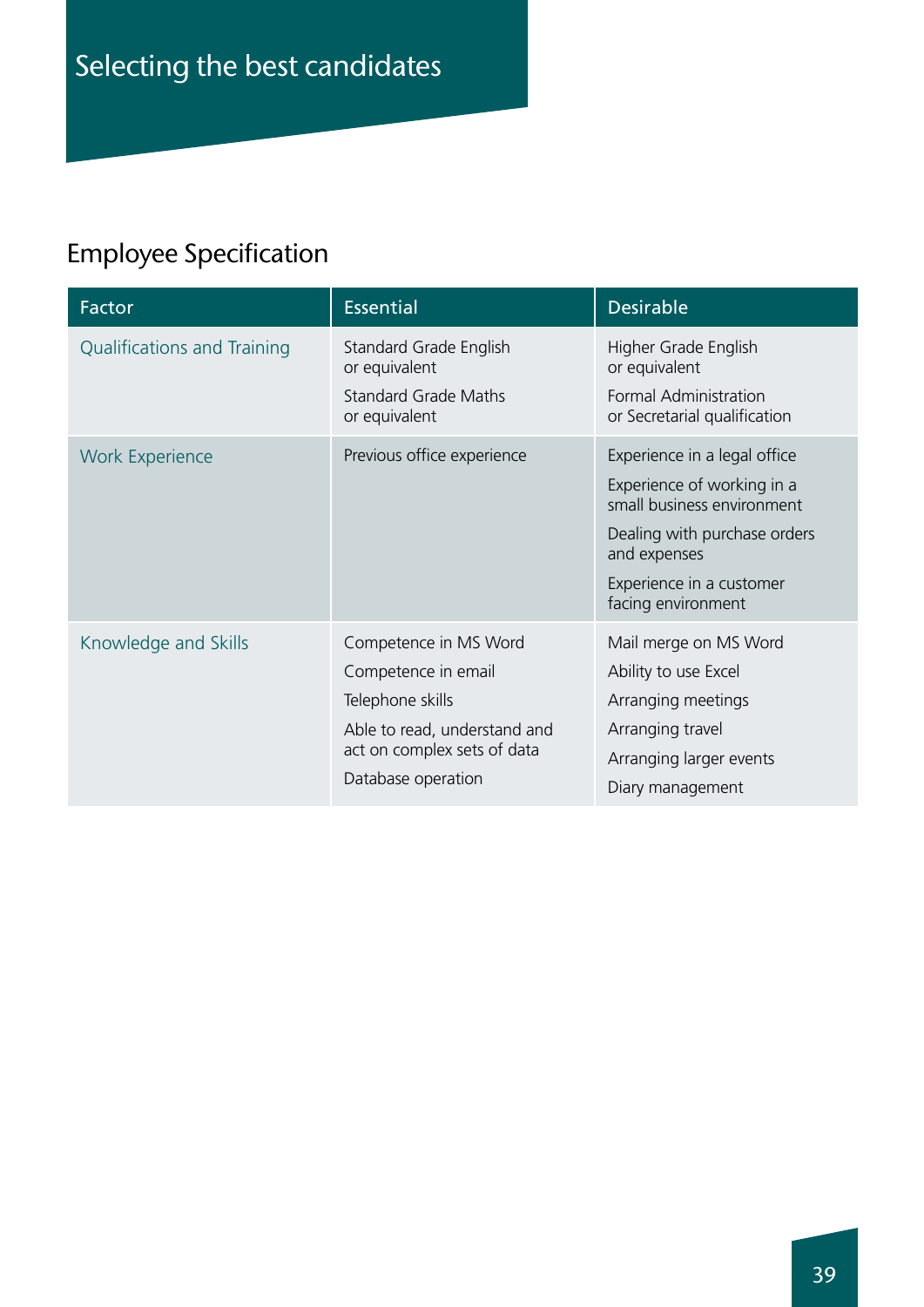| <b>Personal Qualities</b> | Highly organised                         | Evidence of commitment to                                           |
|---------------------------|------------------------------------------|---------------------------------------------------------------------|
|                           | A commitment to good customer<br>service | ongoing training/lifelong learning<br>Evidence of having researched |
|                           | Capable of prioritising workload         | the business and role                                               |
|                           | Able to maintain confidentiality         |                                                                     |
|                           | Self-motivated                           |                                                                     |
|                           | Enthusiastic                             |                                                                     |
|                           | A commitment to teamwork                 |                                                                     |
|                           | Attention to detail                      |                                                                     |
|                           | Good timekeeping                         |                                                                     |

### Short-listing

A short-listing form may simply take the criteria above and provide a tick box next to each element. As you work through the application form/CV, you can tick every time you find evidence of a particular attribute – and score the candidate on how well they match the role at the end.

### Interview questions

Think carefully about what you are trying to achieve. Start with simple questions that settle the candidate, and then start to build questions that test their experience against the criteria you have set.

It is better to ask about specific issues than make up hypothetical questions, so instead of asking "what would you do if…", you might want a series of prompts like: "Can you tell me about the type of travel you have had to organise previously? Can you think of a time when travel plans had to be changed at short notice? What steps did you take? In your past role, what did your team look for in travel/accommodation arrangements? What do you think our firm's requirements might be?"

These questions let you test their experience, whether they were thinking about the needs of the person travelling, and will give you some insight into what they think of your firm or organisation.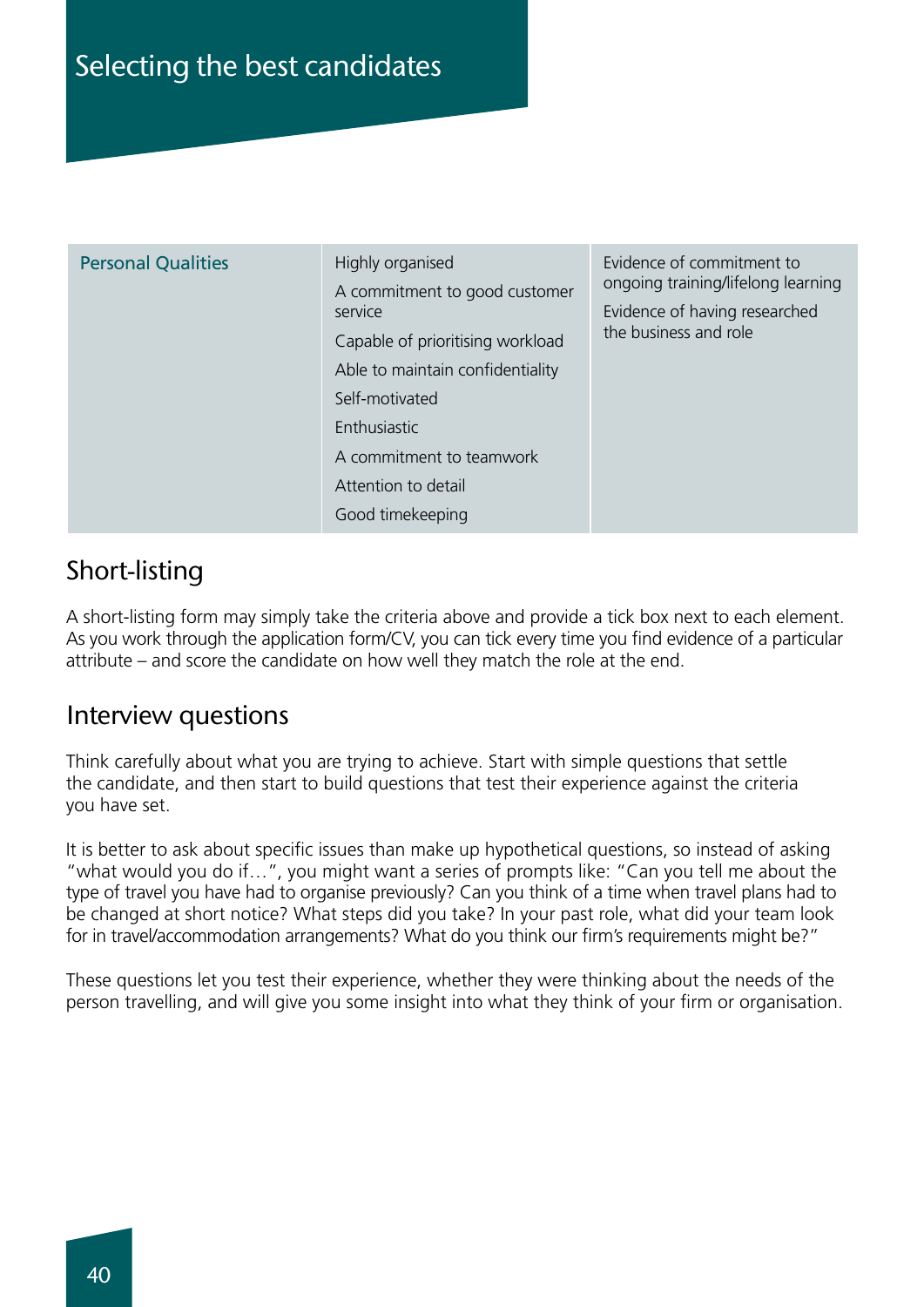### The business case

Induction provides an initiation into the values, principles and culture of the business and so it is important to get the balance right between imparting knowledge and information to new employees, and enabling individuals to be welcomed into the business.

There is strong evidence that employees who feel relaxed and able to 'be themselves' perform better in the workplace, so a warm welcome can link directly to business performance.

### Equality issues which may arise

Where new trainees, qualified solicitors or support staff do not receive a proper, standard induction, they risk being set up to fail. Performance management at a later stage will be much more difficult when expectations of behaviour and performance have not been made clear at the outset.

An assumption is often made that those starting, particularly trainees, will understand office life and systems. However, this is not always the case.

For example, an increasing number of lawyers are the first in their families to attend university and enter professional jobs, and without a supportive induction they may make simple 'mistakes' because they do not know what is expected of them.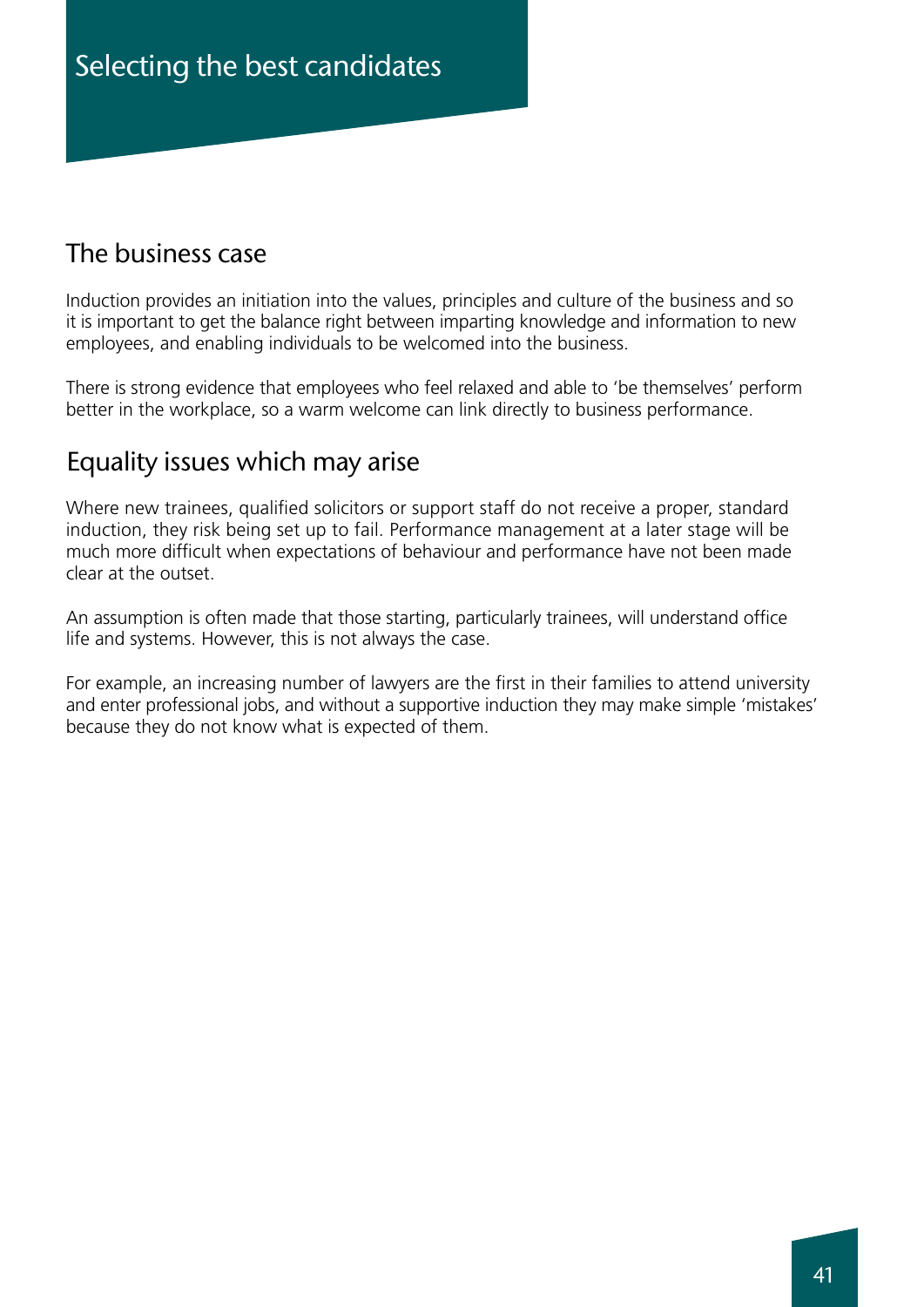In the absence of a formal induction process, the integration of new people into the firm hinges on their informal networking with other colleagues. There are a number of risks here:

- The information people glean in this way may not be accurate and consistent
- This may place unreasonable time pressure on colleagues if it has not been factored into their fee earning and other workloads
- It may be more difficult for those who come from minority ethnic backgrounds, are disabled, are gay or lesbian, have caring responsibilities or who do not drink, perhaps for religious reasons, to bond quickly with other staff through informal networks. These people may therefore be disadvantaged at induction and this may be reflected in their subsequent performance

Top performing firms will want to give clear messages about equality and diversity during induction. This might include information about what it means and why it is important to the business; what the firm is doing in this area; and what the implications of this are for the way in which employees relate to each other and how they work with clients.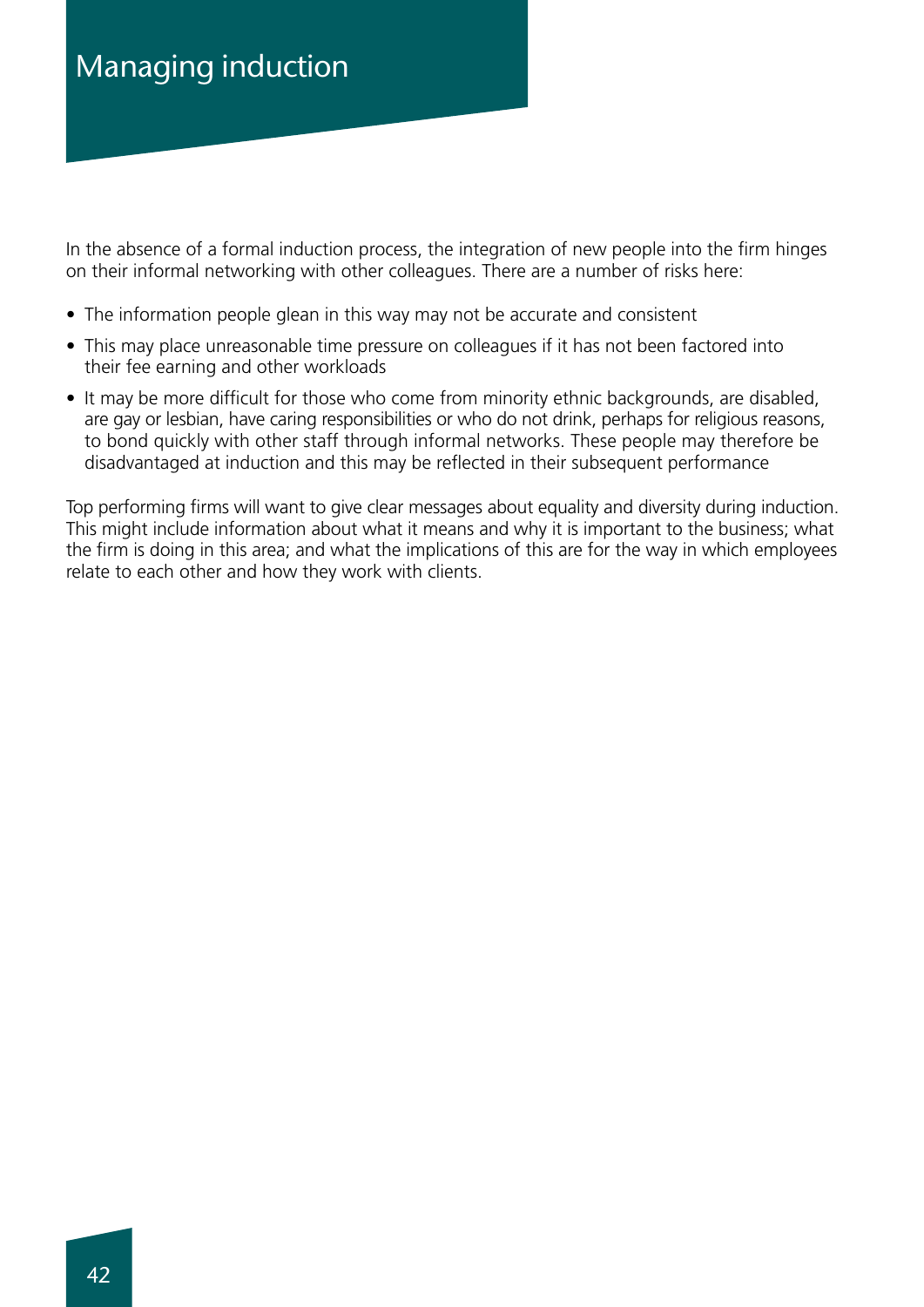### Good practice from law firms: induction at Dundas and Wilson

Dundas and Wilson believes that induction is essential to help trainees make a successful transition into employment and to ensure all new employees – both lawyers and support staff – are quickly brought on-board with the business context and working practices.

The induction programme for new trainees includes both practical information on tools and processes, eg systems for document management and time recording, as well as a detailed overview of the business and its values and principles. It also includes formal and informal activities to promote networking, such as team work to design and present a one-minute commercial for the business, judged by senior partners or directors, and a dinner with senior partners. Dundas and Wilson takes other steps to ensure that new trainees are welcomed and supported to the business, including providing senior partners with a 'yearbook' of new starts which includes profiles, photos and CVs.

Experienced solicitors joining the firm receive a similar programme, but in two parts. Practical process information is provided at the outset then a follow-up is held during the first three months of employment. The follow-up gives the opportunity for further discussion about the business context and model, with question-and-answer sessions involving managing partners, senior partners and heads of functions. Bill Mitchell, Human Resources Director, explains that this approach means that experienced people can start work straight away, then take part in a deeper and more stimulating discussion about the business once they have settled in.

New starters in other roles at Dundas and Wilson also receive an induction programme. This not only includes role-specific training on practical processes but also explanations of legal terms and conventions and information on the business structure and key personnel. As Mitchell points out, it is equally important for support staff to understand the business context at the firm.

Everyone taking part in the induction programme is asked for their feedback and, as a result, the programme has incorporated several changes and improvements over the last three years.

Dundas and Wilson says the benefits of its approach to induction are key:

- New employees are able to hit the ground running and become familiar with the firm's working practices and processes very quickly
- The values, context and principles of the business are communicated at the outset and expectations are made clear
- New employees have the opportunity to network with each other and meet with senior partners at an early stage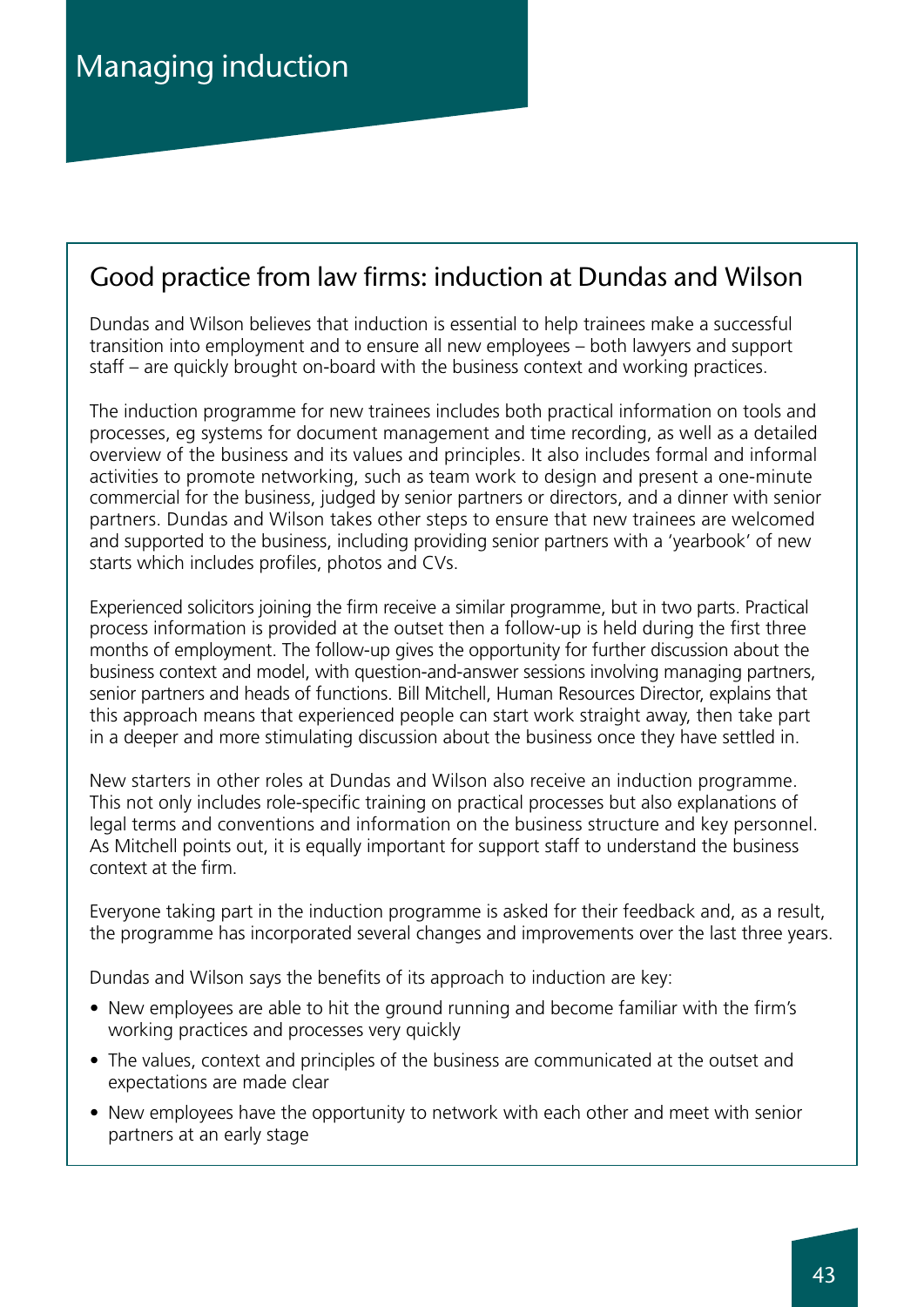# Managing induction

### Managing diversity in induction

- Make sure that new employees are consulted when events are planned to take account of their other commitments such as caring responsibilities or transport or mobility requirements
- If events need to be scheduled early in the morning, in the evenings or at weekends, give enough notice to allow individuals to try to make arrangements to cover their other commitments
- Ensure that the commitment to equality and diversity is clearly included in any induction packs provided to new employees and that this aspect of company policy and practice is included in any discussions with colleagues or managers in the early stages
- Provide employees with the opportunity to highlight any specific needs or requirements that may have an impact on their day-to-day work and activities, such as disabilities, caring responsibilities or religious observance. If these were identified at the interview stage, build on the information gathered to devise a clear action plan of reasonable adjustments and accommodations that can be made for the employee
- Ask 'open' questions about the way in which the employee prefers to work for example, two employees may be equally committed and work the same hours, but one may prefer to be in early and leave promptly, whereas another may prefer to work later. On some occasions, there will be a business requirement specifically for early or late working, but at other times allowing the employee to work in the way they prefer will make them more productive
- Carefully consider what information you ask for, and how, over the first few days. Questions that seem 'routine' may be more awkward for some people to answer in their first few days. For example, asking for an emergency contact (health and safety) or next of kin (for in-service death benefit) may seem an administrative question, but if someone has a same sex partner, this may mean disclosing their sexual orientation on their first day. Equally, going for a beer after work on the first day may force people to discuss their religious attitude to alcohol, which many people might prefer to emerge over time as they get to know colleagues, rather than it being an issue on the first day
- Make sure all relevant staff are briefed about any specific needs or requirements, in a sensitive and practical manner. Discuss with the new starter how this can best be managed to reduce possible stigma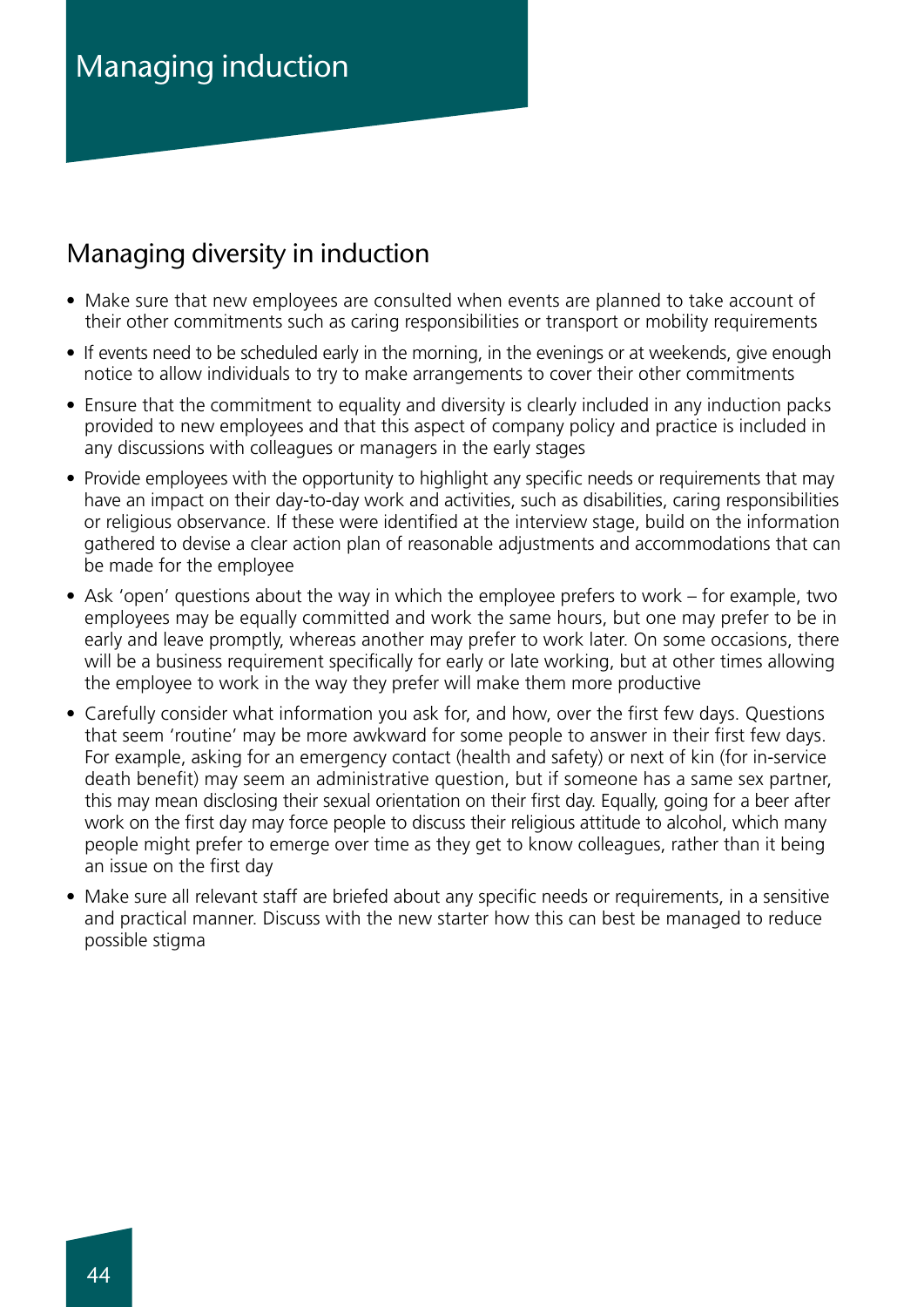### The business case

Providing opportunities for progression and promotion is an excellent way to retain valued employees. Effective progression and promotion opportunities help firms to keep the costs of repeat recruitment and development of employees to a minimum.

Employers have a legal, moral and ethical duty to ensure that they uphold the principles of equal opportunities and anti-discriminatory practice. Ensuring that opportunities for progression and promotion are fair and objective reduces the risk of being subject to accusations of discrimination and also helps to ensure that expectations are clear and decisions are well informed.

The profession is increasingly diverse in terms of people entering the workplace and in terms of their patterns of working. Ensuring good progression opportunities for people who work flexibly or on a part-time basis wins employee loyalty in the long-term. We interviewed a woman lawyer who works part-time for a small firm in order to balance work with childcare commitments. She explained that:

"If there was any progression available to me I wouldn't dream of leaving my current firm."

Solicitor, working part-time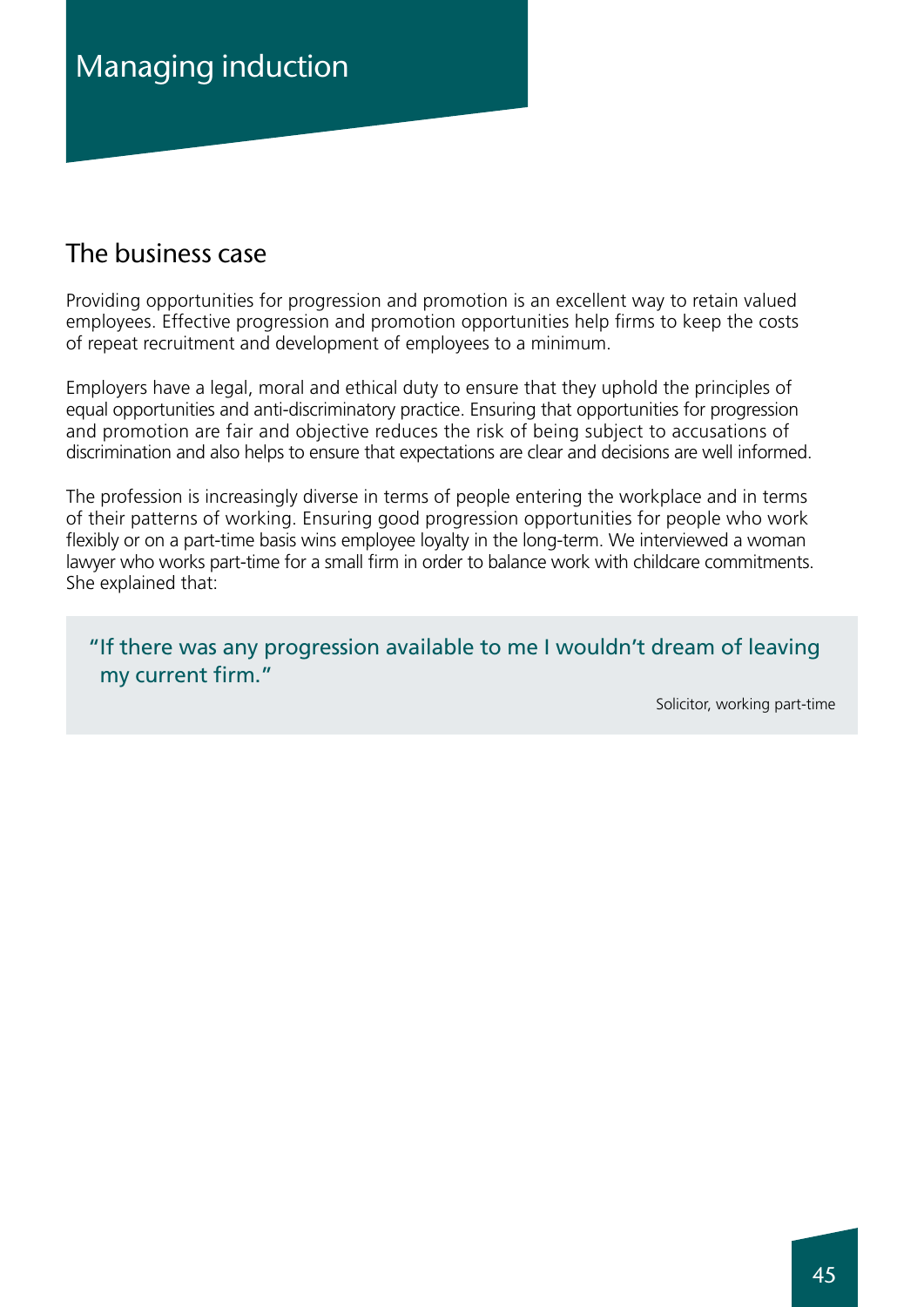| Possible risks to equality                                                                                                                                                                                                                                                             | Top performing firms will<br>want to take action to:                                                                                                                               | <b>General business benefits</b>                                                                                                                                                                                                      |
|----------------------------------------------------------------------------------------------------------------------------------------------------------------------------------------------------------------------------------------------------------------------------------------|------------------------------------------------------------------------------------------------------------------------------------------------------------------------------------|---------------------------------------------------------------------------------------------------------------------------------------------------------------------------------------------------------------------------------------|
| The use of informal networks<br>and discretion to make<br>promotion decisions can<br>disadvantage women and ethnic<br>minority employees.                                                                                                                                              | Formalise and clarify criteria<br>for promotion and progression,<br>by using and communicating<br>standard criteria.                                                               | Partners' discussions about<br>progression will be based on<br>good information, rather than<br>on personal impressions that<br>may not be accurate.                                                                                  |
| Part-time employees and those<br>in junior positions (who may<br>be more likely to be women,<br>younger people and those from<br>ethnic minorities) can be excluded<br>from progression if their learning<br>and development needs are not<br>considered.                              | Ensure that all employees have<br>a structured and regular time<br>for discussion about progression<br>and development opportunities<br>they need to get where they<br>want to be. | Given the increasing desire of<br>many women and men to work<br>flexibly, the ability to recruit and<br>retain good staff will depend<br>increasingly on firms showing<br>that different working patterns<br>still allow development. |
| Workplaces with a culture of<br>long hours put pressure on<br>everyone, but especially people<br>with caring responsibilities.                                                                                                                                                         | Encourage partners and managers<br>to lead by example and promote<br>a healthy work/life balance.                                                                                  | Stress can cause a range<br>of problems to firms.<br>Good work/life balance can<br>mean that time spent in the<br>office is more productive.                                                                                          |
| Ill-considered work allocation can<br>have a 'glass cliff effect' where<br>employees may be given tasks<br>which set them up to fail. It can<br>also mean that some lawyers<br>do not get the opportunity to<br>develop their skills in high quality<br>or high profile work.          | Operate a fair and supportive<br>allocation system, linked to<br>individual development and<br>make sure that people receive<br>appropriate support on their<br>casework.          | There is a risk that clients suffer<br>from poor work and the firm's<br>reputation is damaged; and/or<br>that talented individuals do not<br>get opportunities to develop<br>and progress, and are thus<br>likely to leave.           |
| Decisions about progression<br>may place too much emphasis<br>on bringing in new clients<br>rather than developing work<br>with existing clients. This may<br>disadvantage women who<br>may generally be less involved<br>in networks, but more likely<br>to build good relationships. | Ensure that criteria for progression<br>recognise and reward the full range<br>of contributions that employees<br>make to the business.                                            | Successful businesses build good<br>relationships with existing clients,<br>recognising the value of repeat<br>business and recommendations.                                                                                          |

Firms that provide progression routes for people entering the profession from paralegal roles, can potentially tap into a wider pool of talent.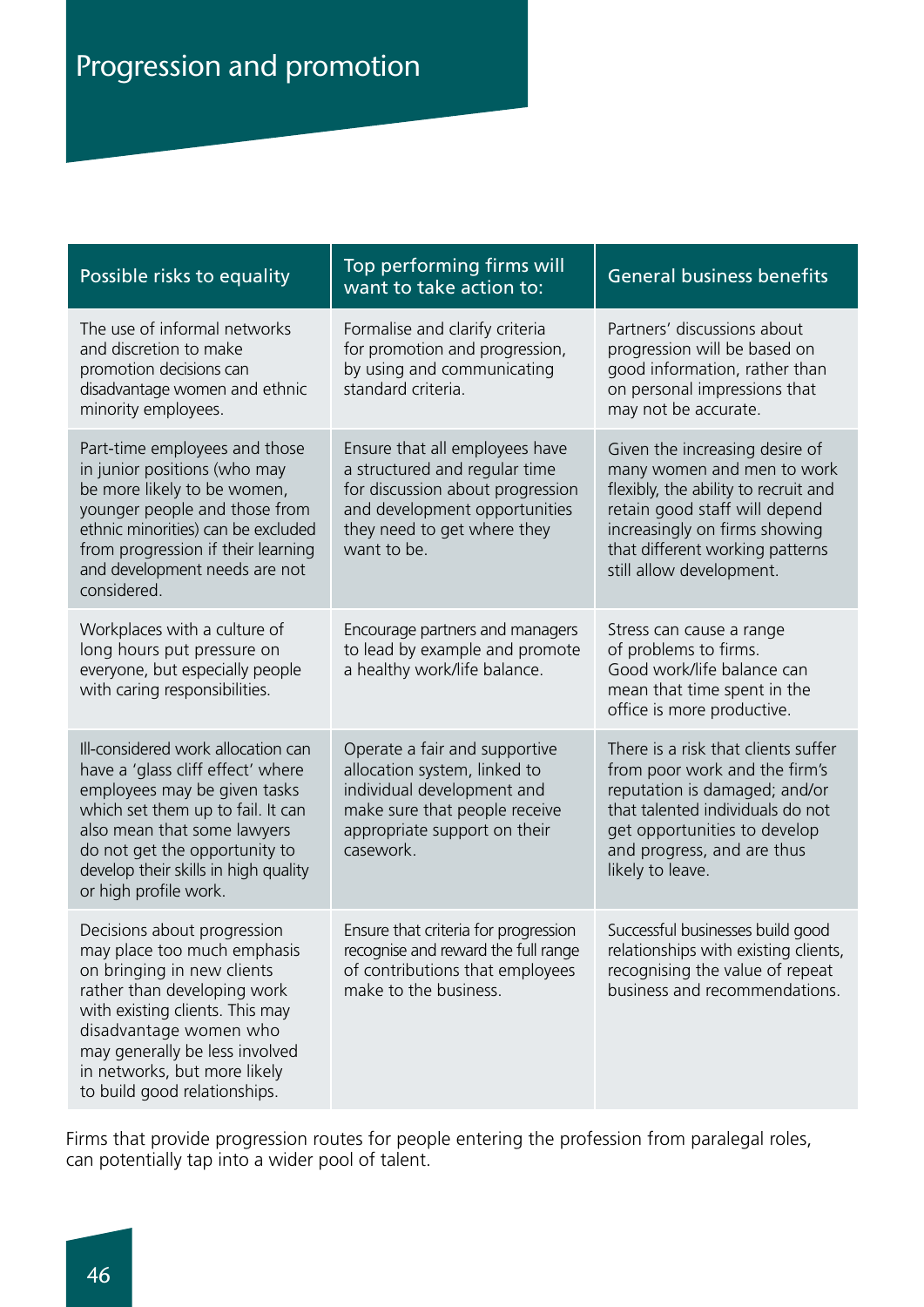### "Given the higher representation of ethnic minorities and women at the paralegal level, it is important that they are given the opportunity to progress if the imbalance across the levels of seniority is to be addressed."

Equal Opportunities Review, July 2007

The Scottish Paralegal Association (*www.scottish-paralegal.org.uk*) supports paralegal employees, and campaigns to make sure that paralegal work is recognised in its own right as a career. There is now a wide variety of roles for paralegals – domestic and commercial conveyancing, trust and executry, debt recovery and family law.

A recent survey conducted by the association found that for the vast majority of paralegal workers, the priority issue is one of recognition. This is far more important to them than reward. This is an important issue for equality because the status of paralegal staff is sometimes compounded by differences of gender, class or ethnicity.

Top tips for those working with paralegal staff

- Familiarise yourself with the work that paralegal staff do, and show proper respect for the tasks and the person doing them
- Introduce paralegal staff to clients, both in meetings and in engagement letters. Make it clear that the person has your full confidence
- Delegate work properly without 'dumping' it inconsiderately because you do not have time to explain or answer questions
- Allocate time in diaries to supporting and supervising paralegal staff
- Recognise that they need (and have a right to) motivation, coaching, constructive feedback, just like any other member of staff

### What firms can do

Help to develop paralegal staff who want to make a career in this role, for example, by supporting the introduction of CPD activities as proposed by the Scottish Paralegal Association.

Make a mentor available, who is not the immediate supervisor, at least when paralegals are new in post.

Make sure all members of staff are included in social events, especially those designed to support team working.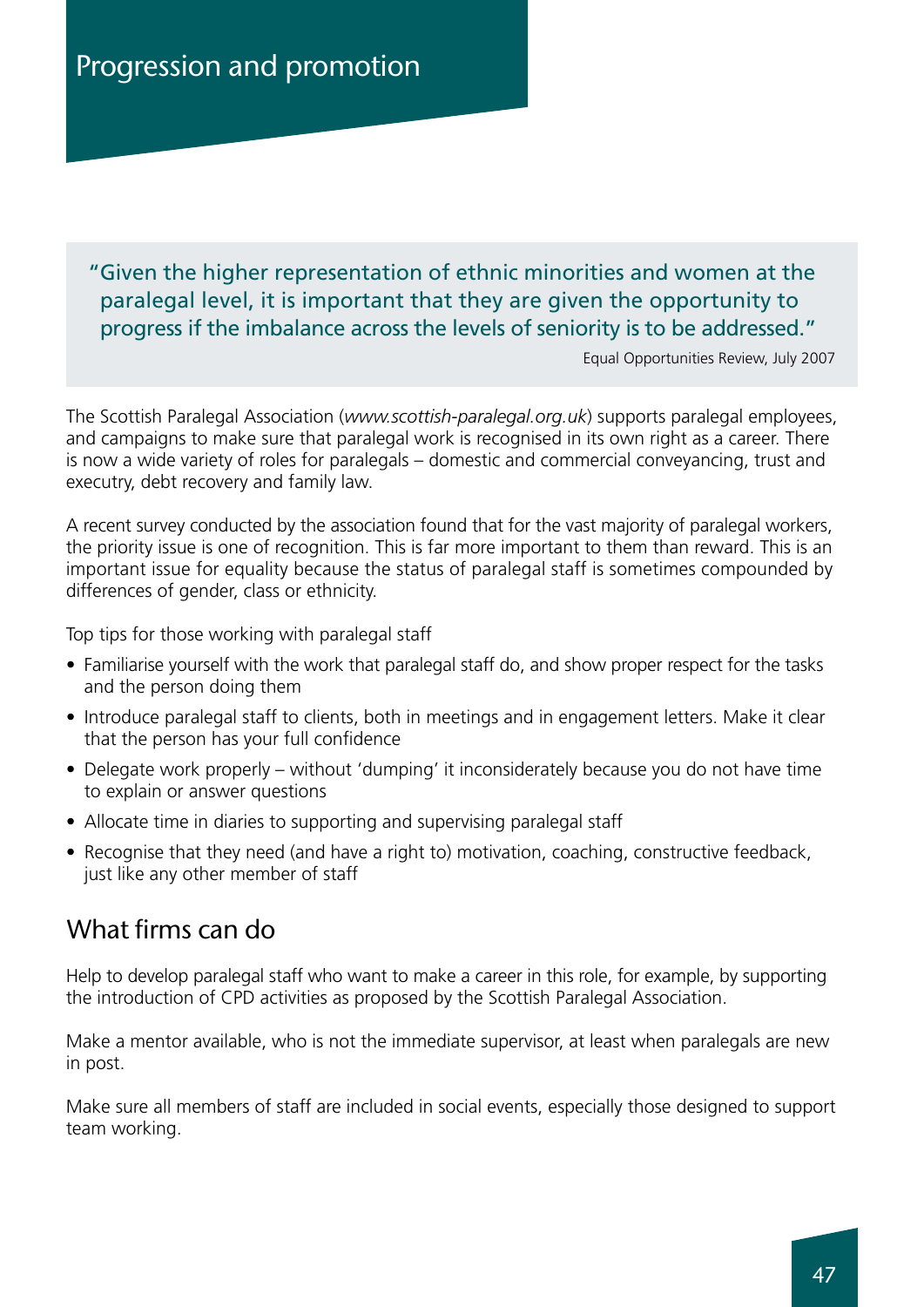### Good practice: the role of mentoring in promoting equality

Mentoring is increasingly being used by law firms as a way of supporting the development and progression of both trainees and qualified solicitors. Mentoring essentially involves a more experienced or senior person acting as an informal adviser to someone seeking to develop their career.

HBJ Gateley pairs each of its trainees with a qualified lawyer from the outset – usually someone from the department in which the trainee will spend their first seat. David Anderson, who has been both a mentee and a mentor within this scheme, explains: "It's an informal mechanism in which they are able to approach someone and say, 'I'm not sure what's expected of me here'." For HBJ Gateley, it is important that mentoring is kept separate from appraisal and line management responsibilities, which are provided by other means within a practice area.

#### **See: Nicholson, P, Training plus, The Journal Online, 15th December 2008**

Just as mentoring can help smooth the transition of younger and/or newer solicitors into their roles, it can also be particularly helpful in supporting the career development of under-represented groups. The UK-wide Society of Asian Lawyers has, for example, been piloting a mentoring scheme to enable its members, whether they are solicitors, barristers, trainee solicitors, pupils or law students, to tap the wisdom and experience of others who have 'made it' in the law. This can range from assisting with career decisions to simply being a friendly ear.

#### **See:** *www.societyofasianlawyers.org*

### More practical steps all firms can take

To ensure equal access to opportunities for progression, development and promotion for all:

- Do not use 'continuous service' as a criterion for progression, as it may disadvantage employees who take maternity leave or career breaks for health or caring reasons. Make sure part-time employees and employees on maternity leave are included when inviting applications for progression/promotion
- If the promotion process involves using interviews, see the selecting the best candidates section; if it requires people to write a paper to demonstrate their suitability for progression, set out clearly the criteria and topic, give examples of what is expected and consider sharing successful examples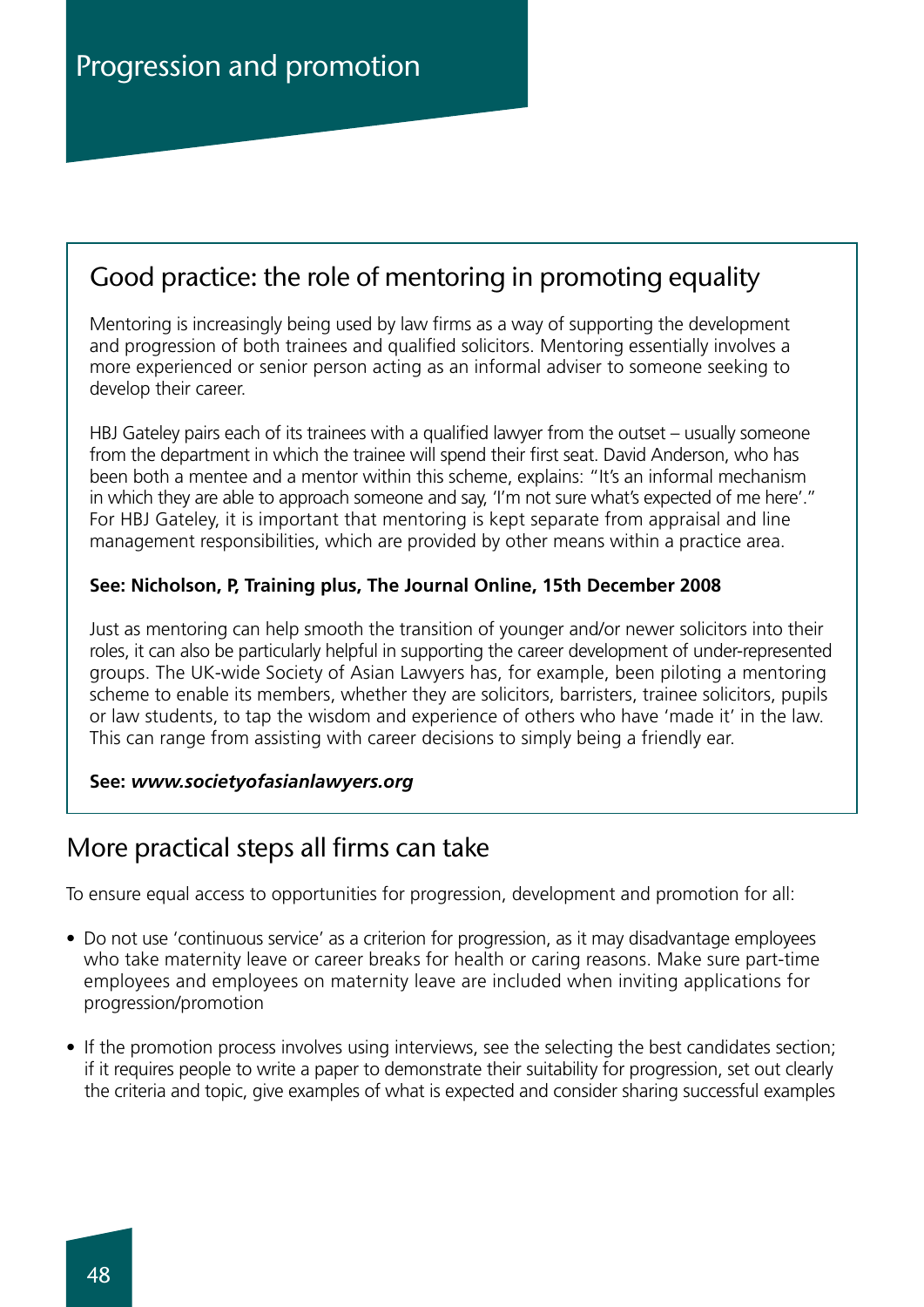### The business case

Managing performance is a crucial element of effective and efficient service provision, employment practice and business development. Performance is usually managed by a combination of:

- Formal and regular one-to-one supervision sessions
- Informal coaching and advice from the line manager and other senior staff
- An annual appraisal which sums up performance for the year and agrees objectives for the coming year
- The provision of training that helps individuals to develop the skills they need to do their job well, and to progress in their career
- A variety of ways of eliciting feedback from clients and other relevant people

In addition, many potential employees will want to see that there are tangible opportunities for personal and professional development. Making this investment is an excellent way of enhancing overall performance, and attracting talented and ambitious people.

A well thought-out and adequately resourced performance management framework linked to clear policies and procedures can make a measurable contribution to:

- Maintaining a highly skilled and competent workforce, through training and development
- Retaining valuable employees
- Recognising and rewarding talent
- Ensuring the pathways to promotion and progress are equitable, fair and based on merit and potential
- Reducing the need for staff to take out grievances and/or managers to instigate disciplinary procedures

"If I had to choose one element of this firm that has made the difference for me it would be the regular supervision I have had with my line manager. She is very good at noticing when I have worked extra hard or done something different; she always passes on compliments from clients. And she has very high standards, so she doesn't let me off the hook, but I can learn from her when things go wrong."

Administrator in a small firm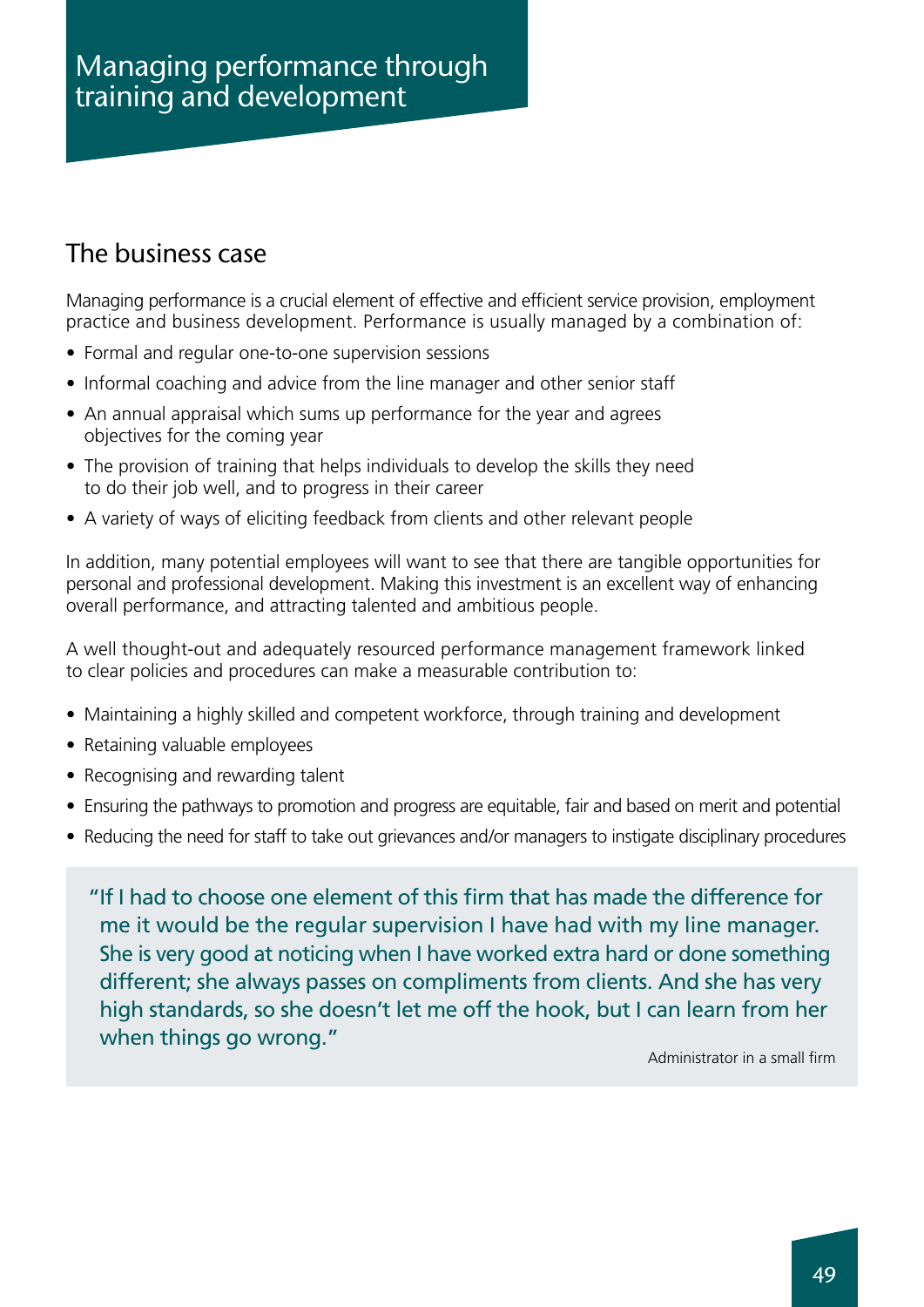| Possible risks to equality                                                                                                                                                                                                                                | Top performing firms will<br>want to take action to:                                                                                                                            |
|-----------------------------------------------------------------------------------------------------------------------------------------------------------------------------------------------------------------------------------------------------------|---------------------------------------------------------------------------------------------------------------------------------------------------------------------------------|
| Having a range of unclear or vague performance<br>expectations may lead to a reliance on a range of<br>subjective measures of success and achievement.<br>This may lead to certain employees being<br>disadvantaged or discriminated against.             | Formalise and clarify fair and objective<br>performance standards within job descriptions,<br>person specifications, policy and procedures.                                     |
| Introducing criteria such as the ability to work<br>long hours, work on weekends or do extensive<br>travel may disadvantage disabled people, and<br>particularly those observing religious practice<br>and those with caring responsibilities.            | Ensure that all legitimate considerations linked<br>to the diversity of the staff team are taken into<br>account when defining performance standards.                           |
| Not having clearly established mechanisms for<br>supervision and appraisal of staff performance<br>may lead to ad hoc, informal and poorly managed<br>discussions with staff. This may increase the<br>prevalence of grievances and disciplinary actions. | Standardise supervision and appraisal procedures<br>and train all staff to implement these effectively.                                                                         |
| Failing to acknowledge any mitigating or legitimate<br>factors that may impact on performance may lead<br>to accusations of discrimination, bullying, harassment<br>and victimisation.                                                                    | Ensure that the business understands its duty of<br>care to its employees (specified in policies such<br>as Managing Performance, Dignity at Work).                             |
| Using a one-size-fits-all approach to delivering<br>training activities will fail to take account of a<br>range of learning styles amongst staff groups<br>and undermine any potential benefit of training<br>and development interventions.              | Develop a training and development plan that<br>uses a range of methods and styles to ensure<br>there is flexibility in delivery, timing and location<br>of workplace learning. |
| Use of informal networks and discretion to<br>identify people for training and development<br>can lead to discrimination and unfair advantages<br>for certain employees.                                                                                  | Formalise and clarify criteria for selecting people<br>for training and development by having a clear<br>policy and guidelines for all staff.                                   |
| Part-time employees and employees working in<br>junior positions can be excluded from opportunities<br>for training and development, if their learning and<br>development needs are not considered.                                                       | Ensure that all employees have a structured and<br>regular time for discussion about professional<br>development and training needs.                                            |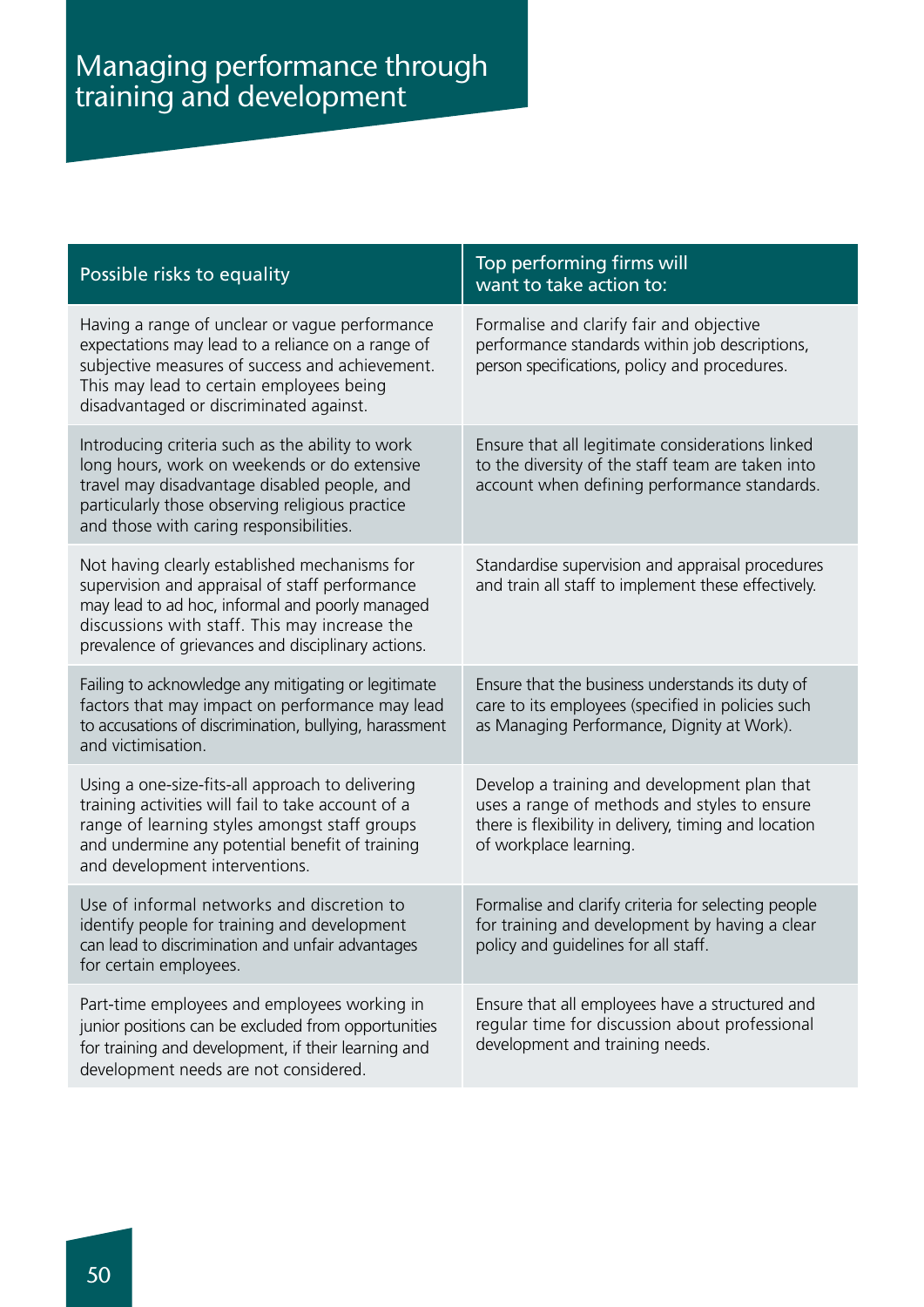### Good practice from law firms: a different approach to talent management at Pagan Osborne

Pagan Osborne recognises that getting the best out of its people is key to business success. In 2007, the firm took an innovative and inclusive approach, recognising all its people as a potential talent pool and enabling a broader cross section of people to develop and share their skills, to the benefit of the business. The starting point was a clear business strategy and a discussion throughout the firm about the skills needed to take the business where it wanted to be. Business development and people skills were identified as key areas for development.

Managers were then asked to think broadly across the business and identify where those skills lay:

"If we had asked partners to identify 'talented individuals', we would almost exclusively have focused on newer solicitors working full-time. By instead asking partners to identify who had skills in the identified areas, we were able to nominate part-time and full-time employees, non-solicitors and solicitors, who already had great skills which they could share with others, or who would be interested to develop them further to benefit the business."

Alison Denton, former HR Director

Mentoring, support and secondments were used to promote learning across and between different areas of the business, eg. a senior woman manager in the property team mentoring a newly qualified solicitor in relation to business development; experienced and part-time employees mentoring full-time employees in developing contacts and networking; solicitors seconded to work alongside financial advisers and estate agents to learn more about sales techniques; coaching for partners and experienced solicitors from the HR team.

As well as benefits in terms of productivity and contribution to business strategy, the firm also saw indirect benefits of employee engagement.

"At a time when retention was a key challenge for our peers, our staff turnover was low, long-standing employees reported feeling their experience was valued, and newer employees were able to quickly learn from their experience. The key message was that everyone has a valuable part to play and everyone can be part of the talent pool at different stages in their career."

Alison Denton, former HR Director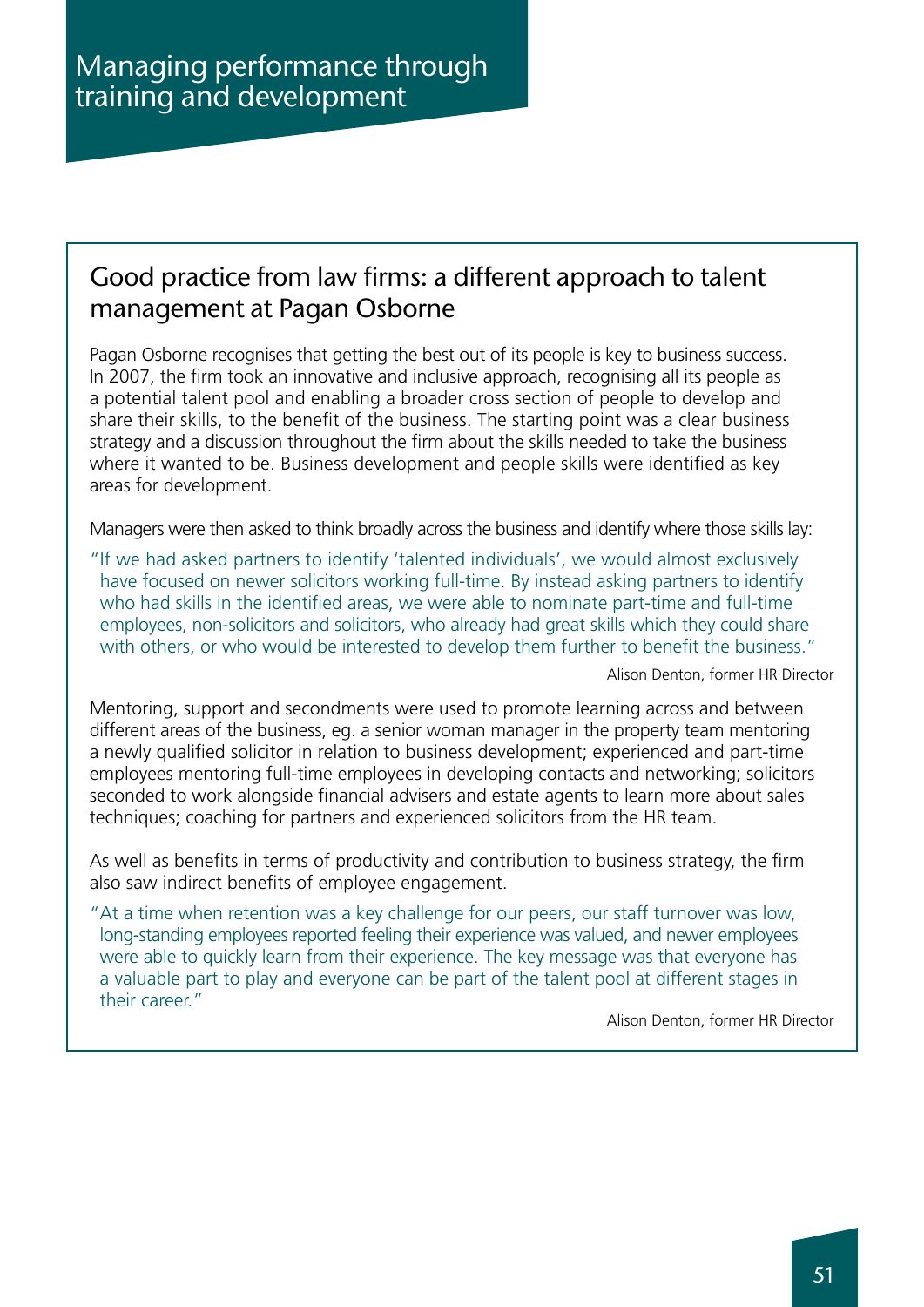### More practical steps firms can take

- Devise a policy for the whole organisation that links managing performance to training and development (see sample below)
- Create personal development opportunities such as mentoring and shadowing of senior or specialist professional either within or outside the organisation. This can be linked to promotion and progression goals. You may find you need different kinds of skills or that the skills you need to develop lie beyond the solicitors in your organisation. Taking an inclusive approach could work in firms of all sizes – reception, paralegals, support team members all have valuable skills to offer
- Use CPD run by the Society's Update service (free seminars can also be run by the Society if a local faculty is willing to bring together a group of local firms)
- Identify other relevant training linked to equality and diversity, such as training provided by the Royal National Institute of Blind People (RNIB), Scottish Women's Aid, etc
- Identify the core training around equalities managing diversity, customer care and other central policy strands – which all staff must attend and ensure that this is managed through induction, and refresher events for all staff

### Good practice example: equality training and development

A chamber recognised the importance of a shared analysis of equality and diversity issues both in relation to internal matters, and the way that clients and cases were managed. There was some concern about sensitive issues such as the criteria and processes that were used to allocate cases, the numbers of women, men and black and minority ethnic staff at different levels, and the consistency of line management support.

In summer 2007, they approached Equality Works, who designed and delivered two-hour, tailored workshops which were held in the evenings to minimise disruption to the working day. These sessions included an overview of issues and good practice around equality and diversity in the field and then focused on practical ways in which everyone at the chambers could promote equality through their day-to-day work.

This included considering some of the factors affecting judgment in recruitment and selection; exploring ways in which subtle discrimination might occur in performance management and case allocation; and identifying and challenging discrimination.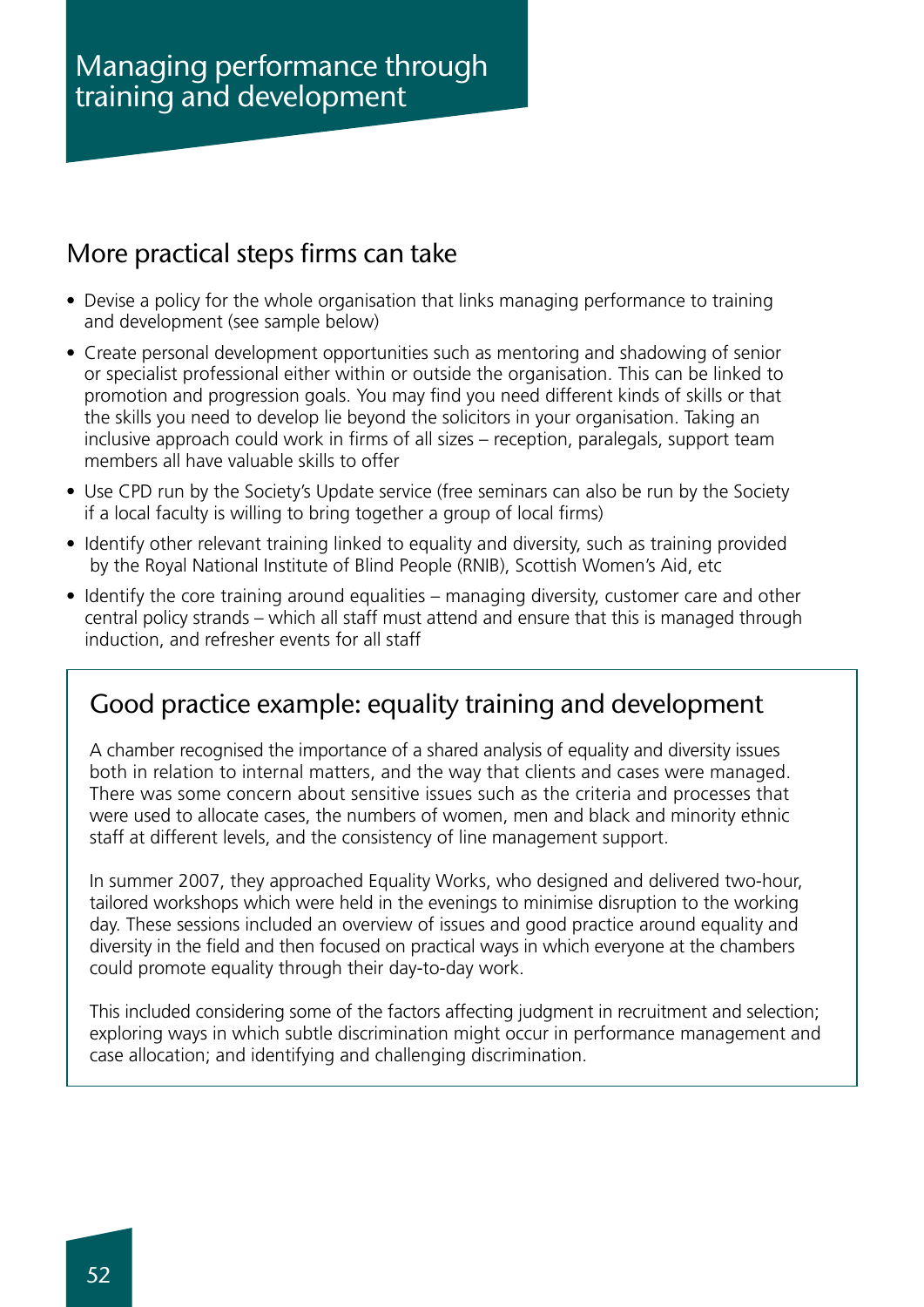### Sample Managing Performance Policy

#### **Supervision**

The firm believes that the process of ongoing supervision between employee and line manager is a very supportive and effective part of employee development. The frequency and nature of any supervision will be dependent upon the employee's role.

Employees should expect to receive regular supervision from their line manager, which should be a two-way process that includes:

- identifying things that are going well
- identifying things that are not going so well
- coaching
- agreeing training requirements
- forward planning, identifying development opportunities and how they can be provided

#### **Appraisal**

Each employee will undertake an annual appraisal with their line manager, using the opportunity to review progress over the previous year and to clarify objectives and development requirements.

#### **Staff Development**

Our staff development policy aims to ensure that all staff, whether fee earning or support, have access to the support, training and development opportunities they need; that these opportunities are fairly allocated, and take into account individuals' particular circumstances.

We are committed to recruiting and retaining the best people. As part of achieving this, we have a policy to help develop each employee, with these objectives:

- to recognise (as our clients do) that money spent on training and development is an investment (rather than a cost)
- to improve the excellent service that clients receive by ensuring that it is always consistent, professional and tailored to their needs
- to ensure that employees receive the support they need to maintain and develop their skills
- to ensure that development opportunities are fairly allocated (e.g. coaching, supervision, training, peer support, etc)

The firm will provide a number of different ways in which employees will have the opportunity to develop, and to constantly evaluate whether we are successfully developing our people.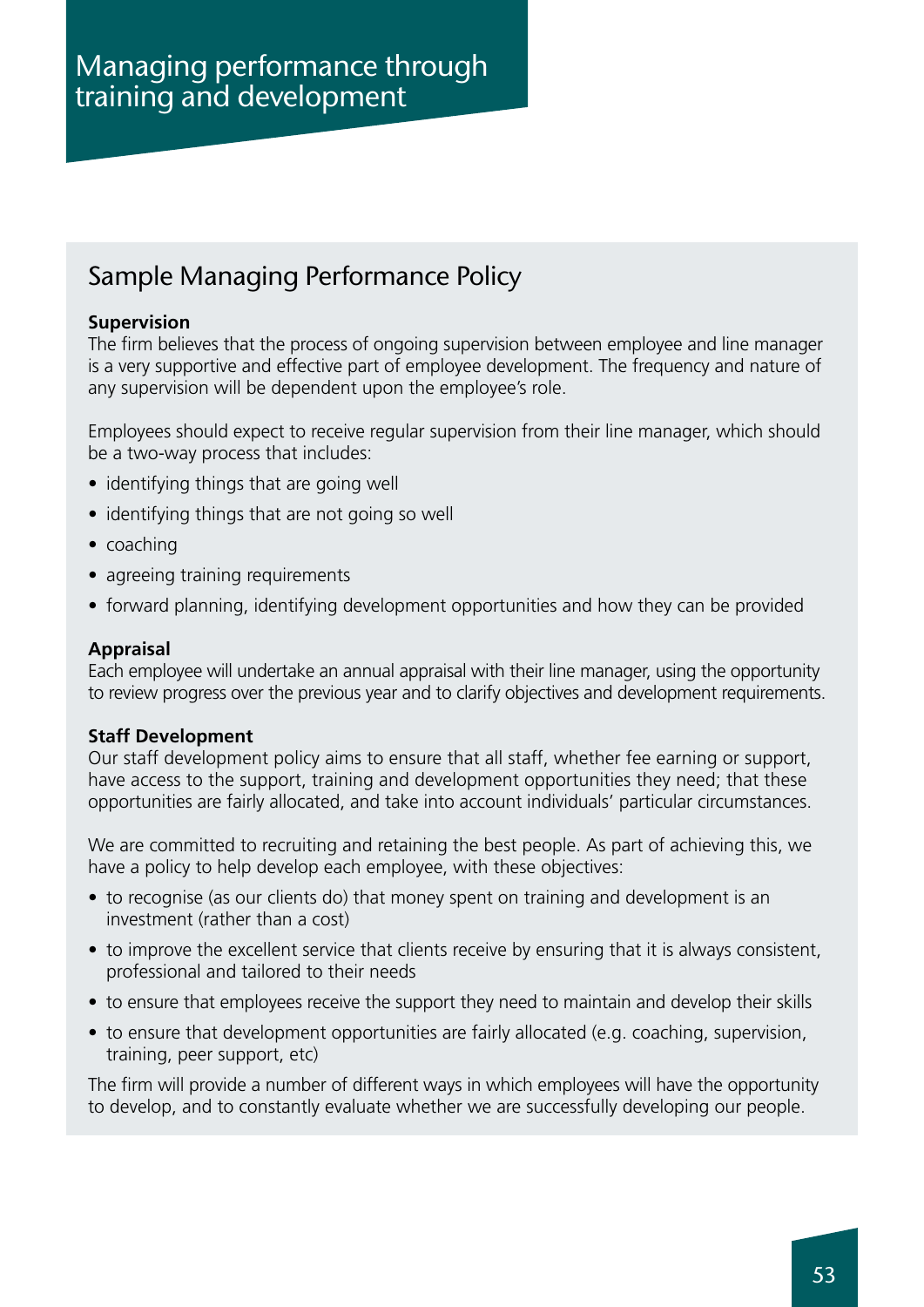### The business case

Employees who feel valued are not only more productive, but also more loyal and more likely to speak positively about their employer to others. Pay and benefits are not only the principal means of reward and recognition but also provide a good opportunity for firms to demonstrate their commitment to equality in a practical way. Firms with a reputation for fair reward can attract the best people and retain them for longer.

There are also legal responsibilities for employers, in particular to ensure equal pay for women and men who carry out similar work, and to make sure that benefits schemes do not indirectly discriminate against people on the grounds of their sexual orientation or marital status.

The gender pay gap continues to be a major area of discrimination, and has even increased recently, after falling slightly for several years. Potential employees who believe in equality will seek out firms that can assure them that equal pay is a reality in the firm. Even the most prestigious law practices will need to work hard to counter the effects of recent publicity, for instance over unequal bonus payments. Evidence on the pay gap in the Scottish profession can be found in the Women in the Legal Profession in Scotland study, details of which are at the end of this guidance.

Equal pay audits need to take into account factors which can often remain hidden, such as payments for out-of-hours or overtime work; payments related to length of service (especially when women, disabled and minority ethnic people are later joiners); and salaries which depend on the negotiating power of individuals.

The Equality Act 2010 includes the provision to make pay secrecy clauses unenforceable and allows claims for direct gender pay discrimination.

Caroline Carter, head of employment practice at Ashurst, noted that in the Equality Act 2010, "The gender pay gap and discriminatory pay practices of any sort are tackled head on, as clauses in employment contracts which ban employees from discussing their pay or bonuses with colleagues become unenforceable against employees who discuss these matters for the purpose of finding out whether pay rates are discriminatory.118

"Openness about pay is one of the factors known to be associated with a narrowing of the gender pay gap so such secrecy matters. There is a correlation between transparency – making visible the impact on male/female earnings differentials of the ways in which an organisation sets rates of pay – and a lower gender pay gap. The gender pay gap in the public sector, where generally speaking, pay is more transparent, is 11.6% as compared to a private sector gap of 20.8%".119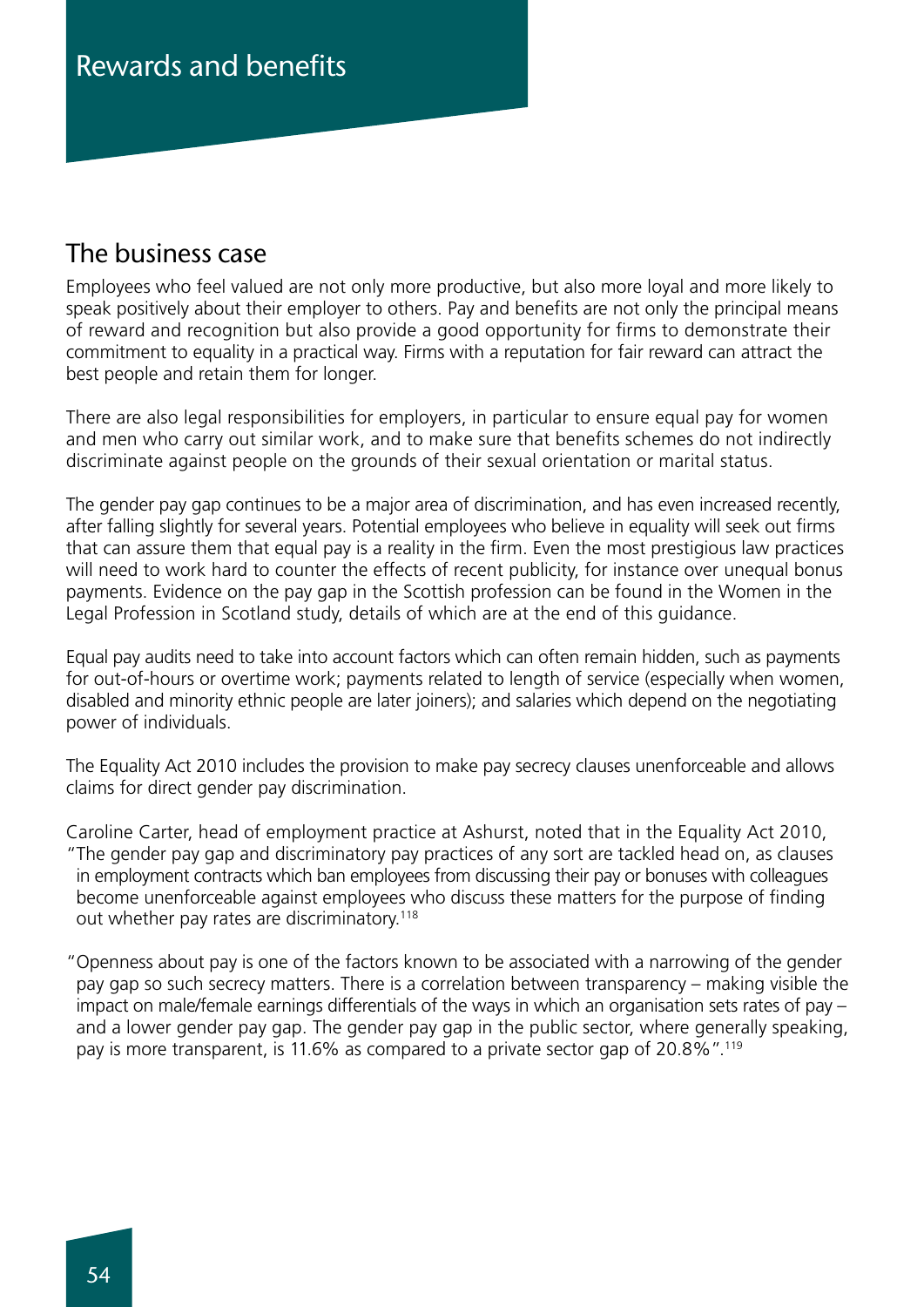# Rewards and benefits

| Possible risks to equality                                                                                                                                                                                                                                                                     | Top performing firms will<br>want to take action to:                                                                                                                                                                                              |
|------------------------------------------------------------------------------------------------------------------------------------------------------------------------------------------------------------------------------------------------------------------------------------------------|---------------------------------------------------------------------------------------------------------------------------------------------------------------------------------------------------------------------------------------------------|
| Basing decisions about pay and reward on informal<br>networks, staff requests for pay rises and managerial<br>discretion can disadvantage part-time staff, women<br>and ethnic minority employees.                                                                                             | Formalise clear objective criteria for pay and<br>reward, to guide managerial discretion and<br>ensure line managers feel confident about<br>applying them.                                                                                       |
| Specifically, the inconsistent use of discretion in pay<br>and reward systems mean there may be a pay gap<br>between women and men doing the same work.                                                                                                                                        | Carry out an equal pay audit<br>and rectify any anomalies.                                                                                                                                                                                        |
| Reward systems which use continuous years<br>of service as a criterion disadvantage those<br>who have taken career breaks, particularly<br>women and disabled people, and constitute<br>indirect discrimination.                                                                               | Ensure all requirements for pay and reward<br>can be equally met by women and men.                                                                                                                                                                |
| Benefits policies which include spouses can exclude<br>same sex and/or unmarried partners and will therefore<br>constitute indirect discrimination.                                                                                                                                            | Make sure your policy on benefits is inclusive<br>of all staff, taking into account sexual orientation<br>and/or marital status.                                                                                                                  |
| Linking the achievement of formal qualifications<br>to pay rewards can disadvantage some groups<br>of employees and may constitute discrimination<br>unless they are strictly relevant to performance.                                                                                         | Use criteria appropriate to the role<br>to make pay and reward decisions.                                                                                                                                                                         |
| Informal benefits such as social events can exclude<br>some people, eg events held in the evening, away<br>from home, or involving alcohol can exclude people<br>with caring responsibilities and some people with<br>religious beliefs, and may not be accessible.                            | Think about how to promote equality<br>at informal company events.                                                                                                                                                                                |
| Where support staff are not included in benefit<br>or pay reward systems, this can have a negative<br>impact on their morale, performance and retention.<br>As women are likely to be over-represented amongst<br>support staff, this can further increase the gender<br>pay gap within firms. | Offer benefits and a clear pay structure across<br>the whole firm and ensure that, within this,<br>support staff are paid a fair wage that recognises<br>their contribution and reduces the risk and impact<br>of high turnover of support staff. |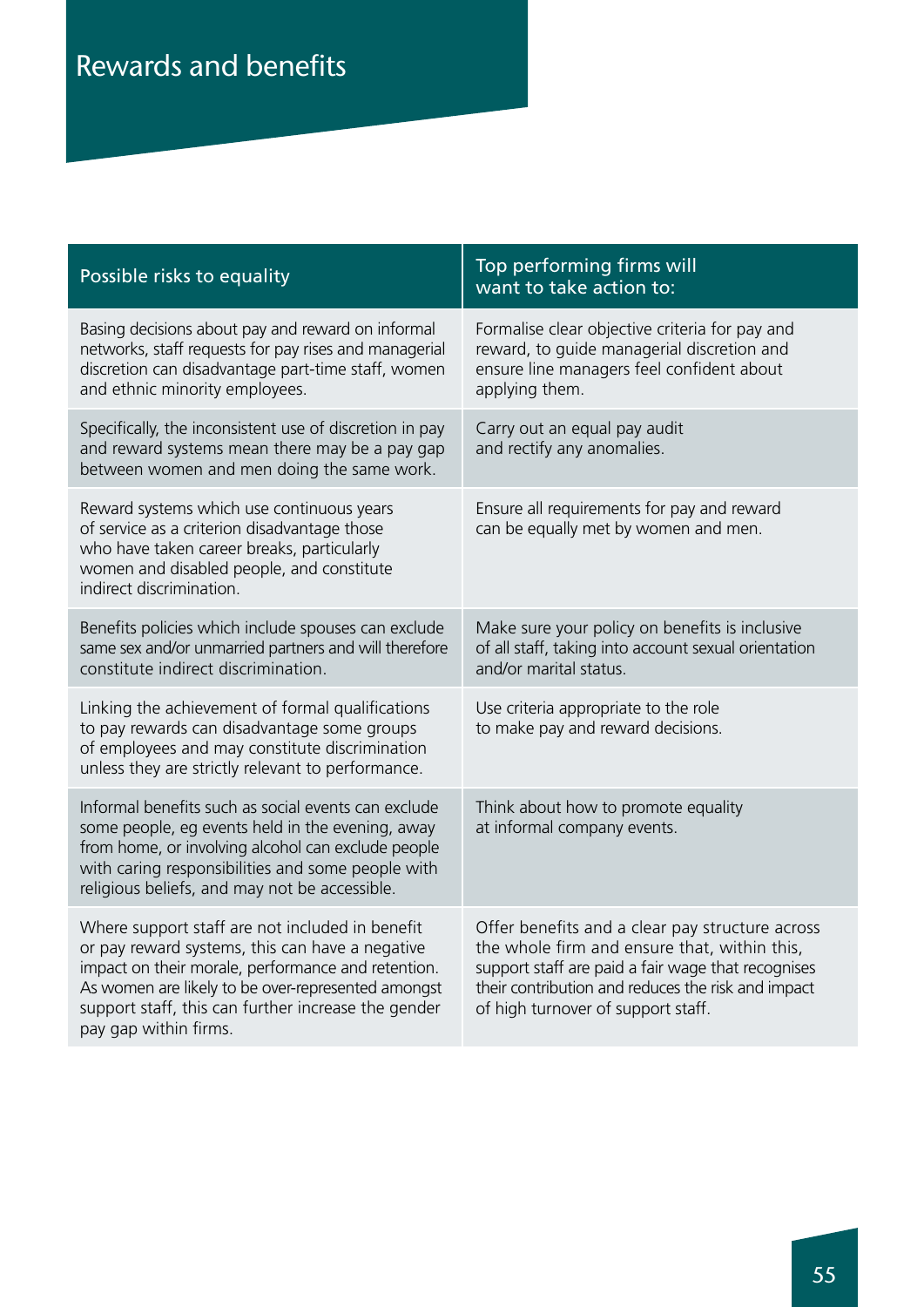### Good practice of using a diversity questionnaire to inform a review of benefits: Burness Paull & Williamsons

Burness Paull & Williamsons carried out its annual diversity questionnaire. This anonymous survey went out to all partners and employees to ask them, confidentially, about their gender, ethnicity, religion/belief, sexual orientation, and any disabilities or caring responsibilities. Just over half of employees responded in the first year, and this increased to 76% in the second. The HR Director attributes this increase to a combination of the survey being easier to complete this year since it was done online and the "growing acceptance amongst staff that this is the norm and that it is part of good practice in a well-run law firm".

The firm has used the findings to inform its internal HR strategy, as well as to support tender applications. It undertook a comprehensive review of benefits, informed by a staff survey and focus groups conducted by an external company. The diversity questionnaire helped the firm understand the likely impact of the different benefits options on its workforce. For example, the findings had revealed a higher level of caring responsibilities than had been anticipated. As a result of this, the firm:

- Improved the maternity pay and extended this throughout the firm, so that seniority did not affect the package
- Provided one week out of the two weeks statutory paternity leave at full pay
- Took steps to support staff to improve their health and wellbeing by providing free health checks and subsidised gym membership

The firm also has a clear and transparent process for making decisions about promotions. There is a robust selection process for becoming an associate or a partner and decisions about pay increases are linked to overall contribution to the business. The diversity questionnaire has confirmed a gradual increase in the proportion of female partners and of employees working part-time.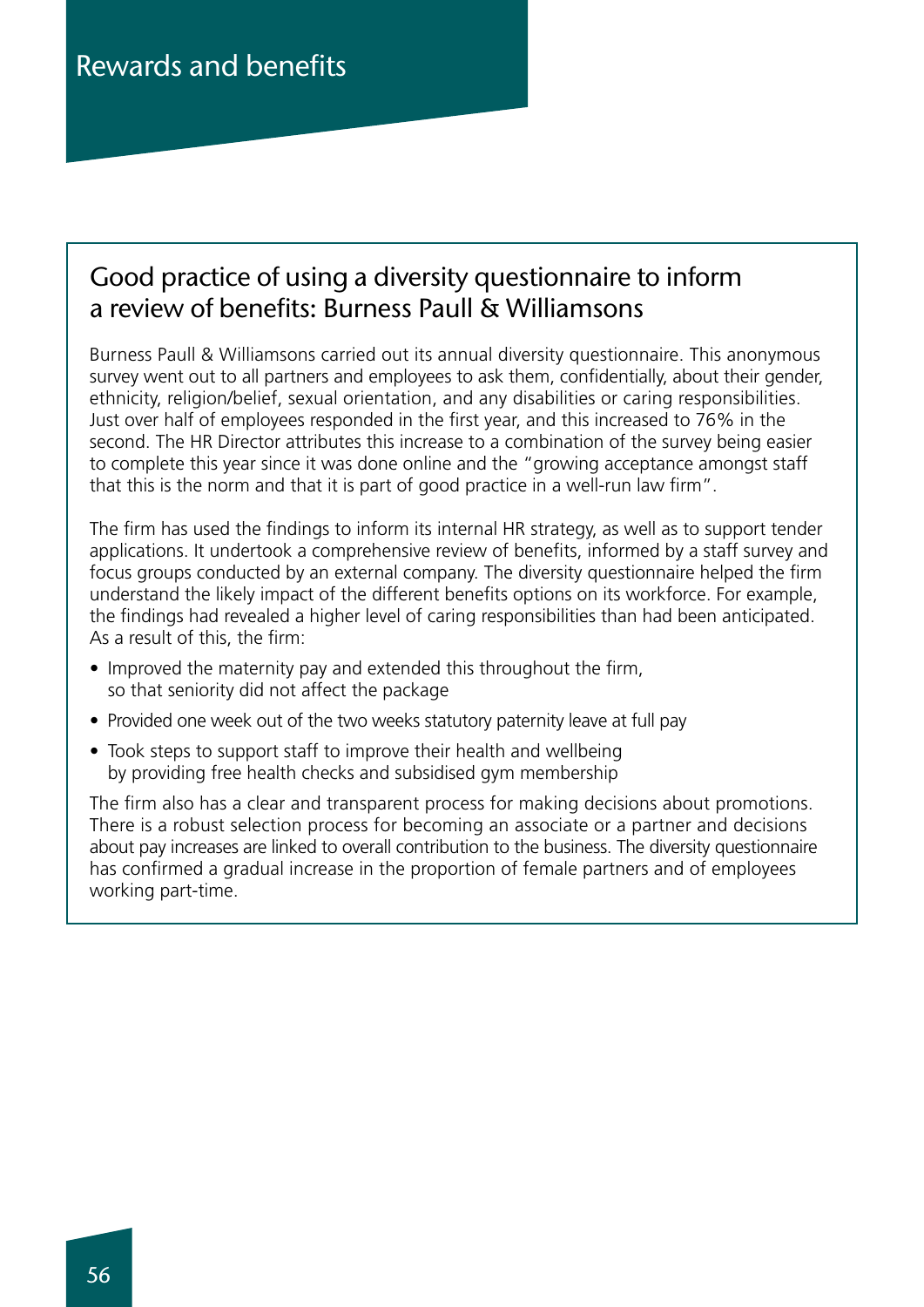### The business case

Firms that are sensitive to the changing needs of their clients are likely to be successful in winning repeat business and keeping clients in the long-term. Likewise, firms that take account of employees' changing circumstances not only retain talent and skills but also win the long-term loyalty of employees, maximising the return on their investment in recruitment, training and development. Retention is better than recruitment in so many ways: it is cheaper, more effective in delivering continuity of care for clients, creates a stable environment for colleagues, and enhances employer brand.

Much evidence points to flexible working as a major plank in supporting people whose circumstances change. For example, BT calculates gains averaging 21% in productivity for employees working flexibly. Around 16% of Scottish solicitors already have some form of flexible working (be that part-time, condensed hours, job share, etc), and this figure appears to be increasing. Firms will need to compete to attract and retain talent.

Law firms are not only competing against each other to retain good people, but are also increasingly at risk of losing people to banks, management consultancy companies and other organisations that may be their clients. The largest growth sector in the legal profession over the last few years has been in-house legal teams, offering jobs that often bring attractive packages with benefits different to those in law firms. Law firms must also see these businesses as competitors for talent.

Accenture, the global management consulting, technology services and outsourcing company, was concerned that only 74% of women returning from maternity leave were still with the company a year later. The Maternity Returners Programme was based on feedback from employees who were asked what would make a difference. It included the following:

- Half-day workshops for all women going on maternity leave, facilitated by others from the company who have been on maternity to provide practical information and the opportunity to share experiences and concerns
- A *Combining your Career and Parenthood* pack for all expectant mothers and fathers which sets out all relevant company policies
- A working parents' website and maternity returners' lunches which give the opportunity for people to network and provide peer support

Since the programme's introduction, the number of maternity returners still with the company a year after returning has risen to 90%.

**See** *www.diversityworksforlondon.com* **for more details**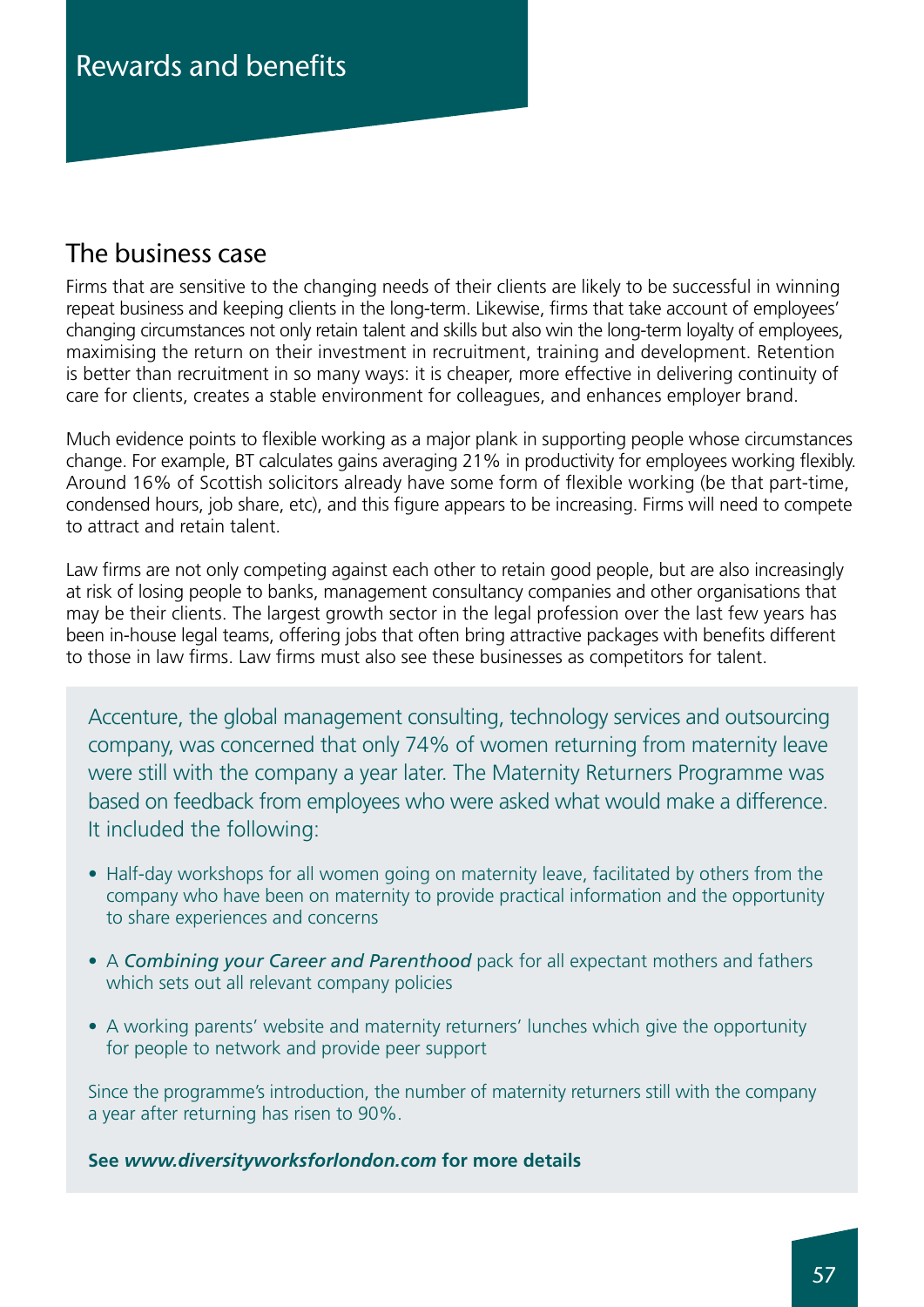| Possible risks to equality                                                                                                                                                                                                                                                                                                           | Top performing firms will<br>want to take action to:                                                                                                                                                                                             |
|--------------------------------------------------------------------------------------------------------------------------------------------------------------------------------------------------------------------------------------------------------------------------------------------------------------------------------------|--------------------------------------------------------------------------------------------------------------------------------------------------------------------------------------------------------------------------------------------------|
| Failure to make reasonable adjustments means<br>employees who become disabled while employed<br>risk being excluded from the workplace. Employers<br>risk damage to their reputation, are vulnerable to<br>legal challenge and risk losing valuable employees<br>and the associated investment in their training<br>and development. | Formalise and clarify a process for making reasonable<br>adjustments. Keep records of requests accepted and<br>declined, with good reasons.                                                                                                      |
| Women on maternity leave may not return;<br>may return and then leave; may wish to return<br>on a part-time basis.                                                                                                                                                                                                                   | Publish criteria, and agree requests for part-time<br>or flexible working at all levels wherever possible.<br>Consider job share, part-time working, annualised<br>hours, compressed hours, etc.                                                 |
| Women on maternity leave can be excluded from<br>important workplace changes and information;<br>some even report being dismissed or made<br>redundant while on leave.                                                                                                                                                               | Find a way to ensure employees on maternity leave<br>are properly supported. Consider the potential<br>benefits in terms of loyalty and reputation of offering<br>a maternity/paternity package that goes beyond<br>the minimum required by law. |
| Workplaces with a culture of long hours put<br>pressure on everyone, but especially people<br>with caring responsibilities. They increase stress,<br>and employees experiencing stress are more<br>likely to leave and are less productive in the<br>workplace, take more sickness absence and<br>disrupt client care.               | Implement a flexible working policy and ensure<br>opportunities are available to all employees.<br>Provide solid reasons for accepting and rejecting<br>requests, and keep records.                                                              |
| Employees with caring responsibilities may<br>find it hard to ask for or claim their rights<br>in some workplaces.                                                                                                                                                                                                                   | Agree on creating a climate that promotes respect<br>for carers, and understands the need for emergency<br>leave for crises and changes in circumstances.                                                                                        |
| Fear of stigma may prevent employees disclosing<br>a mental health problem, a hidden disability, their<br>sexuality or their religion in the workplace or even<br>to their GP.                                                                                                                                                       | Agree among partners and senior managers<br>how to promote a climate that encourages<br>openness and reduces stigma.                                                                                                                             |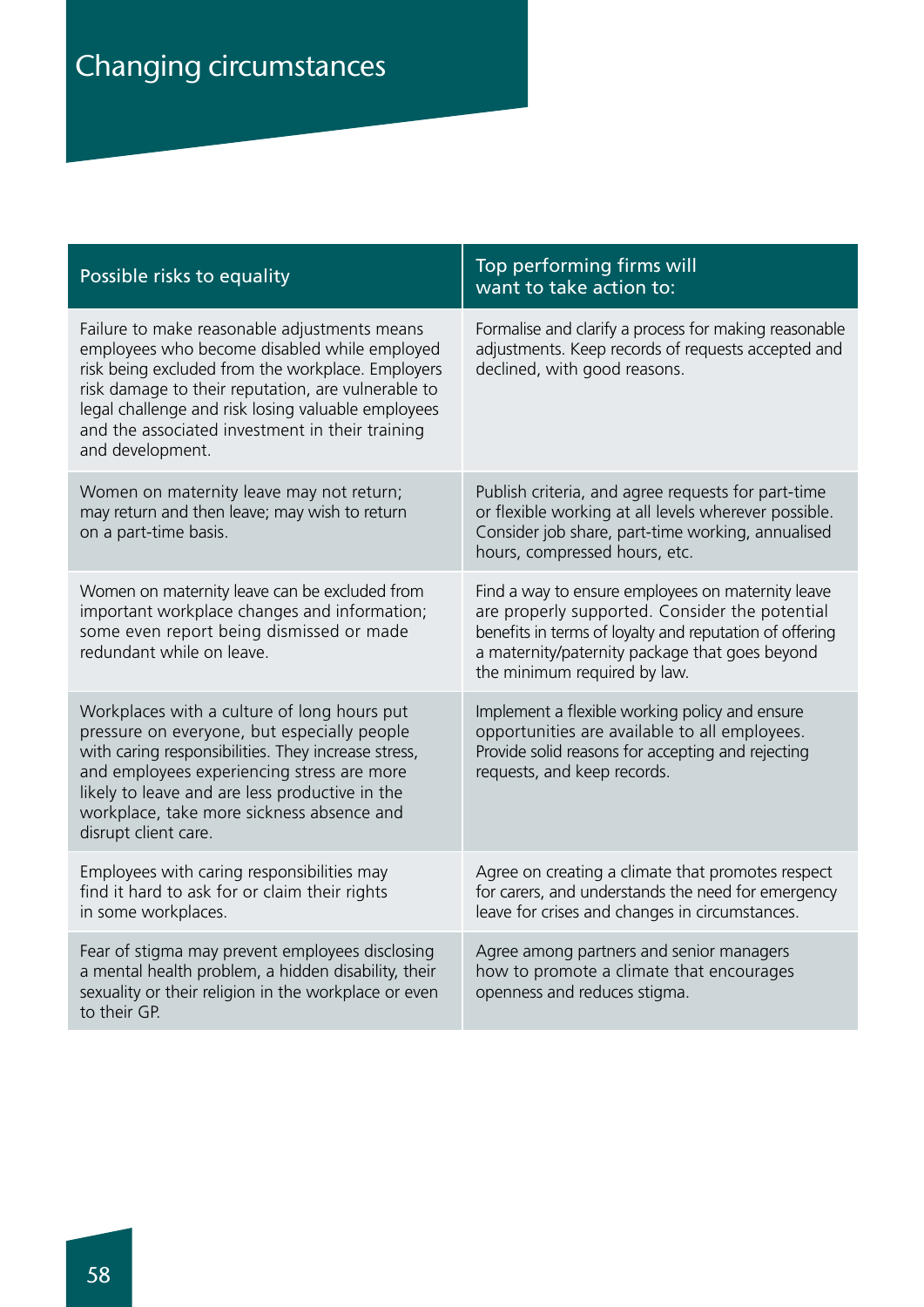## Good practice of job sharing: TC Young

The Glasgow law firm TC Young began introducing job share posts about eight years ago, in response to a variety of factors, including:

- Options to deal with maternity cover
- Staff requests for reduced hours
- Varying workloads

"Sometimes law firms have seen this as a problem but we took the view that we have someone who is skilled and willing to work. So we sat down and listened to their needs and thought about what the firm needed and worked out a practical way of continuing to work together, especially if that meant simply tweaking the hours worked."

Angie D'Andrea, Practice Manager

A total of 30% of their employees did not work full-time hours. Flexible working is not only available to women having children. The managing partner is open to considering applications for flexible working from anyone, regardless of whether or not they have caring responsibilities, and will only turn these down if there is a really good business case to do so.

Communication has been critical to making these arrangements successful and the Practice Manager has worked very closely with job share staff at the outset to identify appropriate communication methods, risks, and the allocation of responsibilities. At the outset, job share employees receive a couple of days training and the opportunity to shadow each other so that they can understand each other's systems and approach to work.

D'Andrea feels that there have been a number of significant benefits to the business from these job share posts. Staff turnover is very low, which she believes reflects the way in which the firm has succeeding in accommodating its employees' changing circumstances. D'Andrea also gives a number of examples of the way in which job shares have given TC Young flexibility. For example, where the firm has needed additional capacity, due to increased numbers of cases or a reduced team, those working on job shares have often, and with adequate notice, been able to provide this. The firm is in a much stronger position to plan for retirement, maternity leave, career breaks, or those leaving the firm.

Building a good reputation for flexible working and good work/life balance has helped the firm to attract high calibre applicants.

As D'Andrea explains:

"When they interview, our partners are increasingly aware that the best candidates are also looking at us and a good work/life balance is becoming particularly important to people. Whilst we may not be one of the biggest Scottish firms, our flexibility and the goodwill we have secured from our team has enabled us to punch well above our weight in the legal sector."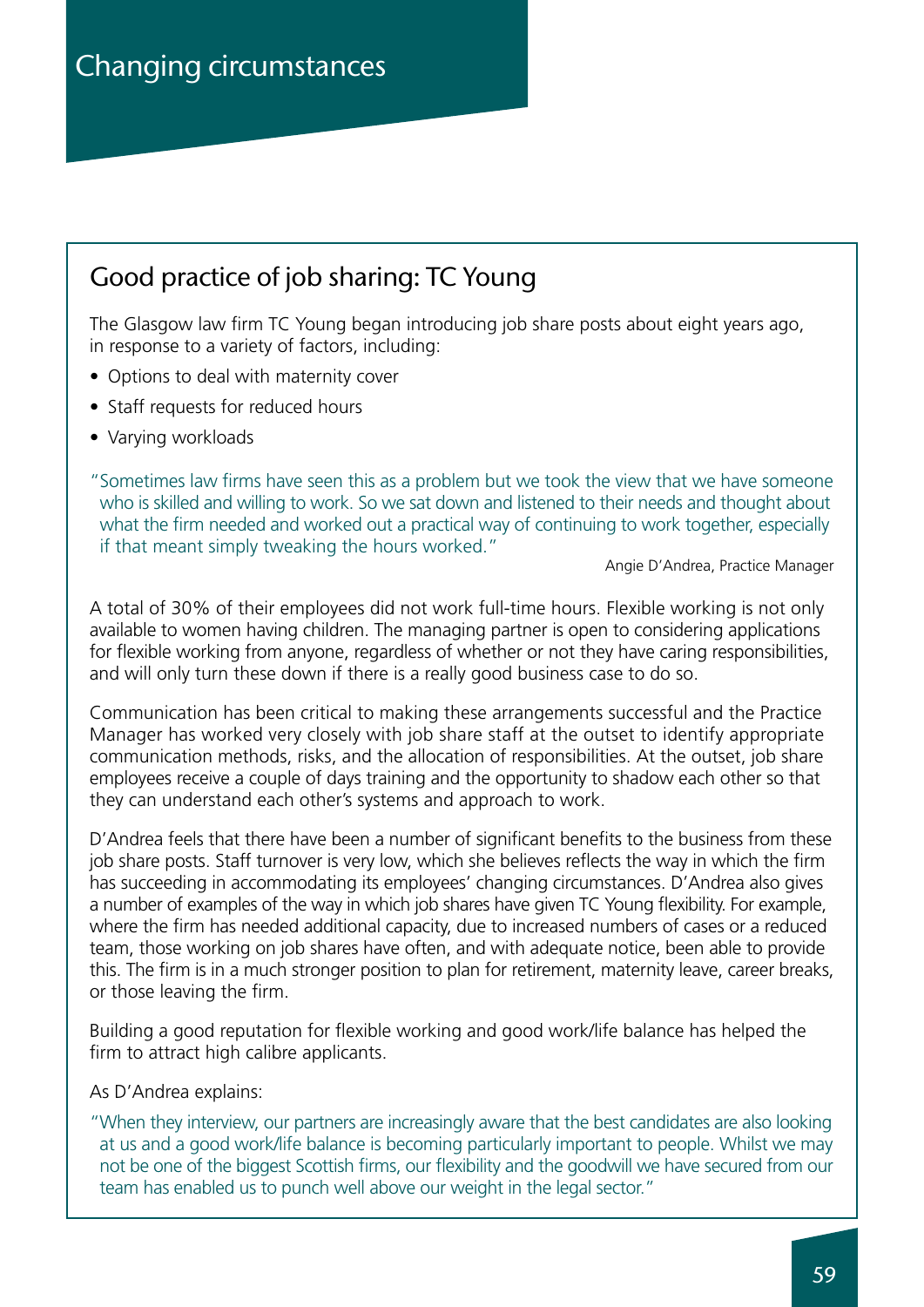# Changing circumstances

### Top tips for flexible working

- Remember that caring responsibilities change in their nature as children get older, parents have more flexibility and so working part-time is not always a permanent state
- Challenge perceptions that partners have to be full-time. It would be helpful to have more role models within firms who could demonstrate that flexible working and career progression are not mutually exclusive and it would give a real incentive to join or stay at firms
- Remember, flexible working impacts on all staff. In Women in the Legal Profession in Scotland (2005) and Equality and Diversity in the Legal Profession in Scotland (2006) some team members not on flexible working reported feeling that they had to cover extra work for colleagues who were. Flexible working has to be managed to support everyone in a team
- Remember that requests for part-time working may present opportunities for job-sharing, 'acting up' positions and trainees
- Provide opportunities for confidential one-to-one discussions about changing circumstances which may affect work
- If you have an employee support or counselling service, provide information to new employees at induction
- Provide information about flexible working, reasonable adjustments and compassionate leave to managers, and to employees at induction

### The need to introduce reasonable adjustments

Reasonable adjustments are often simple and comparatively inexpensive (the average cost is about £50, and mostly borne by the government).

A small law firm employs a secretary who has arthritis in her hands which means she has difficulty typing. Voice activated software is installed on her computer which means she can produce accurate word processed letters and agreements quickly without having to type.

Example from Employers' Forum on Disability at *www.businessdisabilityforum.org.uk*

The Law Society of Scotland also uses voice recognition software for some of its staff, replacing out-sourced digital dictation. Contacting the IT team at the Society will allow you to discuss the benefits of this approach.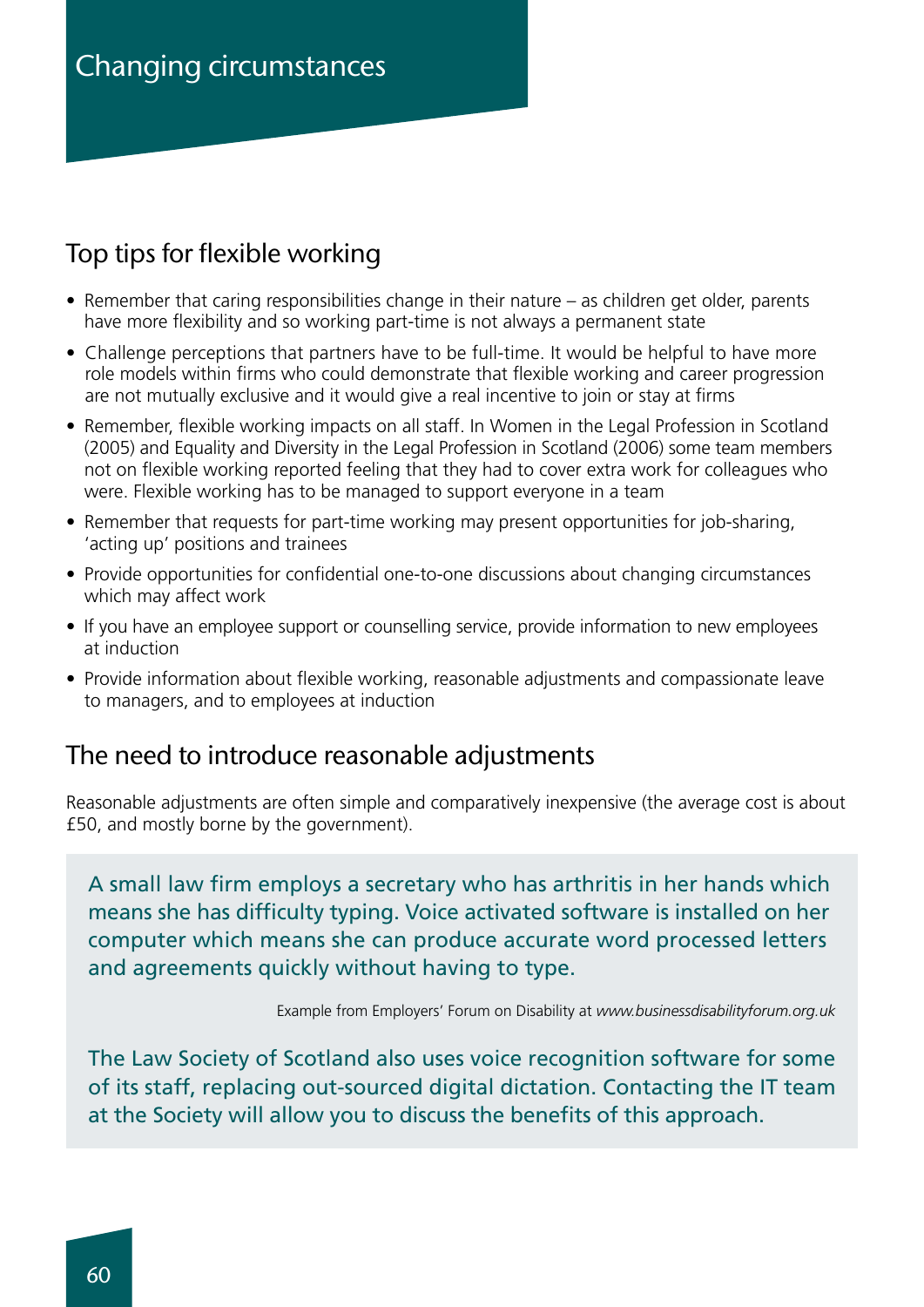William is a highly skilled draftsman who designs public areas in new office buildings. He had been working for his company for ten years when he had a climbing accident which left him severely disabled, and unable to work for 18 months.

When he returned to work, it was on a part-time basis. With the support of the access to work team and a Workstep provider, his company identified alternative ways for William to do his job and provided enhanced computer hardware and software, training and travel to work support. The total cost of the package was over £20,000, most of which was paid for by the access to work team.

As a result of the experience, the company used its knowledge of access for disabled people in its new designs, thus giving them an advantage over their competitors.

Example from the Equality and Human Rights Commission (EHRC) at *www.equalityhumanrights.com*

It is easy to see how similar benefits might apply in a law firm. For example, organisational and personal experience of making reasonable adjustments in the workplace could help a law firm to improve the quality of advice it gives to client firms on their employment responsibilities.

The EHRC provides other examples of reasonable adjustments.These can be found at: *www.equalityhumanrights.com/advice-and-guidance/guidance-for-employers*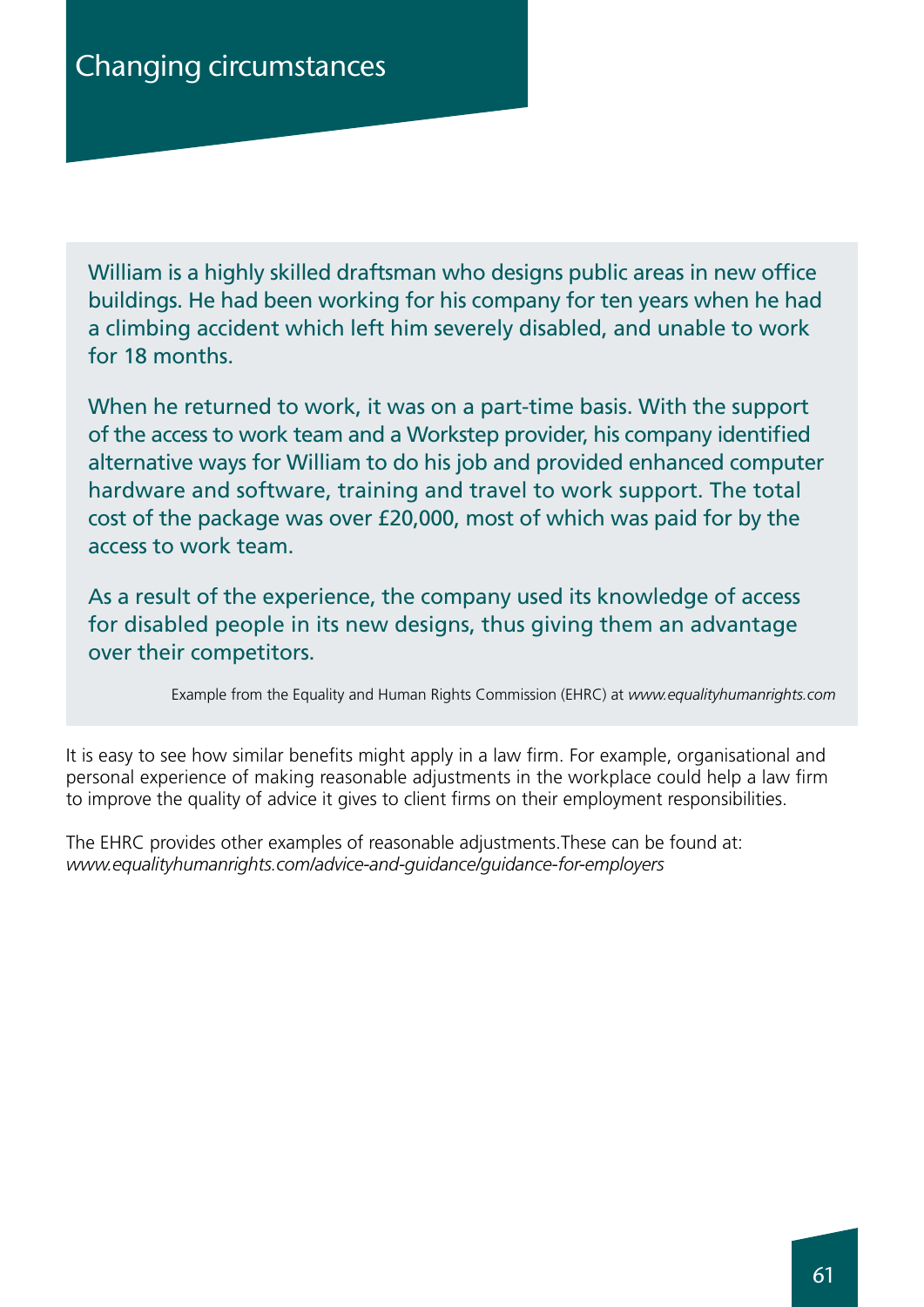### The business case

A positive work environment means more productive employees. It has been estimated that each year in the UK, 100 million days' productivity are lost and 200,000 people leave their jobs due to bullying and harassment.<sup>120</sup>

Firms with a reputation for positive work environments and a proactive approach to equality are likely to attract a wider pool of candidates and retain employees for longer. Employees who feel valued are likely to deliver a better standard of service to clients. Of course, employers also have a legal responsibility to protect employees from bullying and harassment in the workplace, from colleagues, customers and third parties (on grounds of age, disability, gender reassignment, pregnancy and maternity, race, religion or belief, sex and sexual orientation).

The Society deals, in particular, with a number of trainees every year who feel they are the subject of bullying. Whilst our team always works to examine both sides of any issues arising during a traineeship, the Society deems bullying and harassment as totally unacceptable, and reminds members that this could be the subject of a formal complaint against a solicitor under the professional codes of conduct. A level of bullying and harassment is also present in the profession overall, and the Equality and Diversity in the Legal Profession in Scotland study saw this particularly related to some of the equality groups. The Society published a further report and guidance on Preventing Bullying and Harassment in the Profession in 2011 (*www.lawscot.org.uk/about-us/equality--diversity/ current-projects--research/preventing-bullying-and-harassment*) which explores experiences and practical approaches).

Creating a working environment free from bullying and harassment is not just about promoting equality – it is also about looking after employees' health and wellbeing, reducing their stress and improving teamwork and communication.

Preventing harassment and bullying is about:

- Creating an environment where it is impossible for bullies to survive
- Making an inclusive workplace that is comfortable and productive for everyone
- Encouraging colleagues to share their views and disagreements in a disciplined and professional way
- Having a policy that is clear and unequivocal, referenced in the equality policy, and made available to all at induction
- Demonstrating that bullying and harassment are not rewarded in serious cases dismissal may be the only option, and it sends a powerful message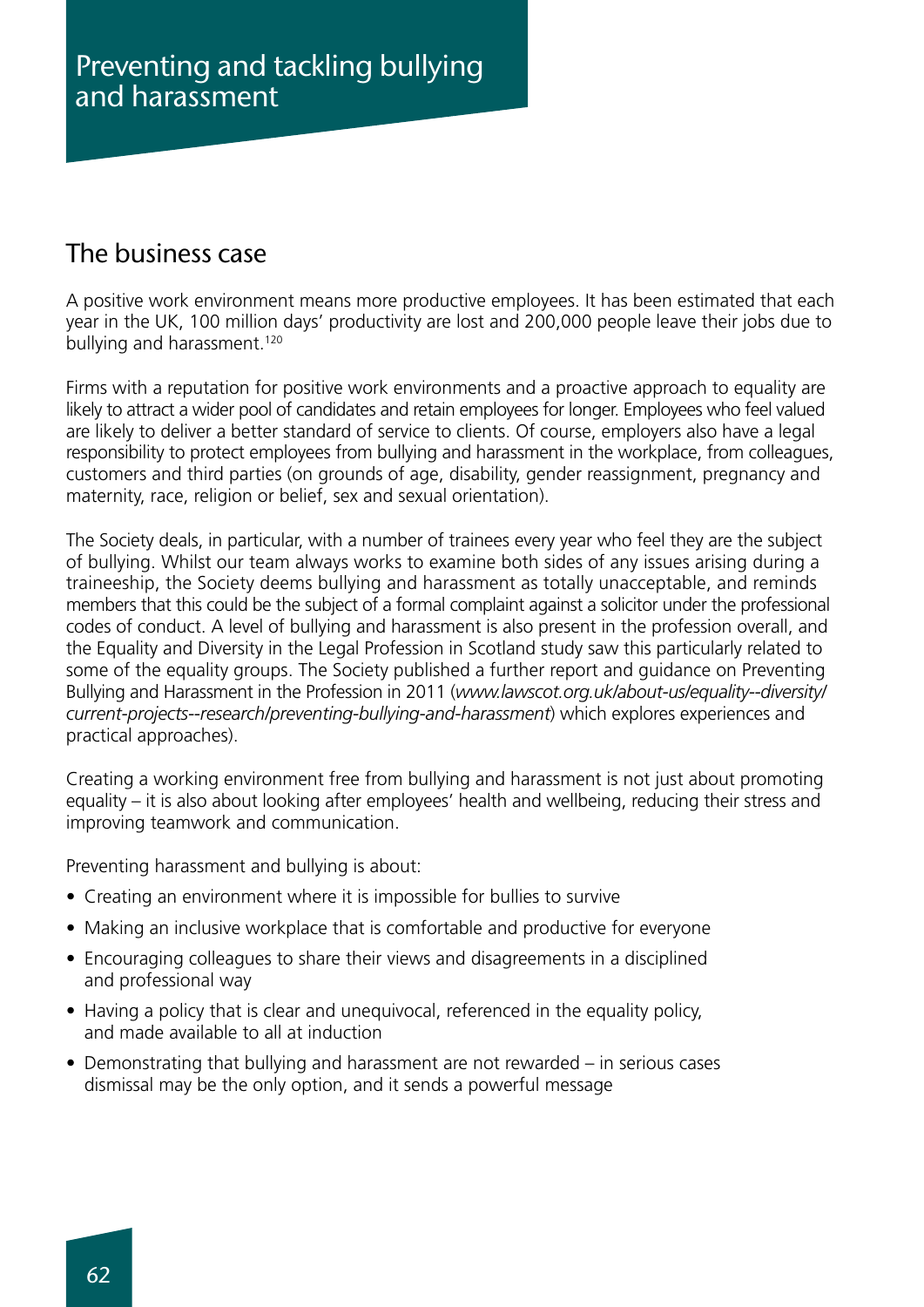# Preventing and tackling bullying and harassment

| Possible risks to equality                                                                                                                                                                                                                                                                                                     | Top performing firms will<br>want to take action to:                                                                                |
|--------------------------------------------------------------------------------------------------------------------------------------------------------------------------------------------------------------------------------------------------------------------------------------------------------------------------------|-------------------------------------------------------------------------------------------------------------------------------------|
| Women, minority ethnic and other employees<br>who experience bullying and harassment can<br>find it hard to report, especially in smaller firms<br>or where working in less senior roles.                                                                                                                                      | Appoint a senior champion that colleagues<br>can contact informally to raise any concerns<br>outside the line management structure. |
| Disabled employees are disproportionately<br>at risk of bullying and harassment. <sup>121</sup>                                                                                                                                                                                                                                | Make sure managers know how to deal with<br>harassment complaints, and act swiftly.                                                 |
| Homophobic bullying and harassment<br>can have a big impact on lesbian, gay<br>and bisexual solicitors' choice of employer.                                                                                                                                                                                                    | Sign up to an award or standards<br>scheme, eg Stonewall Champions.                                                                 |
| Minority ethnic solicitors and other team<br>members are more vulnerable to bullying<br>and harassment where managers are less<br>skilled/confident in managing performance.                                                                                                                                                   | Ensure managers are equipped to manage<br>performance fairly and effectively.                                                       |
| Part-time employees, and people who<br>work flexibly, can be vulnerable to bullying<br>in workplaces with long hours culture.                                                                                                                                                                                                  | Develop a 'dignity at work' policy to demonstrate<br>your anti-bullying stance - include employees with<br>different work patterns. |
| Complaints can take a very long time to resolve,<br>and this prevents others from complaining. Delays<br>and inaction mean bullying and harassment go<br>unchallenged and unresolved - increasing<br>employee turnover and sickness absence.                                                                                   | Build time limits into the dignity at work policy.                                                                                  |
| Perpetrators (especially if they make financially<br>valuable contributions to the firm) do not always<br>get punished. Often they get moved to a different<br>location, or even promoted. Complainants often get<br>subtly punished – for example by being moved – and<br>this sends a message that stops others complaining. | Communicate and monitor closely the outcomes of<br>investigations and complaints to make sure they are<br>fair and appropriate.     |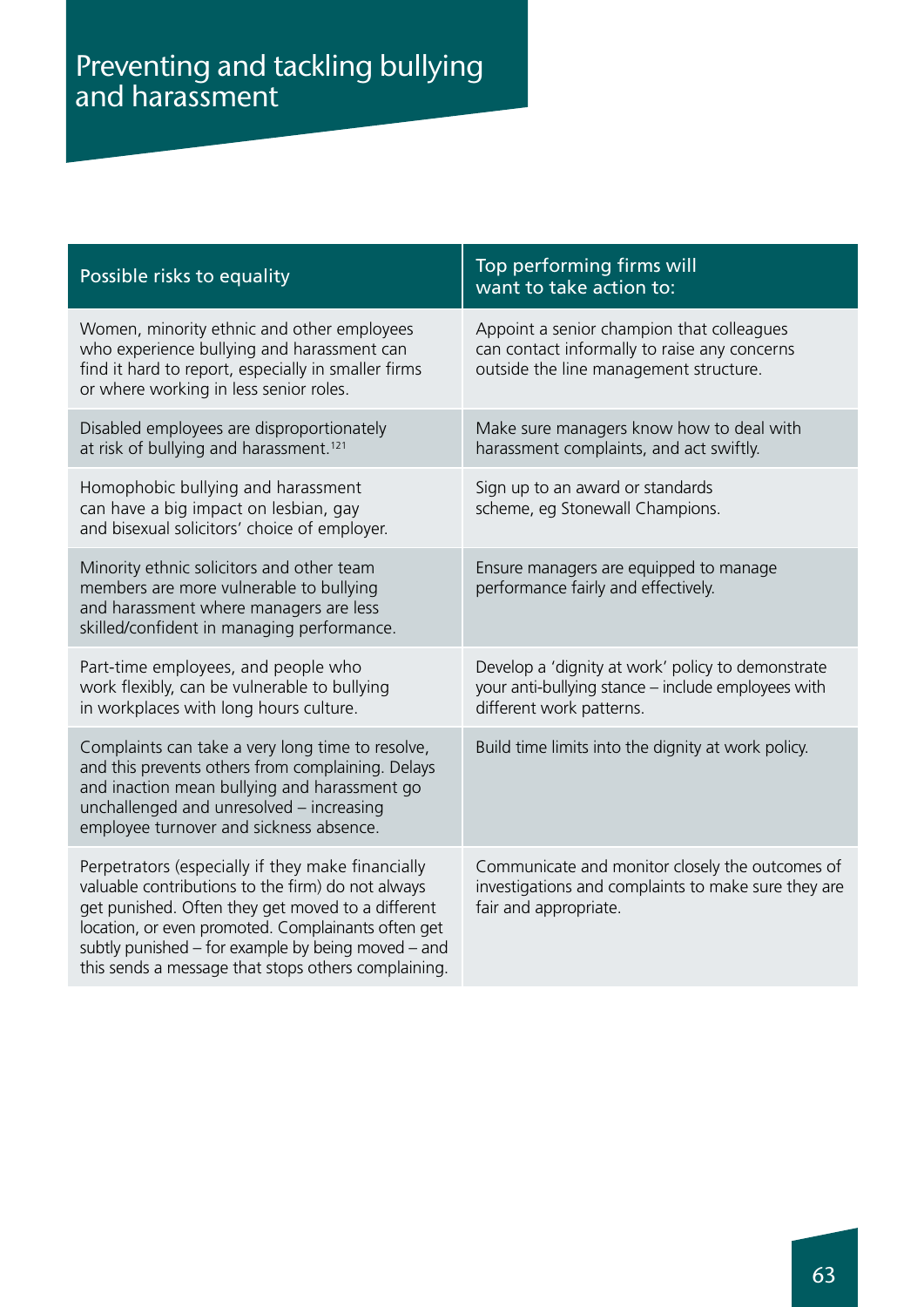### Good practice in legal firms – agreeing what is acceptable

A small high street law firm commissioned some consultancy support from Equality Works around staff development because relationships inside the firm were not good. The facilitator worked with the whole staff to discuss good communications and a positive working environment. They then produced an agreement on:

- What the office space should look and feel like an inclusive environment
- What to do if there was a disagreement amongst colleagues
- What to do if someone felt aggrieved, bullied or harassed by a colleague
- How to challenge unacceptable remarks or 'jokes'
- What to do if the agreement was ignored

This gave support to staff who were feeling vulnerable – especially support staff who did not feel that they were treated equally.

### Good practice in legal firms – harassment policies

Simmons & Simmons, as part of a range of initiatives to promote inclusion and diversity, has drawn up a non-harassment policy, which is published on its website at: *www.simmons-simmons.com/en/About-Us/Corporate-Responsibility/Inclusion-and-Diversity*

The policy:

- Defines harassment
- Sets out the firm's stance that harassment will not be tolerated
- Gives examples of behaviour that may constitute harassment
- Sets out a procedure for reporting and investigating incidents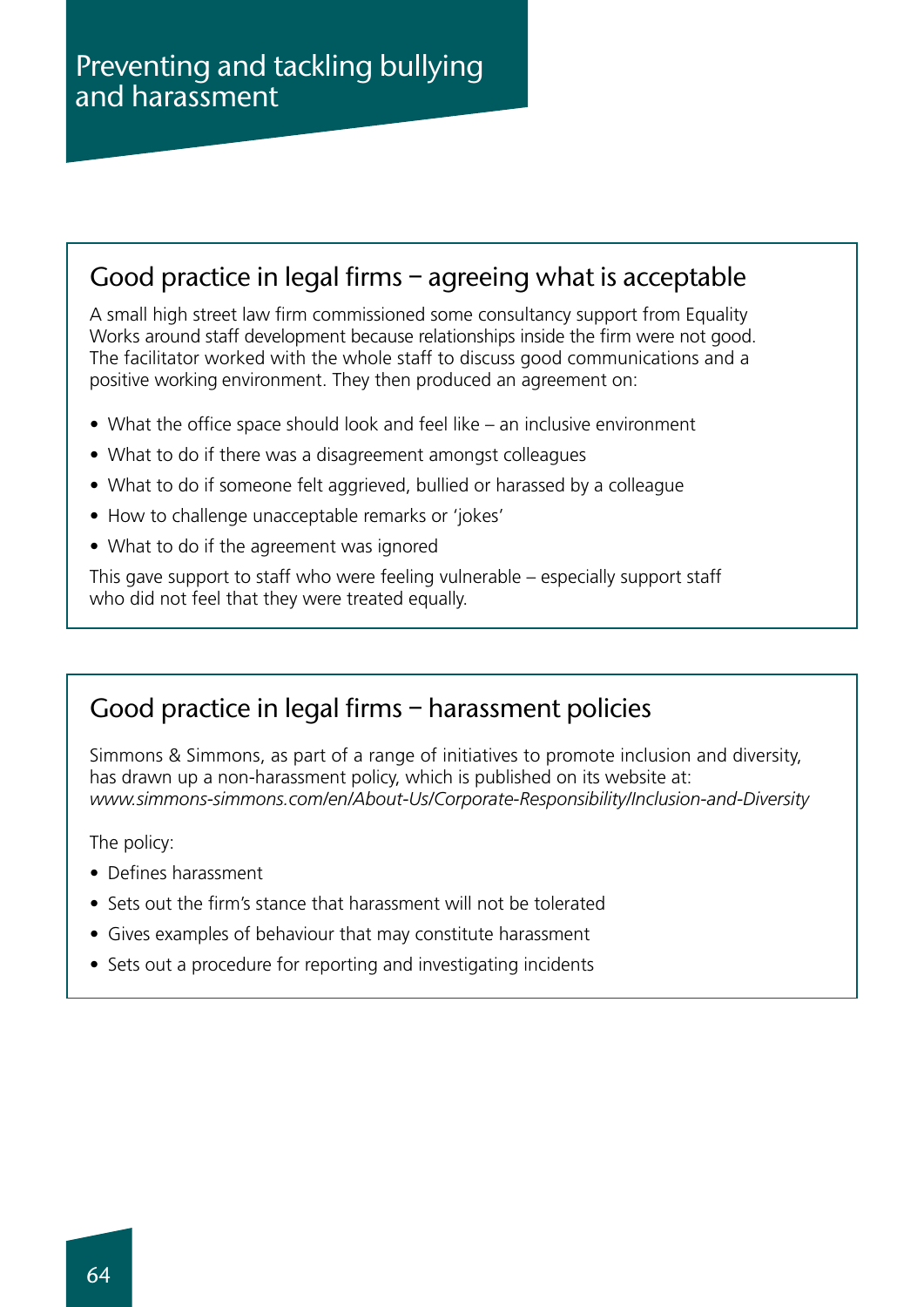### Practical steps all firms can take

- Set out the firm's policy on harassment and bullying. Make sure it includes references to graphic material such as pictures, calendars, emails, video clips, etc; make clear what sort of personal email usage is acceptable at work
- Include in the policy information about conduct expected at out-of- work activities (as harassment can happen between colleagues in a social setting) and consider having a policy on relationships in the office
- Ensure that all employees have information about how to raise any concerns/complaints if they need to and that people know how to get more information and support (see practical resources)
- Make sure that all lawyers and trainees are aware of the LawCare confidential freephone helpline. This is available 9am – 7.30pm, Monday to Friday, and 10am – 4pm at weekends. Call 0800 279 6869 and/or visit the website at *www.lawcare.org.uk* LawCare can also come to visit your firm/faculty and provide CPD (at a small fee covering only transport and materials) on bullying and harassment, stress, and other issues
- Make sure partners and other managers understand what they can do to prevent and tackle bullying and harassment:
	- Give immediate feedback on any behaviour which is not appropriate in the workplace
	- Model appropriate language and behaviour (for example, by not laughing at offensive 'jokes')
	- Be clear about how to respond to a complaint
	- Take all complaints seriously and respond swiftly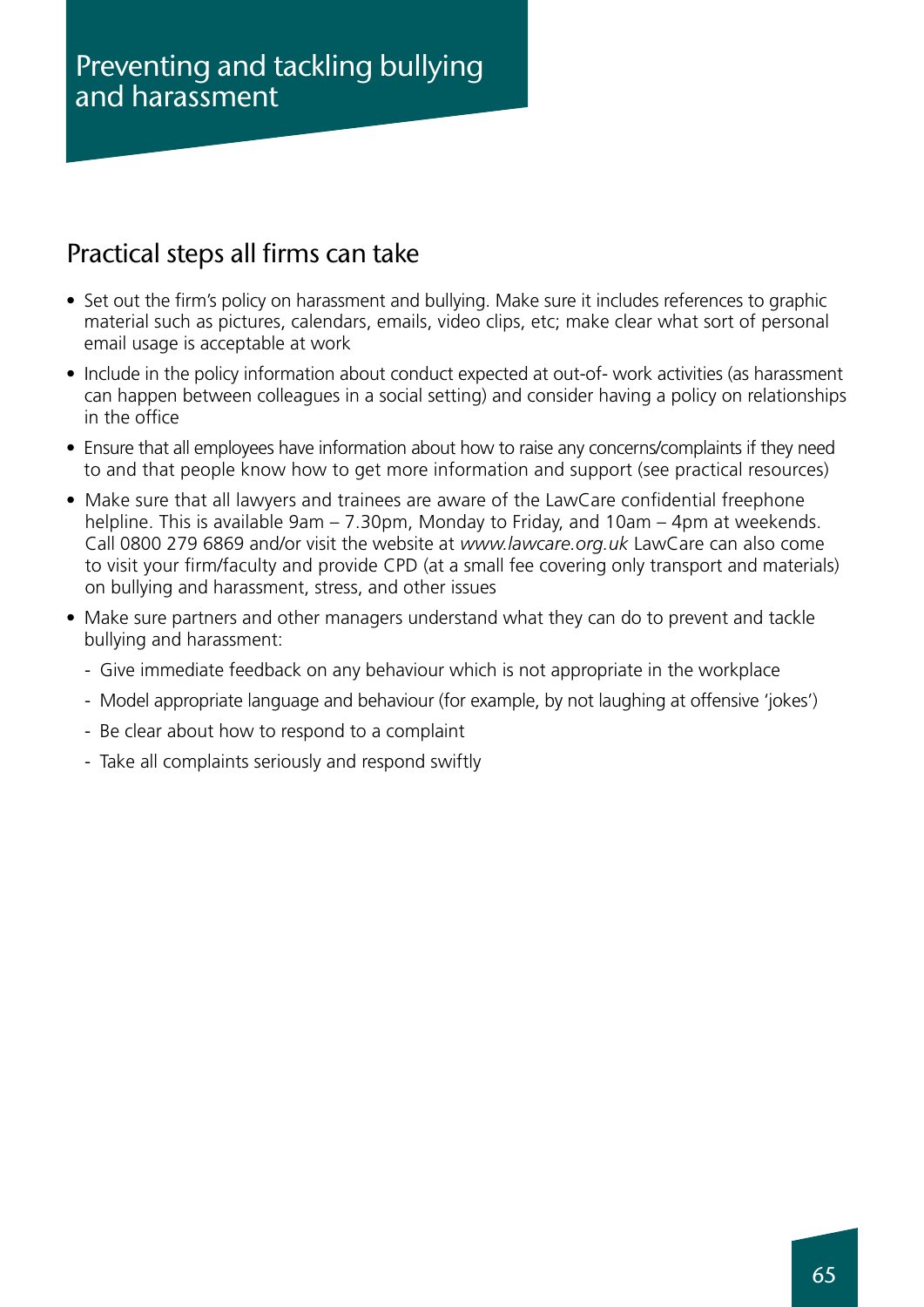# Ending employment

#### Business case

Taking account of equality is just as important at the end of the employment relationship as at the beginning. Good endings ensure effective knowledge transfer, and provide information to prevent patterns of discrimination. Moreover, positive communications maintain reputation and relationships, and former employees can become effective referral partners. Information from employees who are leaving can help to better plan how to retain those who join and prevent costs associated with re-recruitment.

Of course law firms, like any other employers, have legal responsibilities in relation to terminating employment, selecting for redundancy, and facilitating retirement. They need to manage all these processes in a fair and transparent way.

Age discrimination is a significant risk, as a spokesperson from the law firm Eversheds points out:

"There have been a number of studies – including two benchmarking studies by Eversheds – to assess the extent of age discrimination in UK workplaces. The findings all generally concur that it is a significant problem, with entrenched stereotypes about younger and older workers pervading the working environment."

"This situation is complicated further by the fact that the stereotypes about age discrimination are often reinforced by experience. It's not true to say that all older workers are not fit and active, but some will be. Similarly, it's not true to say that younger workers are likely to be less punctual, but some will be. The fact that, in some circumstances, stereotypes of older and younger workers will be self-reinforcing is going to make this legislation difficult to get to grips with at a grass-roots level."

Equal Opportunities Review – December 2005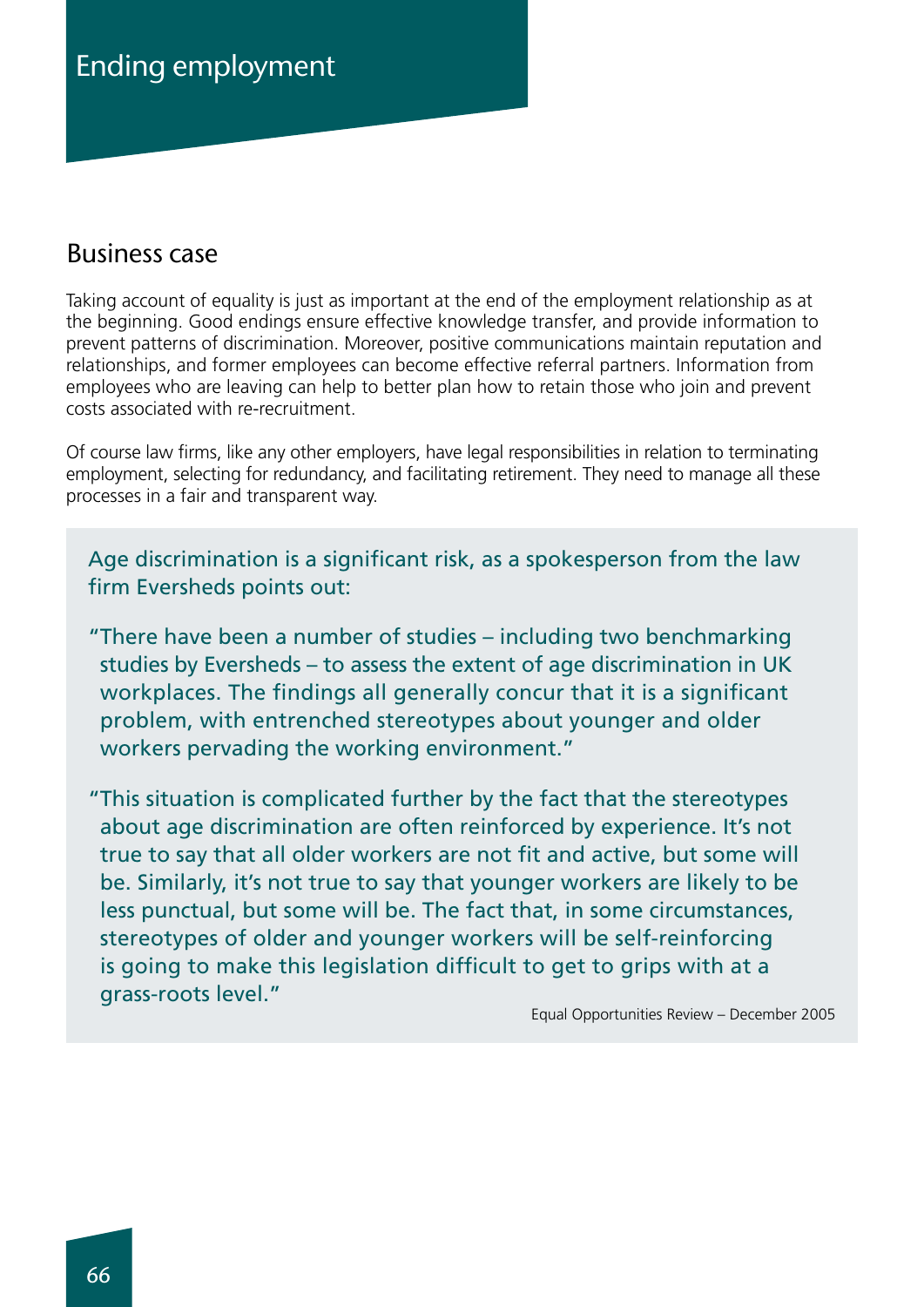| Possible risks to equality                                                                                                                                                                                    | Top performing firms will<br>want to take action to:                                                                                                                                                           | <b>General business benefits</b>                                                                                                                                                                           |
|---------------------------------------------------------------------------------------------------------------------------------------------------------------------------------------------------------------|----------------------------------------------------------------------------------------------------------------------------------------------------------------------------------------------------------------|------------------------------------------------------------------------------------------------------------------------------------------------------------------------------------------------------------|
| Poorly prepared redundancy<br>criteria can put women, minority<br>ethnic and older employees at<br>a disadvantage.                                                                                            | Use transparent and fair criteria<br>and apply the principles of fair<br>recruitment and selection in any<br>redundancy process.                                                                               | A fair approach to redundancy<br>can help maintain good<br>employee relations during a<br>change management process.                                                                                       |
| A poor work environment and/<br>or bullying and harassment can<br>increase turnover, but may<br>remain hidden. Research shows<br>that older, minority ethnic,<br>lesbian and gay employees<br>are vulnerable. | Provide an exit interview to<br>all employees leaving the<br>business - monitor and take<br>action if patterns are revealed.<br>See also – Preventing and<br>tackling bullying and harassment.                 | High turnover is expensive and<br>re-recruitment can be costly,<br>especially for small firms.<br>A harassment-free environment<br>increases productivity.                                                 |
| Employers cannot force<br>employees to retire or set<br>a retirement age unless it<br>can be objectively justified.                                                                                           | Have a flexible retirement<br>policy which includes workplace<br>discussions or appraisals to<br>support individual planning and<br>inform workforce planning.<br>Record the outcomes of these<br>discussions. | Good succession planning<br>benefits individuals and<br>the business $-$ maximising<br>opportunities for knowledge<br>transfer, development and<br>minimising risks associated<br>with key people leaving. |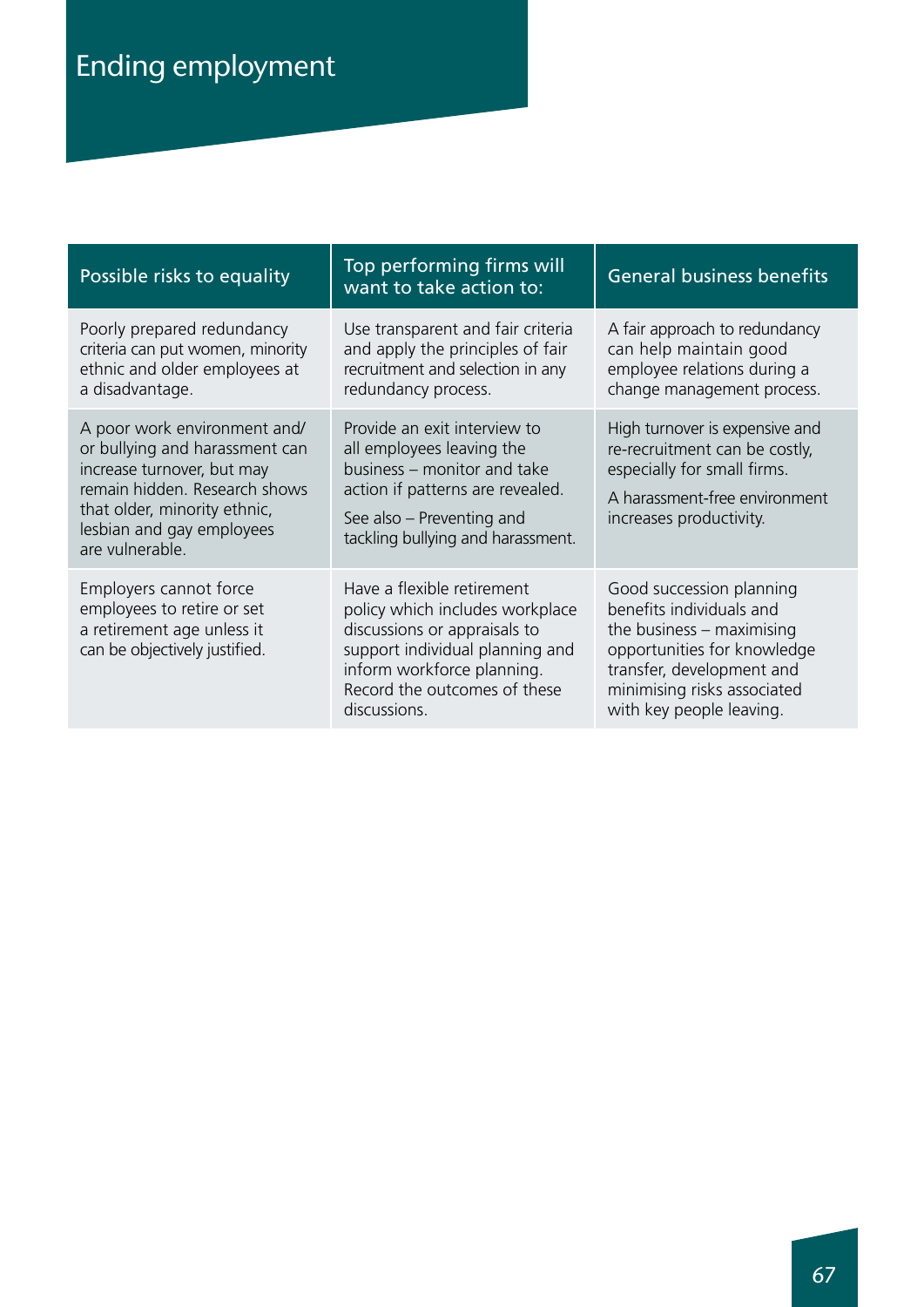### Good practice at  $BT - a$  flexible approach to age and retirement

Age has been part of BT's equality & diversity policy & strategy for a number of years and it is seen as a vital part of creating a customer-focused business.

To provide top-level commitment, they have an Age Champion – a senior manager who ensures age diversity issues are taken seriously – and the organisation's values on age are put into practice. They also regularly monitor their age profile and have taken measures to address the decline in the number of workers over the age of 53.

Recently, BT introduced NewStart, which aims to challenge people's expectations about retiring early. As a consequence, it is expected that people will remain with the company longer and this will have a positive effect on the company's age profile. Flexible options have been developed that provide the mechanisms by which people can retire gradually for the first time, as part of a career/life planning concept. The company's options support the concept of a decade of retirement.

The options available currently include:

- Wind Down − part-time working, job share
- Step Down − lower 'responsible' job at lower grade
- Time Out − phased sabbaticals
- Ease Down − reduction in hours or responsibility
- Helping Hands − secondments

BT has started to see a flattening out of age distribution, with an increase in the proportion of over 50s from 13% to 24% of the workforce. Concerns that the flexible retirement policy would raise unrealistic expectations from employees have so far been unfounded – 70% of BT's workforce already works flexibly and managing flexibility in retirement is seen as no more problematic.

#### **Source: Employers' Forum on Age at** *www.enei.org.uk*

### Practical steps all firms can take

- Check if any criteria used to select for redundancy could disadvantage any groups, eg a last-in-firstout policy may disadvantage women, younger people and minority ethnic employees who are more likely to have joined the profession more recently. Criteria which emphasise flexibility or potential for future contribution to the business can disadvantage older employees
- When employees are retiring, consider the business benefits of a flexible approach as in the good practice example above, and discuss the possible options with employees ahead of time
- Plan ahead use succession planning to identify the skills you need to include in your training plan and the knowledge you need to retain within the business, when people leave. This might create opportunities for experienced members of the team to act as mentors or facilitate more formal learning and development for others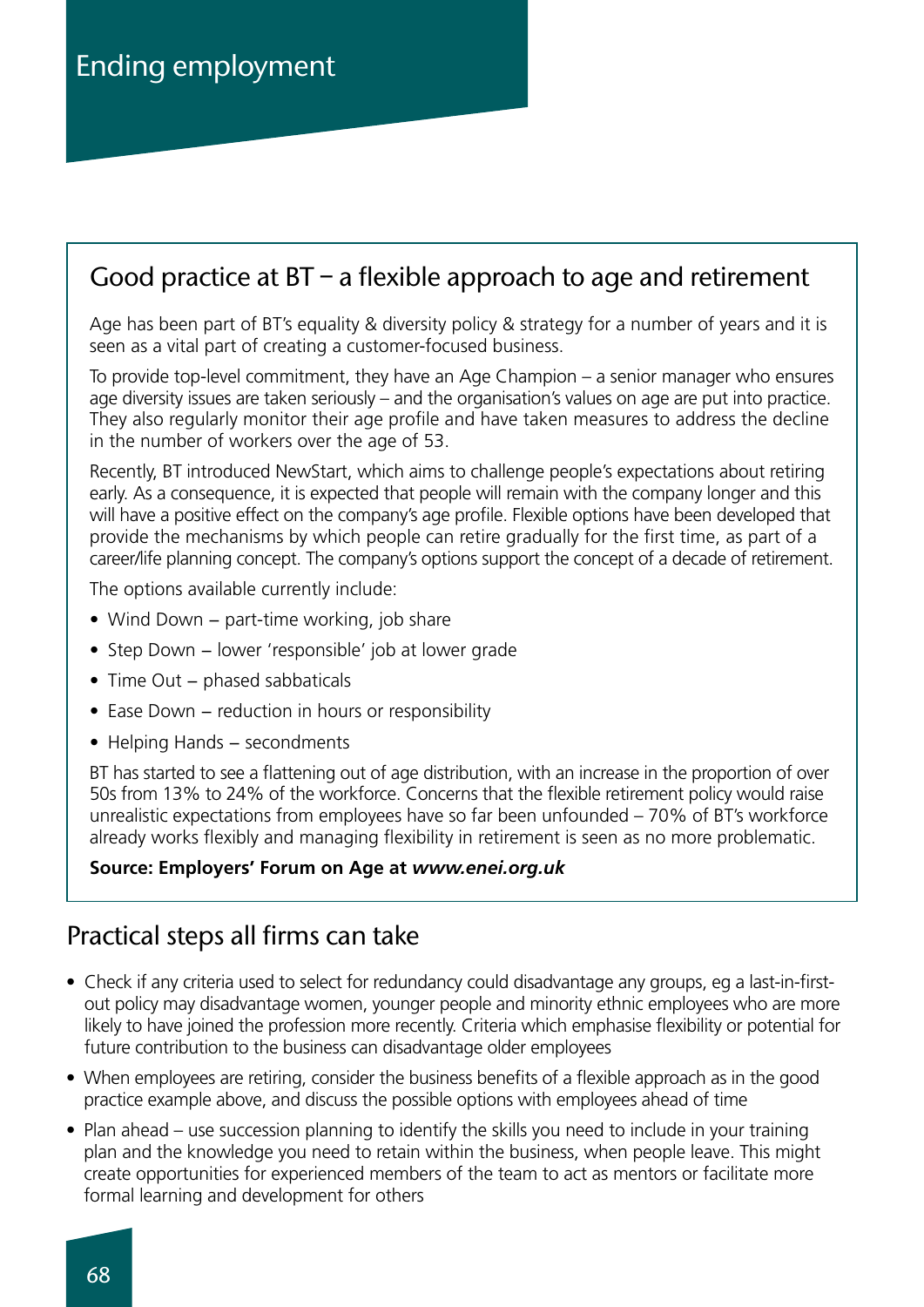

### Delivering an equal and accessible service

This part of the guide is in three sections.

The first section is about access – how clients find out about you, find your office, and access your services; the second is about communication and the client experience; the third part is about procurement and partnerships, which are increasingly important aspects of successful service delivery.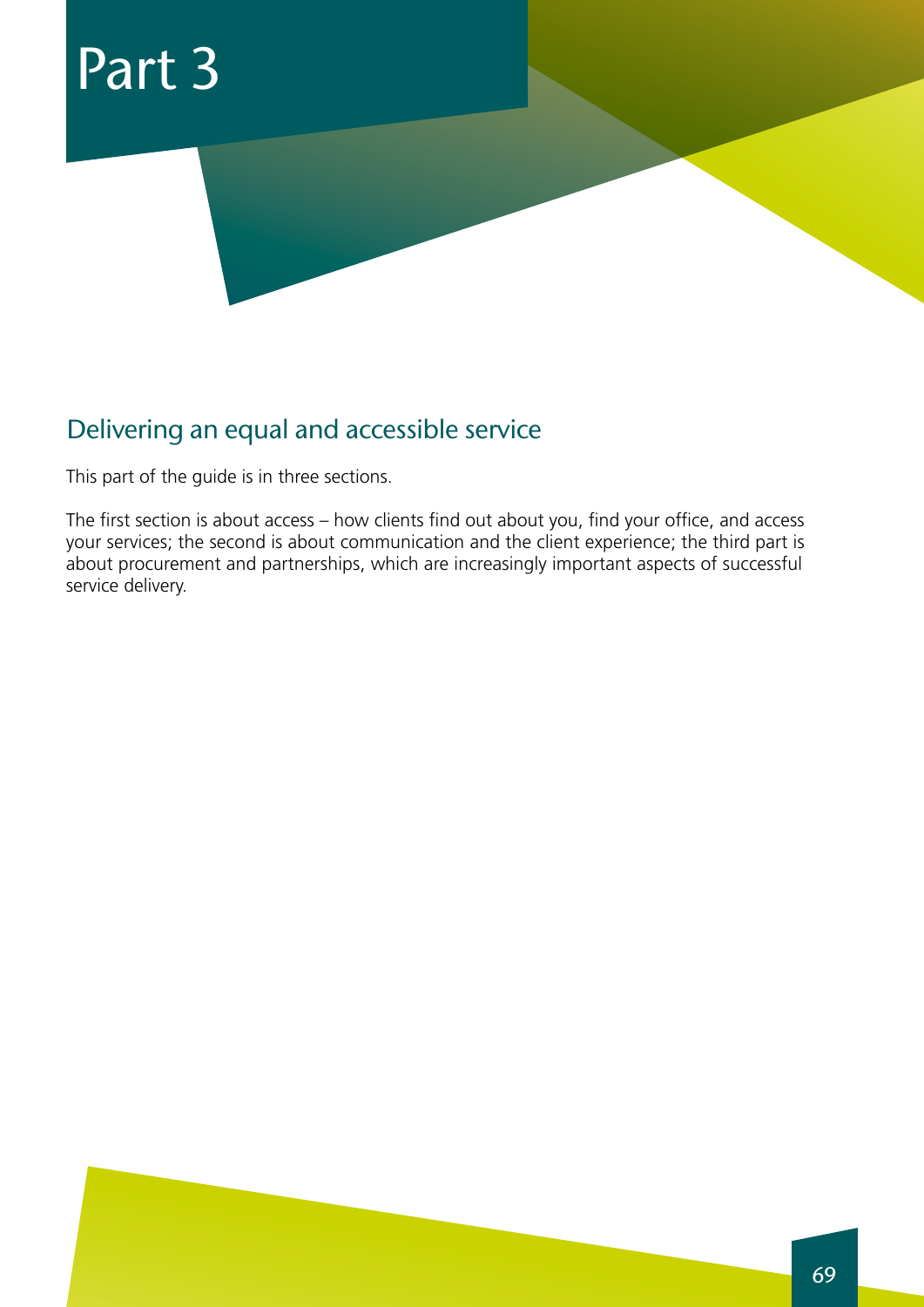In this section we will consider how equality and diversity links to:

- a) How prospective clients find out about your firm (and whether or not they decide to approach you)
- b) How they get to you (whether in person, on the internet, by phone, or through referrals or networks)
- c) Whether they are able to access your services when they do

Many of the issues raised in this section will be relevant both to individual clients and to organisational clients (since your contact with organisations will be through the individuals they employ). Since access to legal services by larger and/or public sector clients is increasingly regulated through their procurement processes, we will consider the particular equality issues in procurement in the section on Procurement.

### The business case

From initial enquiry to decision to appoint or recommend, law firms recognise that reputation and information are key to client decisions. Firms that can communicate their commitment to equality to a range of potential clients can secure business and generate recommendations from a wider pool of individual and corporate clients.

Firms that can confidently communicate the services they offer, in a way that is easily accessible to their potential clients, will attract business and build their reputation in the long-term. Since clients have a variety of requirements and preferences, so marketing, information and initial communications should also be varied and tailored to their needs. Top-performing firms recognise that effective marketing, good physical access and readiness to make adjustments are key.

Getting it right for clients with particular needs does not make it wrong for others – in fact it generally improves services all round, for example:

- Making a public commitment to equality in marketing material or on websites is important for clients looking for a solicitor to support them with a discrimination complaint. It is an important message for all clients but also for corporate clients who are bound by the public duty to promote equality and any client who takes equality seriously. Firms that take equality seriously, and have policies in place in relation to service delivery as well as employment, are more likely to meet their procurement criteria
- Firms with good physical access to premises can secure the business and confidence of disabled clients with a physical or sensory impairment. This will also improve access for some older people, and people with caring responsibilities
- Recommendations from satisfied customers from smaller or less visible communities, eg. disabled people, lesbian, gay and bisexual people, minority ethnic people, can help to build your reputation with other potential clients from a variety of backgrounds. Reputation will also be an important factor for clients with specific needs and concerns, for example, clients who have experienced domestic violence, or are looking for immigration advice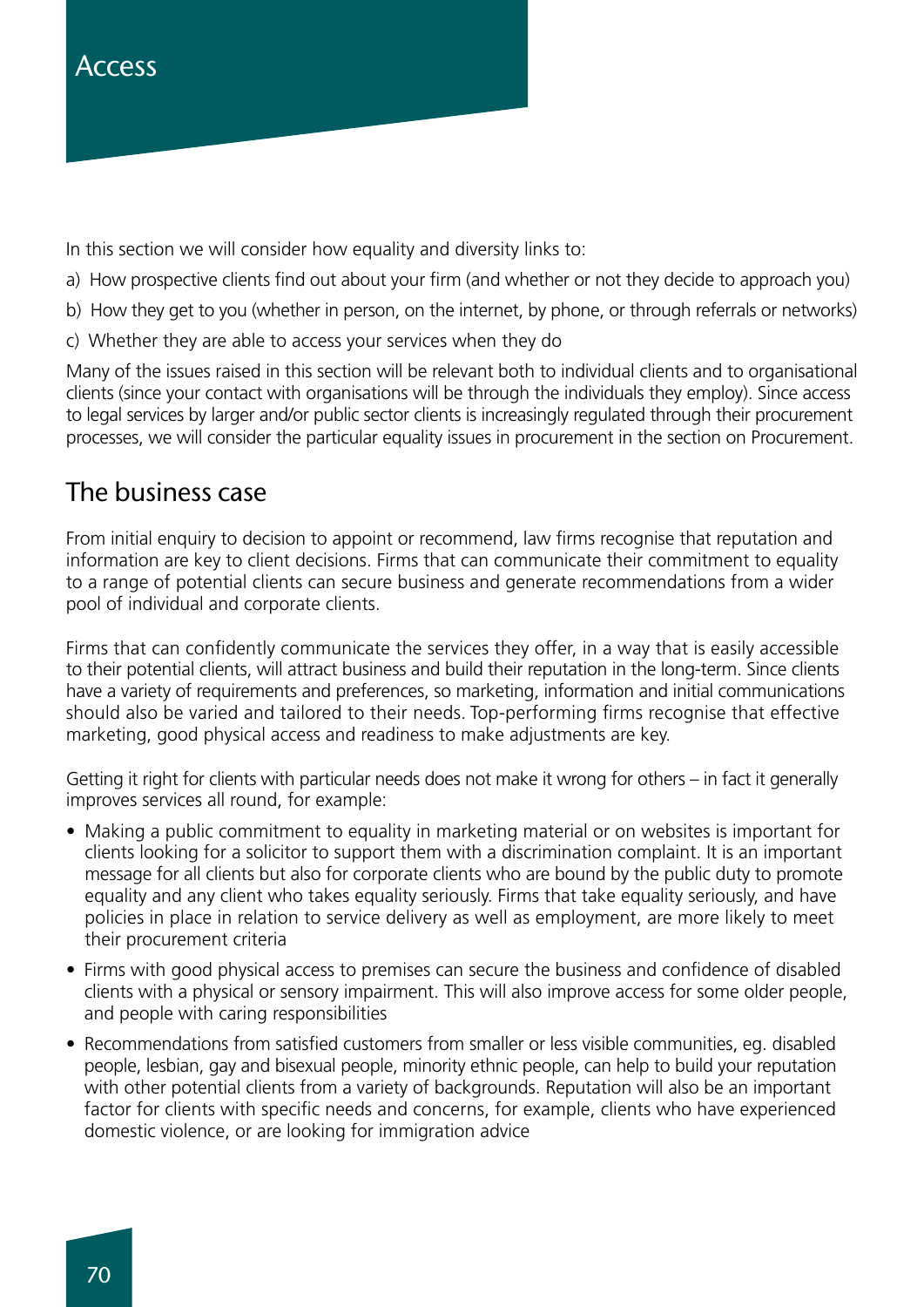• Offering a variety of methods and formats for communication means that physically disabled clients can request the reasonable adjustments they need; it also means that people with a learning disability, people who experience mental ill health, or people who use an advocate or interpreter, can also feel confident to approach your firm

Of course, law firms also have responsibilities under the Equality Act 2010 to ensure they do not discriminate in the way they provide their services. This means law firms must ensure that they do not provide a less favourable service (including less timely or of lesser quality) to people on account of their age, disability, gender reassignment, pregnancy and maternity, race, religion or belief, sex and sexual orientation, and that they make reasonable adjustments for disabled people, including those with mental health problems or learning disabilities.

# (a) How do prospective clients find out about your firm (and decide whether or not to approach you)?

Effective marketing is accessible to all your potential customers and provides a range of different routes for communication. There can be many factors influencing choice of firm, including fear, prior experience and the welcome and information supplied at the first enquiry.

| <b>Equality risk</b>                                                                                                                                      | Top performing firms<br>will want to:                                                                                                                                                                                                                                                                                                                                                                                                                                                    | <b>Overall business benefits</b>                                                                                                                                                                                                                                                                                                                                                                                                                                              |
|-----------------------------------------------------------------------------------------------------------------------------------------------------------|------------------------------------------------------------------------------------------------------------------------------------------------------------------------------------------------------------------------------------------------------------------------------------------------------------------------------------------------------------------------------------------------------------------------------------------------------------------------------------------|-------------------------------------------------------------------------------------------------------------------------------------------------------------------------------------------------------------------------------------------------------------------------------------------------------------------------------------------------------------------------------------------------------------------------------------------------------------------------------|
| Your commitment to equality<br>is invisible, or only implicit,<br>in information and marketing<br>material so clients who value<br>equality go elsewhere. | Include a statement of their<br>commitment to equality in<br>promotional material, introductory<br>information and on websites.<br>Use a variety of images<br>in promotional material<br>which reflect the diversity<br>of potential clients.<br>Include information about<br>physical access and reasonable<br>adjustments they can offer<br>(see section c, page 76).<br>Consider working towards<br>an equality kitemark, such<br>as Stonewall, RNIB, Action<br>on Hearing Loss, etc. | Both individual clients and<br>corporate clients who value<br>equality are more likely to<br>choose a firm with a public<br>commitment to equality.<br>This could be particularly<br>important for lesbian, gay<br>and bisexual clients, who<br>may not see solicitors as<br>gay-friendly and for corporate<br>clients subject to the public<br>duty to promote equality.<br>This will enable you to<br>benchmark yourselves<br>against others and make<br>improvement plans. |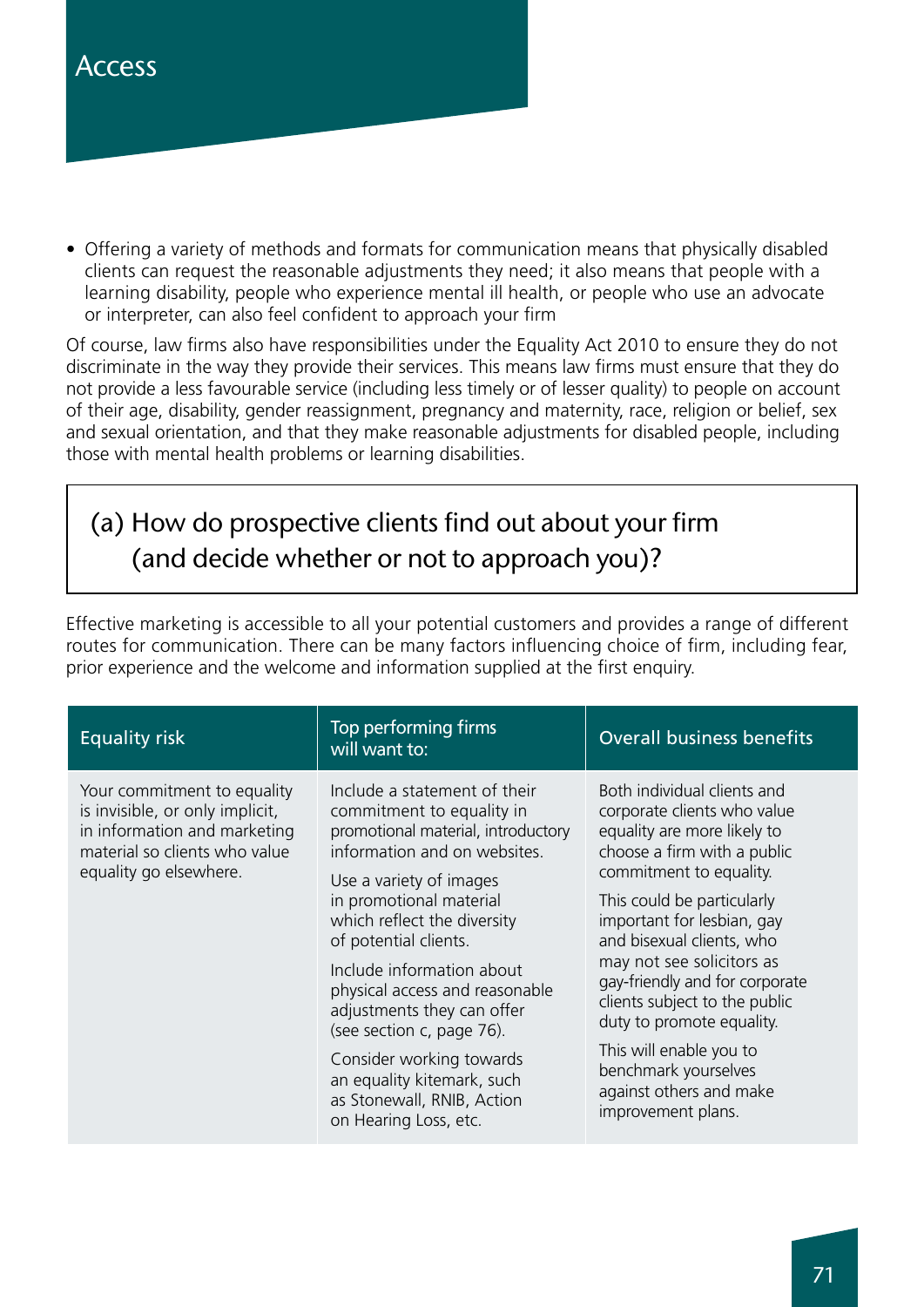| <b>Equality risk</b>                                                                                                                                                                                    | Top performing firms<br>will want to:                                                                                                                                                                                                                                                                                                                                                                                                                 | <b>Overall business benefits</b>                                                                                      |
|---------------------------------------------------------------------------------------------------------------------------------------------------------------------------------------------------------|-------------------------------------------------------------------------------------------------------------------------------------------------------------------------------------------------------------------------------------------------------------------------------------------------------------------------------------------------------------------------------------------------------------------------------------------------------|-----------------------------------------------------------------------------------------------------------------------|
| Your approach to advertising<br>and marketing does not reflect<br>your diverse potential client base.                                                                                                   | Adopt a marketing strategy which<br>includes a variety of media (including<br>specialist media, eg. the Pink Pages or<br>Eastern Eye Scotland), communications<br>channels (online and offline), including<br>free sources of information such as<br>directories, and develop links with<br>potential referral partners (eg housing<br>department, local community groups)<br>to reach all potential clients.                                         | Building local links can have<br>reputational benefits beyond<br>securing individual clients.                         |
| Being unprepared to meet<br>requests for reasonable<br>adjustments means disabled<br>clients cannot access<br>information to choose you and<br>can damage your reputation,<br>and is of course illegal. | Ensure all staff have equality training<br>and are prepared to make reasonable<br>adjustments on request, eg. in<br>responding to a customer who uses<br>Typetalk or an advocate, providing<br>information in large print, making<br>a home visit. Remember, "reasonable<br>adjustment" (although specific to<br>disability within the Equality Act<br>2010) can be a useful concept for<br>thinking about putting the needs<br>of all clients first. | Flexibility is key to client<br>satisfaction and well-prepared<br>employees maintain your<br>professional reputation. |
| Clients who are intimidated by<br>their first contact may not return.                                                                                                                                   | Ensure initial enquiries can be made<br>in ways that suit disabled, older,<br>younger clients or clients on low<br>incomes, or those unused to using<br>solicitors. Provide introductory<br>information in plain English, and<br>include a 'talk to us' first option.                                                                                                                                                                                 | Welcomed clients are more<br>likely to be satisfied clients.                                                          |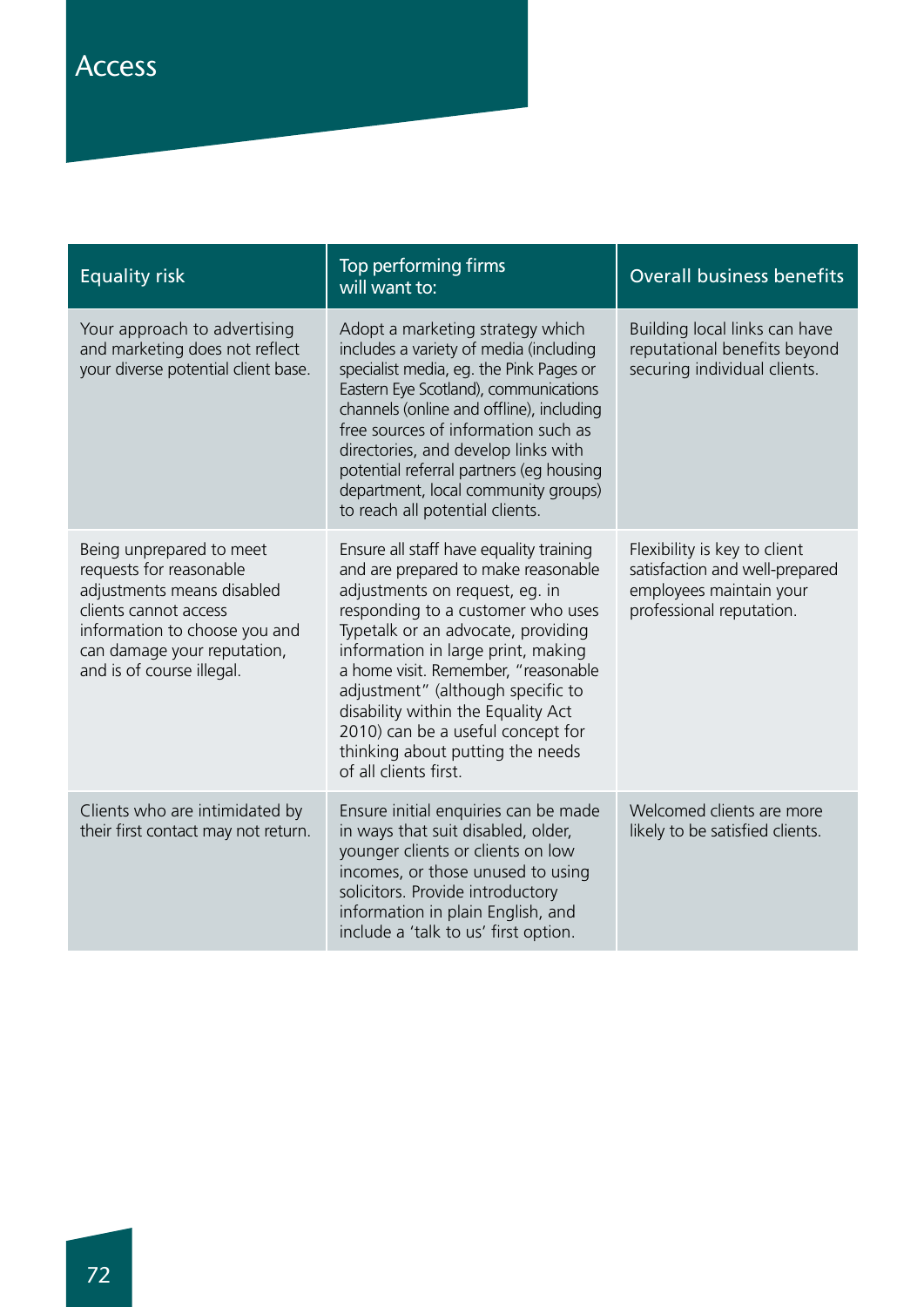| <b>Equality risk</b>                                                                                                                                                                                                                                | Top performing firms<br>will want to:                                                                                                                              | <b>Overall business benefits</b>                                                                                                                                                                                                  |
|-----------------------------------------------------------------------------------------------------------------------------------------------------------------------------------------------------------------------------------------------------|--------------------------------------------------------------------------------------------------------------------------------------------------------------------|-----------------------------------------------------------------------------------------------------------------------------------------------------------------------------------------------------------------------------------|
| Not having upfront information<br>about costs and legal aid in<br>plain English can mean people<br>on low incomes and people<br>for whom English is a second<br>or other language choose another<br>firm or do not access legal<br>services at all. | Set out their approach to legal<br>aid and costs in plain English.<br>Get registered on the Scottish<br>Legal Aid Board register to<br>publicise their commitment. | Clear information about<br>costs is helpful to all clients.<br>A commitment to equality<br>for clients who would not<br>otherwise have the financial<br>means sends an important<br>message to all clients who<br>value equality. |

# Good practice example: marketing which targets equality groups

Donald Skinner-Reid at Mowat Hall Dick in Edinburgh is one of the few openly gay solicitors in Scotland. The firm has placed a number of adverts in ScotsGay magazine in order to attract new gay clients. Donald explained that the adverts, which feature the caption "Six Reasons Why YOU Need a Gay Solicitor", have paid for themselves several times over and he is not aware that the firm has lost any of its heterosexual clients through this marketing initiative.

Donald provides a comfortable and confidential service, including reception staff who are extremely welcoming to everyone; respect for all relationships; and a recognition that gay people will have some different needs. He reports that some gay couples travel the length of the country to come and instruct him on a range of subjects, and that the name change registration service he offers also draws trans people from the whole of Scotland. Where lesbian, gay, bisexual or trans clients approach him with legal needs beyond the firm's remit and expertise, Donald will refer them to other firms where he is confident they will be welcomed and provided with a quality service.

The firm's website also offers free downloadable information aimed at and/or inclusive of gay people, including leaflets on civil partnerships and making a will.

#### **See** *www.scotsgay.co.uk* **and** *www.mhdlaw.co.uk*

# (b) How do clients get to you (whether in person, on the internet, by phone, or through referrals or networks)?

Top-performing firms know that communication and flexibility are essential. Offering a range of options for clients to reach you is clearly good for business, but firms need to ensure that these work well for everyone.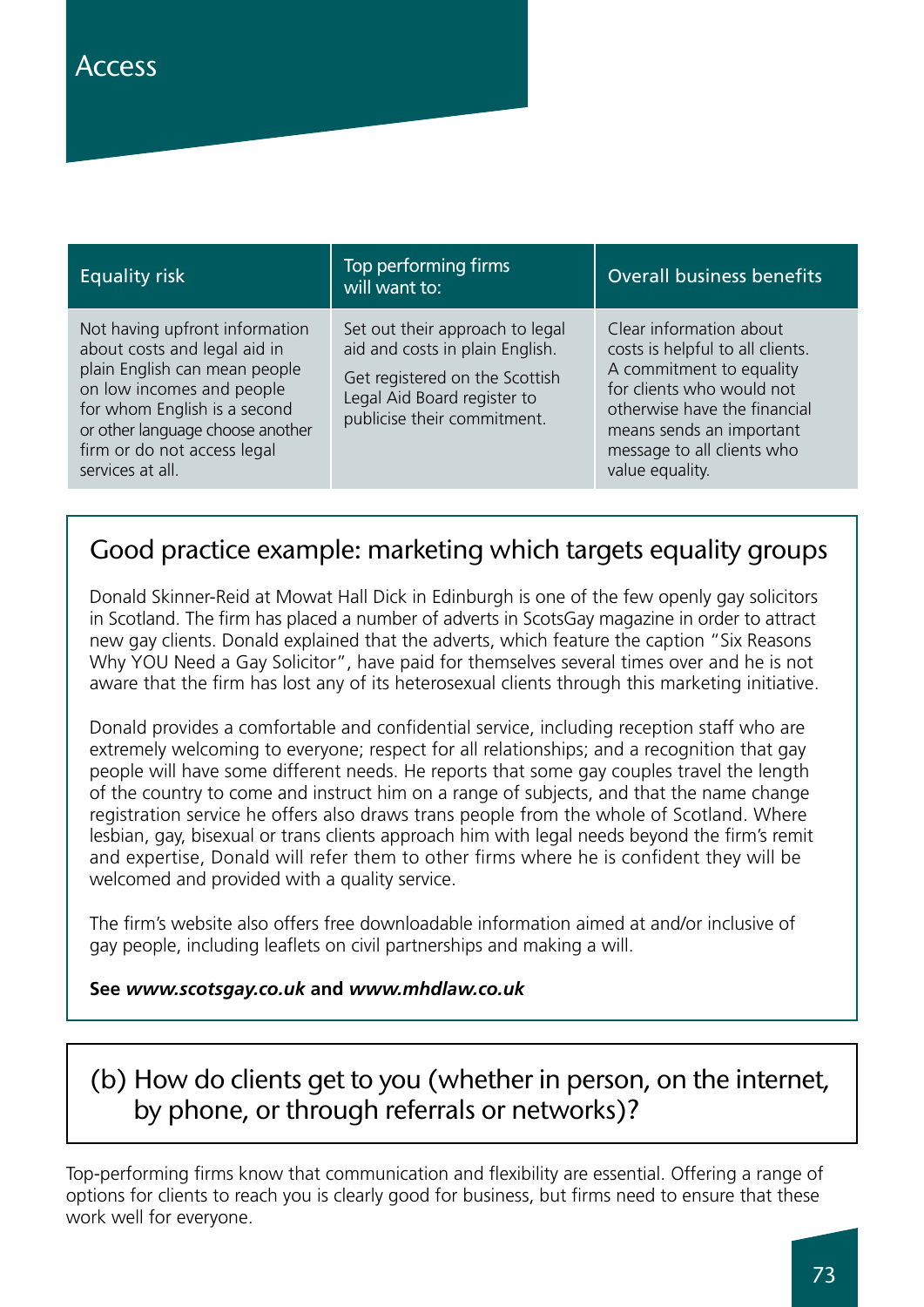| <b>Equality risk</b>                                                                                                                                                                                                                    | Top performing firms<br>will want to:                                                                                                                                                                                                                                                                             | <b>Overall business benefits</b>                                                                                                                                                                                                                                 |
|-----------------------------------------------------------------------------------------------------------------------------------------------------------------------------------------------------------------------------------------|-------------------------------------------------------------------------------------------------------------------------------------------------------------------------------------------------------------------------------------------------------------------------------------------------------------------|------------------------------------------------------------------------------------------------------------------------------------------------------------------------------------------------------------------------------------------------------------------|
| Your premises are not physically<br>accessible for disabled clients.                                                                                                                                                                    | Conduct an access audit and<br>take action where necessary.<br>Provide information about public<br>transport and car parking too.<br>Consider offering services from<br>another location (perhaps a 'walk<br>in' once a week) or do home visits.                                                                  | Good access benefits all clients,<br>eg step-free access benefits people<br>with children in pushchairs and<br>older people as well as people<br>with a physical disability.                                                                                     |
| Poor telephone work can<br>create barriers for some clients,<br>eg. assumptions about gender<br>in relation to trans clients, deaf<br>clients using Typetalk, or who<br>have English as a second or<br>additional language.             | Equip frontline staff with<br>information and training<br>to meet the needs of their<br>diverse customers on the<br>phone and face-to-face.                                                                                                                                                                       | Excellent communication<br>benefits all clients, including<br>clients who use advocates to<br>call on their behalf and potential<br>clients making an initial enquiry -<br>first impressions count.                                                              |
| Initial information in leaflets,<br>letters and websites may not be<br>accessible to people who are<br>visually impaired, people who<br>have a learning disability or<br>people who have English as a<br>second or additional language. | Conduct an accessibility review<br>of information and take action<br>where possible.                                                                                                                                                                                                                              | Meeting requests for reasonable<br>adjustments to information is a<br>legal requirement - accessible<br>information is good practice for<br>all clients.                                                                                                         |
| Opening hours do not allow<br>those in full-time employment<br>to access solicitors.                                                                                                                                                    | Look at whether this is an issue<br>for clients and identify if there<br>is a business opportunity (for<br>example, it is estimated that<br>70% of the population do not<br>have a current will, finding time<br>to go to asolicitor is seen as one<br>barrier). Adjust their opening<br>their hours accordingly. | There is a chance to capture<br>new business and compete<br>more effectively, and it may<br>also suit your staff (for example,<br>someone who may wish to<br>start early to offer pre-work<br>appointments but finish early<br>to collect children from school). |
| Potential referral agencies are<br>unable to recommend your<br>firm as providing a high quality<br>service to their clients due to<br>insufficient information or<br>confidence.                                                        | Develop good relationships<br>and build a reputation for an<br>effective, sensitive service, with<br>key local referral agencies.                                                                                                                                                                                 | Positive relationships with<br>other agencies are valuable<br>not only in terms of marketing<br>but may reveal other business<br>opportunities and give you<br>valuable feedback.                                                                                |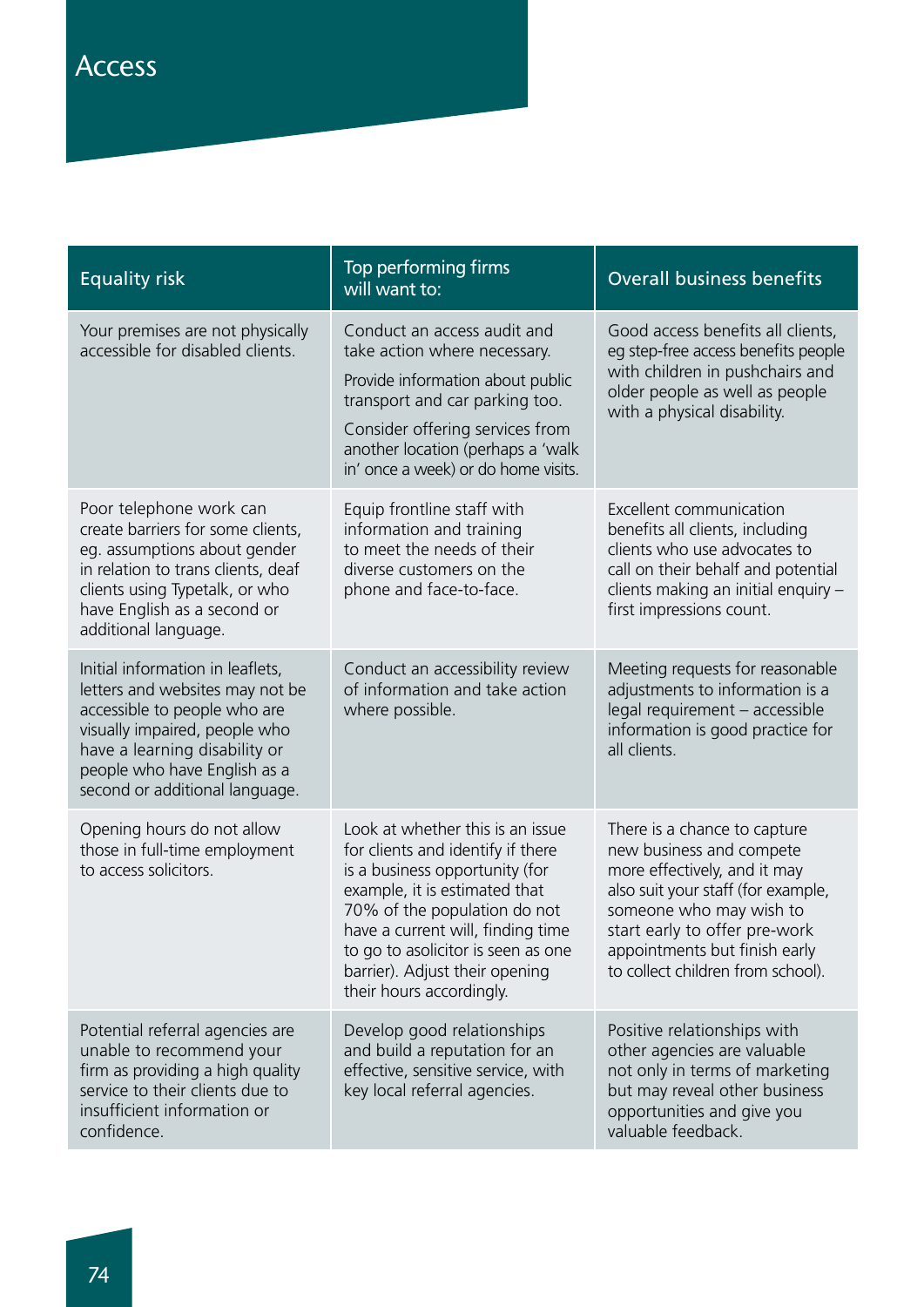## Good practice example: Caesar & Howie Senior Issues website

Caesar & Howie launched the Senior Issues website in order to improve the service it offers older people and to develop its reputation as a older people's specialist. It identified powers of attorney, wills, and equity release as three key legal issues for this age group and produced a range of relevant resources about these and a number of other issues, which can be downloaded from the site. Although the firm funds and manages the site itself, it has worked in partnership with a number of other key players to win their support for the project. These have included firms and charities providing related services and the Office of the Public Guardian, which was keen to be involved in order to help promote the take-up of power of attorney.

Caesar & Howie has also taken the following steps to make its services more accessible to older people:

- Staff have received a deal of additional training on specific legal issues for older people and also on 'softer skills', such as working with bereavement, facilitated by Cruse counsellors
- The 'buddy rule' invites older people to bring a friend along to support them throughout the process
- They offer local home visits
- They are starting to offer information nights for people over 55

David Borrowman, Managing Partner at the firm, explains that the site has generated a huge amount of business. Where the firm was doing hardly any equity release work two years ago, it is now picking up around 50 cases a month. He reports that there was some debate initially about the wisdom of 'giving away' free legal advice on the website but he points out that:

#### "Information is so readily available now. If you are the person giving it, we believe that people are more likely to come back to you if and when they need assistance."

He also explains that where, in the past, there was perhaps a sense amongst lawyers that it was better if your client didn't know too much at the outset, Caesar & Howie believes that openness is the best policy:

"We find that a more informed client is actually a better client and that we get on better with those who are already genned up about their rights, what they need and what they want to get."

#### **See** *www.seniorissues.co.uk* **for further information**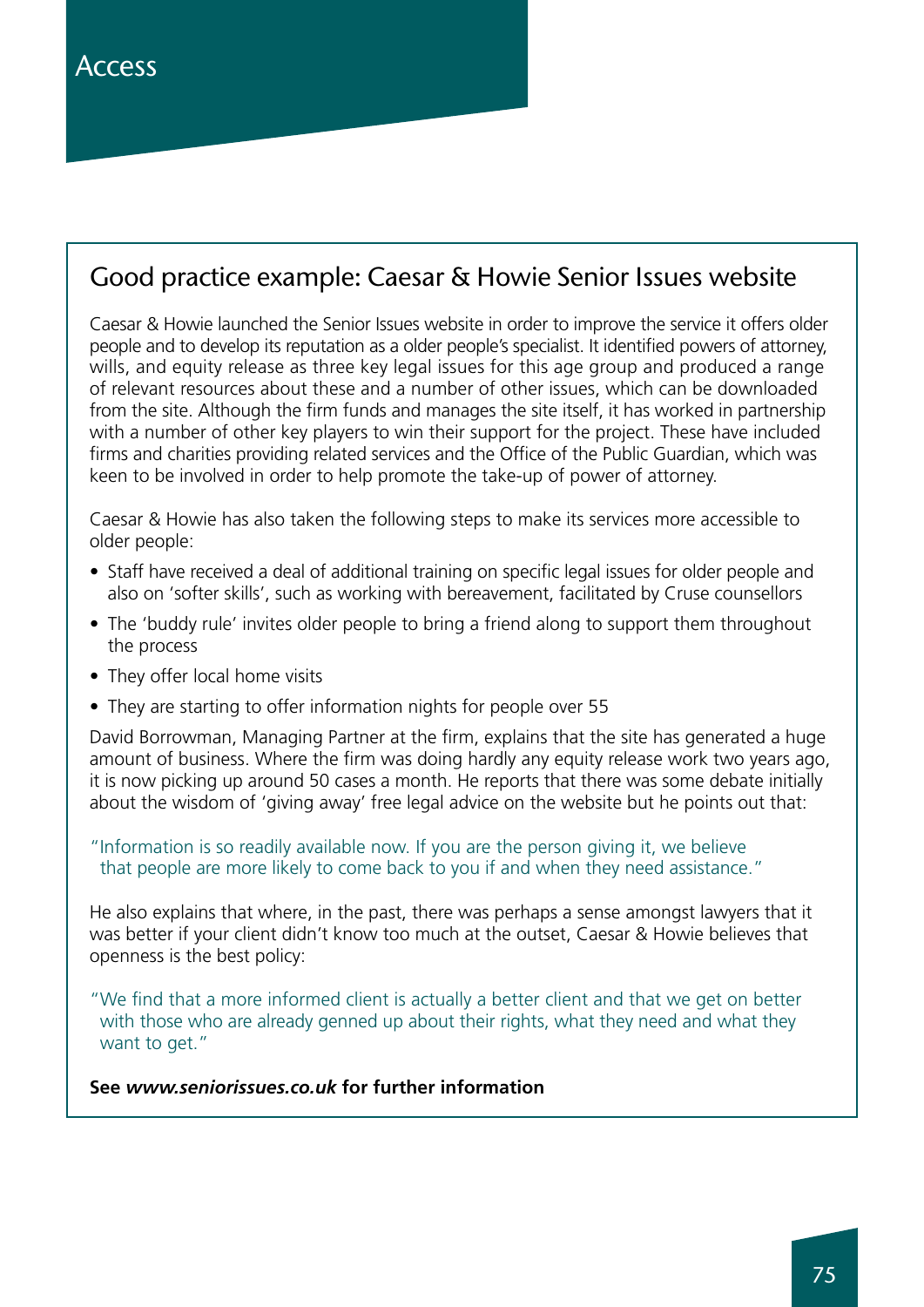# (c) Are clients able to access the services you offer?

Good client access to your buildings, services, and information is essential to good client relationships. Taking steps to check and remove barriers will improve services for all and maintain your professional reputation.

| <b>Equality risk</b>                                                                                                                                                                                                         | Top performing firms<br>will want to:                                                                                                                                                                                              | <b>Overall business benefits</b>                                                                                |
|------------------------------------------------------------------------------------------------------------------------------------------------------------------------------------------------------------------------------|------------------------------------------------------------------------------------------------------------------------------------------------------------------------------------------------------------------------------------|-----------------------------------------------------------------------------------------------------------------|
| Information is provided in a<br>format which is inaccessible<br>for disabled clients.                                                                                                                                        | Have a system in place to make<br>reasonable adjustments for<br>disabled clients on request and<br>to ask all clients about preferred<br>means of communication and<br>record for future reference.                                | Effective communication<br>prevents delays and increases<br>client satisfaction.                                |
| Equipment used to promote<br>equality (such as loop systems<br>or Typetalk) that is not well<br>maintained or where staff<br>do not know how to use it<br>undermines client confidence.                                      | Equip frontline staff with<br>information and training<br>to meet the needs of<br>their diverse customers,<br>eg knowing how to use<br>a loop system and Minicom,<br>source a British Sign Language<br>(BSL) or other interpreter. | Knowledgeable, confident<br>frontline staff are well placed<br>to build your reputation for<br>professionalism. |
| Fixed or inflexible appointment<br>times can be a barrier for people<br>with childcare responsibilities,<br>on low incomes, working shifts,<br>people who use an interpreter<br>or an advocate, or are learning<br>disabled. | Offer flexible appointment<br>times, durations and locations<br>where possible.<br>Make sure clients get advance<br>notice of delays and over-running.                                                                             | Flexible appointment systems<br>can mean fewer cancellations<br>and quicker progress.                           |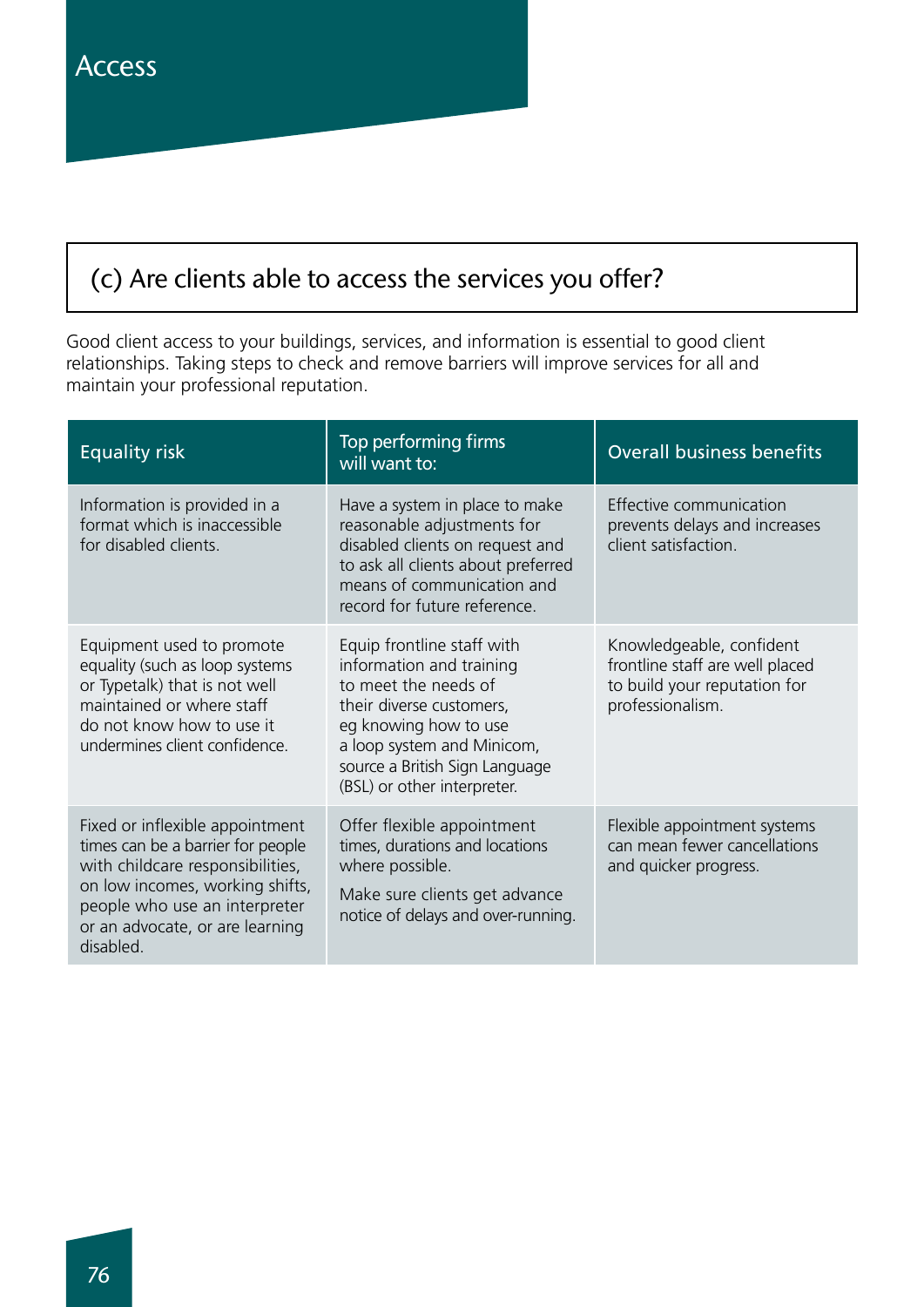| <b>Equality risk</b>                                                                                                                                    | Top performing firms<br>will want to:                                                                                                                                                                                                                                                                                                                                                                                                                                                                                                                               | <b>Overall business</b><br>benefits                                     |
|---------------------------------------------------------------------------------------------------------------------------------------------------------|---------------------------------------------------------------------------------------------------------------------------------------------------------------------------------------------------------------------------------------------------------------------------------------------------------------------------------------------------------------------------------------------------------------------------------------------------------------------------------------------------------------------------------------------------------------------|-------------------------------------------------------------------------|
| The types of services you offer<br>are not well-matched with the<br>needs of your potential client<br>base and advice may not be<br>wholly appropriate. | Get to know the local community, trends<br>and population changes and tailor services<br>accordingly. Use this local knowledge to<br>tailor training for new employees.<br>Log issues which are of particular interest,<br>and make links with relevant local groups,<br>eg if a review reveals a high number<br>of enquiries in relation to domestic<br>violence, consider training from a local<br>women's centre.<br>Log enquiries for services not currently<br>provided, eq in relation to immigration<br>or mental health, and build up referral<br>networks. | Good marketing information<br>can reveal new business<br>opportunities. |

Further advice, information and examples are provided in a supplement to this guidance called Ensuring fairness, creating more accessible services – this can also be downloaded from our website: *www.lawscot.org.uk/publications*

# Good practice example: Anderson Strathern ensuring accessibility

Anderson Strathern's website conforms to W3C accessible guidelines and they provide a guide on Access and Facilities for Disabled Staff and Visitors. The guide sets out full details of its Edinburgh head office's accessibility, including the availability of toilets and a named contact who can provide further information if required.

It also sets out a number of other steps the firm has taken to ensure that all clients are able to make full use of their services, including:

- A hearing loop system in the main office
- Provision of British Sign Language interpreters free of charge (notice required)
- Communication by fax, email, text or through large print documents
- Staff who are happy to talk through the firm's magazine, brochures and legal bulletins with those who have a visual impairment
- Two solicitors have received training from the Royal National Institute of Blind People
- Home visits or meetings in other suitable alternative venues by arrangement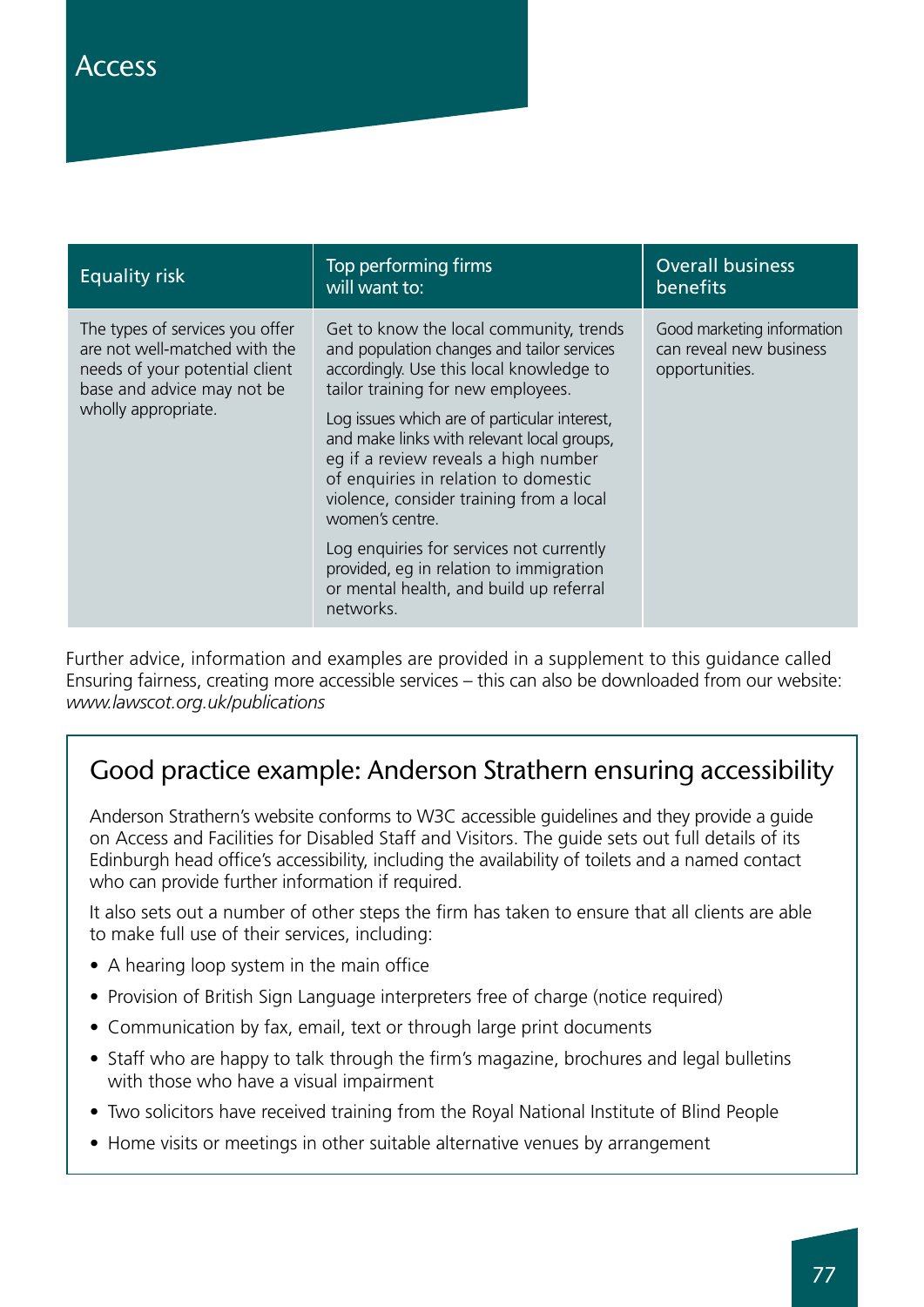In this section we will consider how equality and diversity link to:

- a) Hearing and assessing clients' needs
- b) Communicating legal information and advice
- c) Customer satisfaction: gathering and responding to feedback

### The business case

Law firms understand that satisfied clients generate repeat business and further recommendations. Good firms also appreciate that some clients will need to do things differently in order to have a positive experience of the firm and to stand the best chance of getting a fair outcome from the legal system. Firms that build a reputation for satisfying diverse needs can secure custom, loyalty and recommendations from a wider pool of clients.

Some firms have worked hard to develop their reputation with a particular equality group. As the good practice examples in this section show, identifying gaps in the market and developing a specialist service can help to grow your business. Even if this is not an appropriate step for your firm, it is still important to make sure that your firm is communicating effectively with all of its clients. Lawyers and support staff who can listen well and explain the law clearly to children, people for whom English is an additional language, or people with mental health problems, are more likely to communicate well with all of their clients.

Effective two-way communication is the key to good service provision and a representative at the Law Society of Scotland identified communication problems as the root of most of the client complaints received by the Society. Furthermore, law firms are themselves service providers under the law and must ensure that they do not provide a less favourable service (including less timely or of lesser quality) to people on account of their age, disability, gender reassignment, pregnancy and maternity, race, religion or belief, sex and sexual orientation, and that they make reasonable adjustments for disabled people, including those with mental health problems or learning disabilities.

It is worth noting that ensuring the client understands the information and advice being provided is part of the solicitors' professional codes of conduct, and that this relates to all forms of communication and linked equality issues. For example, issuing terms of business (as required under practice rules) to a client in written English when the client cannot read English could be deemed a breach of the professional code.

A large number of complaints from clients which are managed by the Society, or now the Scottish Legal Complaints Commission, relate to differences in the expectations of clients. Discussing the client's preferred form of communication and how frequent communication will be is one way of effectively managing expectations at the start of a piece of work.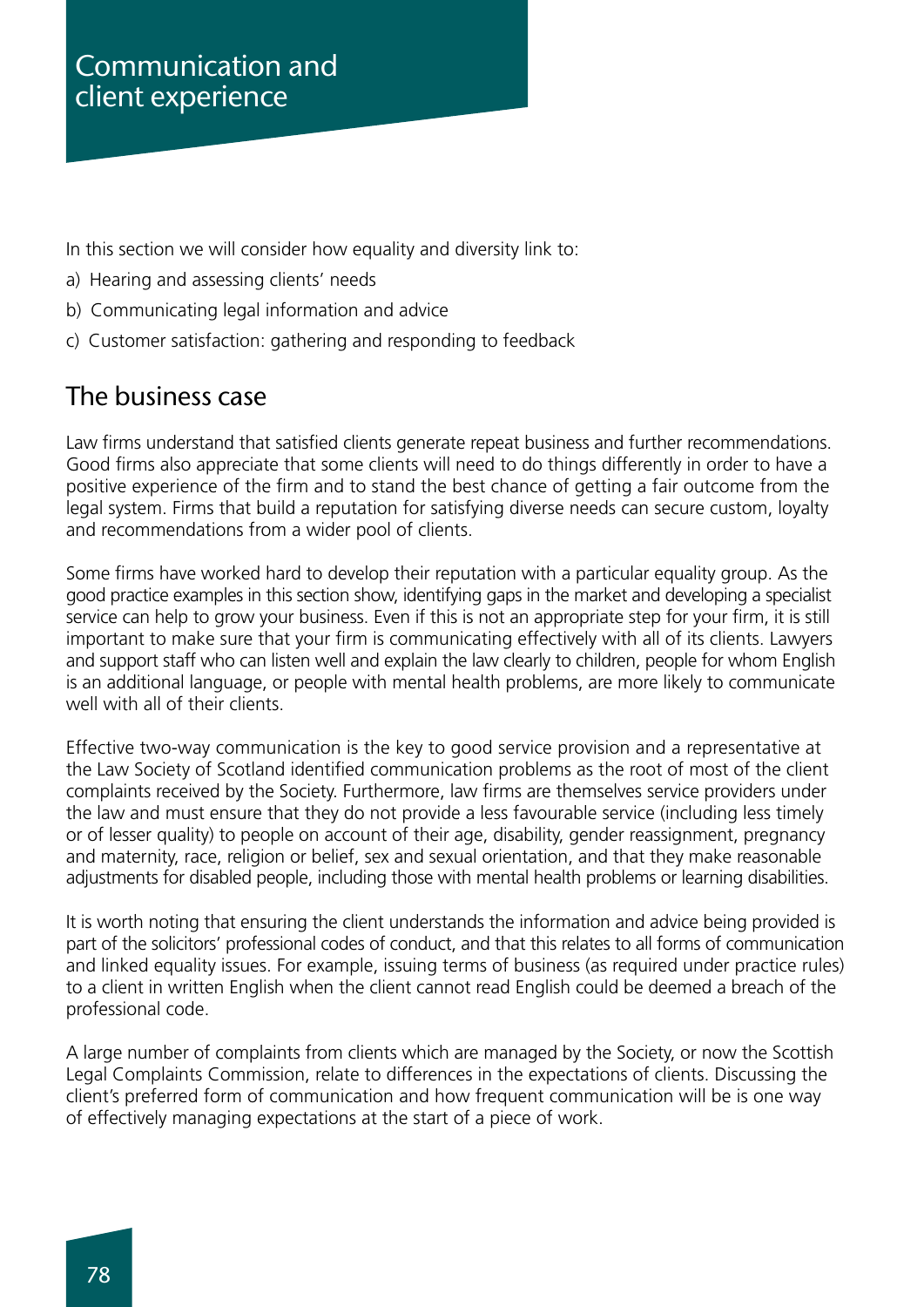# (a) Hearing and assessing clients' needs

An advice provider described a case which had come to her agency, concerning a group of Polish workers who had been unfairly dismissed. They had been told by a lawyer that they could not go to a tribunal as they had been employed for less than a year, and the minimum term of employment for unfair dismissal cases is one year. The lawyer appeared not to have considered any racial discrimination potential within the dismissal and this was important as discrimination cases at tribunal can be taken regardless of length of employment. This highlights the importance of solicitors understanding and looking out for potential discrimination and other needs linked to their clients' social identity.

| Possible risks to equality                                                                                                                                                                                       | Top performing firms will<br>want to take action to:                                                                                     | <b>General business benefits</b>                                                                                                                             |
|------------------------------------------------------------------------------------------------------------------------------------------------------------------------------------------------------------------|------------------------------------------------------------------------------------------------------------------------------------------|--------------------------------------------------------------------------------------------------------------------------------------------------------------|
| Where time is money;<br>vulnerable clients and those<br>with different needs may feel<br>as though they have not been<br>listened to or understood.<br>This may result in complaints<br>and reputation problems. | Make sure lawyers have time,<br>confidence and support to ask<br>about and listen effectively to<br>all clients' needs, and build trust. | Better assessment of clients'<br>needs means that better legal<br>advice and representation can<br>be given, leading to improved<br>outcomes and reputation. |
| Aspects of a client's situation<br>linked to their social identity may<br>be missed and poor legal advice<br>given, eg identifying that an<br>attack is religiously motivated.                                   | Ensure all staff are aware of<br>equality & diversity issues and<br>understand discrimination.                                           | This awareness leads to<br>an increased likelihood<br>of winning cases.                                                                                      |
| The duty of care to clients is not<br>met when their needs are missed<br>and appropriate referrals for<br>support and/or input from other<br>legal specialists are not made.                                     | Identify other sources of legal/<br>social support for clients from<br>different equality groups locally.                                | Building strong referral relationships<br>with other law firms and advice/<br>support agencies can generate<br>new referrals to the business.                |
| Mental health advocates<br>are not used or are used<br>as a substitute for lawyers<br>takingtime to understand<br>clients' needs themselves.                                                                     | Ensure lawyers are<br>clear about when<br>and how advocates<br>should be appointed.                                                      | Appropriately used advocates<br>should help cases run more<br>efficiently and improve<br>likelihood of success.                                              |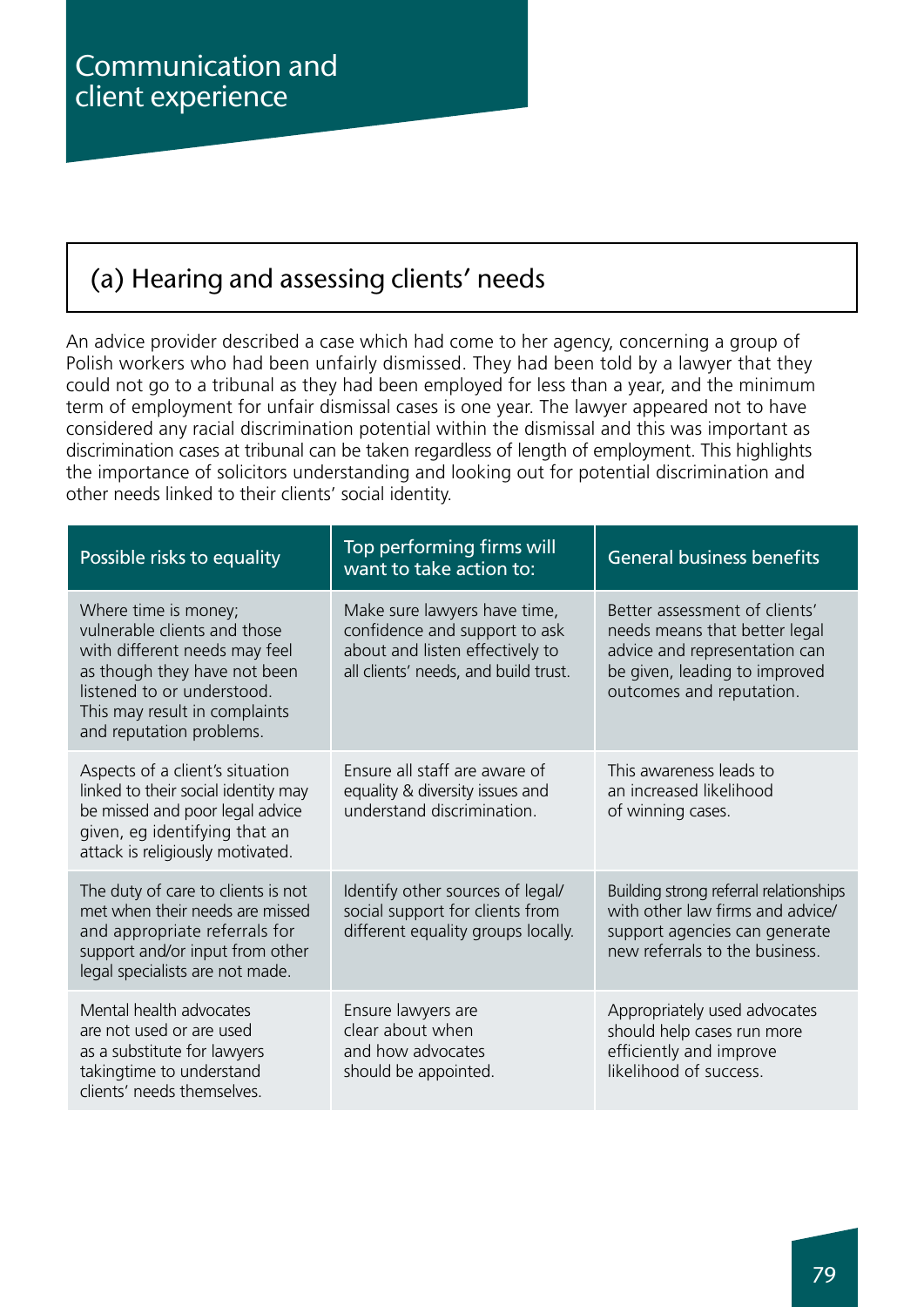| Possible risks to equality                                                                              | Top performing firms will<br>want to take action to:                                                                                                                                                                                                | <b>General business benefits</b>                                                                                                                                                   |
|---------------------------------------------------------------------------------------------------------|-----------------------------------------------------------------------------------------------------------------------------------------------------------------------------------------------------------------------------------------------------|------------------------------------------------------------------------------------------------------------------------------------------------------------------------------------|
| Clients who do not speak<br>good English are not accurately<br>understood or their needs<br>are missed. | Ensure lawyers are clear about<br>when and how interpreters can<br>be accessed.<br>Draw up a policy for the firm's<br>relationships with interpreters<br>and advocates.                                                                             | Clients eligible for legal aid can<br>access legal aid interpreters so<br>this service is free. Advertising<br>that you have links to interpreters<br>should generate new clients. |
| Lack of consideration leads to<br>missed court appearances and<br>subsequent delays.                    | Consider how to take account<br>of clients' diverse needs with<br>reference to court appearances.<br>Advocate to make sure these<br>needs are met in relation to<br>court reports and other referral<br>documents, with the client's<br>permission. | Clients eligible for legal aid can<br>access legal aid interpreters so<br>this service is free. Advertising<br>that you have links to interpreters<br>should generate new clients. |

Further advice, information and examples are provided in a supplement to this guidance called Ensuring fairness, creating more accessible services – this can also be downloaded from our website: *www.lawscot.org.uk/publications*

### Tips for solicitors working with those who have experienced domestic violence

- Try to understand domestic violence as an ongoing experience often emotional, psychological, financial and physical – not just a series of incidents
- Confidentiality and safety must be paramount, eg consider impact if victim's new address is read out in court
- People may have concerns about being seen accessing a solicitor, or how they will explain their absence
- Sometimes women and men will just want to talk through their options and not feel pressured into taking a particular legal route at this stage
- Take fears and concerns seriously, especially where children and child contact arrangements are involved

#### **See** *www.scottishwomensaid.org.uk* **for more information**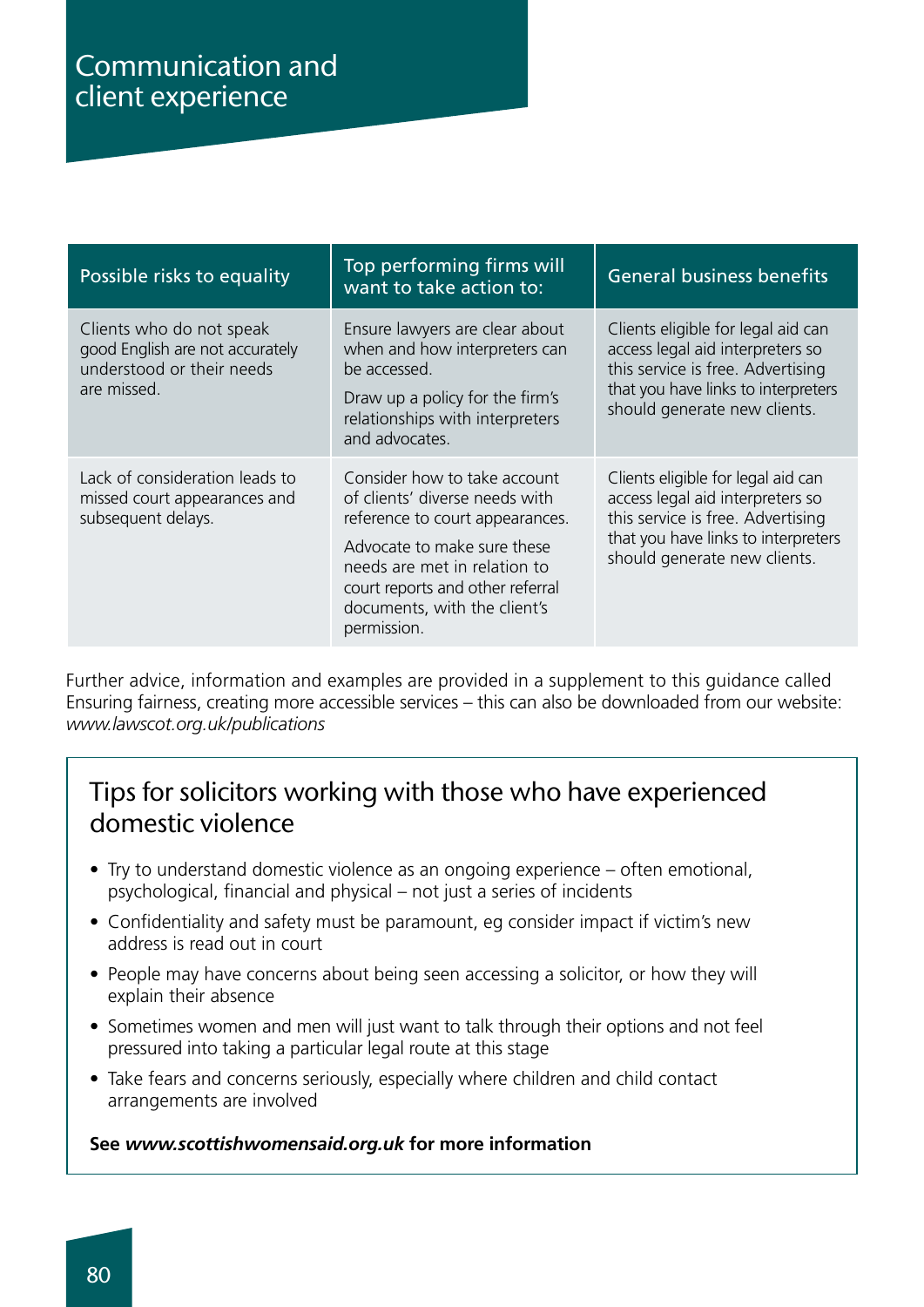### Good practice example: Balfour+Manson: working with disabled and/or older clients

Balfour+Manson has built a strong reputation for working supportively and effectively with clients who are disabled, especially people with brain damage who are seeking litigation, and older people, in particular on wills, inheritance tax planning, executry and trust administration.

Elaine Motion, head of the litigation team, explains that they do this by:

- Being there and supporting people whenever they want you
- Knowing experts and getting support from them
- Taking time to communicate on a one-to-one level without being condescending
- Choosing counsel and other experts who have the same skills and values to ensure consistency

Balfour+Manson also employs a social worker who primarily works with older people in residential care cases but also shares expertise with the litigation team. This additional service means that clients get a 'one-stop-shop' approach to their social care and legal needs, whilst lawyers benefit from her knowledge and support in complex cases.

Additional time spent by lawyers supporting and communicating with clients who have complex needs is time recorded. Motion explains: "We will pick up an additional fee where we win but we are very philosophical about it if we don't. Similarly, the social work service is usually claimed back through fees and, where it is not, is viewed as adding value through reputation and increased internal knowledge."

#### **See** *www.balfour-manson.co.uk* **for details**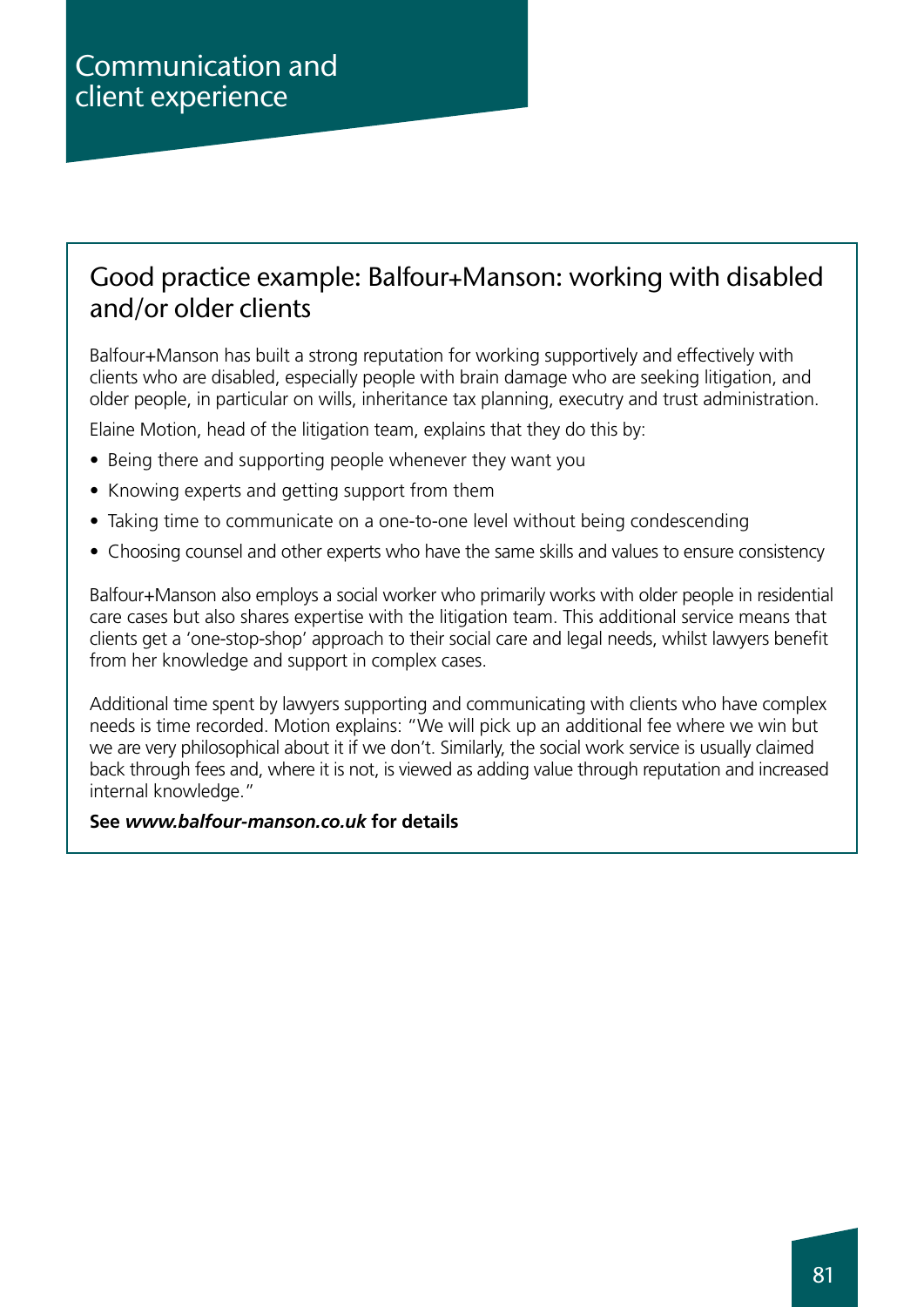# (b) Communicating legal information and advice

| Possible risks to equality                                                                                                                                                        | Top performing firms will<br>want to take action to:                                                                                                                | <b>General business benefits</b>                                                                                                                                          |
|-----------------------------------------------------------------------------------------------------------------------------------------------------------------------------------|---------------------------------------------------------------------------------------------------------------------------------------------------------------------|---------------------------------------------------------------------------------------------------------------------------------------------------------------------------|
| Disabled clients do not have<br>access to the information<br>they need.                                                                                                           | Review the accessibility<br>of information.                                                                                                                         | Better informed clients make<br>better clients, and disabled<br>clients have a right to information<br>concerning them and their case.                                    |
| Legal and other jargon may<br>be particularly inaccessible to<br>clients who are not familiar<br>with the UK context, to those<br>with mental health problems,<br>or to children. | Take time to explain words<br>or concepts to individuals and<br>consider ways of providing this<br>information in other formats,<br>eg information sheets, website. | Better informed clients make<br>better clients and firms that build<br>a reputation for providing clear<br>accessible information should<br>benefit from recommendations. |
| Clients miss out on information<br>about their cases where this is<br>provided in an inaccessible format.                                                                         | Check with clients at the outset<br>how they want to receive legal<br>advice and information about<br>progress of case.                                             | Cases should run more efficiently,<br>with fewer missed appointments,<br>delays in returning forms, etc.                                                                  |
| Some people may find it difficult<br>to understand a lot of complex<br>information at once.                                                                                       | Consider simple solutions, such<br>as encouraging clients to bring a<br>'buddy' with them or providing<br>a written summary as follow-up.                           | Satisfied clients bring many<br>benefits, including more efficient<br>cases, better reputation, etc.                                                                      |
| Some legal concepts and<br>technical vocabulary may be<br>hard to translate into BSL.                                                                                             | Use interpreters experienced in<br>operating in a legal context and<br>checking client understanding.                                                               | A solicitor can be sure they have<br>understood their instructions,<br>avoiding an expectation gap later.                                                                 |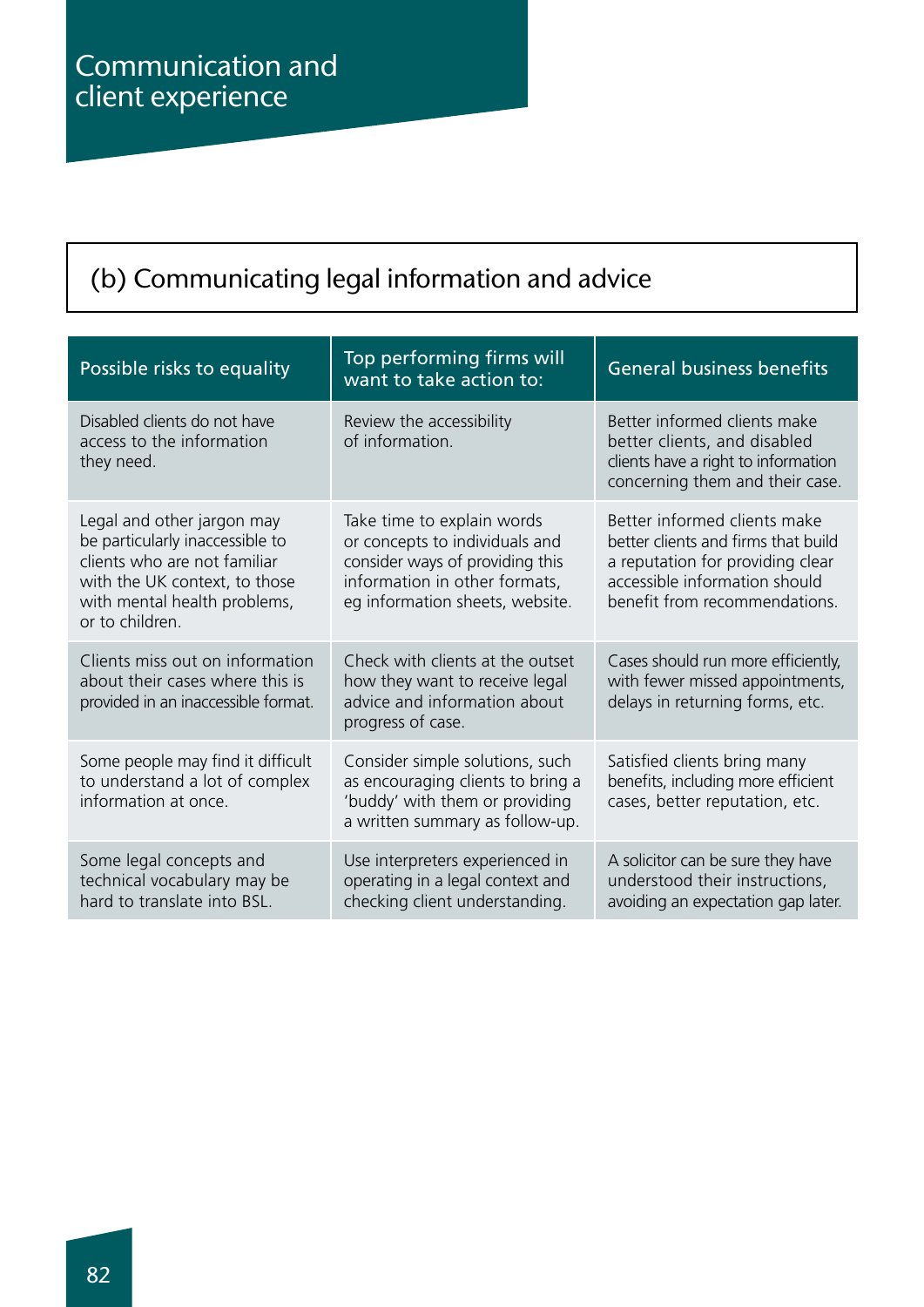## Good practice: communicating with the Polish community

The central Scotland law group Caesar & Howie set up Kupdom.co.uk in October 2007. Kupdom is a Polish language website, which aims to demystify the housebuying process for the estimated 80,000 Polish immigrants who now live in Scotland, and then to steer prospective housebuyers into using Caesar & Howie for conveyancing. It is being widely promoted in the UK Polish-language media.

David Borrowman, the firm's Managing Partner, explains that they receive around 30 contacts from Polish people a month, of which around a dozen result in house purchases, though many of their Polish clients are taking out shared equity mortgages, for which there is a very long lead-in time. He feels that current reduced house prices seem to be encouraging more Polish buyers, who are not looking to sell UK properties and often have significant cash deposits. They employ one full-time Polish speaker and have another member of the team who happens to speak Polish.

Key learning points from the project to date include:

- There is less need for translation and interpretation than they had originally anticipated. Nine out of ten of their Polish clients only need the occasional letter translated or the odd legal term explained in Polish
- Word of mouth has been very powerful and Polish people are now approaching the firm for a range of other services, such as divorces
- The website has attracted clients from beyond their usual geographical remit, including England, where they have been identifying referral networks

#### *www.kupdom.co.uk* **or** *www.caesar-howie.co.uk*

The 24-hour, publicly funded Public Defence Solicitors' Office has appointed a Polish-English criminal paralegal to act as the first point of contact for Polish people throughout Scotland.

Offering services through criminal legal aid to those who are eligible, the paralegal provides advice on criminal law and procedure, working closely with the PDSO solicitors and providing an interpreting and translating service for Polish speakers. She is based in the PDSO Edinburgh office, and also travels across Scotland to the five other PDSO offices.

PDSO has produced handy pocket-sized cards in Polish that give contact details and a summary of rights if detained by police. It has a Polish section on its website.

#### *www.pdso.org.uk*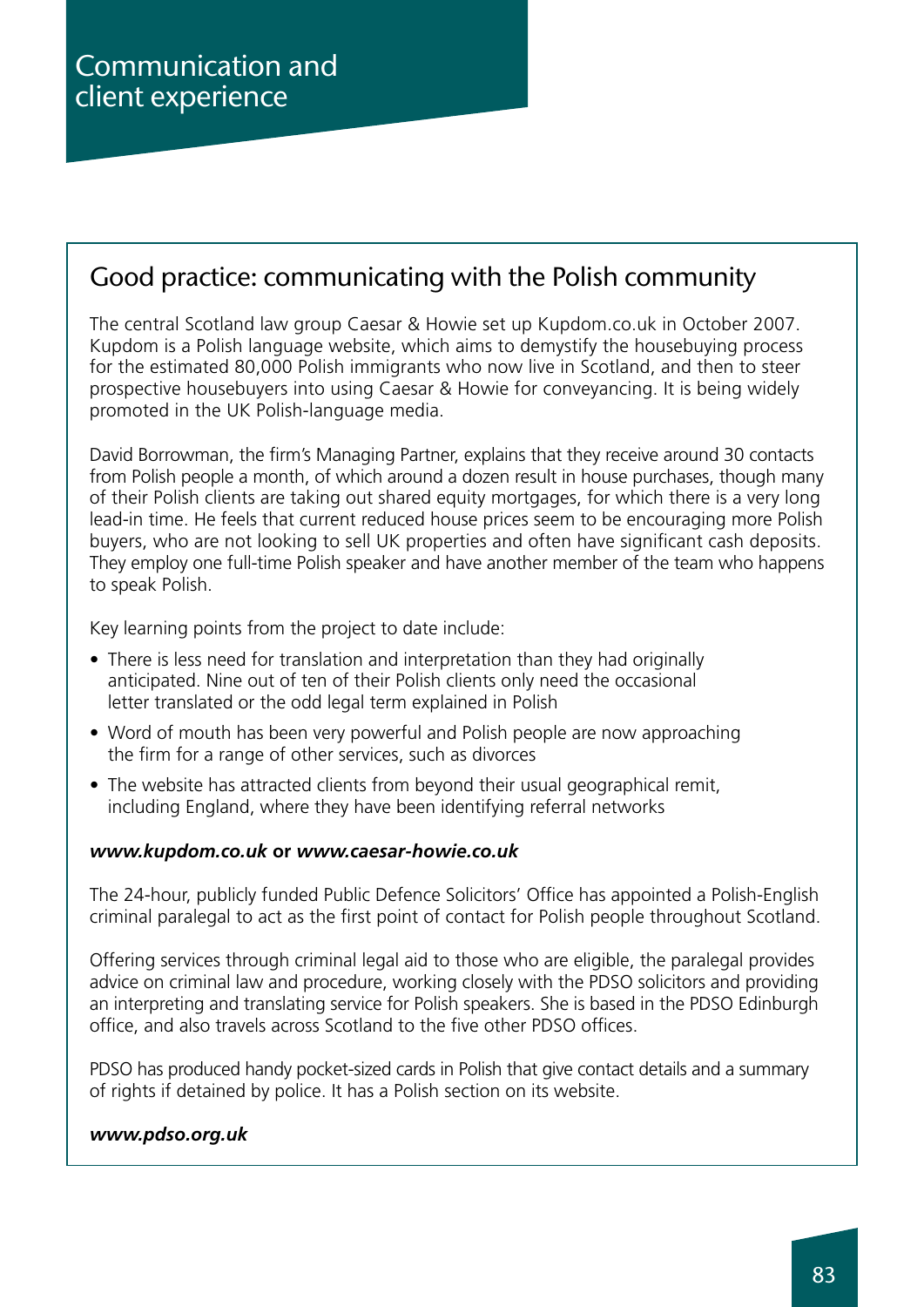## Tips for solicitors working with children and young people

- Be flexible: children may benefit more from a series of short meetings, rather than one long interview
- Be imaginative: one solicitor told us how she had used greetings cards to keep a young client informed about his case – the child had told her that he found receiving official letters from her daunting
- Be patient: sometimes young clients seem to 'disappear for a bit' or miss appointments
- Be forward-thinking: a child may be 12 years old at the outset of a personal injury claim and 15 at the end of it
- Be clear: "If they don't understand, it's because you haven't explained it to them properly."
- Be inclusive: if a child is involved in the case, get them involved from the start (easy to overlook them if the case is not a family law case)
- Be client-focused and remember who your client is: "The voice of the child is very quiet: lawyers function as a megaphone for this voice."

#### **Tips drawn from consultation with the Scottish Child Law Centre**

# c) Customer satisfaction: gathering and responding to feedback

| Possible risks to equality                                                                                                          | Top performing firms will<br>want to take action to:                                                                                                                     | <b>General business benefits</b>                                                                                                             |
|-------------------------------------------------------------------------------------------------------------------------------------|--------------------------------------------------------------------------------------------------------------------------------------------------------------------------|----------------------------------------------------------------------------------------------------------------------------------------------|
| Vulnerable clients may not<br>know what service to expect<br>from a solicitor.                                                      | Draw up a statement setting out<br>what can (and can't) be done;<br>and what clients should expect<br>from the firm in terms of values,<br>treatment, and communication. | Clients will be better informed<br>to make the most efficient use<br>of your time. Client feedback<br>should be more constructive.           |
| Dissatisfied clients do not complain<br>because they do not know how<br>to or feel their complaints will not<br>be taken seriously. | Ensure a robust and accessible<br>complaints system and that<br>complaints (and positive feedback)<br>are monitored and improvements<br>made where possible.             | The firm can develop its service<br>in response to client feedback<br>and avoid the risk of developing<br>a bad reputation by word of mouth. |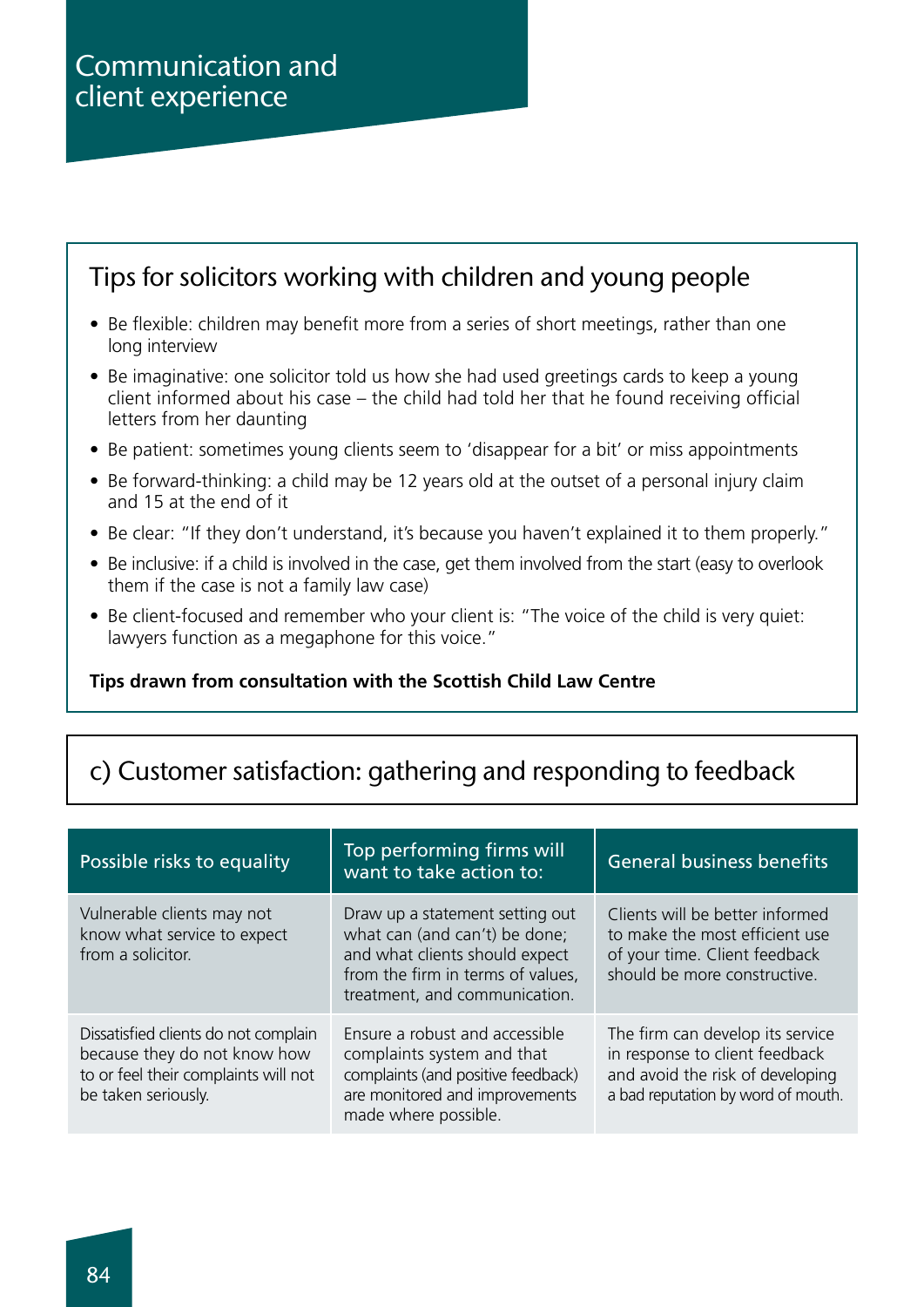| Possible risks to equality                                                                                                                                                         | Top performing firms will<br>want to take action to:                                                                                                                                                                                                                         | <b>General business benefits</b>                                                                                                                                                                                                                         |
|------------------------------------------------------------------------------------------------------------------------------------------------------------------------------------|------------------------------------------------------------------------------------------------------------------------------------------------------------------------------------------------------------------------------------------------------------------------------|----------------------------------------------------------------------------------------------------------------------------------------------------------------------------------------------------------------------------------------------------------|
| Client feedback cannot be<br>linked to monitoring data<br>about clients therefore it is<br>hard to know whether particular<br>groups are having common<br>experiences of services. | Complete ethnicity monitoring<br>forms with legal aid clients.<br>Consider creating a simple form<br>to collect information about the<br>social identity of clients.<br>This information could be sought<br>at the point of instruction or as<br>part of gathering feedback. | At firm and national level,<br>a clearer picture can be built<br>of who is using solicitors'<br>services and whether particular<br>groups are having common<br>experiences in doing so.<br>Services can be then promoted<br>and/or improved accordingly. |
|                                                                                                                                                                                    | Ask unapologetically for monitoring<br>information. SLAB research shows<br>that people are much more relaxed<br>about being asked for information<br>about their ethnicity than solicitors<br>think they will be.                                                            |                                                                                                                                                                                                                                                          |

### Good practice in law firms: preventing and responding to complaints

Professor Robert Rennie is the designated Client Relations Partner at Harper Macleod and has sat on the Society's Complaints Committee.

In his experience, the majority of complaints levelled at solicitors are a result of poor communication:

"As a profession, we tend to focus on getting the job done; it is equally important to let clients know you are getting the job done and ensure they understand what is happening."

Managing client expectations and being frank and honest at the earliest opportunity are also crucial to preventing complaints.

He advises that, in handling complaints, we need to remember that clients are diverse and different clients will require different treatment to ensure that their concerns are dealt with fairly and effectively. He feels that some firms move too quickly to stereotype complainants and their motivation for complaining. It is vital to treat all complaints properly and respond point-by-point.

At Harper Macleod, clients are told about the complaints procedure in their letter of engagement and the firm has a strictly enforced protocol that any member of staff who receives even an inkling of a complaint should bring it to the immediate attention of the client relations partner. This ensures that any complaints are responded to at the earliest opportunity; that they are handled fairly by someone who is not emotionally involved in the case; and that they can be monitored across the firm.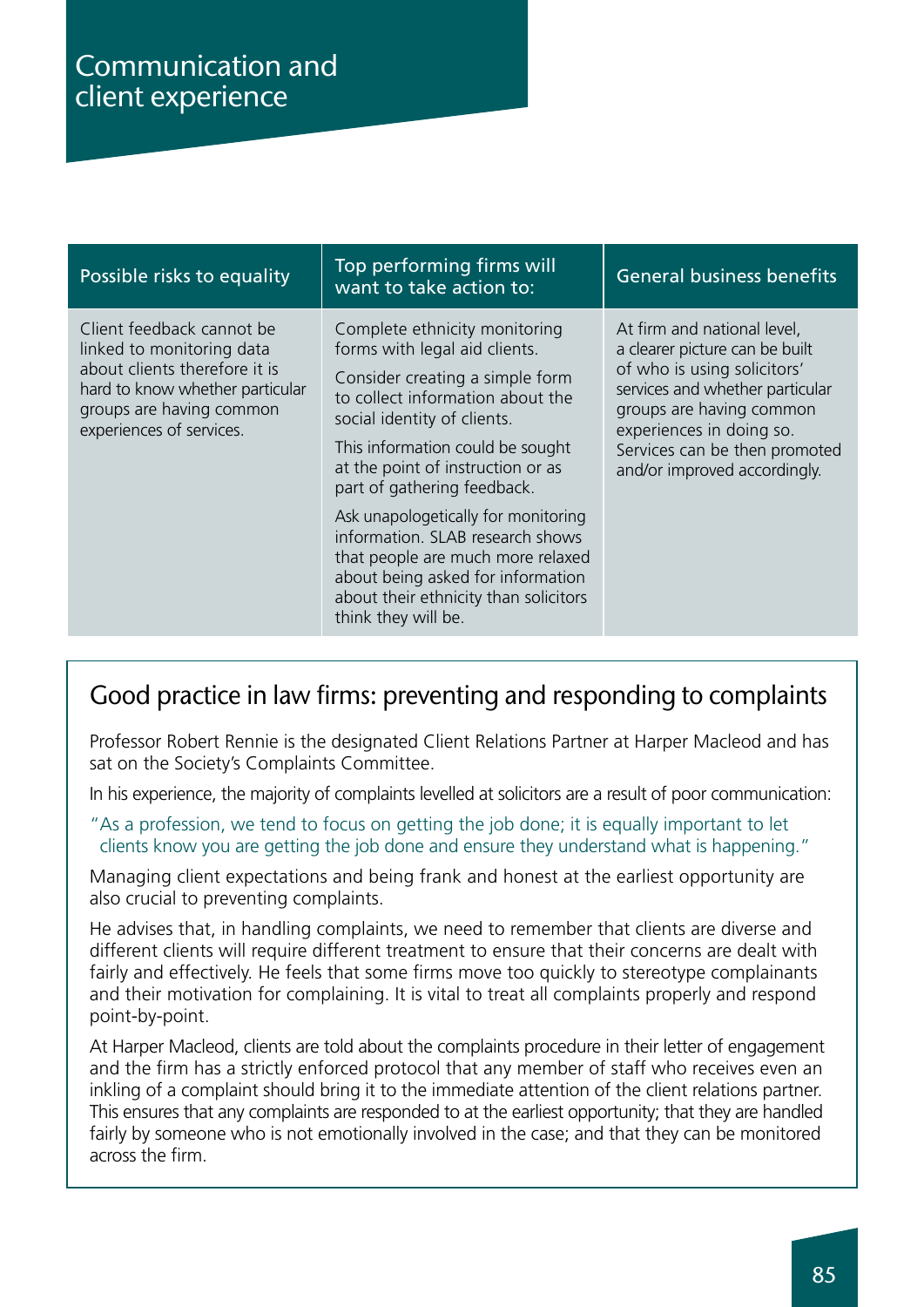# Procurement

# The business case

Public bodies are subject to the public sector duty to promote equality on the grounds of age, disability, gender reassignment, pregnancy and maternity, race, religion or belief, sex and sexual orientation, and these duties extend to their procurement activities.

### "Where a listed authority is carrying out a public procurement exercise, it must have due regard to whether its award criteria should include equality considerations which will help it to better perform the equality duty."

From: EHRC Scotland (2012) Essential guide to the public sector equality duty: a guide to public authorities (Scotland) *www.equalityhumanrights.com/scotland/public-sector-equality-duty/non-statutory-guidance-for-scottish-public-authorities*

Not-for-profit organisations are increasingly ensuring their suppliers meet certain minimum standards in relation to equality. To work for these bodies, or on projects they fund, solicitors may well need to prove they are tackling equality issues.

Increasingly, this will affect all types of legal practice. In-house legal teams may be involved in setting the equality standards for procuring further specialist legal assistance in certain cases. Larger firms may deal directly with local authorities or NHS trusts. Smaller firms may provide advice to community projects or small charities that, because they are centrally funded, will also be required to take these issues into account.

In relation to promoting equality through procurement, Harriet Harman explains what the UK Government intends:

"Spending public money is a public function, and the equality duties apply to the public function. That way, public bodies can say: 'If you want to do business with the public sector, you need to tell us what your pay gap is. How many disabled people are you employing? What is the percentage of black and Asian people in your workforce? Then, if a number of companies are equally qualified for that contract, the authority, in its duty to promote equality, will pick the one doing best on equality."

Equal Opportunities Review, August 2008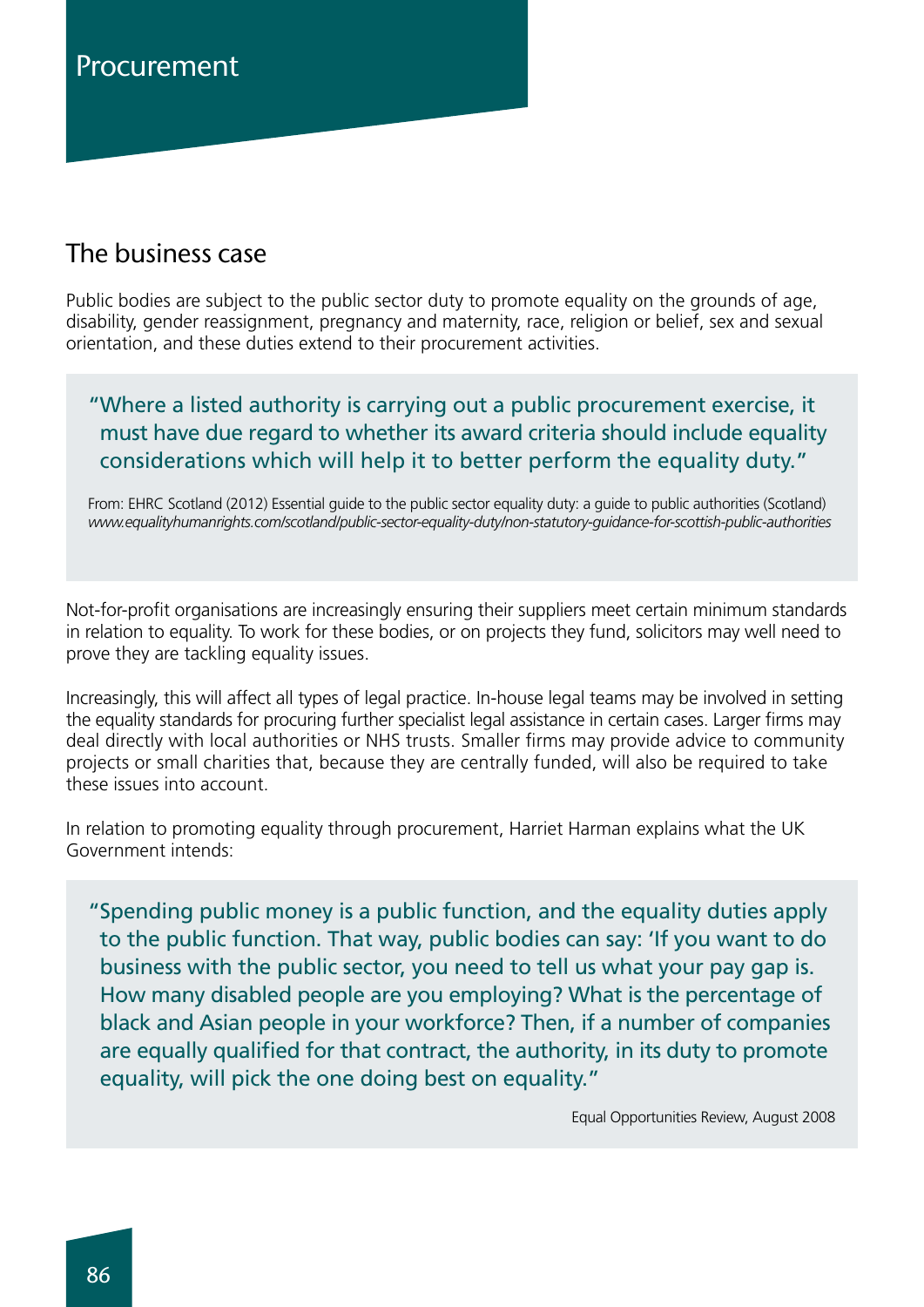Although not bound by the duties, increasing numbers of private companies, especially American companies, are seeking to influence their contractors. As the Head of HR at Burness Paull explains: "Increasingly, clients expect your approach to diversity to mirror theirs."

## Good practice example: diversity bonus for legal firms

IT giant Microsoft is offering its legal firms a 2% bonus if they hit diversity targets. Firms can opt for one of two ways of measuring their progress on diversity. They will get the bonus if they achieve a 2% increase in the diversity of their teams working for Microsoft or if they achieve a 0.5% increase in the diversity of the firm as a whole. Microsoft commented:

"Diversity in our legal teams is a business necessity… Microsoft is not attempting to criticise the efforts of the legal profession around diversity. We see this programme as an evolution of the many efforts that have come before us to drive for lasting long-term success and ensuring we see greater progress as a result."

Equal Opportunities Review September 2008 (pg 3)

"Microsoft has gone as far as dropping a UK supplier because it failed to meet Microsoft's standards on employee diversity."

Financial Times (24 03 07)

"Similarly, Walmart is demanding that its legal advisers employ women and ethnic minority people in senior posts."

Financial Times (21 02 07)

# Evidencing your firm's commitment to equality and diversity

Firms are increasingly being required to include some or all of the following information in tenders they submit:

- Equality and diversity policy
- Workforce monitoring information, in particular demonstrating the breakdown of staff by gender, ethnicity, disability, etc at different levels of the firm
- Information about their recruitment practices, including where and how posts are advertised
- Details of any grievances or tribunal claims

In some situations, a firm's evidence relating to equality and diversity will be a competitive advantage in bidding. In some parts of local government, the equality and diversity factors will be an absolute requirement; in others it may well be the deciding factor between two very similar bids.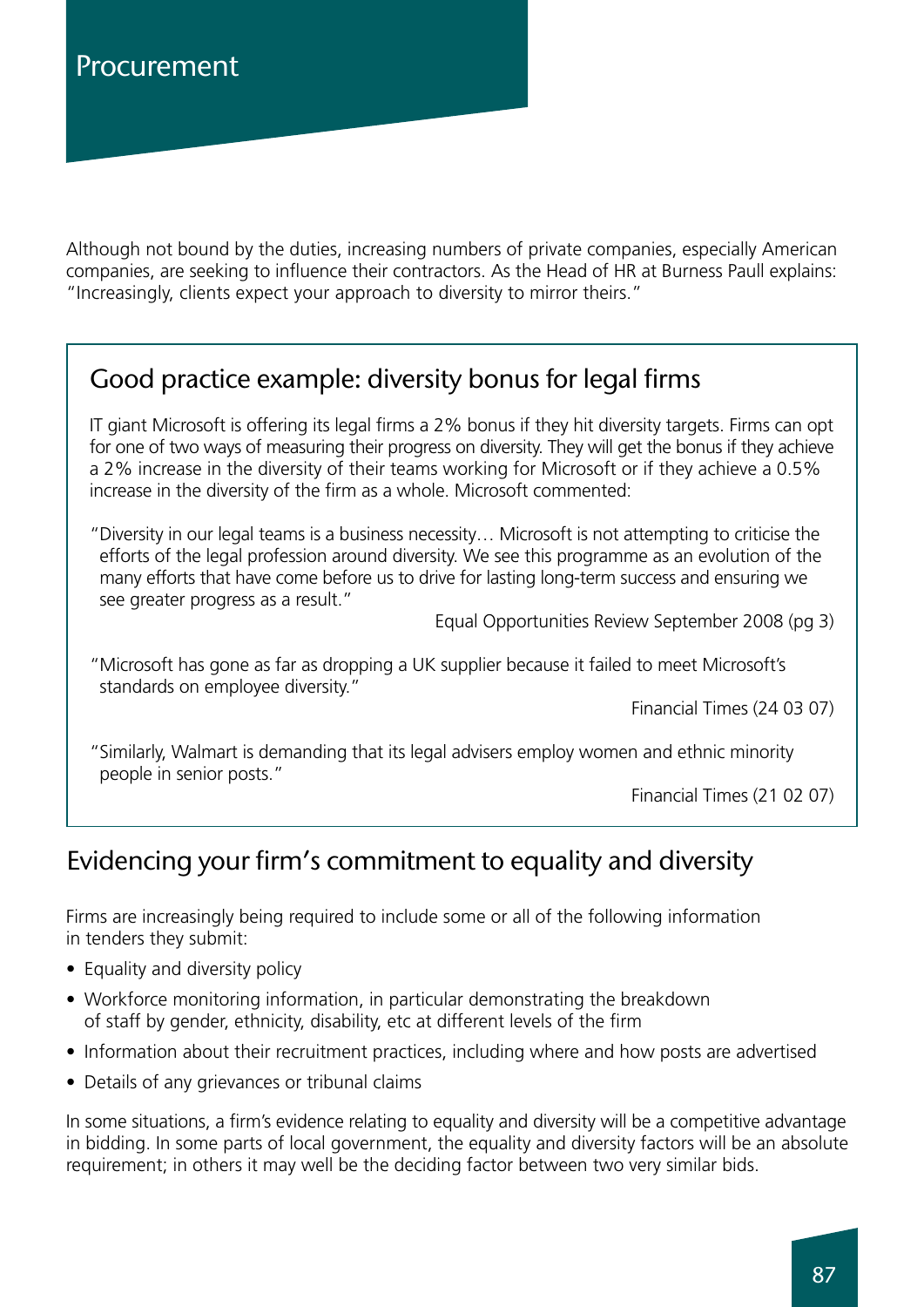Partnerships with campaigning organisations or equality specialists may also be a good way of attracting new business, improving services to clients, and increasing learning.

### Good practice in partnerships: Maclay Murray and Spens

Stonewall Scotland and the Scottish Inter Faith Council received funding from the Department of Trade and Industry/Department for Communities and Local Government for an initiative to help employers to audit and improve their capacity to implement the Employment Equality Regulations 2003 in the workplace. The regulations outlaw discrimination around both sexual orientation and religion or belief in employment and the project aimed to explore tensions between these strands, whilst demonstrating the common cause between faith communities and the lesbian and gay community in tackling workplace discrimination.

As part of the project's programme of learning and development for employers, employment law specialists Maclay Murray and Spens facilitated four advanced training events. These sessions used a 'mock tribunal' setting to explore a specially designed scenario in which tensions between sexual orientation and religion/belief were apparent. Participants were able to interact with the process, asking lawyers direct questions about the legislation and procedures and reflecting on their own roles and responses, before reaching a decision prior to the tribunal judgment.

Stonewall Scotland reported that the partnership with MMS gave weight to the training, due to its legal expertise, and provided a marketing opportunity for the firm. Amanda Jones, a partner at MMS and an accredited employment and discrimination law specialist, said: "We were delighted to be asked to get involved with the project. Working so closely with Stonewall Scotland and the Scottish Inter Faith Council provided us with the opportunity to improve our own insight into discrimination on the grounds of sexual orientation and religion or belief, in particular, any areas of conflict which may exist between the two. Our involvement has helped further increase our profile as leaders in the field of discrimination, especially in relation to the newer strands."

#### **Further information at:** *www.stonewallscotland.org.uk* **and** *www.mms.co.uk/Knowledge*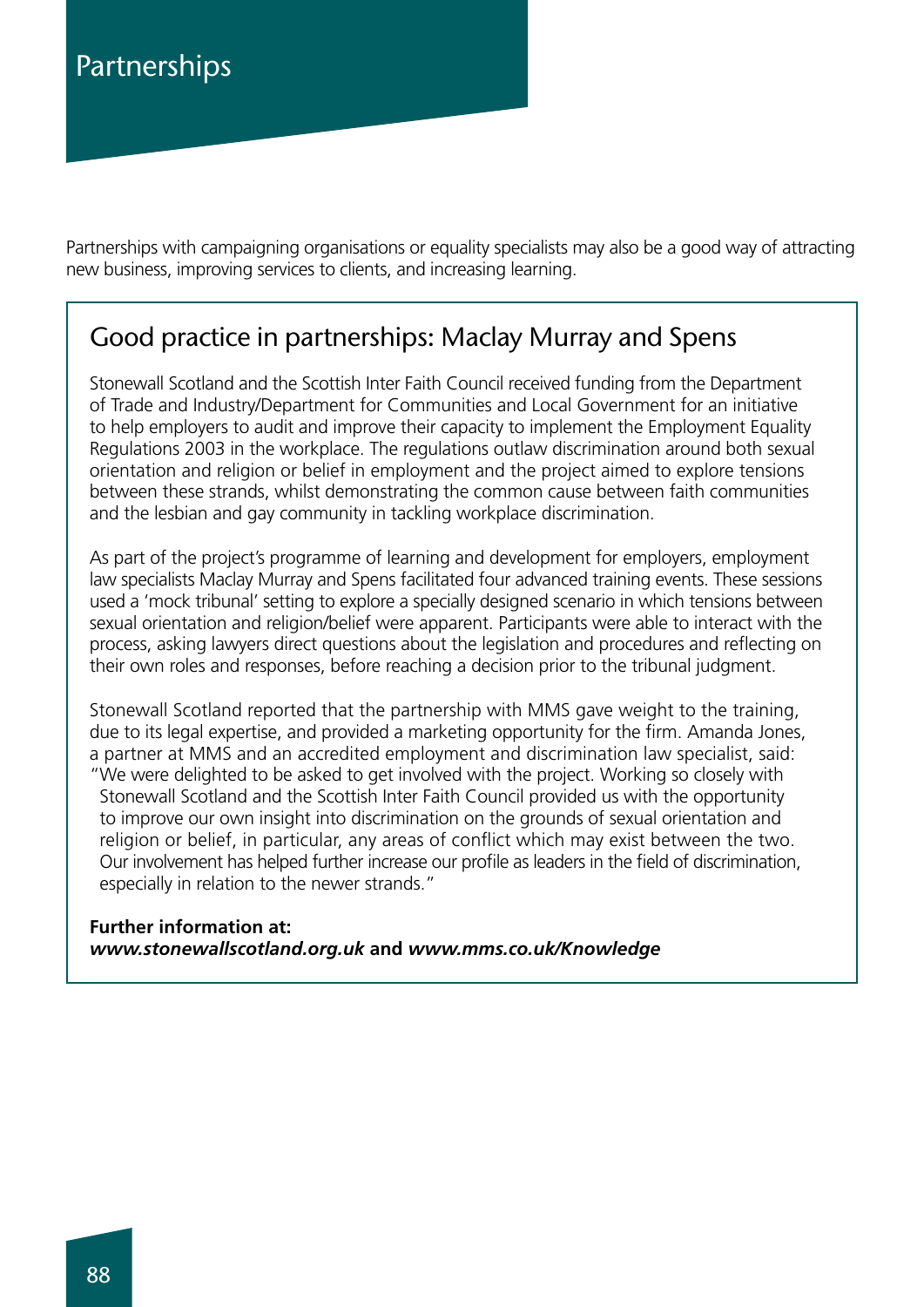## Reviewing your accessibility

#### **Commitment**

Check that your commitment to equalities is clear. Provide a statement, which is included in promotional material, introductory information, and on websites.

Consider working towards a communications kitemark, such as Action on Hearing Loss, Louder than Words, or RNIB Seeing it Right, to demonstrate your commitment and to benchmark yourself against other organisations.

#### **Marketing**

Adopt a marketing strategy designed to reach all your potential clients which includes:

- A variety of images which reflect the diversity of your client base
- A variety of media (including specialist media such as the Pink Pages, Diverse Britain, etc)
- Communication channels (online and offline, websites, free advertising such as local directories)
- Links with potential referral partners (eg housing departments, local community groups)
- Building a reputation for delivering an effective and sensitive service

#### **Physical access**

Conduct an audit to make sure premises are accessible to disabled people, and that reasonable adjustments are made wherever necessary. Consider delivering services from different locations, and making home visits.

Make information about access, including public transport and parking, available in advance.

Have a system in place for offering alternatives, and for making reasonable adjustments on request, and for recording clients' preferred means of communication.

#### **Accessibility of legal information**

Conduct an accessibility review to identify the different ways in which you can or could provide legal information to your current and potential clients and consider whether there are any ways in which you could improve this.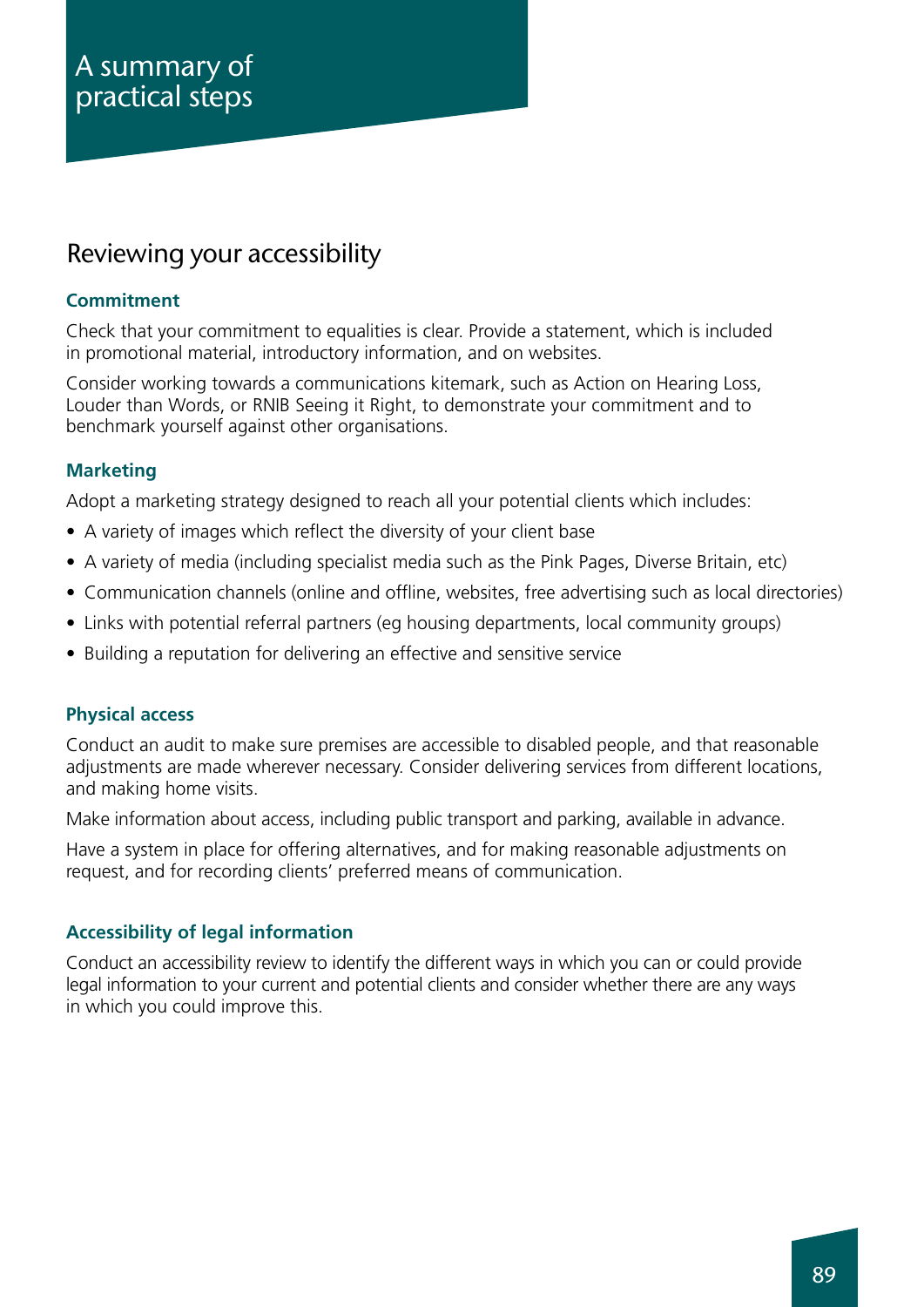#### **Communications**

You might find it helpful to work through the list of equality groups, thinking about the types of communication needs that might arise and how you would respond, eg what communication methods you could offer to a deaf client. You may find that there is overlap between the different groups and that some of the methods of communication may be attractive to other clients. For example, a deaf client may prefer to be updated by text message. This may also be attractive to younger clients and may be a service that others would find convenient. A range of web services to deliver text messages allow this to be done for less than the cost of a phone call or postage stamp – so could also help improve business efficiency.

#### **Formats, languages and technologies**

Explain that you can offer information in alternative formats and languages on request. All staff need to be prepared to make reasonable adjustments, and to know how to do this, and to have the necessary equipment and training to use it.

This includes facilities for: people with hearing impairments such as Typetalk, Minicom, loop, texting; people with visual impairment, such as large print, Braille transcription, reading services; and people who may need support with material written in English.

#### **Channels**

This involves thinking about the different channels that clients use to communicate with you – face-to-face, on the telephone, by letter – and the support you can offer in each of these situations. For instance, you might encourage clients to bring a 'buddy' with them, or offer to provide a plain English written summary as a follow-up to a meeting. You might also consider changing your opening hours, your appointments system, or offering a 'walk-in' facility or home visits.

#### **Initial enquiries**

Offer a variety of ways to contact the firm for initial information.

Ensure initial enquiries can be made in a way that suits disabled, older, younger clients or clients on low incomes.

Provide introductory information in plain English.

Include an option to 'talk to us' first.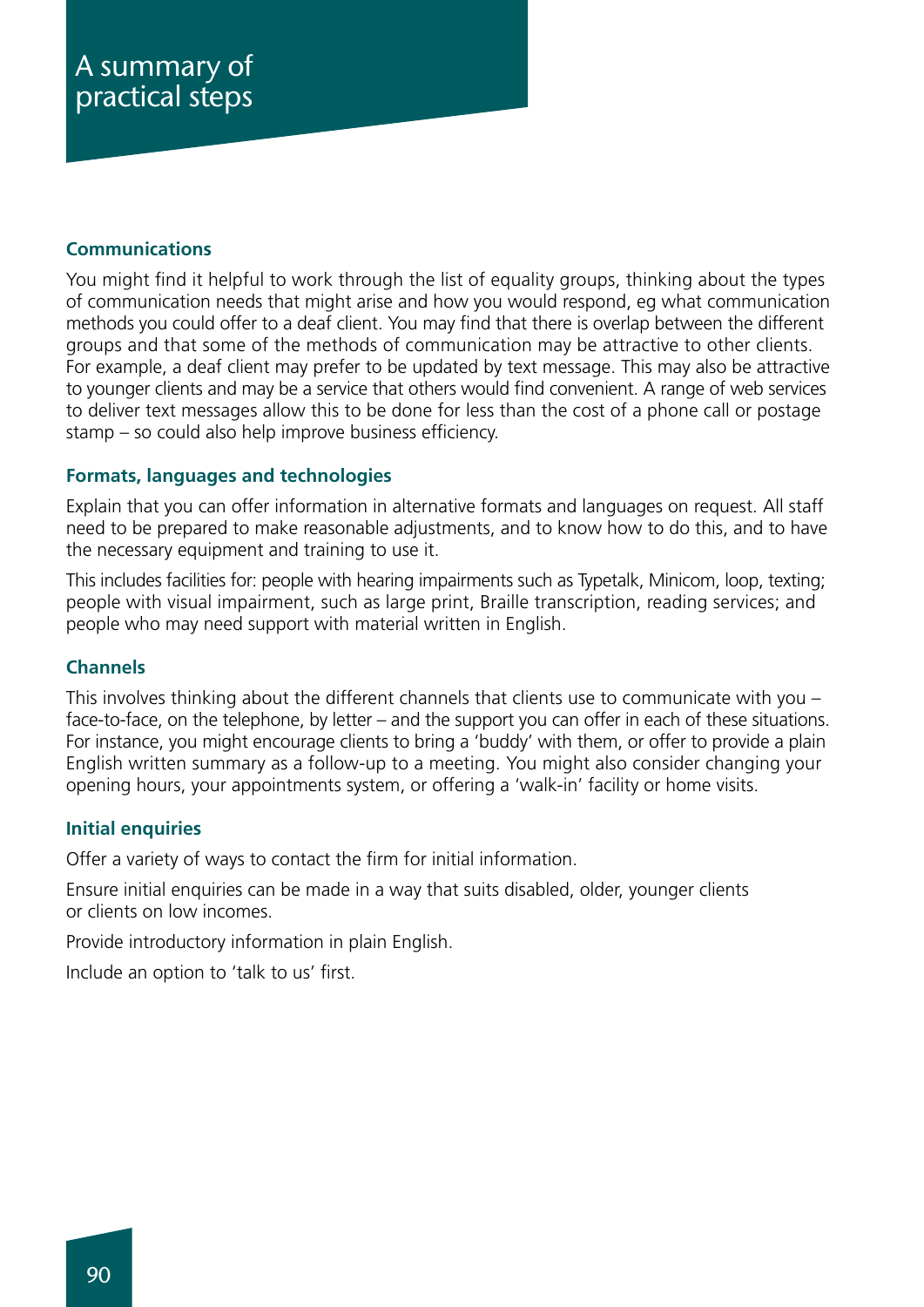#### **Key information**

Think about the information that all clients and potential clients need, and consider ways of making it even more accessible.

Draw up a statement describing your services, explaining what can and cannot be done, and making clear what clients can expect from you in terms of values, treatment, and communication.

Identify existing resources or develop your own to explain legal terms and rights to clients in plain English and/or other languages or formats. If your firm has a website, you could offer these as downloads or set up links to external resources.

Review or set up a robust and accessible complaints system, and be prepared to act as a result.

Collect equality monitoring information as a matter of course.

Legal aid costs: set out your approach to legal aid and costs in plain English.

Get registered on the Scottish Legal Aid Board register to publicise your commitment.

#### **Interpreters, translators, advocates**

- Develop a policy about the use of interpreters and advocates, for those who speak English as an additional language and disabled people, including those with learning disabilities or mental health problems. The policy should cover how and when interpreters and advocates are appointed; their precise role; the funding arrangements
- Remember that clients' interpreting and translating needs may not be all or nothing: do not assume a client can understand all the information you give them just because their conversational English is of a reasonable standard – for example, women from some ethnic backgrounds may be more likely to have conversational English but not be able to read and write in English OR their own language
- However, take time to plan whether and when interpreters are needed. Caesar & Howie found that many of its Polish clients need only occasional support, from a Polish-English speaker. Since translation can be expensive, it is generally better only to translate materials where there is a clear need to do so (eg by a particular client or a community you wish to target with information)
- The Society has worked with others to create a useful standard on translation within a court setting, which will be of use to solicitors in general (whether in office-based work or court). This can be found at *www.crownoffice.gov.uk/in-your-community/equality-diversity*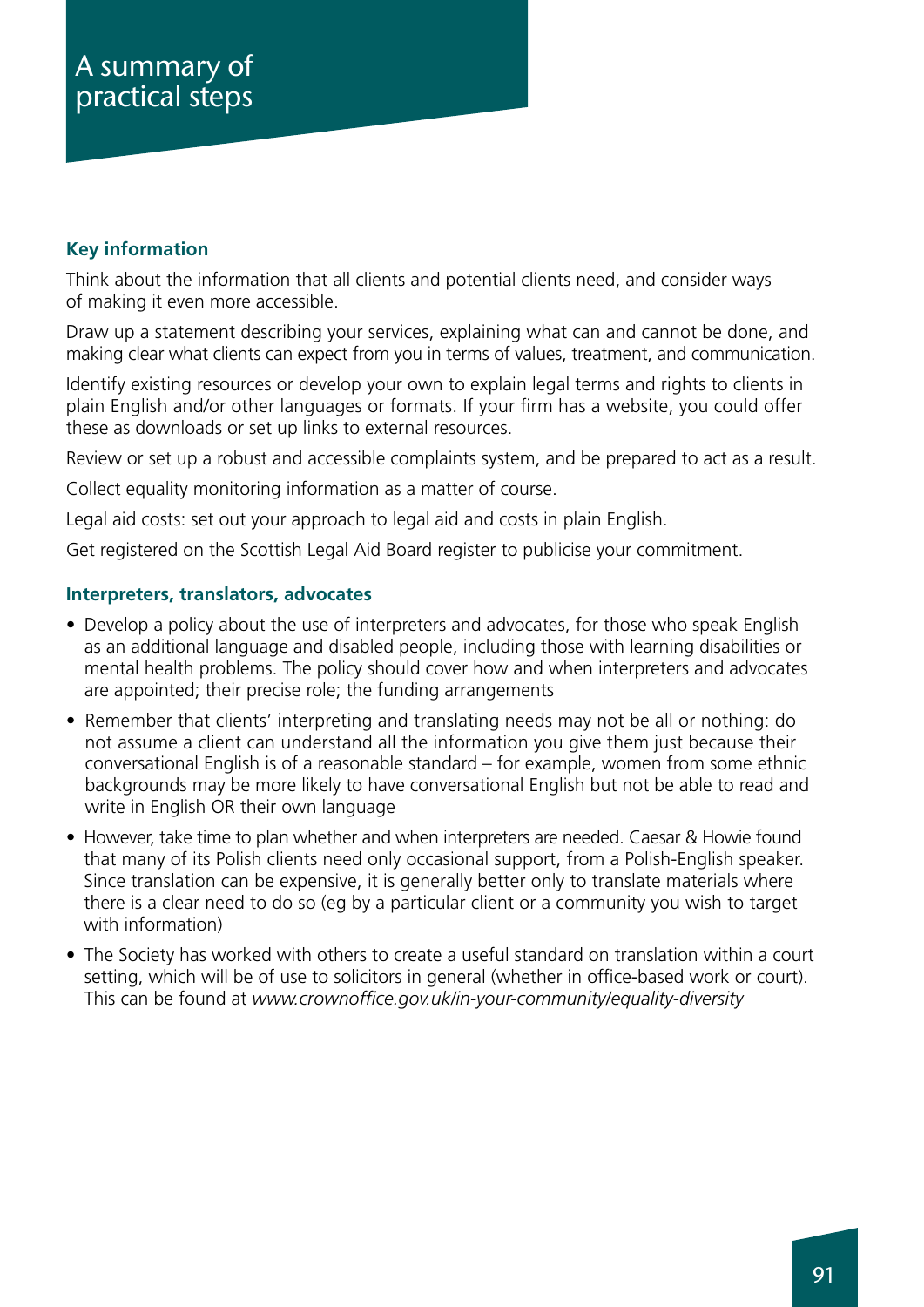#### **Training**

Ensure all staff have training in equality and discrimination, covering all nine of the "protected characteristics" under the Equality Act 2010, ie age, disability, gender reassignment, marriage and civil partnership, pregnancy and maternity, race, religion or belief, sex and sexual orientation.

They all need to be prepared to proactively offer reasonable adjustments, or to make them on request; they need to be properly equipped and trained to do this, knowing how to use all the equipment, and where to contact appropriate services.

You might also consider training on monitoring, working with interpreters and advocates, using appropriate language and non-verbal communications, particular client groups and their needs.

#### **Working with individual clients**

Ensure lawyers and other staff have time to listen to clients and to build effective, trusting relationships. Be prepared to use a variety of methods to explain legal terms, jargon, and complex subject matter.

Check at the outset that clients understand the services you offer, and have realistic expectations of what can be done. Check at the outset their preferences in relation to communication.

Get to know the local community, the population changes and other trends. Use this information to tailor training, to make good referral networks, and to build new parts of the business. Be sure to use this information to help in understanding individuals – it is not helpful to use it to make assumptions.

Log issues which are of particular interest, or where you do not at the moment provide services, so that you can refer people where appropriate.

Think about individuals' needs in relation to court appearances and difficult documents.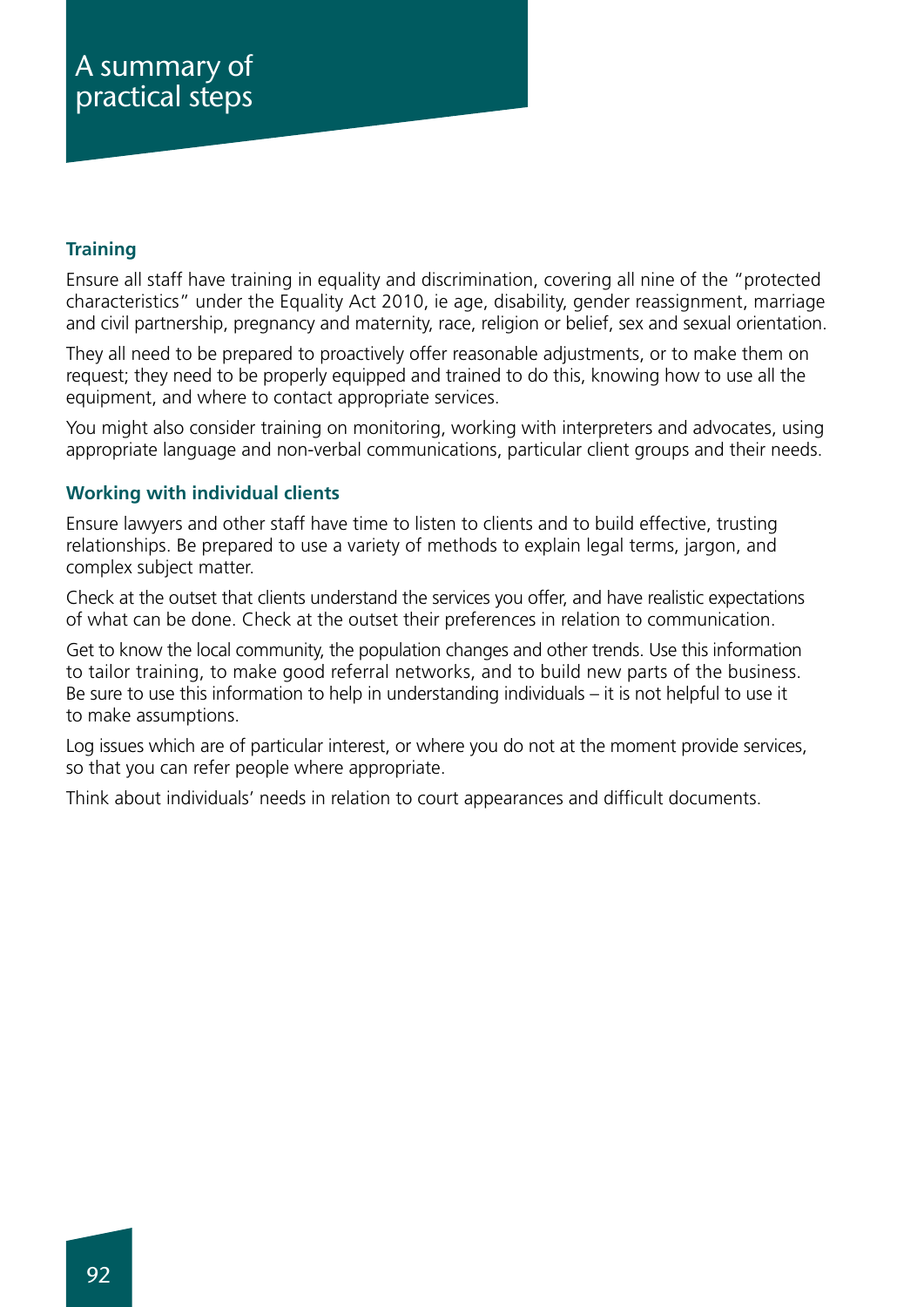# **Glossary**

#### **Acting up**

Acting up applies where an employee is formally requested to undertake the full duties and responsibilities of a higher graded post for a period of at least one day/shift.

#### **Annualised hours**

Annualised hours is a flexible working option where the employee is paid for the total number of hours worked over the whole year, and the actual weekly contractual hours vary to account for busy and quiet periods. Employees with an annualised hours working arrangement work a longer day when the service is busy and work shorter hours when there is less demand, but are paid the same amount each month.

#### **Compressed hours**

Compressed hours is a flexible working arrangement where employees work their total number of contracted weekly hours (37 or less) over a shorter period, either four rather than five days per week, or nine rather than ten days per fortnight.

Compressed hours can help to provide an extended day/week for service provision and to help individual staff members meet their needs for work/life balance, by guaranteeing them a fifth and tenth day when they aren't working. The fifth/tenth day should be taken on a rolling basis (not a fixed day off every week or fortnight), with alternating days off across a five-week period (see below for more detailed guidance and variations).

#### **BSL**

British Sign Language.

#### **Disabled**

Disabled is currently the term preferred by disabled people.

This reflects the 'social model of disability', which takes the view that people are not disabled by their individual conditions of mind, body or senses, but are disabled by a society which excludes them by failing to make its environments and communications fully accessible.

The definition of disability outlined by the Equality Act 2010 covers anyone with an impairment which has a substantial and long-term (at least 12 months) effect on their ability to carry out day-to-day activities such as mobility, speech, hearing or eyesight, memory or ability to concentrate, learning or understanding, continence. The definition also includes long-term illnesses such as HIV, cancer and multiple sclerosis, from the point of diagnosis.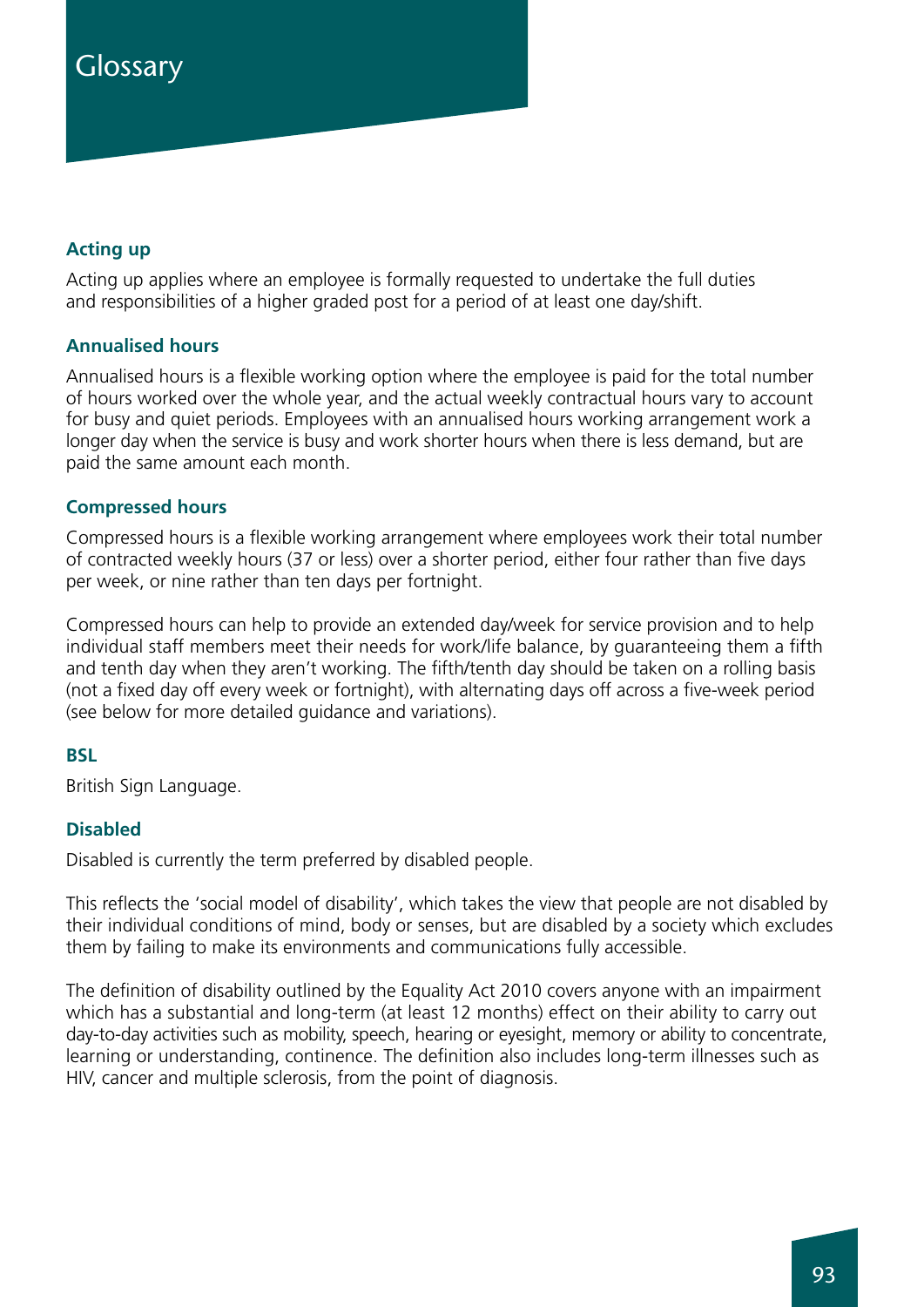# **Glossary**

#### **Discrimination: direct and indirect**

Direct discrimination happens when, because of a protected characteristic, A treats B less favourably than A treats or would treat others.

Indirect discrimination takes place when A applies to B a provision, criterion or practice which is discriminatory in relation to a relevant protected characteristic of Bs, and this cannot be shown to be a proportionate means of achieving a legitimate aim.

#### **Diverse**

Diversity means difference. When it is used as a contrast or addition to equality, it is about recognising individual as well as group differences, treating people as individuals and not pigeon-holing them, and placing positive value on diversity in the community and in the workforce.

Diverse applicants are applicants from a wide range of backgrounds, ethnicities, faiths; people who are different from each other in terms of age, gender, gender identity, disability, sexual orientation, social class.

#### **Employer brand**

The term employer branding describes how an organisation markets what it has to offer to potential and existing employees. Marketers have developed techniques to help attract customers, communicate with them effectively and maintain their loyalty to a consumer brand. Employer branding involves applying a similar approach to people management.

#### **Equal pay audits**

An equal pay audit involves:

- Comparing the average pay of men and women doing equal work
- Undertaking similar comparisons for white employees and those from minority ethnic groups, those with and without disabilities, from different age groups and of different contractual status
- Explaining any equal pay gaps
- Closing any gaps that cannot be justified on grounds other than sex or other characteristic

Whatever kind of equal pay audit process is used and whatever the size of the organisation, the essential features are the same. While employers are not obliged to carry out an equal pay audit, only an equal pay audit can ensure that they are providing equal pay.

It is important to recognise that an equal pay audit is not simply a data collection exercise. It entails a commitment to put right any pay inequalities related to a protected ground and which cannot be justified.

Workforce monitoring – gathering of data on workforce within an organisation using the protected characteristics.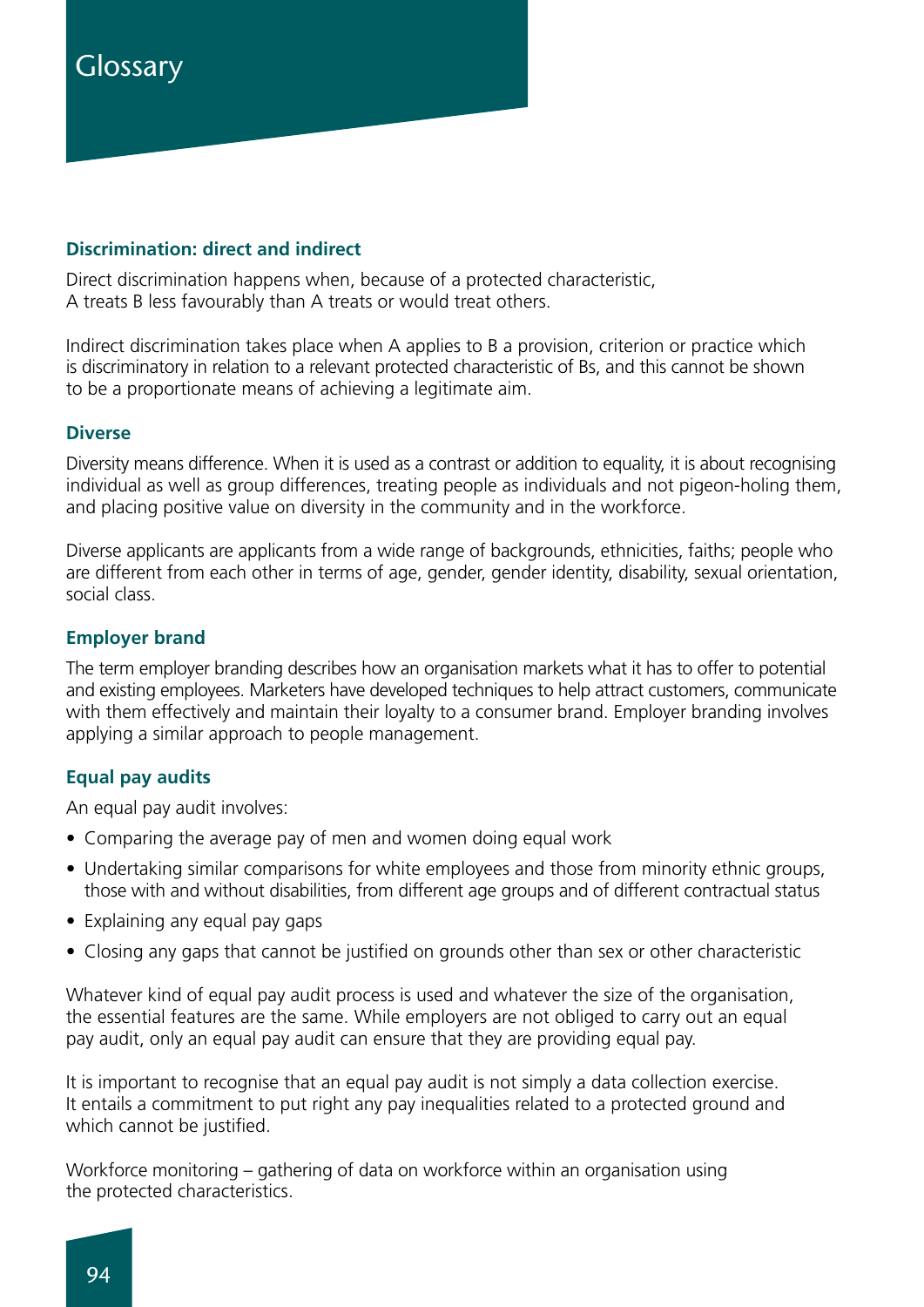#### **Equalities monitoring or workforce monitoring**

Equalities monitoring is the process of collecting, storing and analysing information about employees' and/or clients' gender, ethnicity, disability, age, religion, sexual orientation or social class.

Monitoring such information allows organisations to ensure they are delivering services and employment fairly, equally and appropriately to all groups.

Firms monitoring equality (whether in recruitment, workforce, client take-up/satisfaction or outcome) are advised to use the categories (eg to describe ethnic group, sexual orientation, etc) which the Society has used in its Equality and Diversity in the Legal Profession in Scotland research or which the Equality Act 2010 uses the protected characteristics. These can be found in the questionnaire in the appendix of the report at: *www.lawscot.org.uk/diversity/research.aspx*

#### **Equality impact assessment**

An equality impact assessment is a tool for identifying the potential impact of an organisation's policies, services and functions on its service users and staff.

#### **Gender Recognition Register**

The Gender Recognition Act 2004 gives transsexual people the legal right to live in their acquired gender. People should make applications to the Gender Recognition Panel for legal recognition in their acquired gender. Applicants will need to complete the relevant application form, which can be obtained from the panel, along with the required evidence. When the panel has issued the Gender Recognition Certificate, the Registrar General will create a new record in relation to them in the Gender Recognition Register.

#### **Job share**

Job share occurs where two people voluntarily share the duties and responsibilities of one full-time position on an hourly, daily or weekly basis, with the salary and leave entitlement allocated on a pro rata basis.

Each job sharer works under a normal contract of employment and is subject to the provisions of current employment legislation. Job sharing is quite different from part-time work where the employee is individually responsible for the work. Job sharers share all of the responsibilities of the post which they hold jointly.

#### **'Out'/'outing'**

'Coming out' is the term used by lesbians and gay men to refer to being open about their sexuality. Many LGBT people are not 'out' at work, or are 'out' to only some of their colleagues.

'Outing yourself' is synonymous with 'coming out'. 'Outing' others, or putting people in a position where they need to be out, is not regarded as good practice.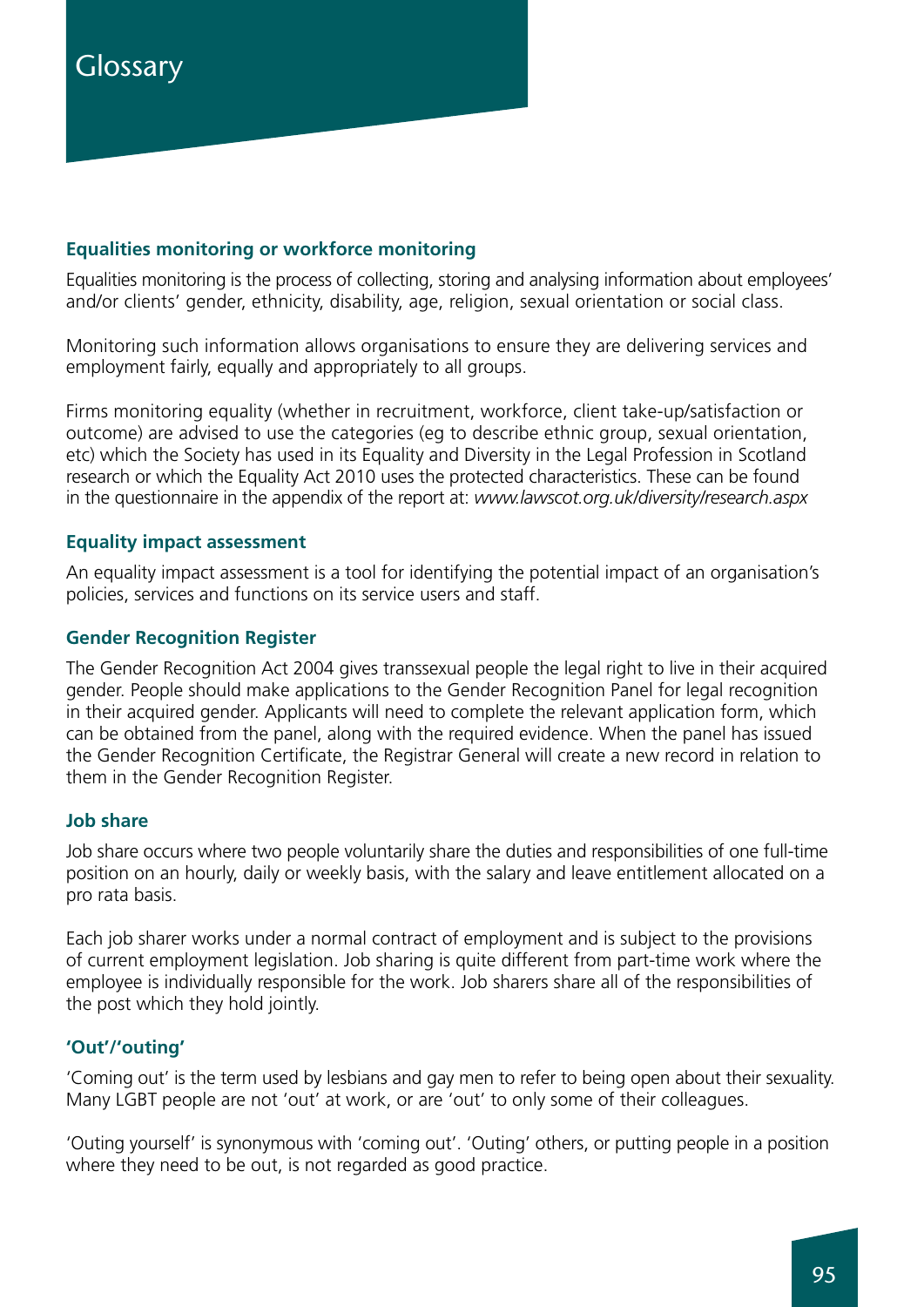# **Glossary**

#### **Positive action**

The Equality Act 2010 allows organisations to take positive action:

- To minimise disadvantage (where there is some evidence that those who share a protected characteristic experience a connected disadvantage)
- To meet needs (where there is evidence that those who share a protected characteristic have different needs)
- To encourage participation in an activity (where there is evidence of low participation by those who share a protected characteristic)

For example, an employer might respond to under-representation by a particular group in training, recruitment or partnership by:

- Offering selective training programmes
- Advertising to encourage applications
- Training staff responsible for selection

This is *positive* action.

Offering someone a job or promotion on the basis of their gender, race, etc is positive discrimination and is illegal. Quotas (as opposed to targets) are also illegal.

#### **Public sector equality duty**

Scottish public authorities must pay "due regard" to the need to: eliminate unlawful discrimination, victimisation and harassment; advance equality of opportunity across all of the protected characteristics. The Scottish regulations for the specific duties (the means of promoting these general duties) came into force in May 2012. The accompanying non-statutory guidance explains that authorities should:

- Report on mainstreaming the equality duty
- Publish equality outcomes and report progress
- Assess and review policies and practices
- Gather and use employee information
- Publish gender pay gap information
- Publish statements on equal pay
- Consider award criteria and conditions in relation to public procurement
- Publish in a manner that is accessible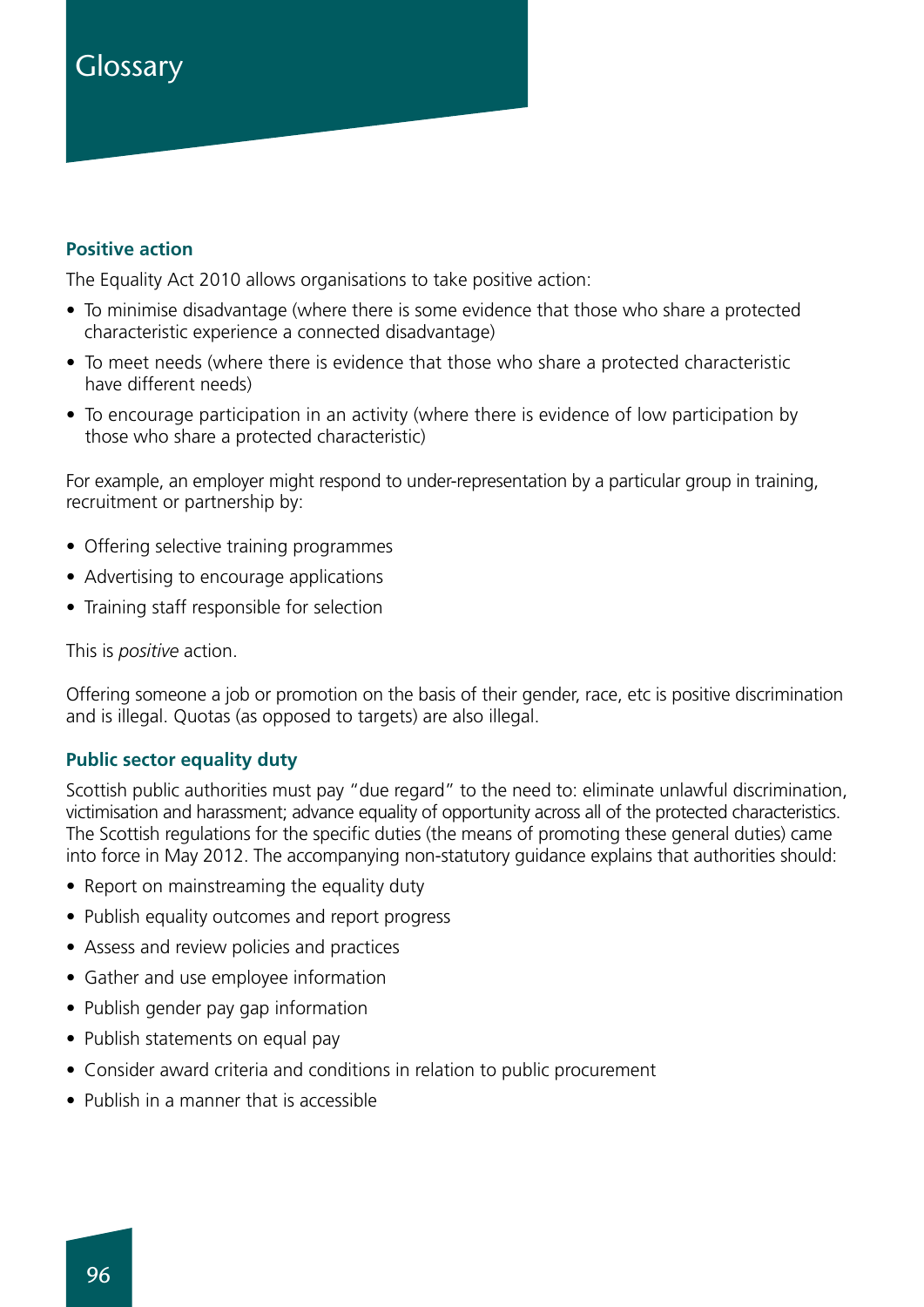# **Glossary**

#### **Reasonable adjustments**

The Equality Act 2010 requires employers to make changes to help disabled people work and those providing services (both public and private) to make changes to help disabled people access their services.

These are known as reasonable adjustments and can include:

- Making changes to the building or premises where the person works or where services are provided to the public
- Changing the way in which work is done
- Providing equipment that will help the person do their job
- Providing information in other formats (at least on request) these might include large print or audio

#### **Trans/transgender/transphobia**

Transgender or trans are umbrella terms used to describe a whole range of people whose gender identity or gender expression differ in some way from the gender assumptions made about them when they were born.

These terms can include: transsexual people (who have changed or are in the process of changing their gender); intersex people (with biologically ambiguous genitals/reproductive systems/chromosomes); cross-dressing/transvestite people; and androgyne/polygender people (who do not feel comfortable thinking of themselves as simply male or female).

Transphobia refers to the hate of/discrimination against transsexual and transgender people.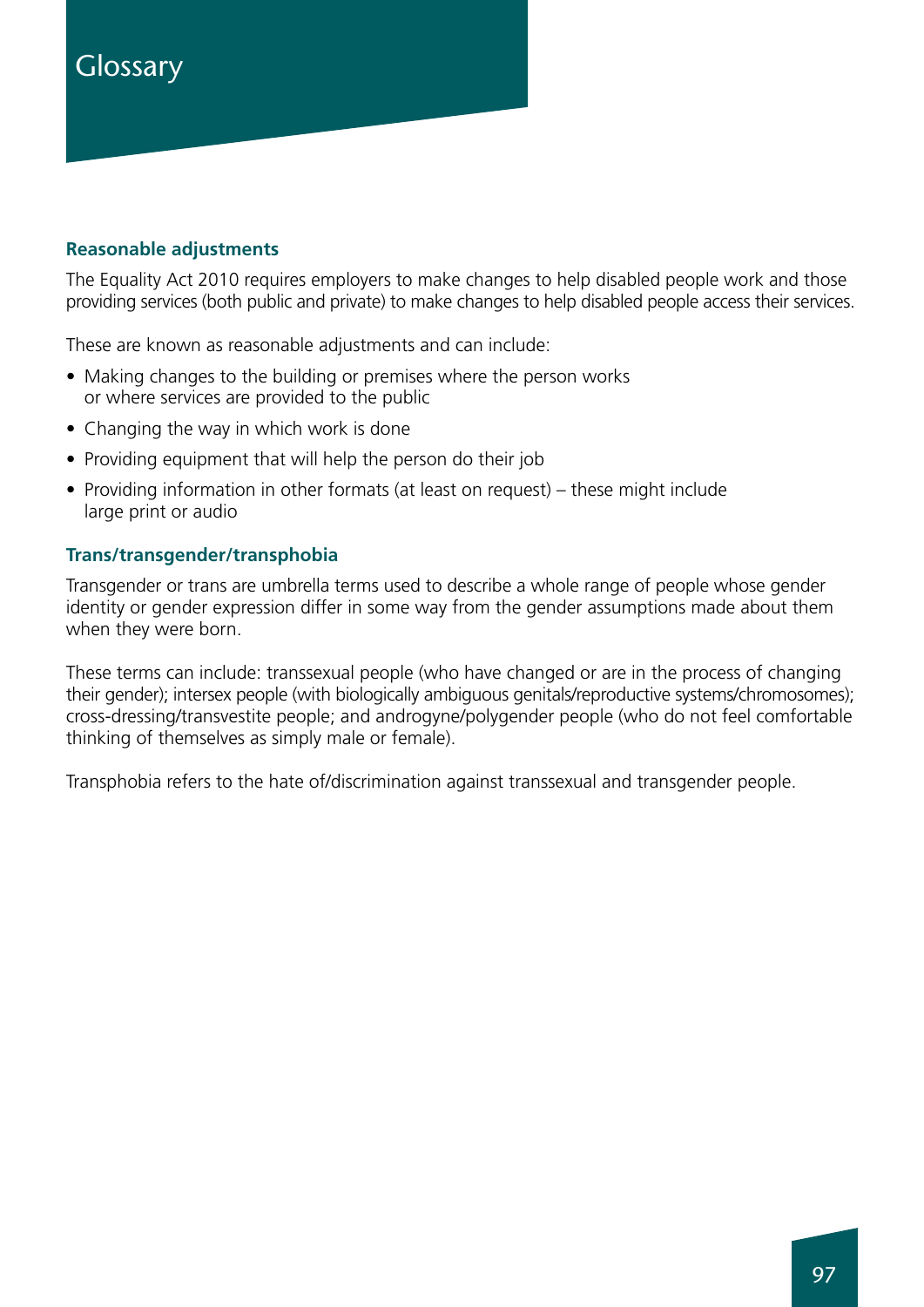### Other resources from the Law Society of Scotland

Research on the composition of the profession, issues round discrimination, and work to involve various equality group can be found at *www.lawscot.org.uk/diversity/research.aspx* This includes downloadable copies of the Women in the Legal Profession in Scotland and Equality and Diversity in the Legal Profession in Scotland reports referred to in this guidance.

The Society's own Equality and Diversity Strategy can be found at: *www.lawscot.org.uk/diversity/equality\_strategy.aspx*

The Standards of Conduct (including the rule on equality) can be found at: *www.lawscot.org.uk/Members\_Information/Standards*

Free online CPD on diversity issues facing firms and employers can be found at: *www.mediazone.brighttalk.com/comm/Legal/0eea3108c8-5965-1407-5540*

#### **Promoting equality in employment**

The Equality and Human Rights Commission has produced guidance on the Equality Act 2010 for employers and workers. See *www.equalityhumanrights.com/advice-and-guidance/new-equality-act-guidance*

The Business Disability Forum has a range of resources to support employers in removing barriers for disabled people in their recruitment processes at: *www.barrierfree-recruitment.com*

Action for change: advice about how to break down gender segregation in vocational education, training and work. Guides for careers advice professionals, teachers, work experience co-ordinators, training and learning providers are available from *www.equalityhumanrights.com*, click on publications, gender.

ACAS produce guides to age, religion or belief and sexual orientation in the workplace as well as advice on the equalities legislation and other advice for employers. These are available from: *www.acas.org.uk*

The UK Government's *www.agepositive.gov.uk* website contains good practice examples, case studies and resources to encourage positive practice in the recruitment and retention of older workers.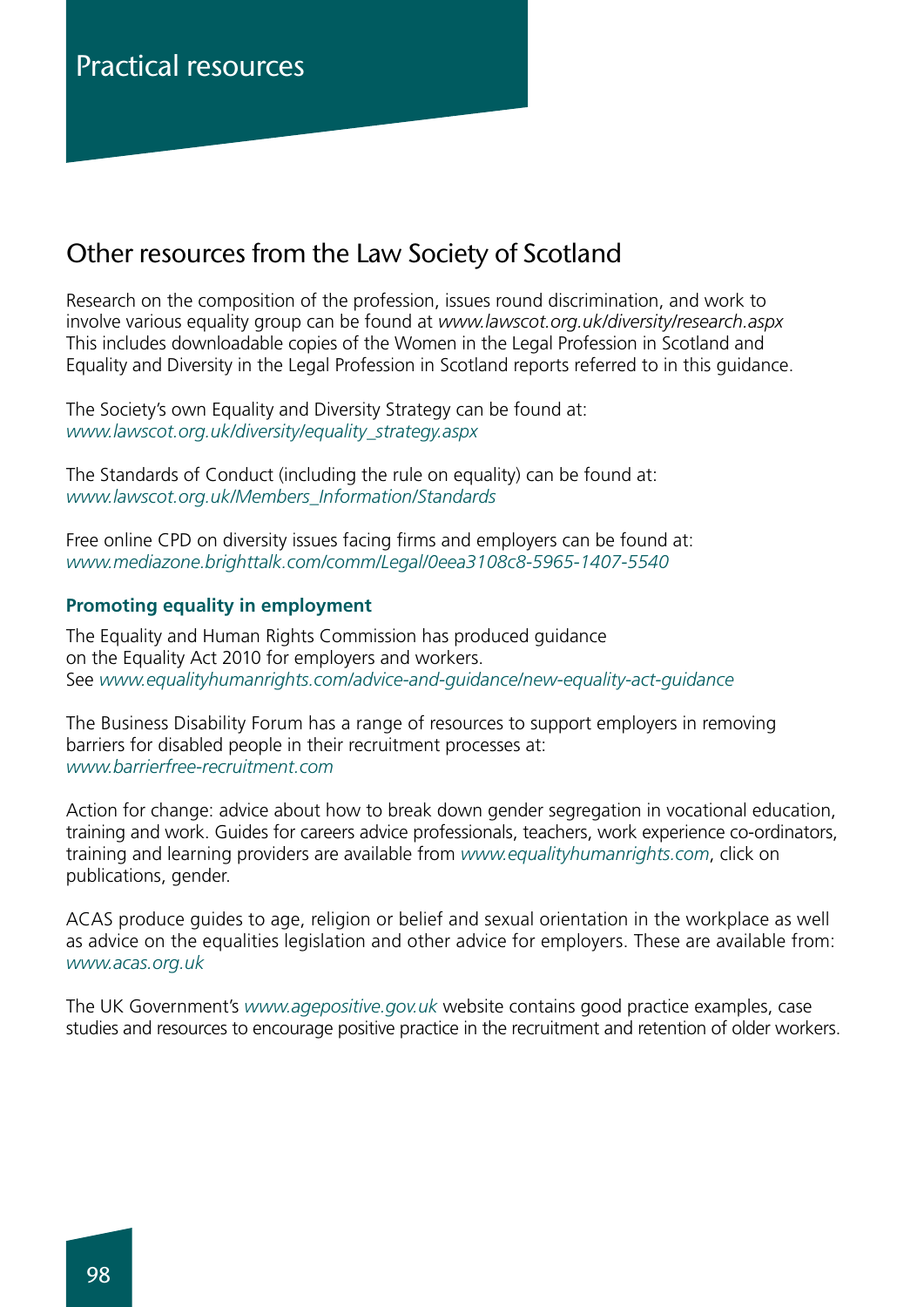Stonewall *www.stonewall.org.uk* produce a series of resources on sexual orientation for employers, including:

- Gay people, your business What small employers need to know
- Sexual Orientation Employer Handbook, 3rd edition
- Career Development: How to support your lesbian and gay employees
- Bullying: Preventing the bullying and harassment of gay employees
- Workplace: People perform better when they can be themselves

Equal pay audit toolkit for small businesses at: *www.equalityhumanrights.com/advice-and-guidance/tools-equal-pay/equal-pay-audit-toolkit-forsmall-businesses*

Or for larger (50-plus employee) firms at: *www.equalityhumanrights.com/advice-and-guidance/tools-equal-pay/equal-pay-audit-toolkit/ carrying-out-an-equal-pay-audit*

Flexible working: a guide for employers and transformation of work: ten practical tips for employers are available from *www.equalityhumanrights.com*, publications and resources section, click on gender.

Making Reasonable Adjustments at Work for People with Mental Health Problems is available from *www.samh.org.uk* publications section.

#### **Preventing and tackling bullying & harassment**

The Society has produced guidance for firms and individuals on preventing bullying and harassment. This includes practical steps which can be taken by firms and model policies. *www.lawscot.org.uk/media/291105/preventing\_bullying\_and\_harassment\_%20guidance\_june\_2011.pdf*

#### **UNISON**

Information on tackling bullying and harassment. *www.unison.org.uk*

#### **The Andrea Adams Trust**

This charity is committed to helping both the individual and organisation deal with the problem of bullying and harassment. *www.andreaadamstrust.org*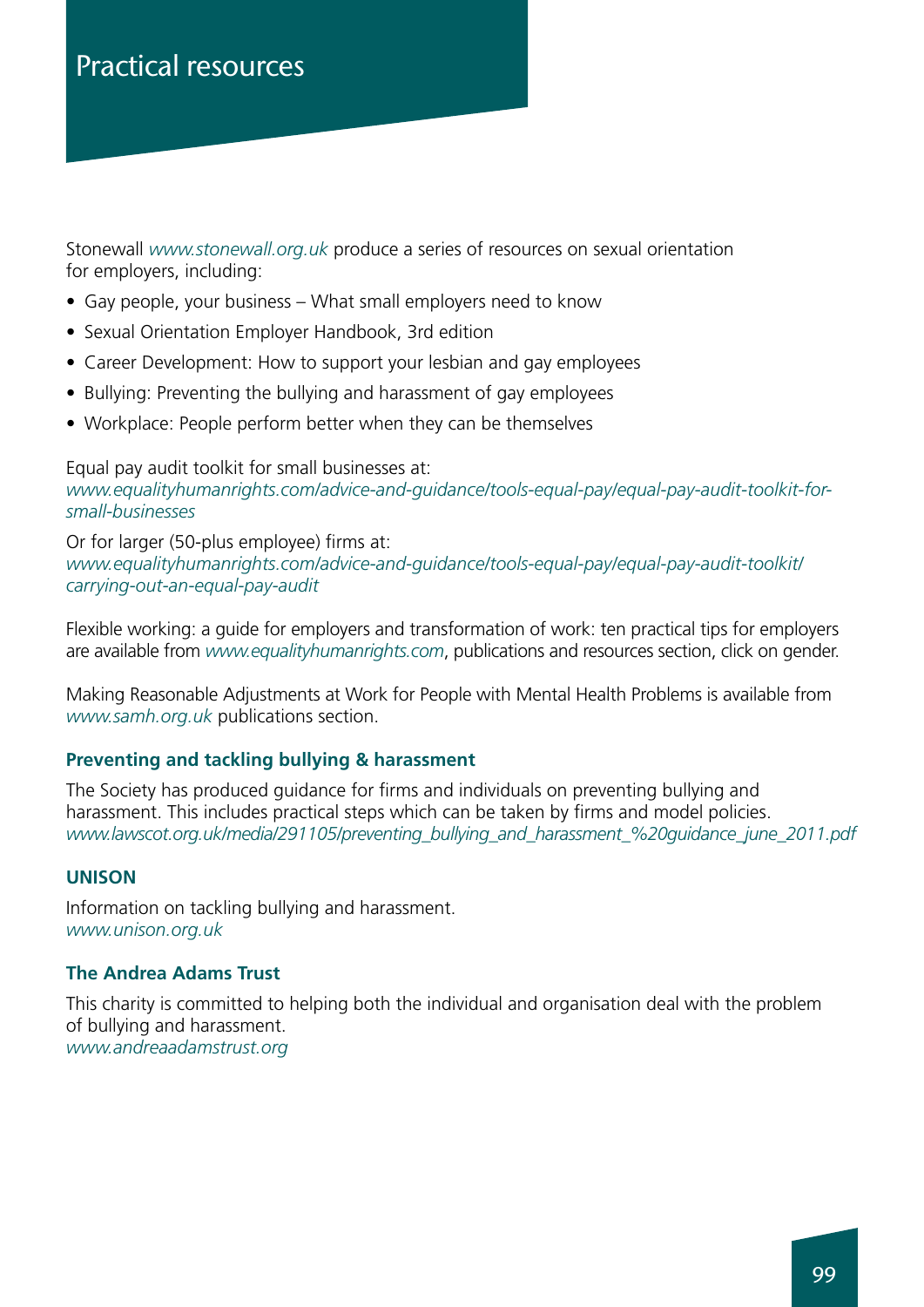#### **Bullying OnLine**

Bullying OnLine is the UK national workplace bullying advice line and a leading source on bullying. It has extensive resources on bullying in the workplace and other related issues. *www.bullyingonline.org*

#### **ACAS**

Guidance for employers and employees on bullying and harassment at work. Their advice leaflet, Bullying and harassment at work: a guide for managers and employers, includes a checklist for things to include in a dignity at work policy at: *www.acas.org.uk/CHttpHandler.ashx?id=304&p=0 www.acas.co.uk*

#### **Trades Union Congress**

Information on bullying and harassment for employees, trade union representatives and links to other sites and campaigns. *www.tuc.org.uk/tuc/rights\_bullyatwork.cfm*

#### **Business Link**

Useful advice for small businesses in drafting bullying and harassment policies at: *www.businesslink.gov.uk/bdotg/action/detail?r.l1=1073858787&r.l3=1074038578&r. lc=en&type=RESOURCES&itemId=1073792621&r.l2=1074207487&r.s=m* 

#### **Dignity at Work Partnership**

The Dignity at Work Partnership is the world's largest anti-bullying project, with £1 million funding from the Department of Trade and Industry. Downloads include information packs for human resources and for leaders and tips for those experiencing bullying. *www.dignityatwork.org*

Sample Dignity at Work policies. Here are a few starting points in addition to the above: *www.nhsemployers.org/practice/practice-1006.cfm www.nujglasgow.org.uk/bullyingdaw.html www.scotland.gov.uk/Resource/Doc/158746/0043088.pdf* 

#### **Age and the Workplace**

*www.gov.uk/government/organisations/department-for-work-pensions/series/age-positive*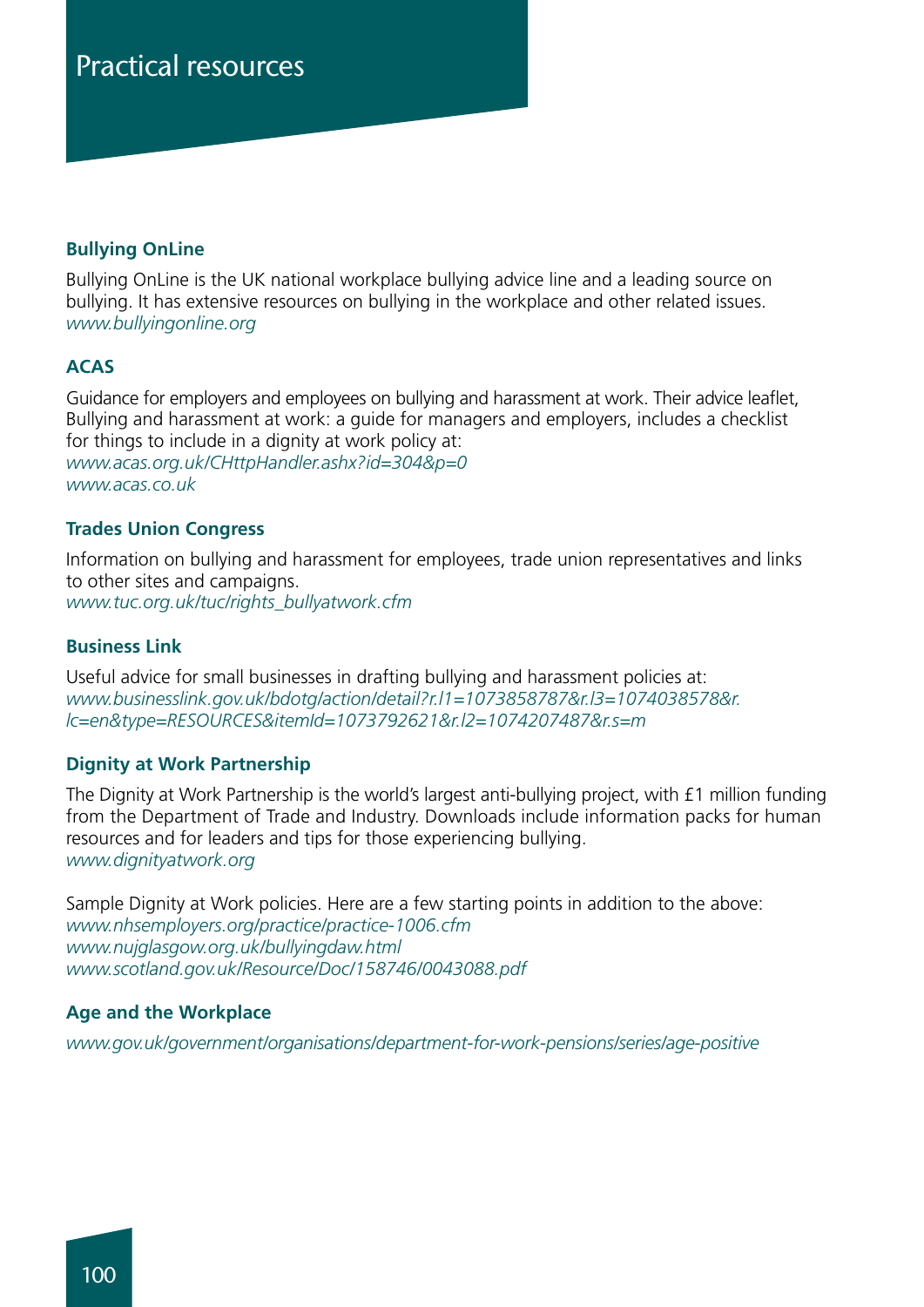## Promoting equality in service delivery

#### **Access**

The Equality and Human Rights Commission has produced guidance on the Equality Act 2010 for service providers. See: *www.equalityhumanrights.com/advice-and-guidance/new-equality-act-guidance*

See it Right – Guidelines and practical advice on designing, producing and planning for accessible information, signage, websites and electronic information at: *www.rnib.org.uk*

Making reasonable adjustments - Advice about making changes to physical features, services, policies and procedures, for disabled people. *www.lawscot.org.uk/members/members-services/publications/ensuring-fairness,-creating-more-accessible-services*

Several different sources are available from the Equality and Human Rights Commission for employers, service-providers and public bodies. *www.equalityhumanrights.com (publications and resources section)* or

*www.equalityhumanrights.com/en/yourrights/rightsindifferentsettings/shopsandservices/Pages/ Makingreasonableadjustments.aspx* 

How to be LGBT Friendly - 30 Practical Ways to Create a Welcoming Environment for Lesbian, Gay, Bisexual and Transgender People, produced by Prism, the LGBT Forum for Leicester, Leicestershire and Rutland (2008), at: *www.llgbc.com*

Working with a British Sign Language interpreter – Factsheet includes information about how to book an interpreter, when to use one, costs, how to work effectively on the day and where to get more information. Produced by Royal National Institute for the Deaf. *www.rnid.org.uk*

#### **Treatment and communication**

The Plain English Campaign produces a series of guides covering how to write in plain English in letters, forms, reports and websites. These are available from: *www.plainenglish.co.uk*

See it Right Guidelines, Practical advice on designing, producing and planning for accessible information for people with sight impairments from the Royal National Institute for the Blind. *www.rnib.org.uk*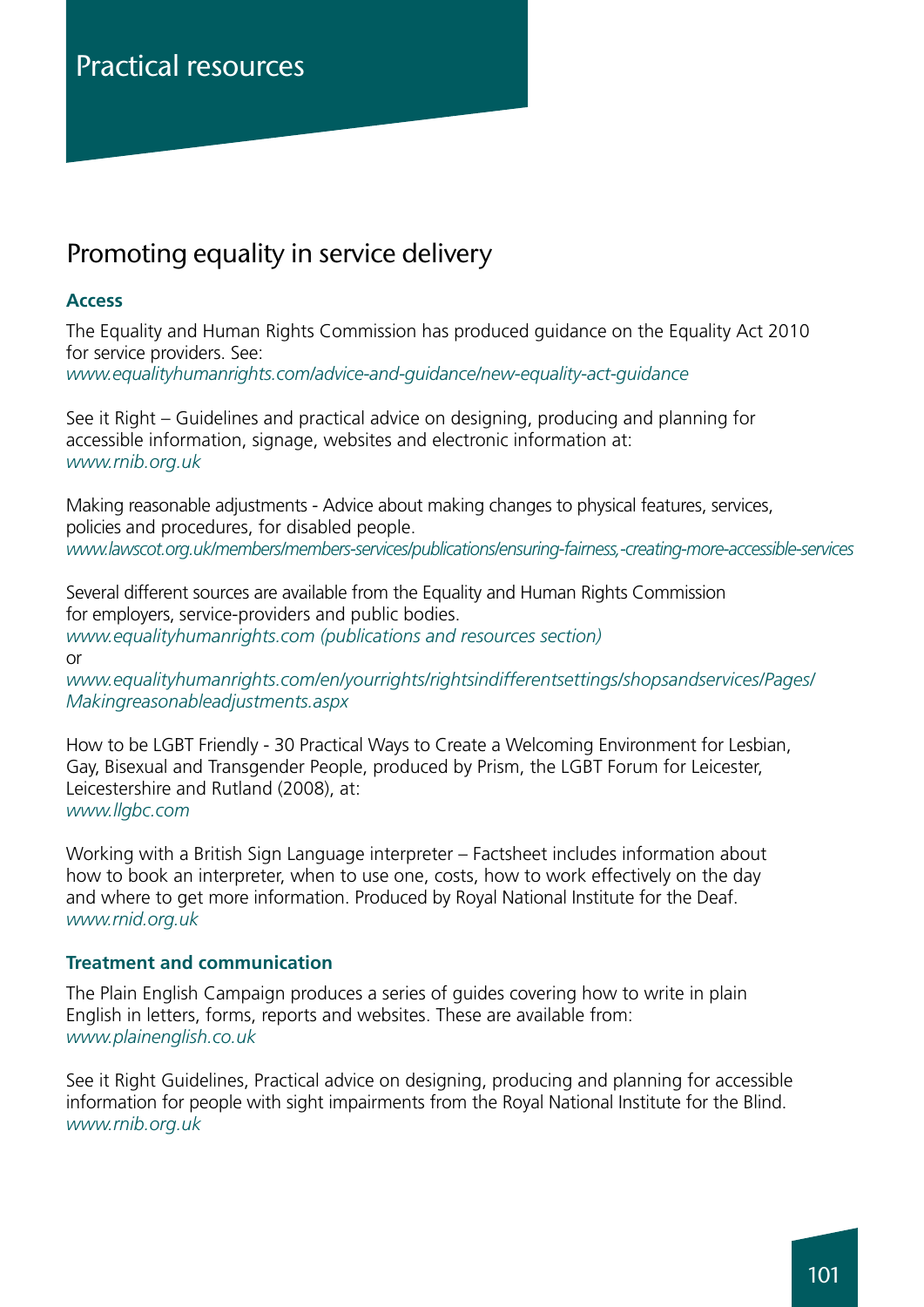Web Content Accessibility Guidelines. *www.rnib.org.uk*

Make it Clear, a guide to making information clear and easy to read and understand, Mencap (2006) *www.mencap.org.uk*

Website accessibility guidance – a guide to good practice in commissioning accessible websites and a booklet called Making Websites That Are Easy For Everyone To Use, are available from *www.equalityhumanrights.com*, publications and resources section, click on disability and then select web accessibility guidance.

How to be LGBT Friendly: 30 Practical ways to create a welcoming environment for lesbian, Gay, bisexual and transgender people. Produced by Prism, the LGBT Forum for Leicester, Leicestershire and Rutland (2008)

*www.llgbc.com*

#### **Partnerships and procurement**

Non-statutory guidance for Scottish public authorities on the public sector equality duty is available at: *www.equalityhumanrights.com/scotland/public-sector-equality-duty/non-statutory-guidance-forscottish-public-authorities*

Race equality and procurement in local government: a guide for authorities and contractors is available from *www.equalityhumanrights.com*, publications and resources section, click on race and then public sector.

Common standard for equalities in public procurement in relation to gender and good practice is available from *www.equalityhumanrights.com*, publications and resources section, click on gender, employment.

#### **General**

Diversity at work: 8 small steps for small and medium-sized businesses: *www.hfhrpol.waw.pl/pliki/DiversityAtWork8StepsForSmallAndMediumsizedBisinesses.pdf*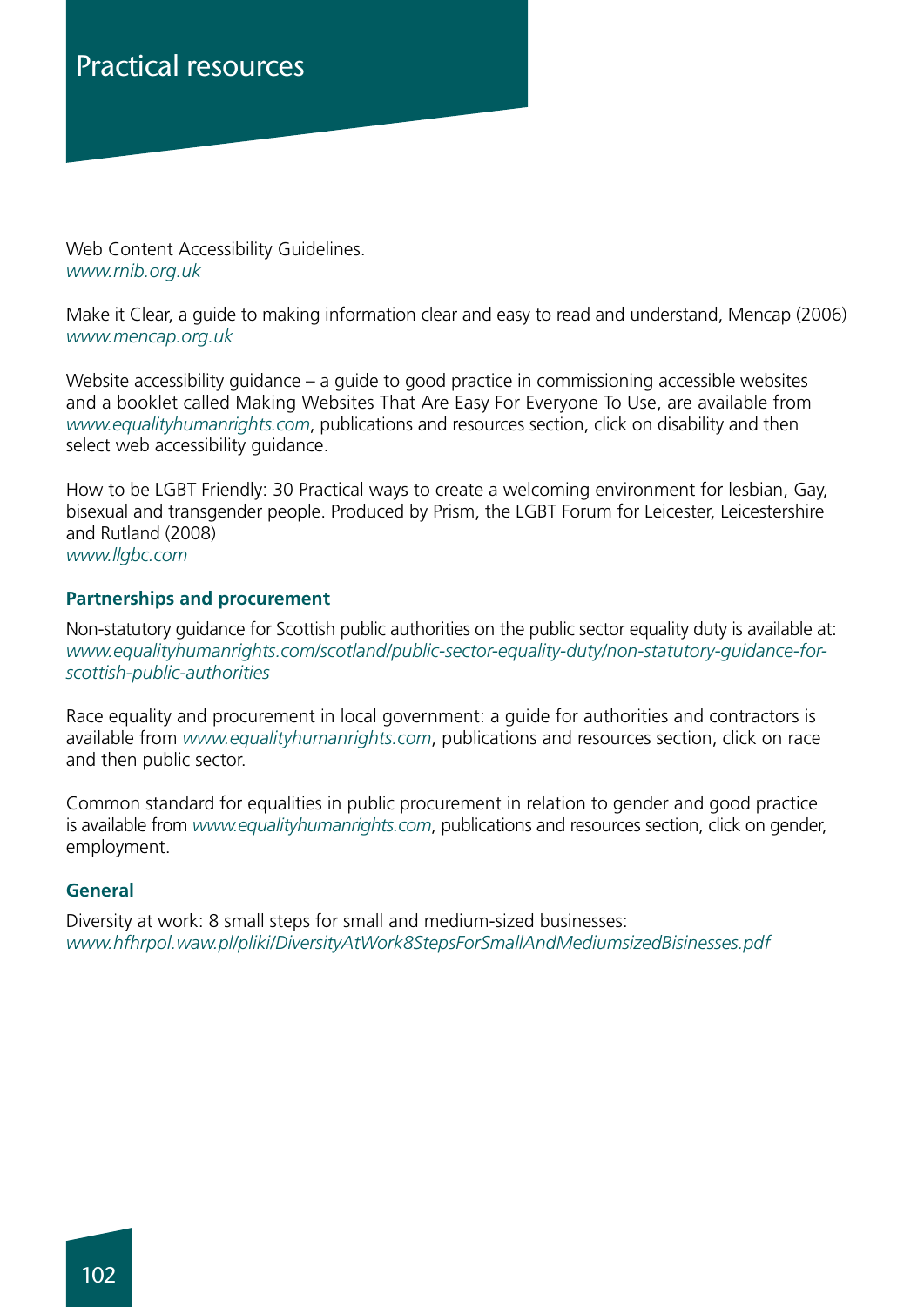- 01. Under the Equality Act 2010, "protected characteristics" are defined as age, disability, gender reassignment, marriage and civil partnership, pregnancy and maternity, race, religion and belief, sex and sexual orientation
- 02. Scottish Government figures at *www.scotland.gov.uk/Topics/People/Equality* Specific data from the 2011 Census will be released mid to late 2013
- 03. Office of the Chief Statistician (Feb 2004) Analysis of Ethnicity in the 2001 Census: Summary Report
- 04. General Register Office for Scotland (2007) Scotland's Population 2007, The Registrar General's Annual Review of Demographic Trends, 153rd Edition, General Register Office for Scotland
- 05. Based on calculations completed through the UCAS Statistics Online, *www.ucas.co.uk*
- 06. Universities Scotland (2008) Facts and Figures: Students Public information briefing 9 at *www.universities-scotland.ac.uk/uploads/briefings/student%20facts\_fig.pdf*
- 7. Office of the Chief Statistician (Feb 2004) as above
- 8. The Scottish Government (2012) Scottish Policing Performance Framework Section 2
- 09. See Scottish Traveller Education Programme's facts and figures about Gypsies and Travellers in Scotland at *www.scottishtravellered.net/travellers.html.* The latest estimate was conducted in 2009. The detailed data from the 2011 census, available late 2013, may provide more accurate estimates
- 10. Law Society Scotland/The Grange Group (2006) Equality and Diversity in the Legal Profession. A recent report from the Law Society Scotland / MVA Consultancy (2010), Robust Foundations, Changes in Law Society Membership Profile, found little change in the demographics, albeit the study had a much smaller sample size. *www.lawscot.org.uk/media/129918/comparative data final report.pdf*
- 11. Based on calculations completed through the UCAS Statistics Online, *www.ucas.co.uk.* The most recent study (2003) by UK Centre for Legal Education (2003) Law Student 2002: a profile of law students in Scotland: First year report 2002-03, put the estimate at 6% for 2002 law students
- 12. Law Society Scotland/The Grange Group (2006) as above
- 13. Law Society of Scotland / Blake Stevenson Ltd (2010) The Experiences of Ethnic Minority Background Solicitors in Scotland. *www.lawscot.org.uk/about-us/equality--diversity/current-projects--research/solicitorsof-an-ethnic-minority-background*
- 14. *Moving on up? The Way Forward* Report on the investigation into visible minority ethnic women at work in Scotland, EOC, May 2007
- 15. Scottish Executive Social Research (2003) Minority and Social Diversity in Legal Education in Scotland *www.scotland.gov.uk/Resource/Doc/47034/0025161.pdf.* See also, Law Society of Scotland / Blake Stevenson Ltd (2010) The Experiences of Ethnic Minority Background Solicitors in Scotland. *www.lawscot.org.uk/about-us/equality--diversity/current-projects--research/solicitors-of-an-ethnic-minority-background*
- 16. Legal Studies Research Programme (2004) Assessing Need for Legal Advice in Scotland. NB: a 'justiciable problem' was defined as one which raised a legal issue, whether or not the respondent had recognised it as such or had taken action
- 17. The Scottish Legal Aid Board (2008) Race Equality Research Report. *www.slab.org.uk*
- 18. Shelter (2007) The advice gap: A study of barriers to housing advice for people from black and minority ethnic communities
- 19. The Scottish Legal Aid Board (2008) as above
- 20. Genn, H, Lever, B & Gray, L (2006) Tribunals for diverse users, DCA Research Series 1/06, January 2006, Department for Constitutional Affairs
- 21. Scottish Parliament: Equality Opportunities Official Report of 10 March 2009, Col 880
- 22. Scottish Executive Publications, Review of Legal Advice and Provisions in Scotland: Part 2 The case for a CLS – Research background
- 23. Genn et al (2006) as above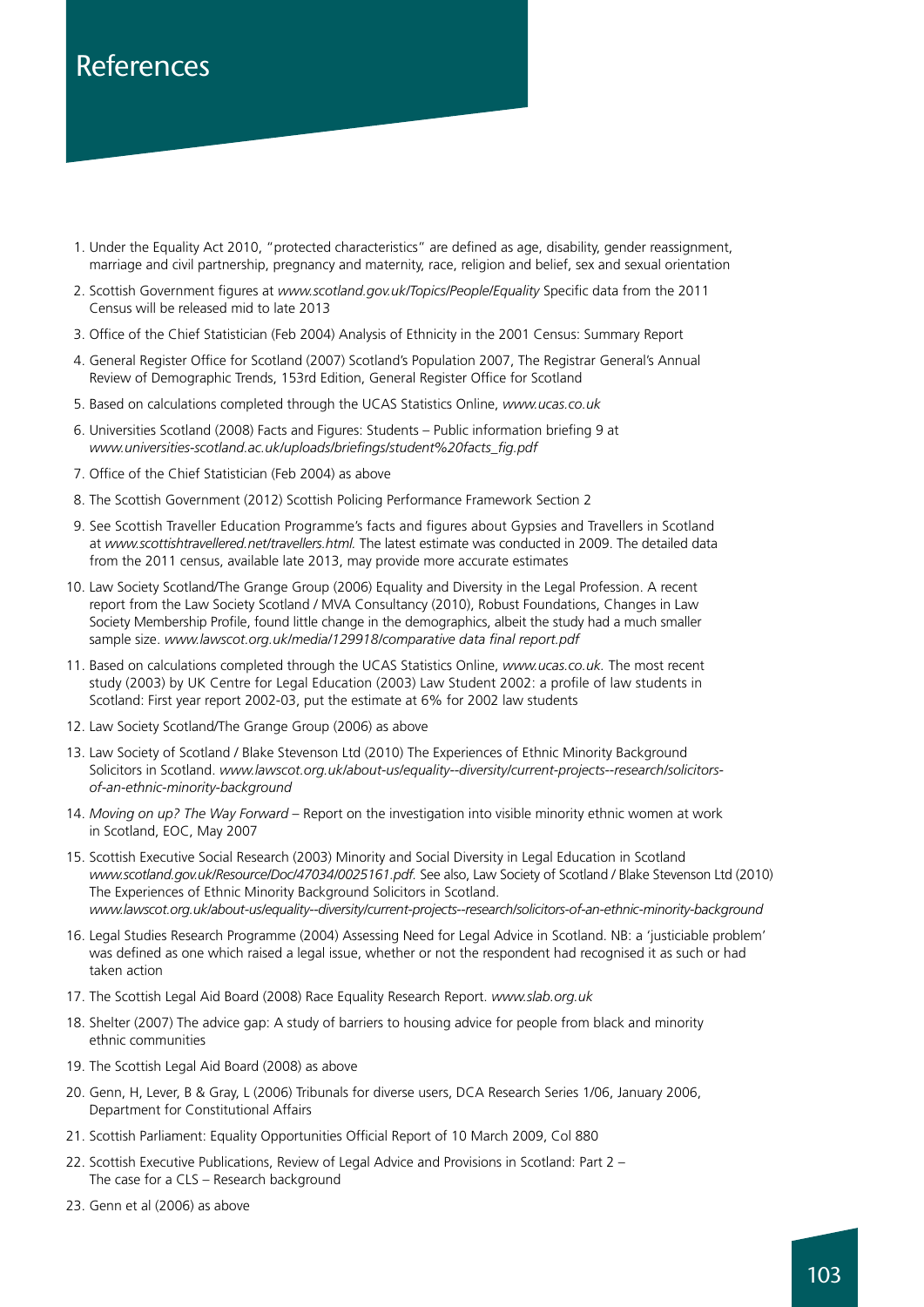- 24. Clark, I & Moody, S (2002) Crime and Criminal Justice Research Findings No. 58: Racist Crime and Victimisation in Scotland. Scottish Central Executive Research Unit. See also The Scottish Government (2012) Scottish Policing Performance Framework Section
- 25. The Scottish Legal Aid Board (2008) as above
- 26. Clark, I & Moody, S (2002) Crime and Criminal Justice Research Findings No. 58: Racist Crime and Victimisation in Scotland. As above
- 27. Clark, I & Moody, S (2002) Crime and Criminal Justice Research Findings No. 58: Racist Crime and Victimisation in Scotland. As above
- 28. Scotland Census 2011. *www.scotlandscensus.gov.uk*
- 29. UK Centre for Legal Education (2003) as above
- 30. Law Society Scotland/ Equal Opportunities Commission Scotland (2005) Women in the Legal Profession in Scotland. See also, Law Society Scotland / MVA Consultancy (2010), Robust Foundations, Changes in Law Society Membership Profile, found little change in the demographics, albeit the study had a much smaller sample size. *www.lawscot.org.uk/media/129918/comparative data final report.pdf*
- 31. Equality and Human Rights Commission (2008) Sex and Power: Who runs Scotland?
- 32. Equal Opportunities Commission Scotland (2006) as above
- 33. Equal Opportunities Commission (2005) Pregnant and Productive for Scotland
- 34. Calculated using figures from the following report and the 2005 and 2006 editions of it: General Register Office for Scotland (2009) Scotland's Population 2009, The Registrar General's Annual Review of Demographic Trends, 155th Edition, General Register Office for Scotland
- 35. Scottish Transgender Alliance (2008) Transgender Experiences in Scotland Key Findings. *www.scottishtrans.org*
- 36. Whittle, S, Turner, L, Al-Alami, M (2007) Engendered Penalties: Transgender and Transsexual People's Experiences of Inequality and Discrimination. Press for Change *www.pfc.org.uk*
- 37. Law Society Scotland/ EOC Scotland (2005) as above
- 38. Law Society Scotland/ EOC Scotland (2005) as above
- 39. Law Society Scotland/The Grange Group (2006) as above
- 40. Law Society Scotland/ EOC Scotland (2005) as above
- 41. Law Society Scotland / MVA Consultancy (2010), Robust Foundations, Changes in Law Society Membership Profile, found little change in the demographics, albeit the study had a much smaller sample size. *www.lawscot.org.uk/media/129918/comparative data final report.pdf*
- 42. Scottish Transgender Alliance (2008) Transgender Experiences in Scotland Key Findings. *www.scottishtrans.org*
- 43. Scottish Women's Aid (2008) Understanding Domestic Abuse *www.scottishwomensaid.org.uk/understanding-domestic-abuse*
- 44. The Scottish Government Statistics (2012) Domestic Abuse Recorded by the Police in Scotland, 2011-12
- 45. Dixon, M., Reed, H., Rogers, B. & Stone, L. (2006) CrimeShare: The unequal impact of crime, Institute for Public Policy Research
- 46. Equal Opportunities Commission (2005) Pregnant and Productive for Scotland
- 47. Scottish Transgender Alliance (2008) Transgender Experiences in Scotland Key Findings. *www.scottishtrans.org*
- 48. One Parent Families Scotland (2006) Lone Parents in Scotland, Factsheet 10 *www.opfs.org.uk/helpdesk/pubs/fs\_lone-parents-in-scotland.pdf*
- 49. Rights of Women (2002) Access to Justice: A report on women's access to free legal advice in Hackney, Haringey, Lambeth and Tower Hamlets, December 2002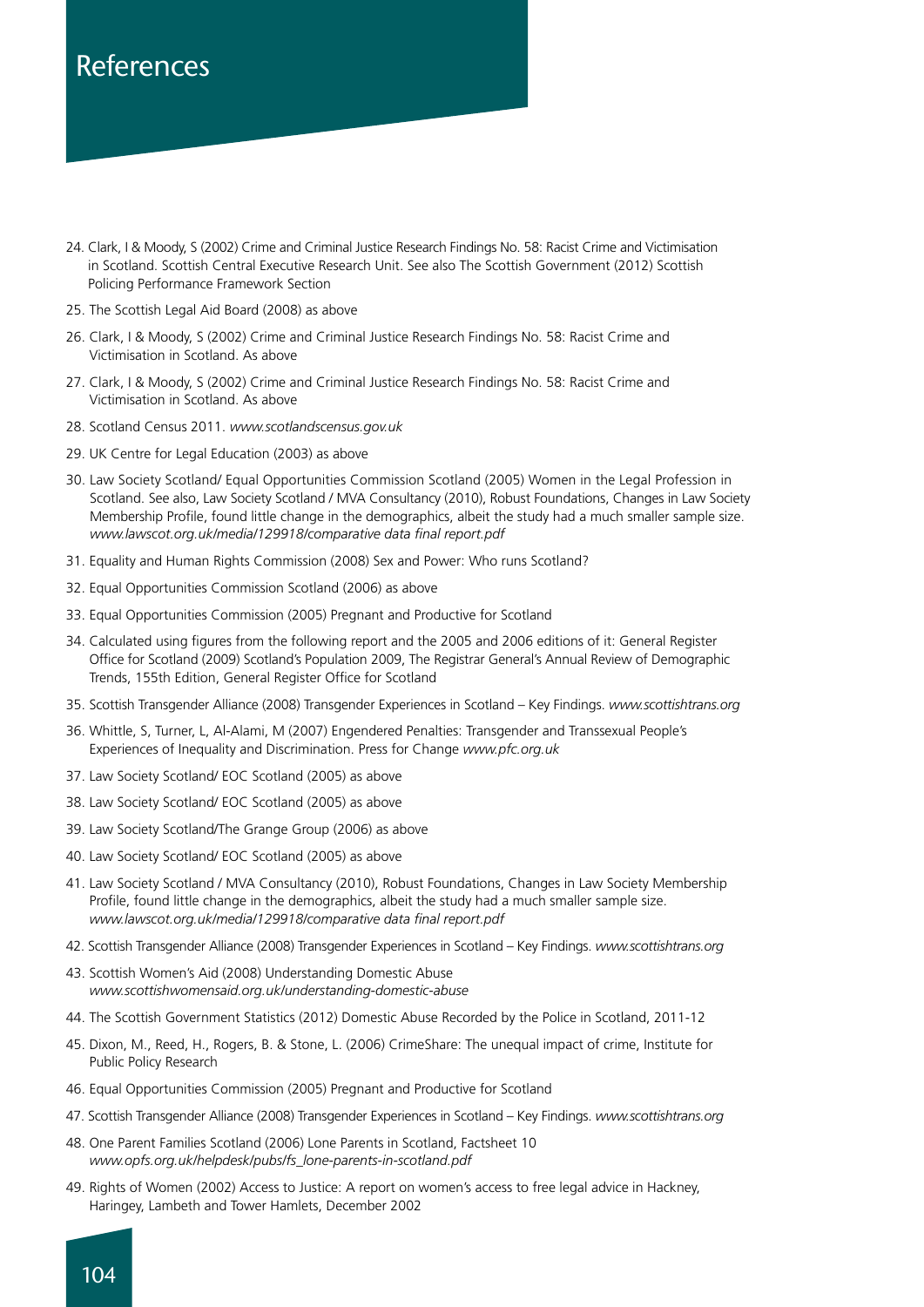- 50. Corston, J (2007) The Corston Report: a review of women with particular vulnerabilities in the criminal justice system – Executive Summary, The Home Office, at *www.homeoffice.gov.uk/documents/corston-report*
- 51. The Scottish Government Statistics (2012) as above
- 52. Rape Crisis Scotland *www.rapecrisisscotland.org.uk/news.htm* See also The Scottish Government, Reported Crime in Scotland 2011-12
- 53. The Scottish Government, Reported Crime in Scotland 2011-12 at *www.scotland.gov.uk/Publications/2012/11/5336/3*
- 54. The Scottish Government, Prison statistics 2011-12, at *www.scotland.gov.uk/Publications/2012/06/6972/7*
- 55. The Scottish Government, Gender Equality Scheme, at *www.scotland.gov.uk/Publications/2007/03/30095002/22*
- 56. Gender Equality Scheme as above
- 57. Corston, J (2007) The Corston Report: a review of women with particular vulnerabilities in the criminal justice system – Executive Summary, The Home Office, at *www.homeoffice.gov.uk/documents/corston-report*
- 58. The Scottish Government (2012), Scotland's People 2011, at *www.scotland.gov.uk/Publications/2012/08/5277/10*
- 59. Cited from The Office for National Statistics (2001) Psychiatric Morbidity report in Mental Health Foundation Statistics about Mental Health at *www.mentalhealth.org.uk/information/mental-health-overview/statistics*
- 60. The Scottish Executive (2000) The same as you? A review of services for people with learning disabilities
- 61. The Scottish Government, People and Society at *www.scotland.gov.uk/Topics/People/Equality/Equalities/DataGrid/Disability*
- 62. The Equality and Human Rights Commission, How Fair is Britain? at *www.equalityhumanrights.com/key-projects/how-fair-is-britain*
- 63. The Law Society Scotland / MVA Consultancy (2010), Robust Foundations, Changes in Law Society Membership Profile, *www.lawscot.org.uk/media/129918/comparative data final report.pdf*
- 64. Group for Solicitors with Disabilities (GSD) (England) (2006) Survey report of the Views of Disabled Solicitors and other Members informing the development of the Law Society's Disability Equality Scheme
- 65. The Law Society of Scotland/ Inclusion Development Partnership (2006) Service Accessibility Review Workshop Report
- 66. Law Society Scotland/The Grange Group (2006) as above
- 67. Disability Rights Commission/ Capability Scotland (2004) Hate Crime against Disabled People in Scotland, A survey report
- 68. Quarmby, K (2008) Getting away with murder: Disabled people's experiences of hate crime in the UK, Scope/ Disability Now/ The United Kingdom's Disabled People's Council at *www.timetogetequal.org.uk/page.asp?section=90&sectionTitle=Hate+crime*
- 69. Quoted in Scottish Legal Aid Board News (26/10/06) 'Scottish Legal Aid Board funds Disability Legal Advice Project in Lanarkshire', Scottish Legal Aid Board Online
- 70. Quarmby, K (2008) as above
- 71. Mental Welfare Commission for Scotland (2008) Justice Denied: A summary of our investigation into the care and treatment of Ms A
- 72. Capability Scotland (2008) Scottish Prison Service Handy hints cards
- 73. All above from: Stonewall Scotland: Facts and Figures at: *www.stonewallscotland.org.uk/scotland/information\_bank/facts\_and\_figures/default.asp*
- 74. The Scottish Government, The Registration of Civil Partnerships Same Sex Marriage, at *www.scotland.gov.uk/Publications/2011/09/05153328/3*
- 75. LGBT Scotland (2003) Towards a Healthier LGBT Scotland, Inclusion Project 6, October 2003
- 76. Chittenden, T. (2006) Career experiences of gay and lesbian solicitors, The Law Society, Research study 53
- 77. Stonewall (2008) Homophobic hate crime: The British Gay Crime Survey 2008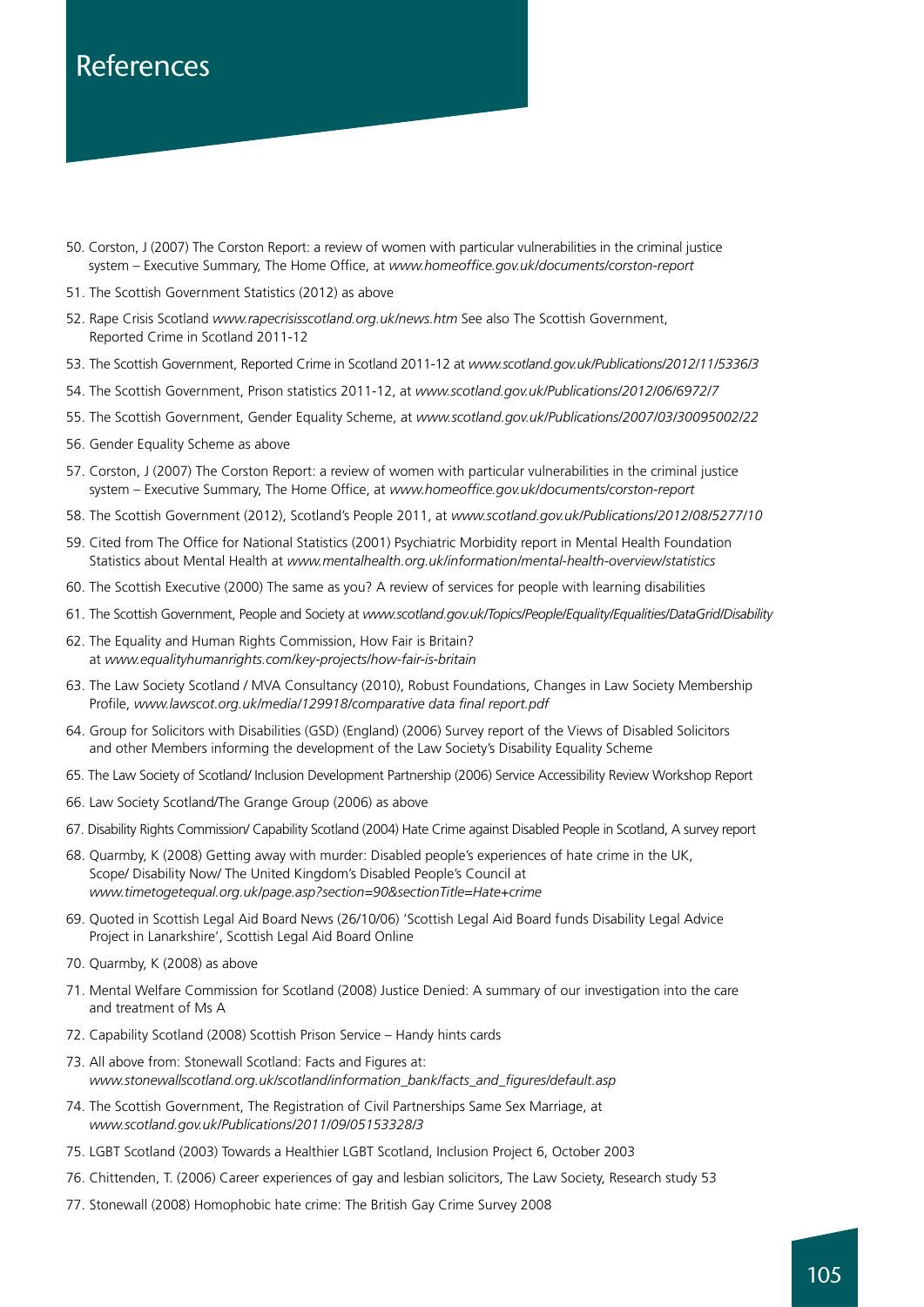- 78. The Scottish Government, Scottish Household Survey at *www.scotland.gov.uk/Topics/Statistics/16002/PublicationAnnual*
- 79. The Law Society Scotland / MVA Consultancy (2010) as above.
- 80. EOC (2007) The presence, performance and subsequent work/ career path of visible ethnic minority women in higher and/or further education in Scotland
- 81. The Scottish Government (2013) Religiously aggravated offending in Scotland at *www.scotland.gov.uk/Publications/2013/06/1944/1*
- 82. General Register Office for Scotland (2011) High Level Summary Statistics, Population and Migration, at *www.gro-scotland.gov.uk/statistics/at-a-glance/high-level-summary-of-statistics-trends/index.html*
- 83. Age Scotland (2012) At home with Scotland's older people at *www.ageuk.org.uk/scotland*
- 84. Age Scotland (2012) At home with Scotland's older people at *www.ageuk.org.uk/scotland*
- 85. Law Society Scotland/The Grange Group (2006) as above
- 86. Law Careers Advice Network Newsletter, Focus on Mature Students, Spring 2005
- 87. UK Centre for Legal Education (2003) Law Student 2002: a profile of law students in Scotland: First year report 2002-03
- 88. Julie Hines in The Birkbeck School of Law Alumni Newsletter, InCorporate, 2005, p.8 at *www.bbk.ac.uk/law/alumni/incorporate1*
- 89. The Scottish Legal Aid Board (2004) Research into public knowledge of legal aid
- 90. General Register Office for Scotland (2011) High Level Summary Statistics, Population and Migration, at *www.gro-scotland.gov.uk/statistics/at-a-glance/high-level-summary-of-statistics-trends/index.html*
- 91. Scottish Executive (2001) For Scotland's Children: better integrated children's services
- 92. The Scottish Government (2012) Children and Young People, High Level Summary of Statistical Trends at *www.scotland.gov.uk/Topics/Statistics/Browse/Children*
- 93. The Scottish Government (2012) Children and Young People as above
- 94. The Scottish Government (2012) Children and Young People as above
- 95. Scottish Executive (2001) For Scotland's Children: better integrated children's services
- 96. Law Society Scotland/The Grange Group (2006) as above
- 97. Based on calculations completed through the UCAS Statistics Online, *www.ucas.co.uk* The most recent study (2003) by UK Centre for Legal Education (2003) Law Student 2002: a profile of law students in Scotland: First year report 2002-03, put the estimate at 70% for 2002 law students
- 98. UK Centre for Legal Education (2003) Law Student 2002: a profile of law students in Scotland: Final report 2005-6: the Diploma in Legal Practice
- 99. Torrance, C (2008) 'It's not fair', The Firm, 15 August 2008
- 100. UK Centre for Legal Education (2003) Law Student 2002: a profile of law students in Scotland: Final report 2005-6: the Diploma in Legal Practice
- 101. The Firm (2008) 'Is this any way to treat the future of the legal profession?' April 28th 2008 *www.thefirmmagazine.com/features/376/Is\_this\_any\_way\_to\_treat\_the\_future\_of\_the\_legal.html*
- 102. The Journal Online (2008) 'Plans for Streamlining Children's Hearing System' 1 Aug 2008, Law Society Scotland
- 103. The Scottish Government (2013) Poverty and Income Inequality Scotland: 2011-12 at www.scotland.gov.uk/Publications/2013/06/2493
- 104. Joseph Rowntree Foundation (2006) Monitoring Poverty and Social Exclusion in Scotland 2006, Findings December 2006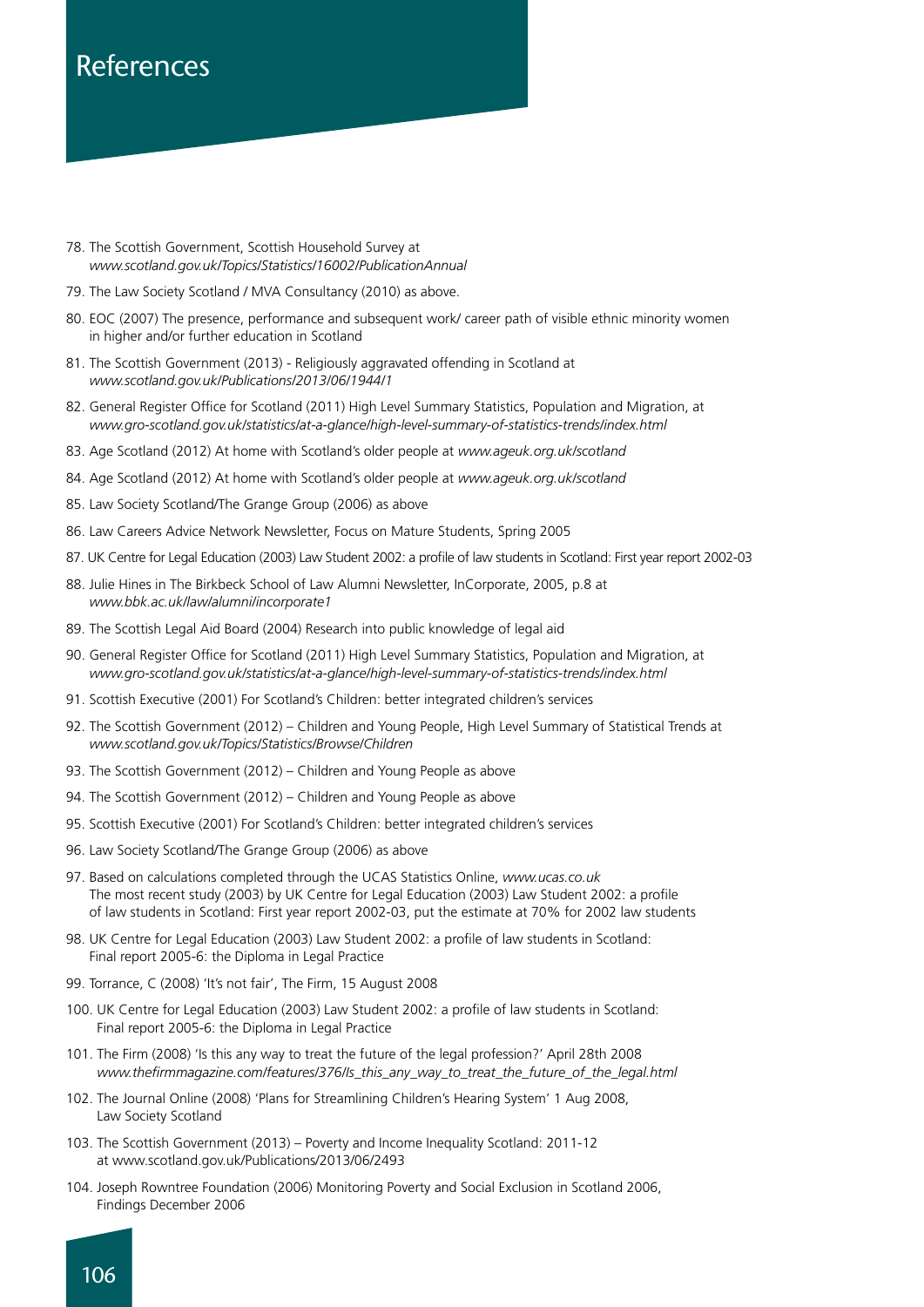- 105. Natural Scotland/ Scottish Executive (2005) Rural Scotland: Key Facts at *www.scotland.gov.uk/Resource/Doc/69582/0017370.pdf*
- 106. Scottish Funding Council (2003) Learning for all, SFEFC/ SHEFC Widening Participation Review Group
- 107. Scottish Executive Social Research (2003) Minority and Social Diversity in Legal Education in Scotland *www.scotland.gov.uk/Resource/Doc/47034/0025161.pdf*
- 108. As for 93 above
- 109. Law Society Scotland/The Grange Group (2006) as above
- 110. As for 95 above
- 111. Legal Studies Research Programme (2004) Assessing Need for Legal Advice in Scotland
- 112. Scottish Legal Aid Board, Research into public knowledge of legal aid
- 113. Scottish Executive Publication, Review of Legal Advice and Provisions in Scotland: Part 2 – The case for a CLS – Research background
- 114. Unison (2008) Small Claims Briefing, Policy & Information team at *www.unison-scotland.org.uk/briefings/smallclaims.html*
- 115. Law Society of Scotland / Equality Works Ltd (2010), Preventing Bullying and Harassment in the Profession and Guidance at *www.lawscot.org.uk/about-us/equality--diversity/current-projects--research/preventingbullying-and-harassment*
- 116. Society for Computers and Law (2007) 'Web site recruitment: are law firms getting it right?' 16/10/2007 at *www.scl.org/editorial.asp?i=1643*
- 117. CIPD (2007) Employer branding: a no-nonsense approach at *www.cipd.co.uk/subjects/corpstrtgy/empbrand/\_empbrndapp.htm*
- 118. Employee Benefits Equality act 2010 bans pay secrecy clauses and gender pay discrimination at *www.employeebenefits.co.uk*
- 119. Equality and Human Rights Commission Protected discussions with colleagues and others about pay, at *www.equalityhumanrights.com/advice-and-guidance/tools-equal-pay*
- 120. Unite the Union (2008) Dignity at Work: The cost of workplace bullying
- 121. Guardian, 27 11 08